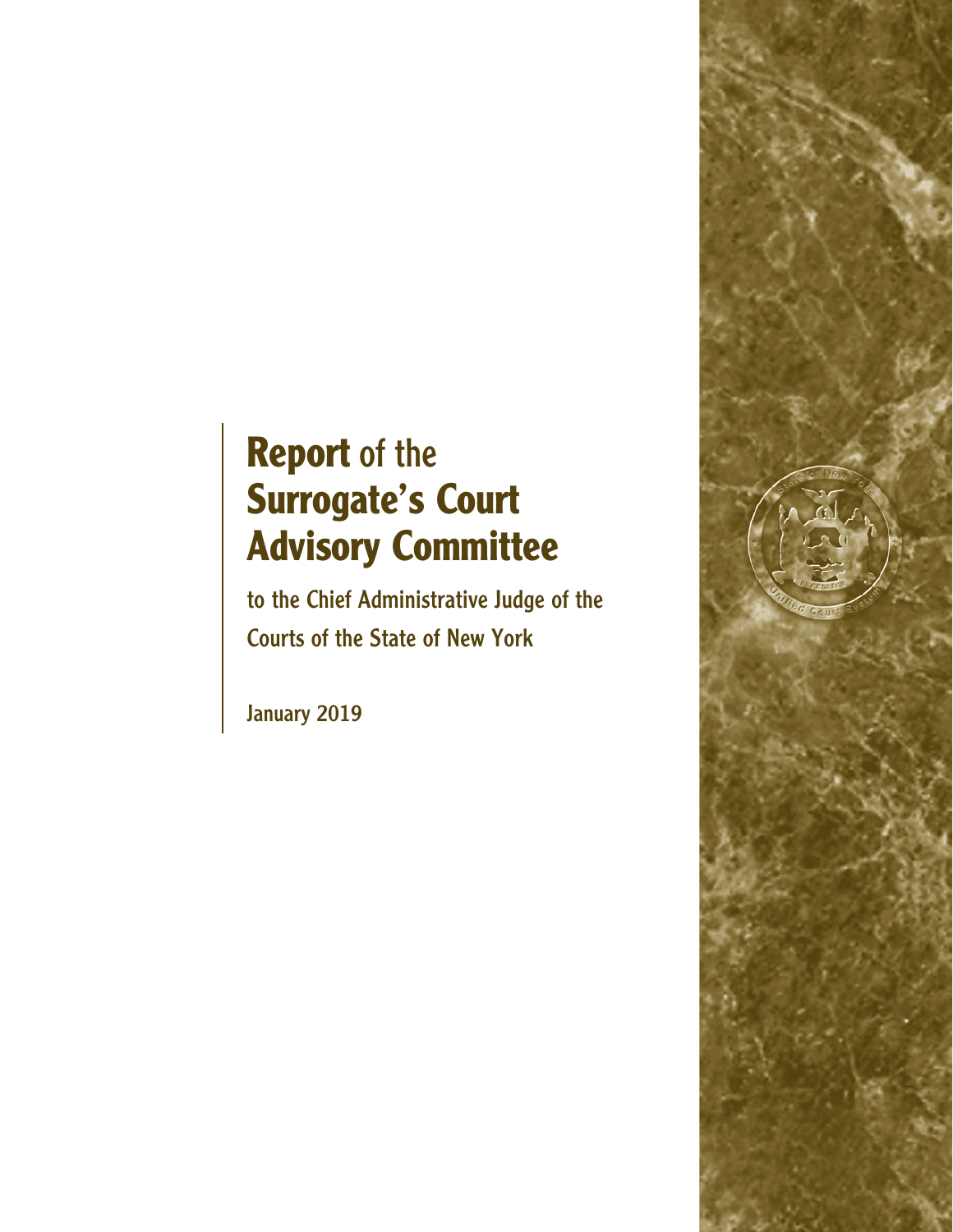## **TABLE OF CONTENTS**

| I. |                |                                                                                                                           | 3  |  |
|----|----------------|---------------------------------------------------------------------------------------------------------------------------|----|--|
| П. | $\overline{4}$ |                                                                                                                           |    |  |
|    | A.             | <b>New Measures</b>                                                                                                       |    |  |
|    |                | 1. New York Uniform Directed Trust Act (EPTL Part 9 [new], EPTL                                                           | 4  |  |
|    | <b>B.</b>      | <b>Modified Measures</b>                                                                                                  |    |  |
|    |                | 1. Commissions of Donees of a Power in Trust Including<br>Donees of a Power During Minority (SCPA 2306, 2307, 2308, 2309, | 28 |  |
|    | $\mathbf{C}$ . | <b>Previously Endorsed Measures</b>                                                                                       |    |  |
|    |                | 1. Computation and Allocation of Commissions of Trustees of Charitable                                                    |    |  |
|    |                | 2. The Revocatory Effect of Divorce and Relatives of a                                                                    | 73 |  |
|    |                |                                                                                                                           | 75 |  |
|    |                | 4. The Power to Adjust and Capital Gains Taxes (EPTL 11-A-4.4).                                                           | 81 |  |
|    |                | 5. The Attorney-Client Privilege Extended to a Lifetime Trustee                                                           | 85 |  |
|    |                | 6. Surrogate's Discretion to Appoint a Guardian Under Articles 17                                                         | 87 |  |
|    |                | 7. Incorporation by Reference, as a Testamentary Trust                                                                    | 88 |  |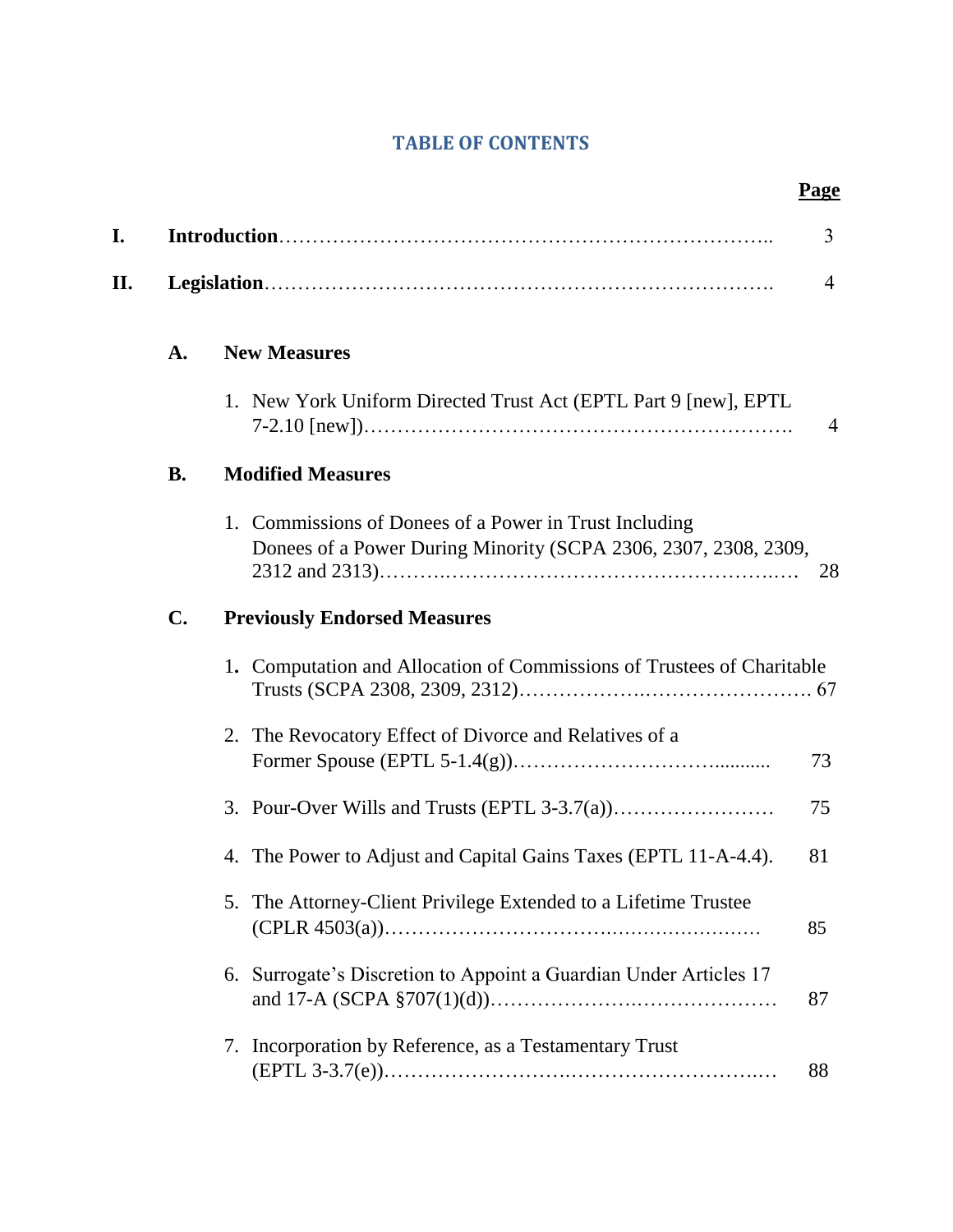|    | 8. Payment of Attorney's Fees in Wrongful Death Actions                                                                | 91  |
|----|------------------------------------------------------------------------------------------------------------------------|-----|
|    | 9. Renunciation of Specific Compensation in Favor of Statutory<br>Commissions (SCPA 2307(5)(b), 2308(11) and 2309(10)) | 93  |
|    | 10. Notice of Proceedings to Determine Validity and Enforceability                                                     | 98  |
|    | 11. Disqualification of a Tenant by the Entirety (EPTL 4-1.7)                                                          | 100 |
|    | 12. Disqualification of a Surviving Spouse (EPTL 5-1.2(a))                                                             | 102 |
|    | 13. Legitimacy of Children Born to a Married Couple Using                                                              | 105 |
|    | 14. The Effect on Inheritance Rights of Adoption by an Unrelated                                                       | 109 |
| Ш. |                                                                                                                        | 110 |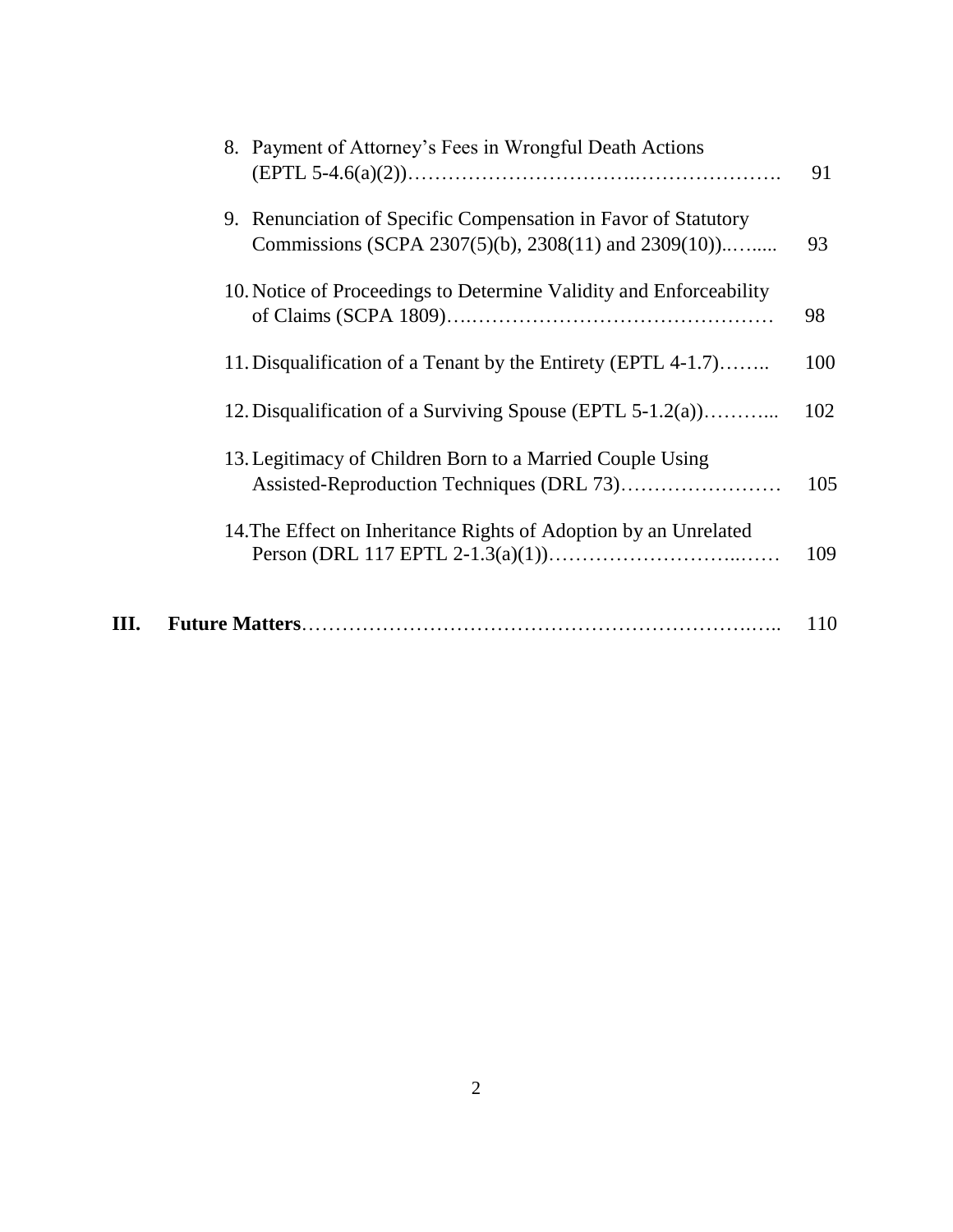## **I. Introduction**

The Surrogate's Court Advisory Committee is one of the Committees established pursuant to section 212(1)(q) of the Judiciary Law by the Chief Administrator of the Courts to assist in the execution of the functions of his office. The Committee annually recommends to the Chief Administrator proposals related to the Estates, Powers and Trusts Law, the Surrogate's Court Procedure Act and legal issues involving the practice and procedure of the Surrogate's Courts. These recommendations are based on the Committee's own studies, examination of decisional law and suggestions received from the bench and bar. In addition to recommending its own annual legislative program, the Committee reviews and comments on other pending legislative measures concerning estates, trusts and other matters (*e.g*., adoptions, guardianships) that are within the subject matter jurisdiction of the Surrogate's Courts.

In this report, the Committee sets forth its legislative proposals and the other projects that are being undertaken. As part of its effort to focus its work on areas which would be of benefit to the Legislature, courts, bar and litigants, the Committee welcomes comments and suggestions. Inquiries should be submitted to:

> Hon. Renee R. Roth, Chair Surrogate's Court Advisory Committee Office of Court Administration 25 Beaver Street, Suite 1170 New York, New York 10004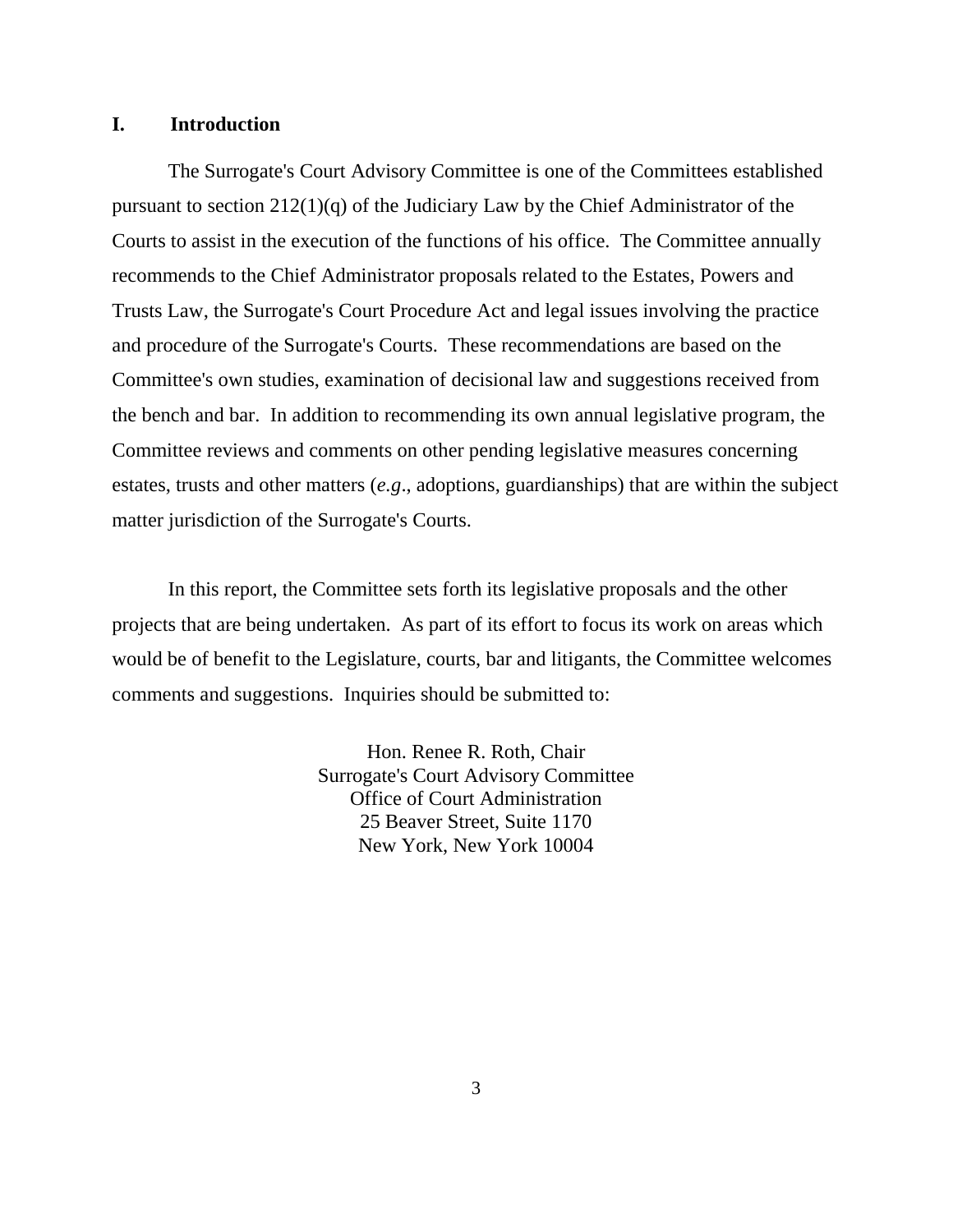## **II. Legislation**

## **A. New Measures**

## **1. New York Uniform Directed Trust Act (EPTL Part 9 [new], EPTL 7-2.10 [new])**

This measure is designed to provide comprehensive rules in the directed trust area and provide rules for excluded co-trustees.

Section 1 of the bill adds a new Part 9 to Article 7 of the Estates, Powers and Trusts Law, which is entitled "New York Uniform Directed Trust Act."

Section 7-9.1 of the Estates, Powers and Trusts Law establishes the short title of this Part as the New York Uniform Directed Trust Act.

Section 7-9.2 of the Estates, Powers and Trusts Law adds new definitions for implementing the provisions of this Part, including definitions of a directed trust, directed trustee, power of direction, and trust director.

Section 7-9.3 of the Estates, Powers and Trusts Law states that this Part applies to trusts that have their principal place of administration in New York, subject to certain limitations. It also clarifies that the terms of a trust may designate by certain ways the principal place of administration.

Section 7-9.4 of the Estates, Powers and Trusts Law makes clear that the common law of trusts and principles of equity may supplement this Part.

Section 7-9.5 of the Estates, Powers and Trusts Law defines "power of appointment" by referencing the definition in EPTL section 10-3.1(a). This section further provides that this Part does not apply to persons with certain powers, including, but not limited to, a power of appointment, a power to remove and replace trustees or trust directors, certain powers to affect beneficial interests, and certain powers held in a nonfiduciary capacity. Additionally, this section provides that a power granted to a person which would otherwise be a power of appointment shall instead constitute a power of direction if the terms of the trust impose fiduciary duties on the exercise of such power.

Section 7-9.6 of the Estates, Powers and Trusts Law provides illustrative examples of powers which may be granted to a trust director in the terms of a trust, including the powers to direct investments, amend or decant a trust, and change the law governing the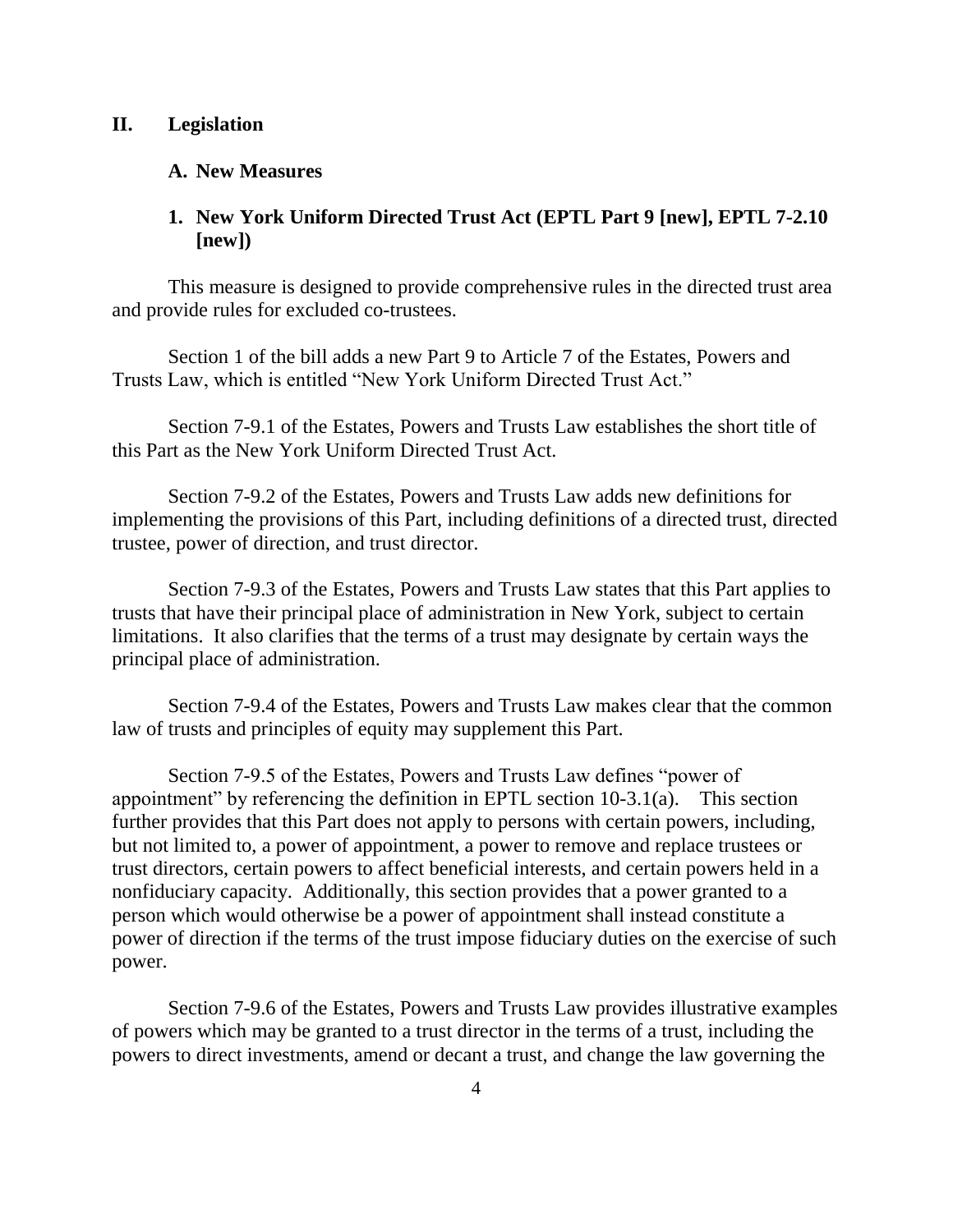trust. It also provides examples of further powers that a trust director may exercise in conjunction with a power of direction. The section also states that unless the terms of a trust provide otherwise, trust directors with joint powers must act by majority decision.

Section 7-9.7 of the Estates, Powers and Trusts Law imposes on trust directors the same limitations applicable to trustees with respect to distributions of income and principal as set forth in EPTL section 10-10.1.

Section 7-9.8 of the Estates, Powers and Trusts Law provides that a trust director has the same duties and liabilities that a trustee with the same powers as the trust director would have and further clarifies that these duties and liabilities may be varied to the same extent such duties and liabilities of a trustee could be varied.

Section 7-9.8-A of the Estates, Powers and Trusts Law provides that the terms of the trust, whether lifetime or testamentary, extends the principles of existing EPTL Section 11-1.7 to trust directors.

Section 7-9.9 of the Estates, Powers and Trusts Law provides that a directed trustee is not liable for losses resulting from taking reasonable steps to comply with a trust director's exercise or nonexercise of a power of direction. It also provides that a directed trustee must not comply with such exercise or nonexercise of a power of direction to the extent such compliance would constitute willful misconduct.

Section 7-9.10 of the Estates, Powers and Trusts Law provides as a default rule that, subject to Section 7-9.11, trustees and trust directors are required to exchange information to the extent such information is reasonably related to their powers or duties, and further provides that, absent willful misconduct, neither trustees nor trust directors will be liable for a breach of trust resulting from reliance on the information so provided.

Section 7-9.11 of the Estates, Powers and Trusts Law provides that trustees and trust directors do not have an affirmative duty to monitor the other, nor to inform any other party that such trustee or trust director might have acted differently, unless the terms of the trust provide otherwise.

Section 7-9.12 of the Estates, Powers and Trusts Law provides that an action against a trust director for breach of trust must be commenced within the same limitation period as an action for breach of trust against a trustee.

Section 7-9.13 of the Estates, Powers and Trusts Law provides that in an action against a trust director for breach of trust, the director may assert the same defenses as a trustee could assert in an action for breach of trust against the trustee.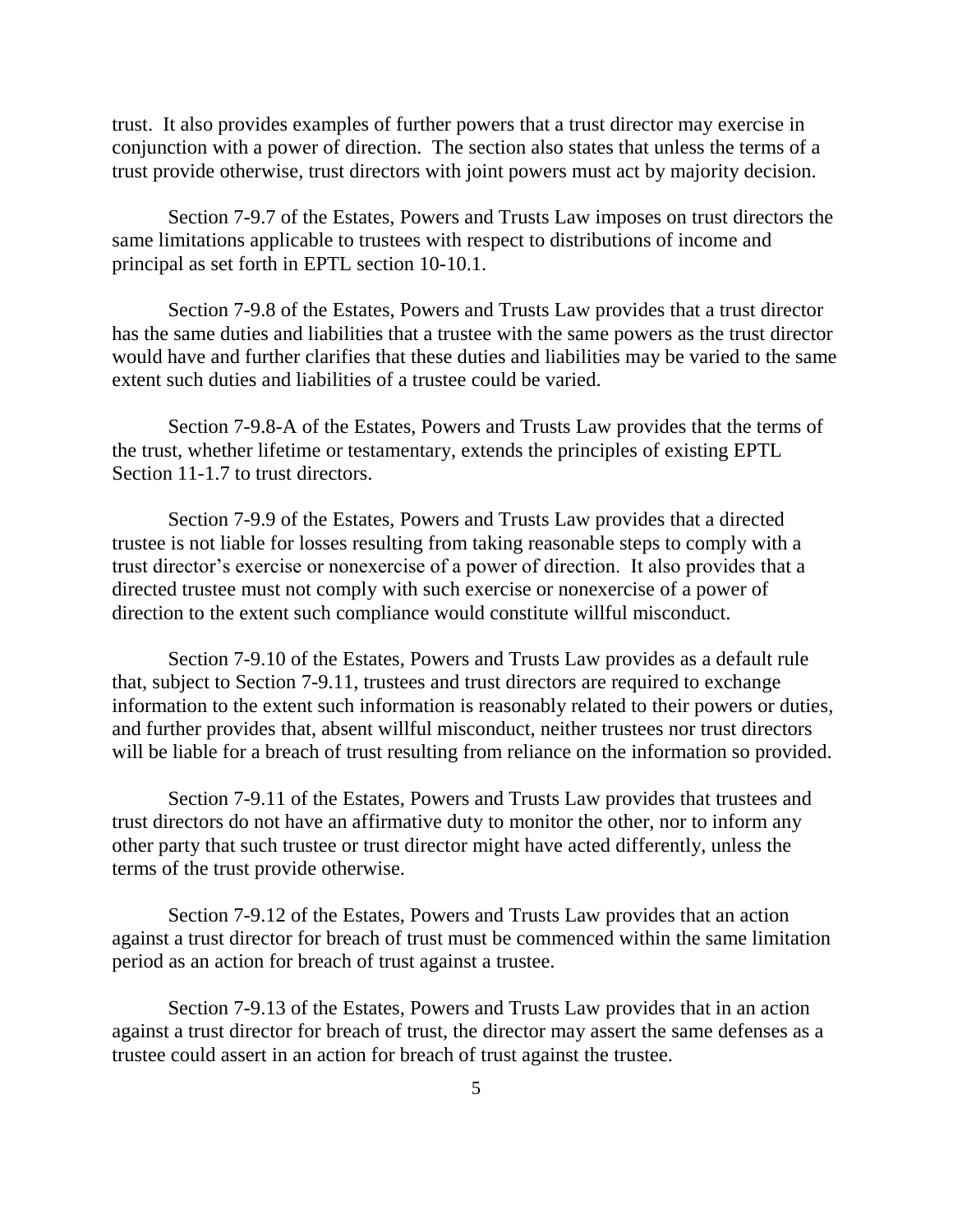Section 7-9.14 of the Estates, Powers and Trusts Law provides that by accepting an appointment as trust director of a trust which is subject to this Part, the trust director submits to personal jurisdiction in New York courts.

 Section 7-9.15 of the Estates, Powers and Trusts Law sets forth the ways in which a trust director may accept such directorship, including by complying with the method for acceptance set forth in the trust. This section also provides that persons designated as a trust director may reject such designation, and that a failure to accept such designation within a reasonable time shall be deemed to be a rejection.

 Section 7-9.16 of the Estates, Powers and Trusts Law provides that trust directors (other than certain health-care professionals) and trustees are entitled to reasonable compensation, and that the reasonableness of such compensation is reviewable by the court upon application by a person interested in the trust.

 Section 7-9.17 of the Estates, Powers and Trusts Law provides that a trust director will only be required to give bond if either the court finds that such bond is needed to protect the interests of the beneficiaries, or bond is required by the terms of the trust and the court has not dispensed with such requirement. It further provides that a trust company, as defined by Banking Law section 2(2), will not be required to give a bond unless expressly required by the terms of the trust.

 Section 7-9.18 of the Estates, Powers and Trusts Law provides that vacancies in a trust directorship need not be filled unless required or authorized by the terms of the trust, and further provides an order of priority for filling such vacancies.

 Section 7-9.19 of the Estates, Powers and Trusts Law provides that trust directors may resign upon 30 giving days' notice or with approval of the court.

 Section 7-9.20 of the Estates, Powers and Trusts Law provides that, in addition to the methods prescribed in the trust, a settlor, trust director or beneficiary may request the court to remove a trust director, and further provides that a trust director may be removed by the court on its own initiative.

 Section 7-9.21 of the Estates, Powers and Trusts Law provides that in applying and construing this Part, consideration must be given to the need to promote uniformity of the law with respect to its subject matter among states that enact the Uniform Directed Trust Act.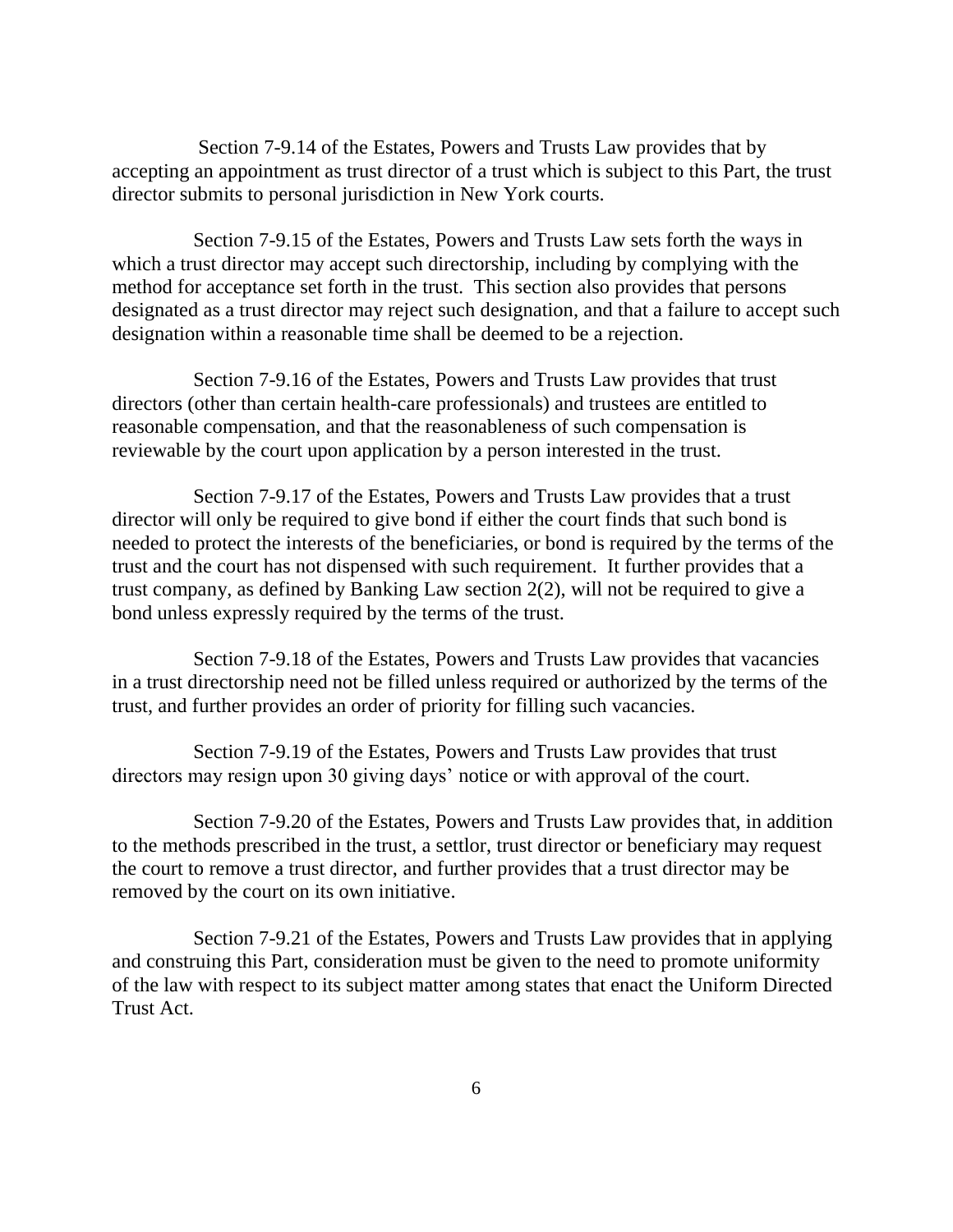Section 7-9.22 of the Estates, Powers and Trusts Law provides that if any provisions of this Part are held invalid, such invalidity shall not affect the other provisions or applications of this Part.

 Section 7-9.23 of the Estates, Powers and Trusts Law sets forth that the effective date for Part 9 of EPTL Article 7 is 180 days after enactment. However, any trust created from the date of enactment and before the effective date may incorporate by reference Part 9 and Part 9 shall apply to such trust as if the trust were created on or after the effective date.

 Section 2 of this measure adds a new section 7-2.10 of the Estates, Powers and Trusts Law that allows a settlor to confer upon a co-trustee the power to direct another co-trustee; absent willful misconduct, the excluded trustee will have no liability for loss nor will the excluded trustee have any duties with respect to the authority conferred on the directing trustee. Section 2 also allows the trust terms to provide that a co-trustee has the exclusive authority to take certain actions to the exclusion of another co-trustee; the excluded trustee will have no responsibilities for the actions of the co-trustee having such exclusive authority who alone has sole responsibility.

 Sectiom 3 of this measure provides the effective date provision for section 2. Section 2 is effective 180 days after enactment, but a trust created during that 180-day period may make the trust subject to section 7-2.10 of the Estates, Powers and Trusts Law.

 The adoption of the New York Uniform Directed Trust Act gives New York residents the option of creating a directed trust, which is available under the law of other states, using New York trustees and New York law and allows the same option to out of state residents who wish to use New York trustees. The adoption of section 7-2.10 of the Estates, Powers and Trusts Law also expands the options for trust governance that can be used by New York residents and out of state residents who wish to use New York trustees, and together with the directed trust provision increases the desirability of New York as a venue for trust creation and administration.

 This measure, which would have no fiscal impact on the State, would take effect 180 days after enactment, except that the terms of trusts created during the 180-day period may make the trust subject to either new Part 9 or to section 7-2.10 of the Estates, Powers and Trusts Law by express reference to the respective part or section.

#### Proposal:

AN ACT to amend the estates, powers and trusts law, in relation to directed trusts and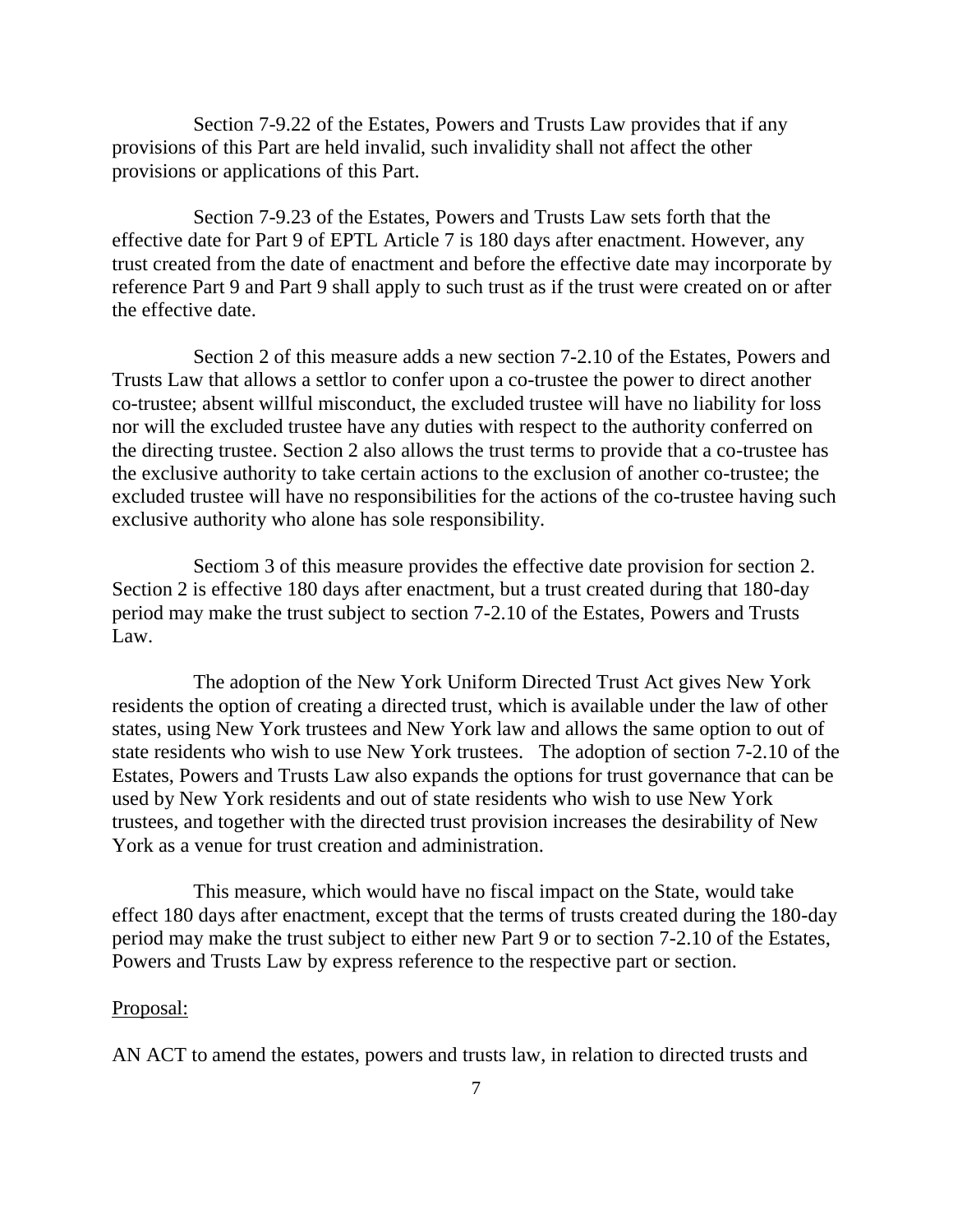excluded co-trustees

The People of the State of New York, represented in Senate and Assembly, do enact as follows:

Section 1. The estates, powers and trusts law is amended by adding a new part 9 to article 7 to read as follows:

## PART 9. New York Uniform Directed Trust Act

§ 7-9.1. Short title. This part may be cited as the New York uniform directed trust act.

§ 7-9.2. Definitions. In this part:

(1) "Breach of trust" means a violation by a trust director or trustee of a duty imposed on that trust director or trustee by the terms of the trust, this part, or law of this state other than this part.

(2) "Directed trust" means a trust for which the terms of the trust grant a power of direction.

(3) "Directed trustee" means a trustee that is subject to a trust director's power of direction.

(4) "Person" means a person as defined by section 1-2.12.

(5) "Power of direction" means a power over a trust granted to a person by the terms of the trust to the extent the power is exercisable while the person is not then serving as a trustee. The term includes a power over the investment, management, or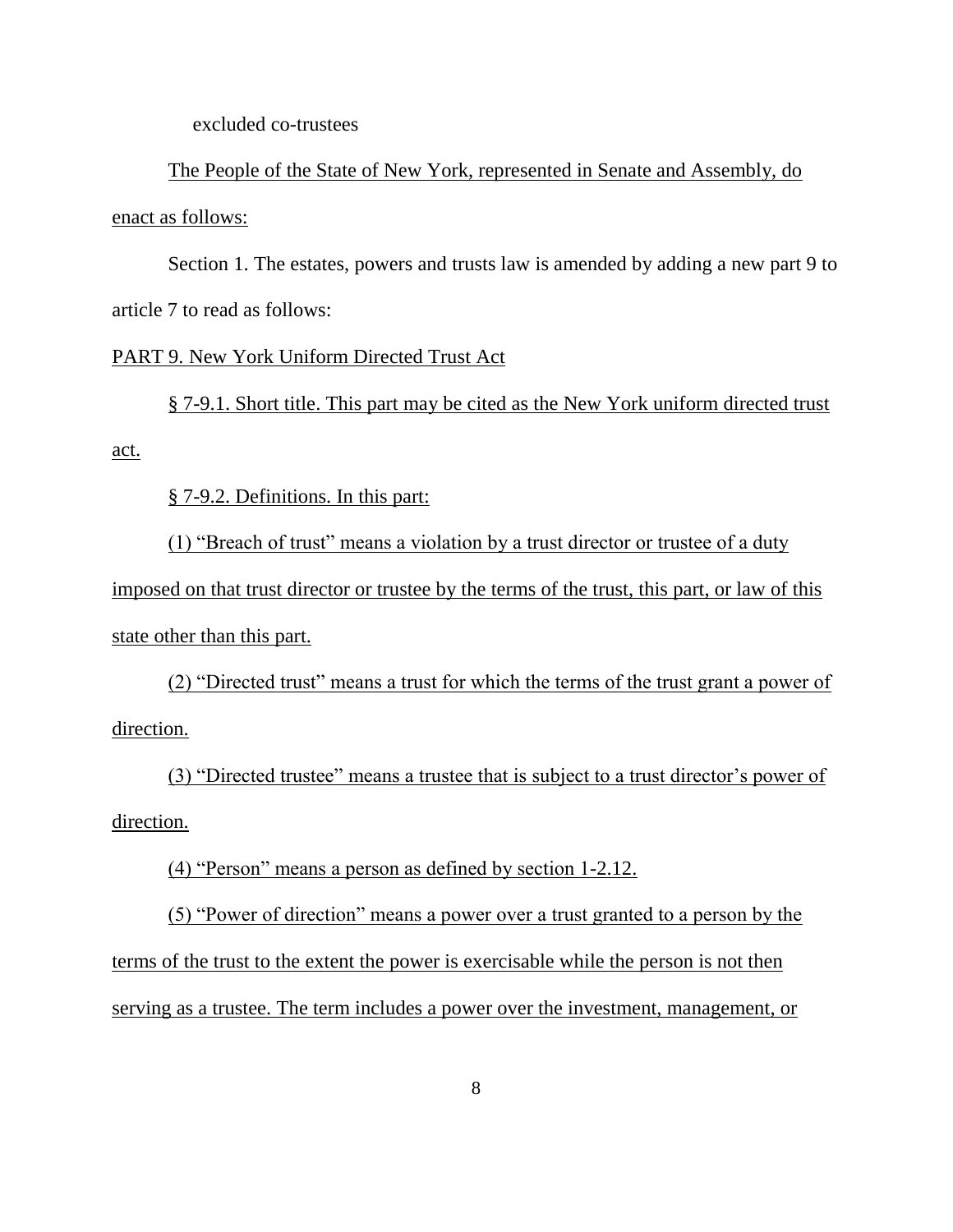distribution of trust property or other matters of trust administration. The term excludes the powers described in section 7-9.5.

(6) "Settlor" means the person, including the testator, who

(a) initially transfers property of the person to a trustee; or

(b) declares as the owner of property that the person holds identifiable property as trustee; or

(c) exercises a power of appointment in favor of a trustee, where the terms of such trust are created in connection with the exercise of the power of appointment, including the exercise by a trustee of a discretionary power in favor of a trustee.

For purposes of this subdivision, if a person authorized to act on behalf of a person acts with respect to property owned by that person, the person owning the property shall be deemed to have taken the action.

(7) "State" means a state of the United States, the District of Columbia, Puerto Rico, the United States Virgin Islands, or any territory or insular possession subject to the jurisdiction of the United States. The term includes an Indian tribe or band recognized by federal law or formally acknowledged by a state.

(8) "Terms of a trust" means

(a) except as otherwise provided in paragraph (b), the manifestation of the settlor's intent regarding a trust's provisions as:

(i) expressed in the trust instrument; or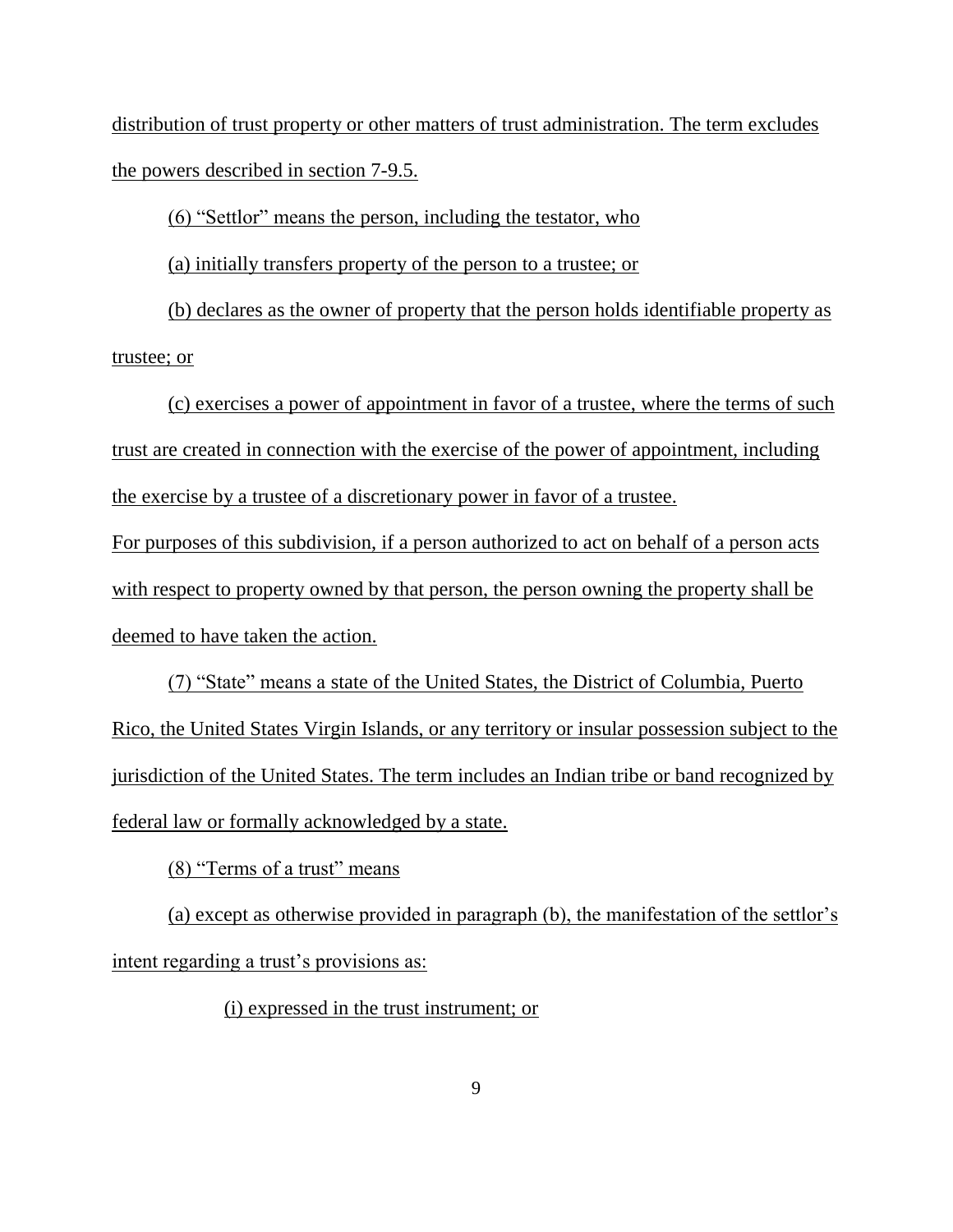(ii) established by other evidence that would be admissible in a judicial proceeding; or

(b) the trust's provisions as established, determined, or amended by:

(i) a trustee or trust director in accord with applicable law; or

(ii) court order; or

(iii) a nonjudicial settlement agreement.

(9) "Trust," unless otherwise provided, means a lifetime trust and a testamentary trust but does not include a resulting trust.

(10) "Trust contributor" means

(a) a settlor, as defined by subdivision (6), other than a person who exercises, or who is considered to exercise, a special power of appointment in favor of a trustee; or

(b) a person who transfers or is deemed to transfer property owned by that person to the trustee of an existing trust, except to the extent another person has the power to revoke or has a non-lapsing power of withdrawal over the transferred property. For purposes of paragraph (b):

(i)The exercise of a presently exercisable general power of appointment is deemed to be a transfer of property owned by the powerholder, and

(ii) a person is deemed to transfer property owned by that person if the person's fiduciary actually transfers the property to, or exercises a power of appointment in favor of, a trustee; or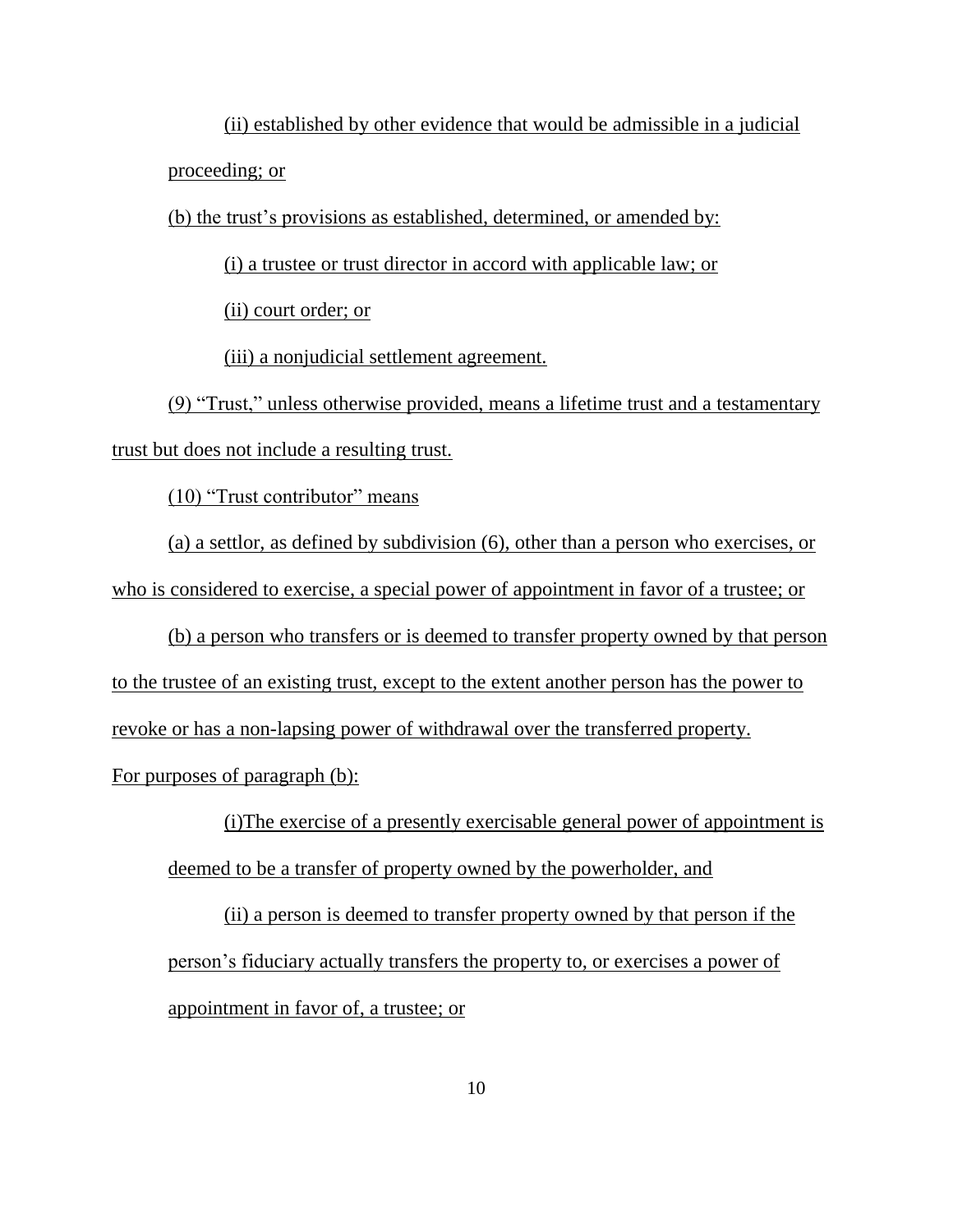(c) if more than one person contributes property to the trustee of an existing trust, each person is the trust contributor of the portion of the trust property attributable to that person's contribution, except to the extent another person has the power to revoke or has a non-lapsing power of withdrawal over that portion.

(11) "Trust director" means a person that is granted a power of direction by the terms of a trust to the extent the power is exercisable while the person is not serving as a trustee. The person is a trust director whether or not the terms of the trust refer to the person as a trust director and whether or not the person is a beneficiary, settlor or trust contributor (other than a settlor) of the trust.

(12) "Trustee" means a person who has accepted an appointment as trustee or has been issued letters of trusteeship. "Trustee" includes an original, additional, and successor trustee, and a co-trustee.

(13) "Willful misconduct" means intentional wrongdoing, not mere negligence, gross negligence or recklessness, and "wrongdoing" means malicious conduct or conduct designed to defraud or seek an unconscionable advantage.

§ 7-9.3. Application; principal place of administration.

(a) This part applies to a trust, whenever created,that has its principal place of administration in this state, subject to the following rules:

(1) If the trust was created before the effective date of this part, this part applies only to a decision or action occurring on or after the effective date of this part.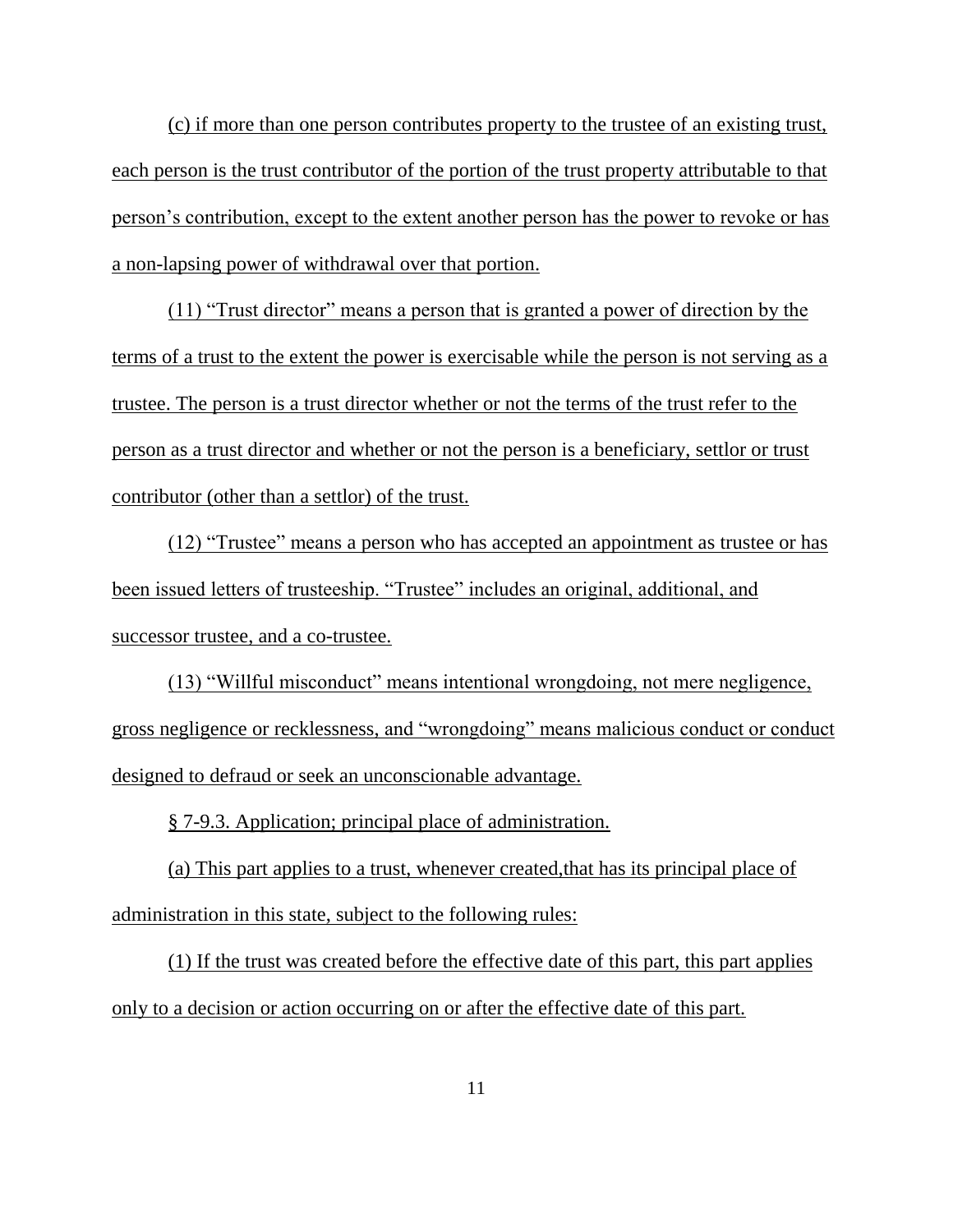(2) If the principal place of administration of the trust is changed to this state on or after the effective date of this part, this part applies only to a decision or action occurring on or after the date of the change.

(b) Without precluding other means to establish a sufficient connection with the designated jurisdiction in a directed trust, terms of the trust which designate the principal place of administration of the trust are valid and controlling if:

(1) a trustee's usual place of business is located in or a trustee is a resident of the designated jurisdiction; or

(2) a trust director's usual place of business is located in or a trust director is a resident of the designated jurisdiction; or

(3) all or part of the administration occurs in the designated jurisdiction.

§ 7-9.4. Common law of trusts; principles of equity.

The common law of trusts and principles of equity supplement this part, except to the extent modified by this part or another statute of this state.

§ 7-9.5. Exclusions.

(a) In this section, "power of appointment" means a power of appointment as

defined by section 10-3.1(a).

(b) This part does not apply to a person who has a:

(1) power of appointment;

(2) power to appoint or remove a trustee or trust director;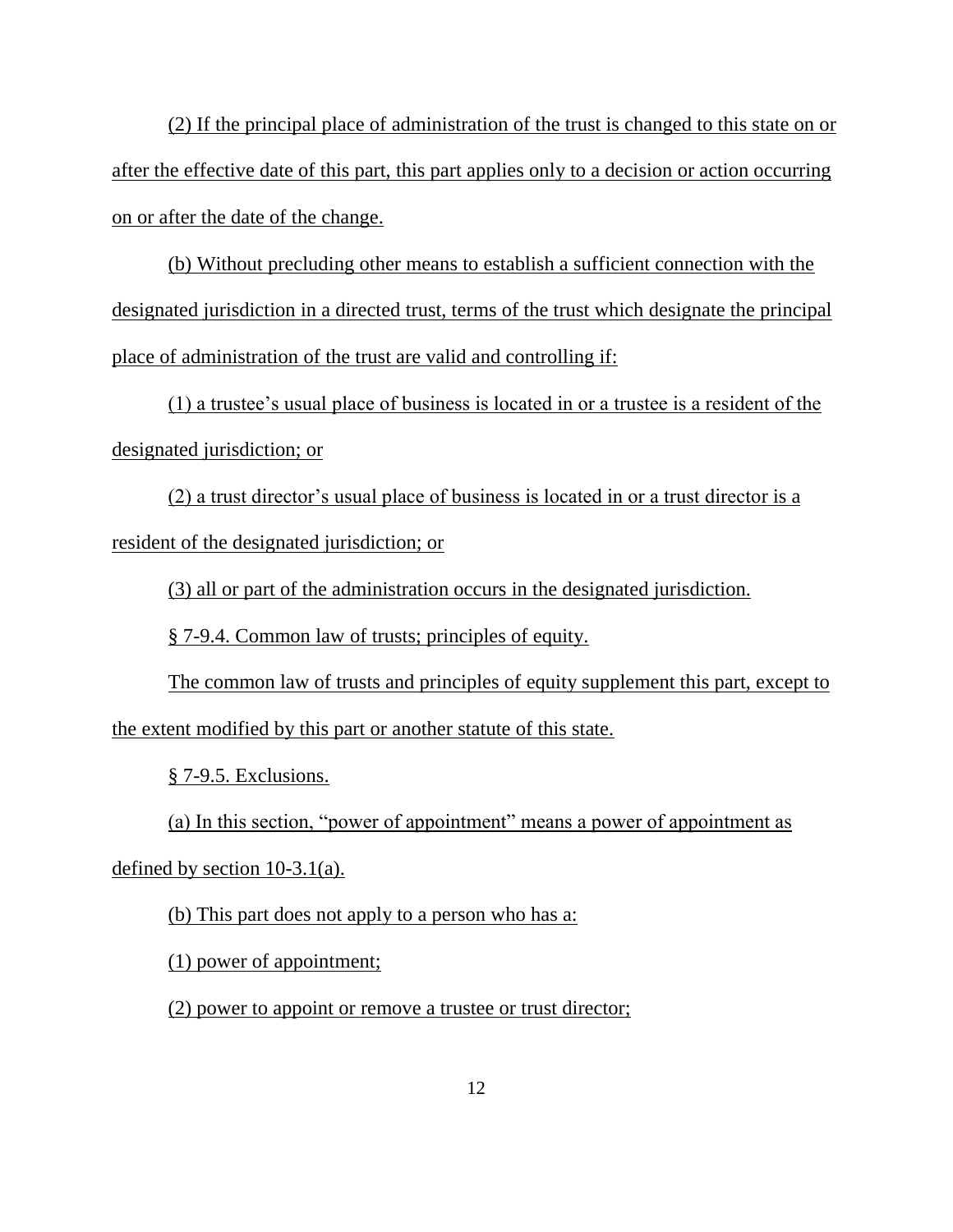(3) power of a trust contributor over a trust to the extent the trust contributor has a power to revoke the trust;

(4) power of a beneficiary over a trust to the extent the exercise or nonexercise of the power affects the beneficial interest of:

(A) the beneficiary; or

(B) another beneficiary represented by the beneficiary under SCPA 315 with respect to the exercise or nonexercise of the power; or

(5) power over a trust if:

(A) the terms of the trust provide that the power is held in a nonfiduciary capacity; and

(B) the power must be held in a nonfiduciary capacity to achieve the trust contributor's tax objectives under the United States Internal Revenue Code of 1986, as amended, and regulations issued thereunder, as amended.

(c) A power granted to a person by the terms of the trust that would otherwise be a power of appointment is a power of direction if the terms of the trust impose fiduciary duties on that person's exercise of the power.

§ 7-9.6. Powers of trust director.

(a) The terms of a trust may grant to a trust director one or more powers of direction. Such powers, the listing of which is not exclusive but illustrative, may include a power to:

(1) direct investments;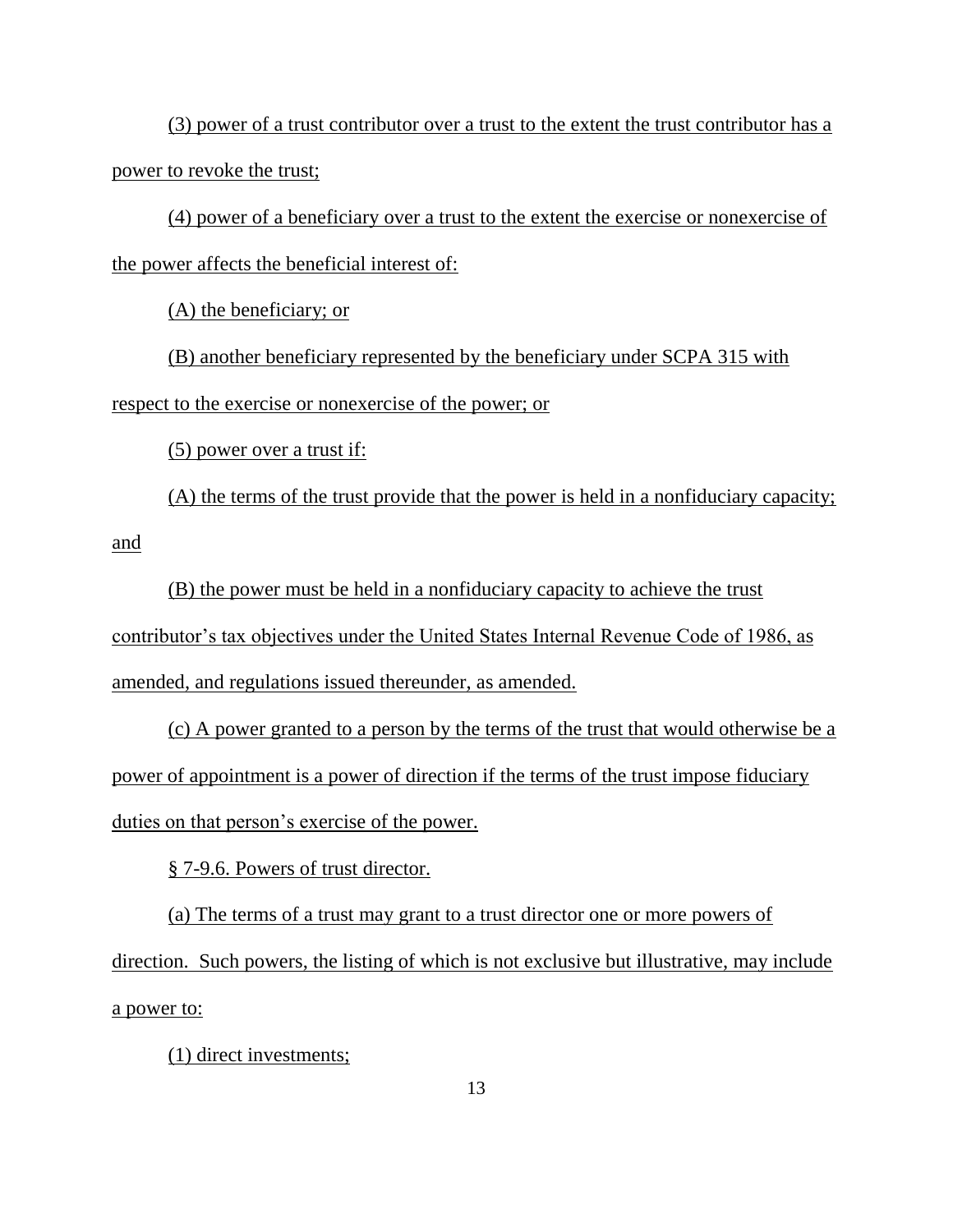(2) adjust between principal and income or convert to a unitrust;

(3) modify, reform, terminate, or decant a trust;

(4) direct a trustee's or another trust director's delegation of a trustee's or other trust director's powers;

(5) change the principal place of administration, situs, or governing law of the trust;

(6) ascertain the happening of an event that affects the administration of the trust;

(7) determine the capacity of a trustee, settlor, trust director, or beneficiary of the

trust;

(8) determine the compensation to be paid to a trustee or trust director;

(9) prosecute, defend, or join an action, claim, or judicial proceeding relating to the trust;

(10) grant or withhold permission before a trustee or another trust director may exercise a power of the trustee or other trust director;

(11) release a trustee or another trust director from liability for an action proposed or previously taken by the trustee or other trust director;

(12) authorize loans to trust beneficiaries;

(13) guarantee loans made by trust beneficiaries;

(14) enforce a trust for pets pursuant to section 7-8.1; or

(15) enforce a non-charitable trust without an ascertainable beneficiary.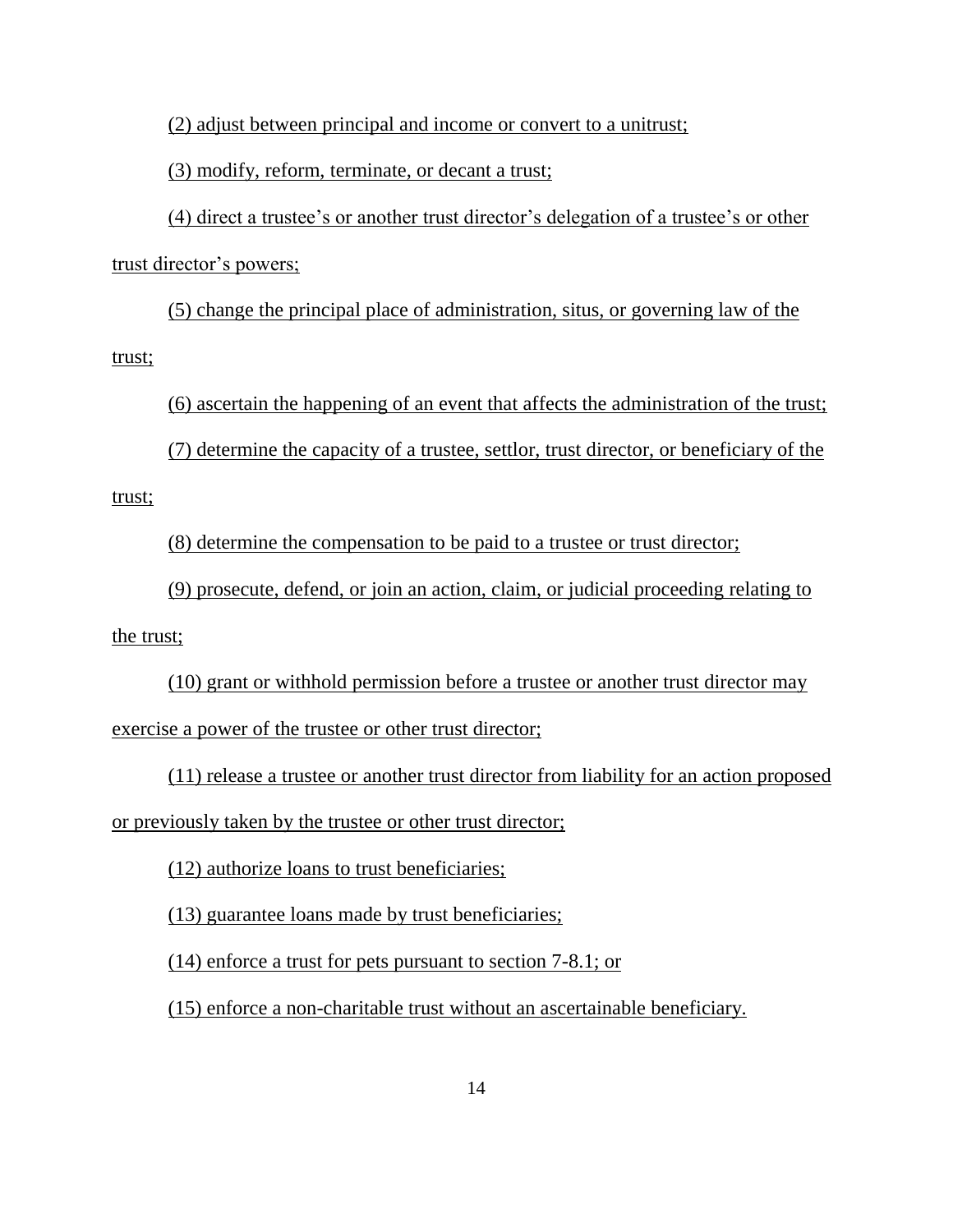(b) For purposes of paragraph  $(a)(1)$ , unless the terms of the trust provide otherwise, the power to direct investments means with respect to all of the trust's investments (or, if applicable, to investments specified in the governing instrument), the power to direct the retention, purchase, sale, exchange, tender or other transaction or decision affecting the ownership thereof or rights therein (including the powers to borrow and lend for investment purposes), to direct the exercise of all management, control and voting powers related directly or indirectly to such investments (including, without limitation, nonpublicly traded investments), to direct the selection of custodians or subcustodians other than the trustee, the selection and compensation of, and delegation to, investments advisers, managers or other investment providers, and with respect to nonpublicly traded investments, the valuation thereof.

(c) Unless the terms of a trust provide otherwise, a trust director may exercise any further power appropriate to the exercise or nonexercise of a power of direction granted to the trust director under paragraph (a). Such further powers, the listing of which is not exclusive but illustrative, may include a power to:

(1) incur reasonable costs and direct indemnification for those costs; or

(2) make a report or accounting to a beneficiary or other interested party; or

(3) direct a trustee to issue a certification of trust; or

(4) prosecute, defend, or join an action, claim, or judicial proceeding relating to a trust; or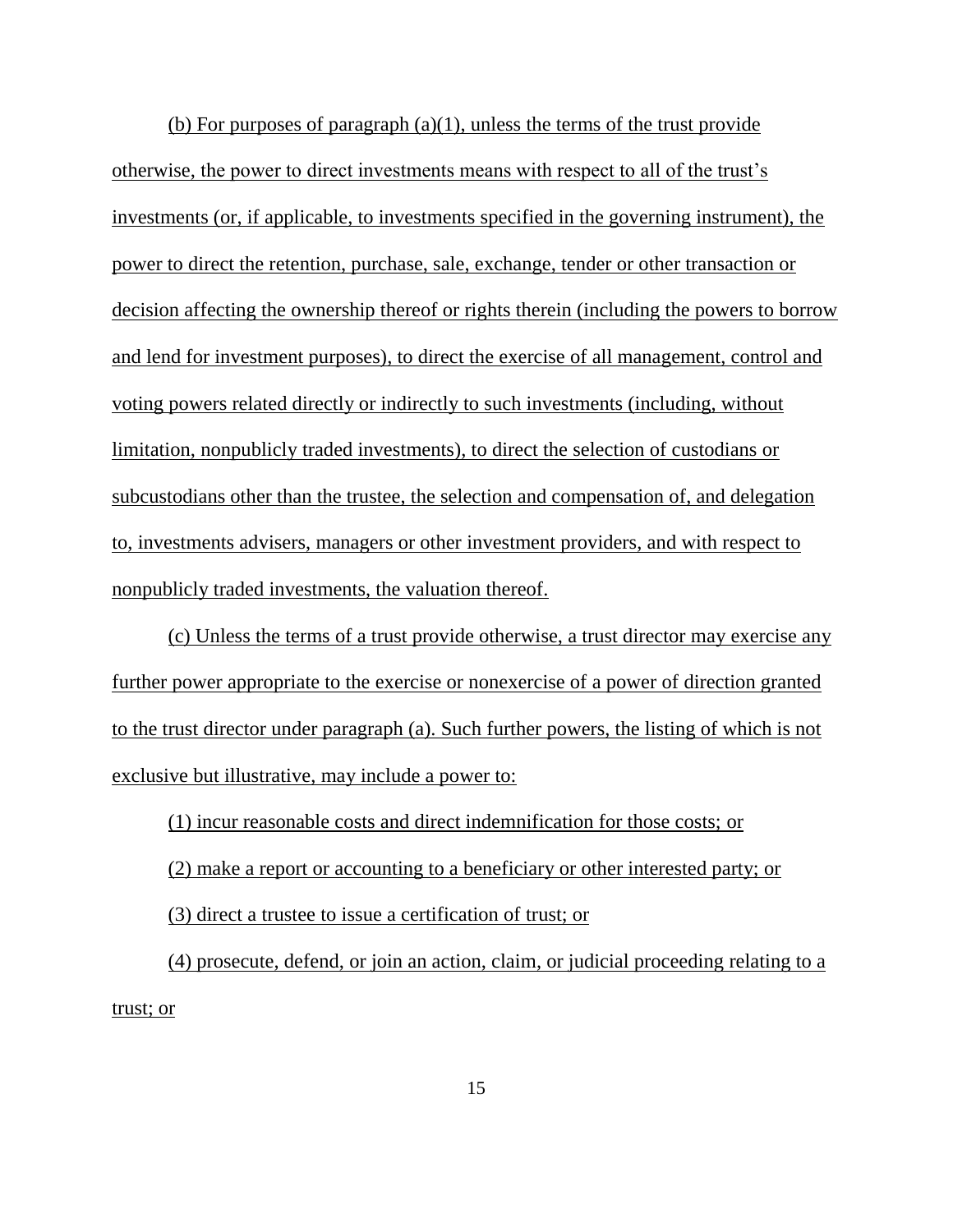(5) employ a professional to assist or advise the trust director in the exercise or non-exercise or the trust director's powers; or

(6) delegate the trust director's power to an agent without liability for the actions of the agent provided the trust director exercises reasonable care, skill, and caution in:

(A) selecting an agent suitable to exercise the delegated function, taking into account the nature and value of the assets subject to such delegation and the expertise of the agent;

(B) establishing the scope and terms of the delegation, consistent with the purposes of the governing instrument;

(C) periodically reviewing the agent's exercise of the delegated function and compliance with the scope and terms of the delegation.

(D) taking any appropriate action based on the trustee's review; and

(E) controlling the overall cost by reason of the delegation.

(7) prosecute, defend, or join an action, claim, or judicial proceeding pertaining to the trust where appropriate under the circumstances to the trust director's exercise or nonexercise of the trust director's power of direction.

(d) Unless the terms of a trust provide otherwise, trust directors with joint powers must act by majority decision.

§ 7-9.7. Limitations on powers of trust director.

A trust director having the power either to direct the trustee to make a discretionary distribution of principal or income to the trust director as a beneficiary or to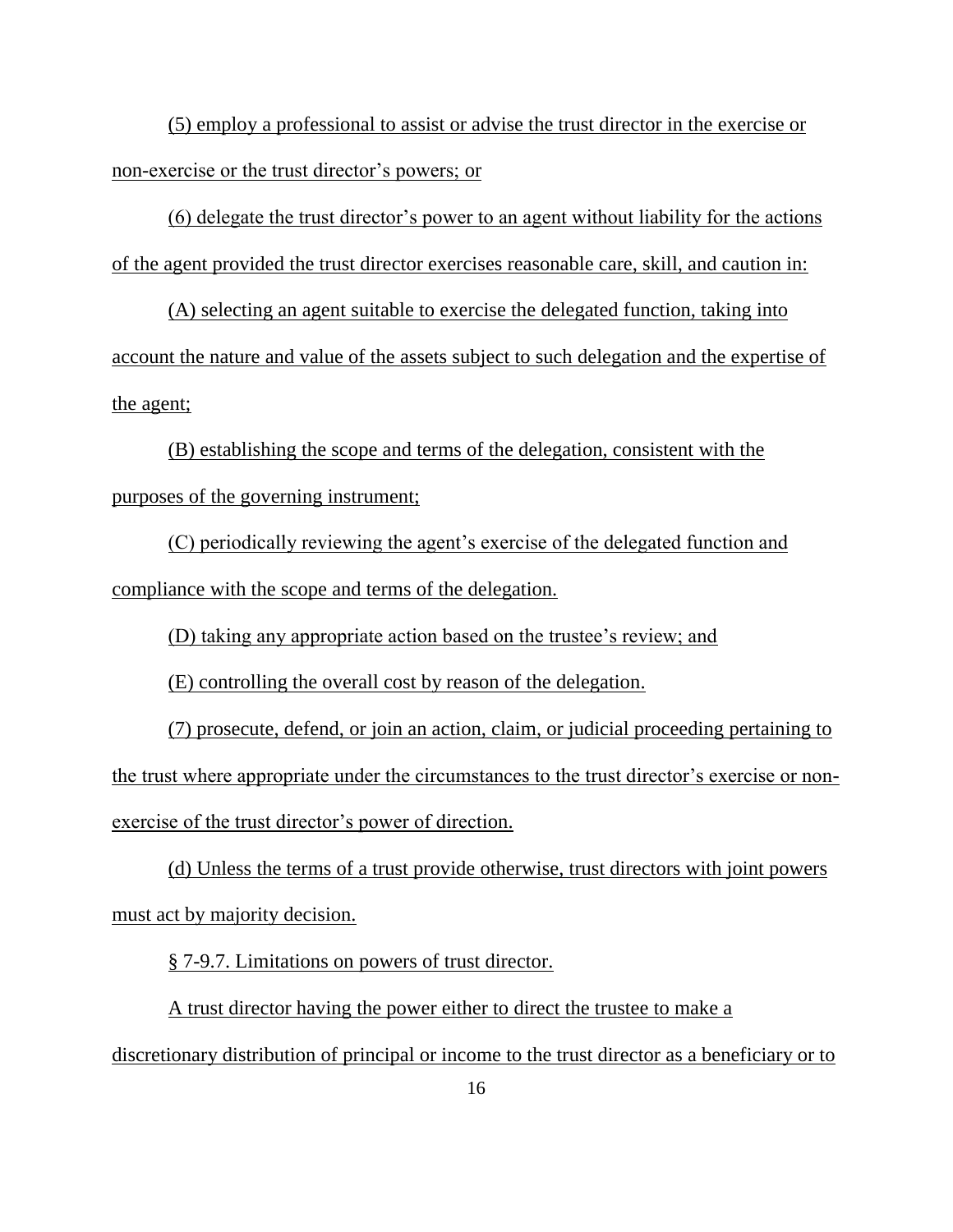consent to such a distribution is subject to the provisions of section 10-10.1 (other than the last sentence thereof) as if for purposes of that section the trust director were a trustee having the power to make a discretionary distribution to the trustee as beneficiary.

§ 7-9.8. General duties and liabilities of trust director.

(a) Subject to paragraph (b):

(1) the trust director has the same duties and the same liabilities that a trustee would have if the power of direction authorized under the terms of the trust or any further power under section 7-9.6(c)) was held by a trustee. If the power is held jointly with a trustee or another trust director, the rules applicable to co-trustees shall also apply to the trust director; and

(2) the terms of the trust may vary the trust director's duties or liabilities to the same extent the terms of the trust could vary the duties or liabilities of a trustee.

(b) Unless the terms of a trust provide otherwise, if a trust director is licensed, certified, or otherwise authorized or permitted by law other than this part to provide health care in the ordinary course of the trust director's business or practice of a profession, to the extent the trust director acts in that capacity, the trust director has no duty or liability under this part and section 7-9.16 shall not apply.

(c) The terms of a trust may impose a duty or liability on a trust director in addition to the duties and liabilities under this section.

(d) Cross reference. See sections 7-9.10(b) (duty to provide information to directed trustee) and 7-9.11(b) (no duty to monitor, inform, or advise).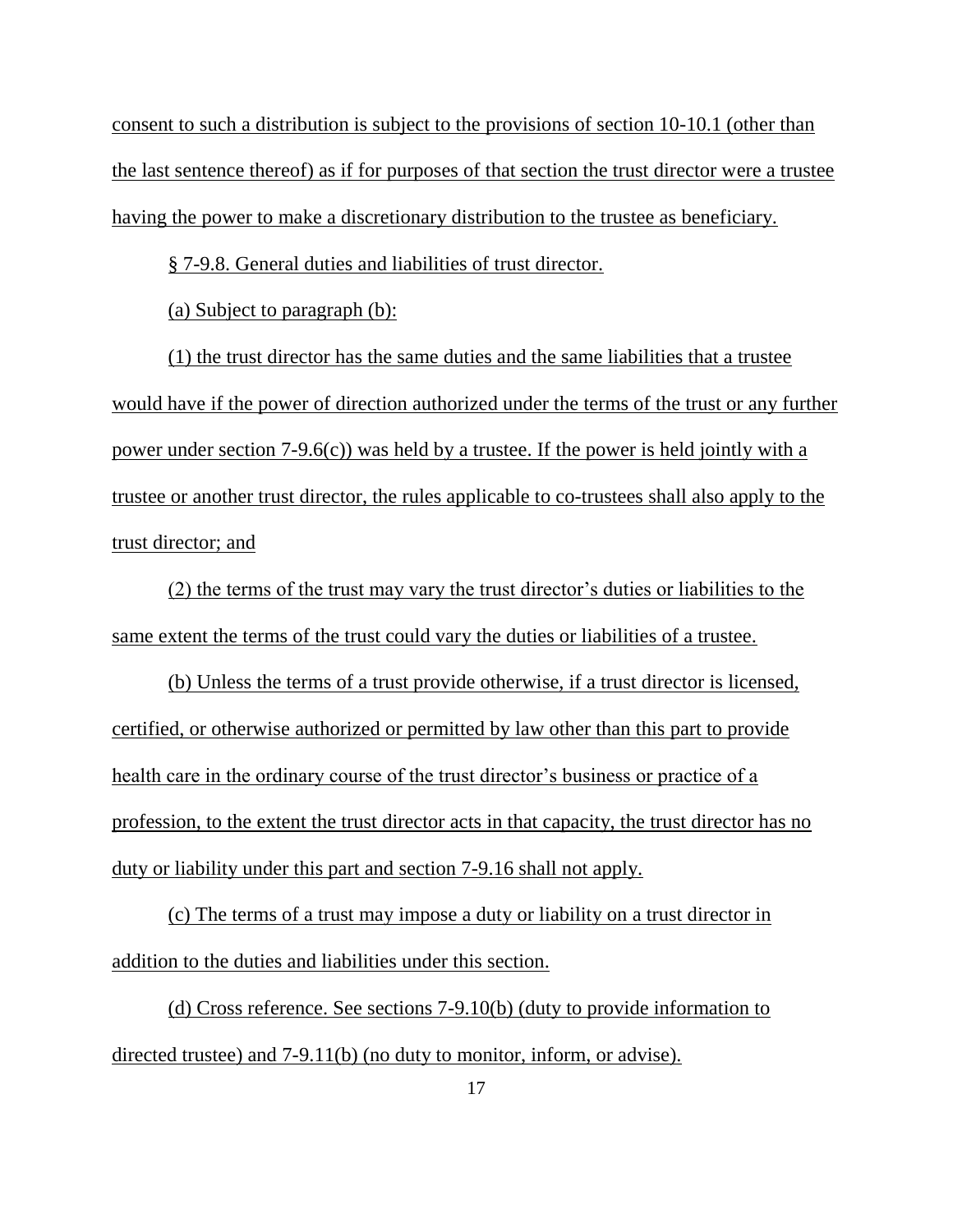§ 7-9.8-A. Limitations on powers and immunities of trust director

(a) The attempted grant to a trust director or to the successor of a trust director, of any of the following enumerated powers or immunities is contrary to public policy:

(1) The exoneration of such trust director from liability for failure to exercise reasonable care, diligence and prudence.

(2) The power to make a binding and conclusive fixation of the value of any asset for purposes of distribution, allocation or otherwise.

(b) The attempted grant in any trust of any power or immunity in contravention of the terms of this section shall be void but shall not be deemed to render such trust invalid as a whole, and the remaining terms of the lifetime trust shall, so far as possible, remain effective.

(c) Any person interested in a trust may contest the validity of any purported grant of any power of immunity within the purview of this section without diminishing or affecting adversely his or her interest in the trust, any provision in the terms of the trust to the contrary notwithstanding.

§ 7-9.9. Duties and liabilities of directed trustee with respect to power of direction.

(a) Subject to paragraph (b), a directed trustee must take reasonable action to comply with a trust director's exercise or nonexercise of a power of direction or a further power under section 7-9.6(c) and, notwithstanding section 11-1.7, the directed trustee is not liable for any loss resulting directly or indirectly from any action taken pursuant to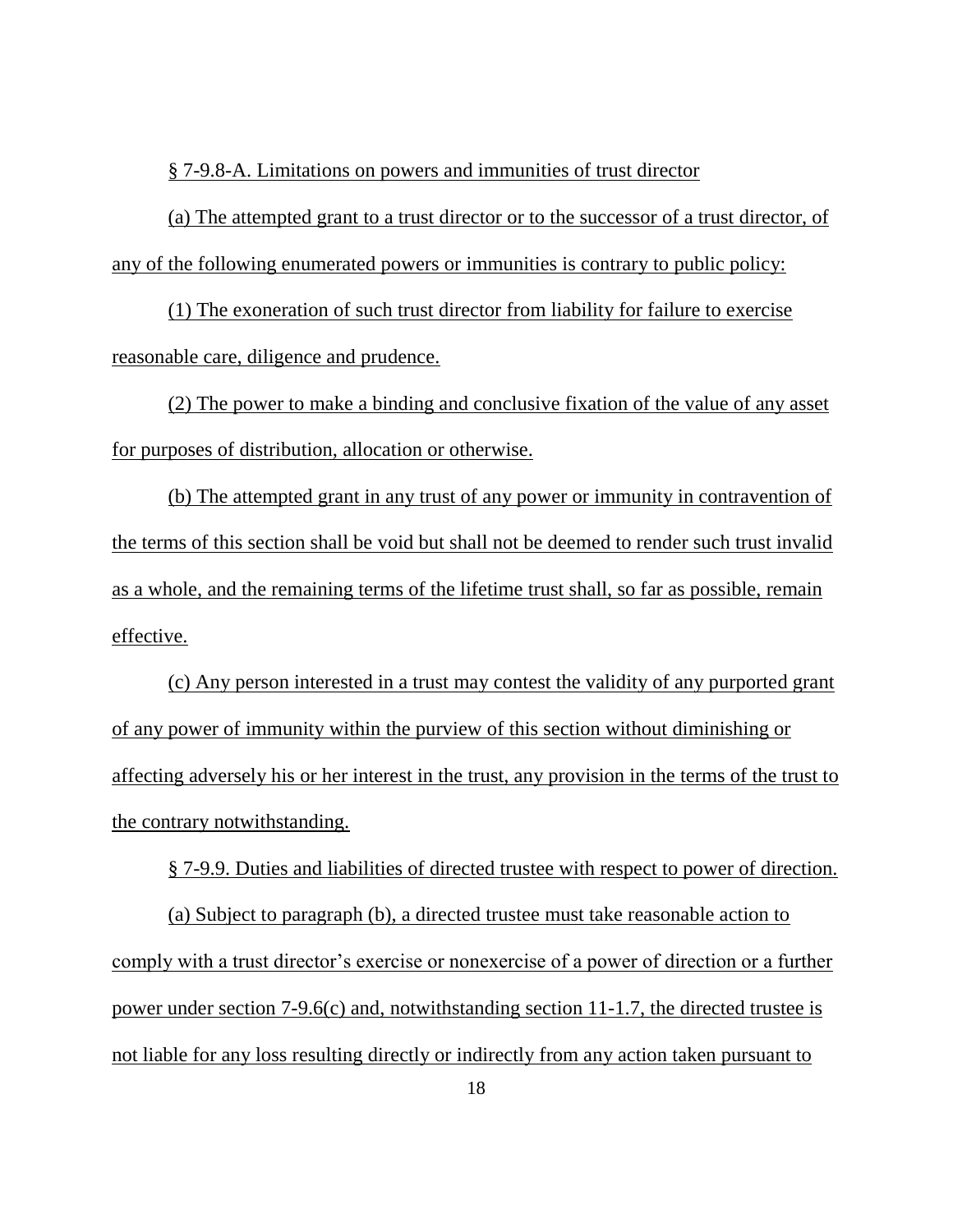such exercise of a power of direction or any action not taken pursuant to the nonexercise of a power of direction.

(b) A directed trustee must not comply with a trust director's exercise or nonexercise of a power of direction or further power under section 7-9.6(c) to the extent that by complying the directed trustee would engage in willful misconduct.

(c) A directed trustee that has reasonable doubt about its duty not to engage in willful misconduct may timely petition the court for instructions or present the issue in a pending proceeding.

(d) The terms of a trust may impose a duty or liability on a directed trustee in addition to the duties and liabilities under this section.

(e) Cross reference. See sections 7-9.10(a)(duty to provide information to trust director)and 7-9.11(a)(no duty to monitor, inform, or advise).

§ 7-9.10. Duty to provide information to trust director or trustee.

(a) Unless the terms of a trust provide otherwise, and subject to section 7-9.11, a trustee shall provide information to a trust director to the extent the information is reasonably related both to:

(1) the powers or duties of the trustee; and

(2) the powers or duties of the trust director.

(b) Unless the terms of a trust provide otherwise, and subject to section 7-9.11, a trust director shall provide information to a trustee or another trust director to the extent the information is reasonably related both to: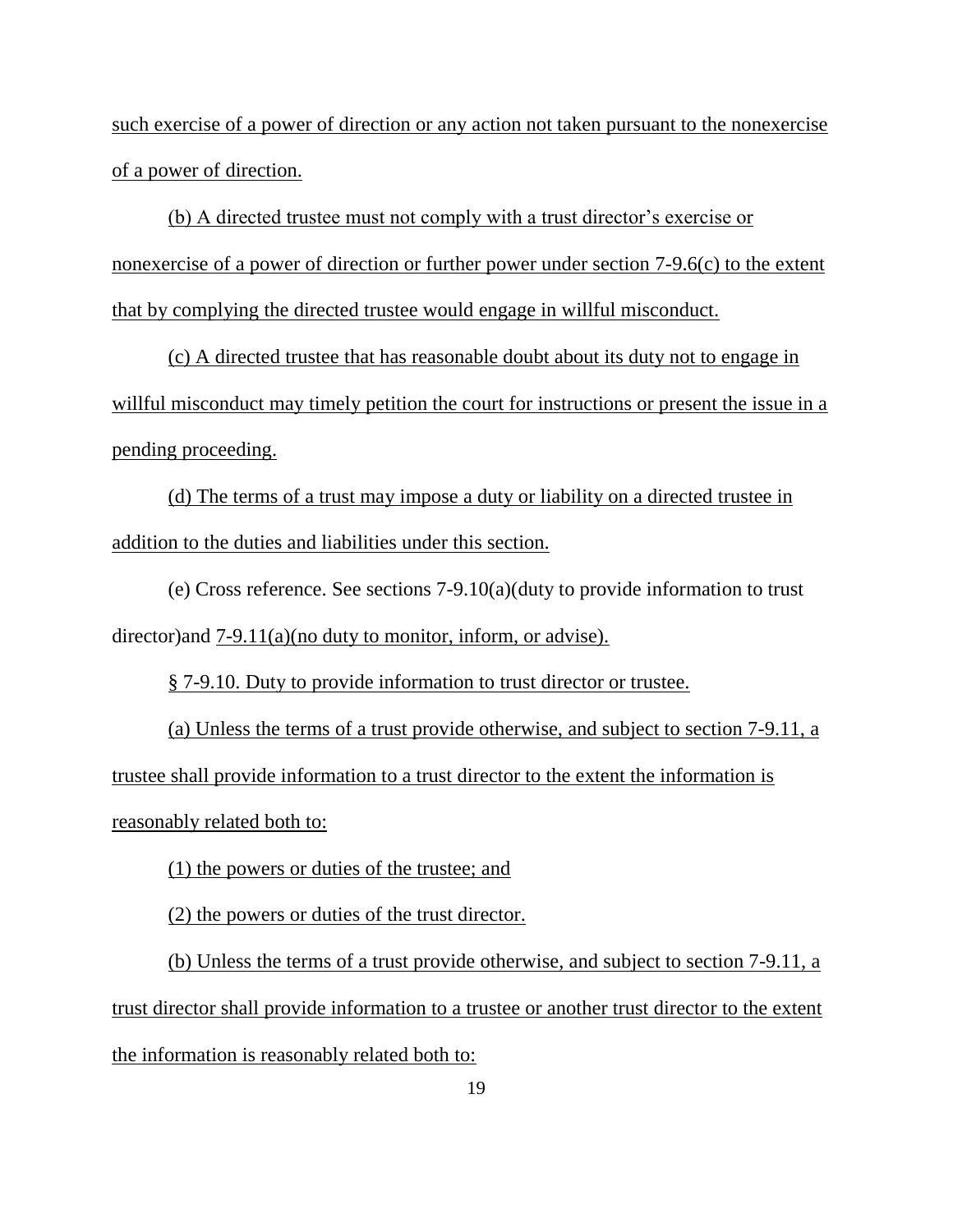(1) the powers or duties of the trust director; and

(2) the powers or duties of the trustee or other trust director.

(c) Notwithstanding section 11-1.7, a trustee that acts in reliance on information provided by a trust director is not liable for a breach of trust to the extent the breach resulted from the reliance, unless by so acting the trustee engages in willful misconduct.

(d) Notwithstanding section 11-1.7, a trust director that acts in reliance on information provided by a trustee or another trust director is not liable for a breach of trust to the extent the breach resulted from the reliance, unless by so acting the trust director engages in willful misconduct.

§ 7-9.11. No duty to monitor, inform, or advise.

(a) Unless the terms of a trust provide otherwise:

(1) a trustee does not have a duty to:

(A) monitor a trust director; or

(B) inform or give advice to a settlor, trust contributor (other than a settlor),

beneficiary, trustee, or trust director concerning an instance in which the trustee might have acted differently than the trust director; and

(2) by taking an action described in subparagraph (1), a trustee does not assume the duty excluded by subparagraph (1).

(b) Unless the terms of a trust provide otherwise:

(1) a trust director does not have a duty to:

(A) monitor a trustee or another trust director; or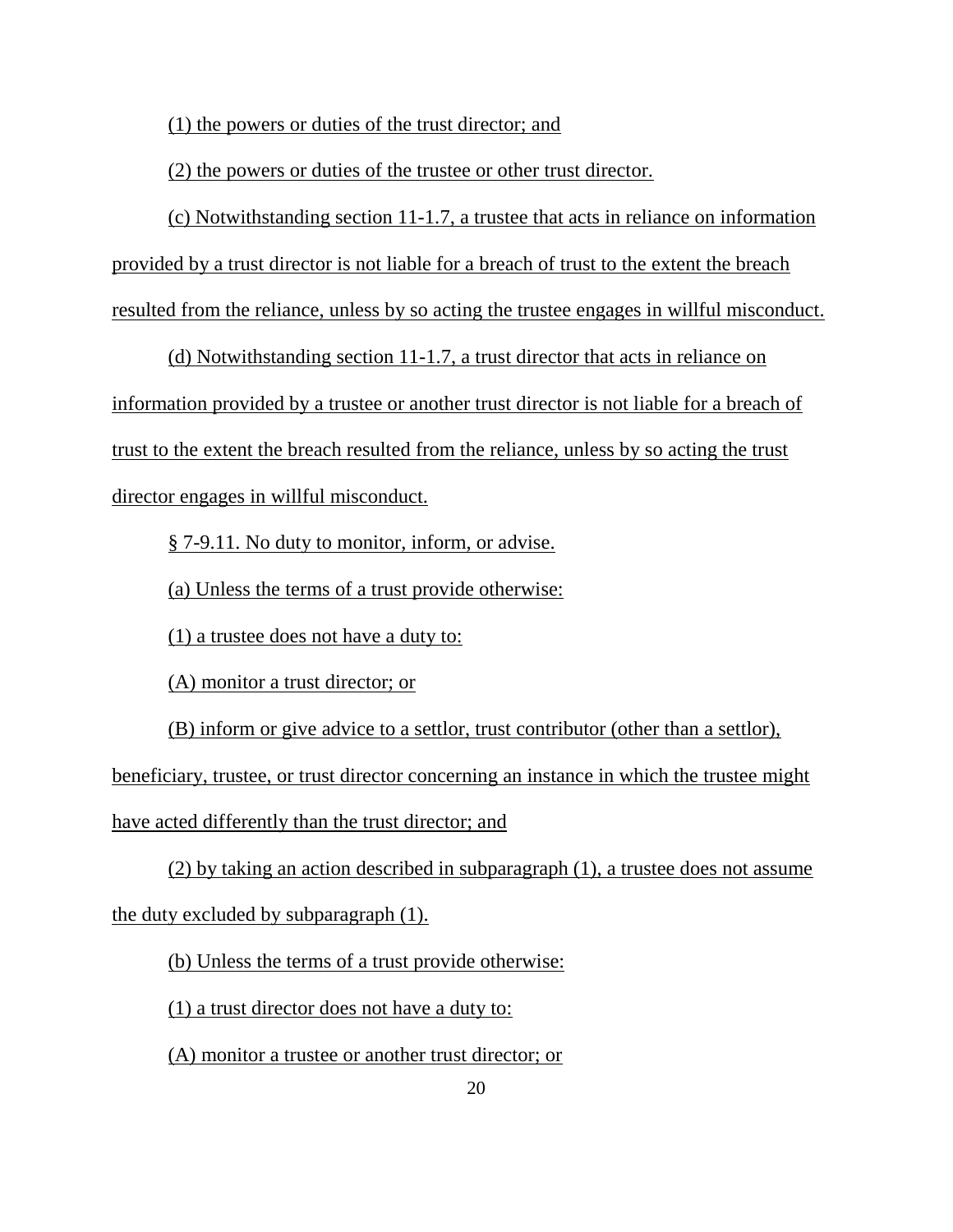(B) inform or give advice to a settlor, trust contributor (other than a settlor), beneficiary, trustee, or another trust director concerning an instance in which the trust director might have acted differently than a trustee or another trust director; and

(2) by taking an action described in subparagraph (1), a trust director does not assume the duty excluded by subparagraph (1).

§ 7-9.12. Limitation of action against trust director.

An action against a trust director for breach of trust must be commenced within the same limitation period as an action for breach of trust against a trustee.

§ 7-9.13. Defenses in action against trust director. In an action against a trust director for breach of trust, the trust director may assert the same defenses as a trustee could assert in an action for breach of trust against the trustee.

§ 7-9.14. Jurisdiction over trust director.

(a) By accepting appointment as a trust director of a trust subject to this part, the trust director submits to the personal jurisdiction of the courts of this state regarding any matter related to a power or duty of the trust director.

(b) This section does not preclude other methods of obtaining jurisdiction over a trust director.

§ 7-9.15. Accepting or declining the position of trust director.

(a) A person designated as trust director accepts the position of trust director:

(1) by substantially complying with a method of acceptance provided in the terms of the trust; or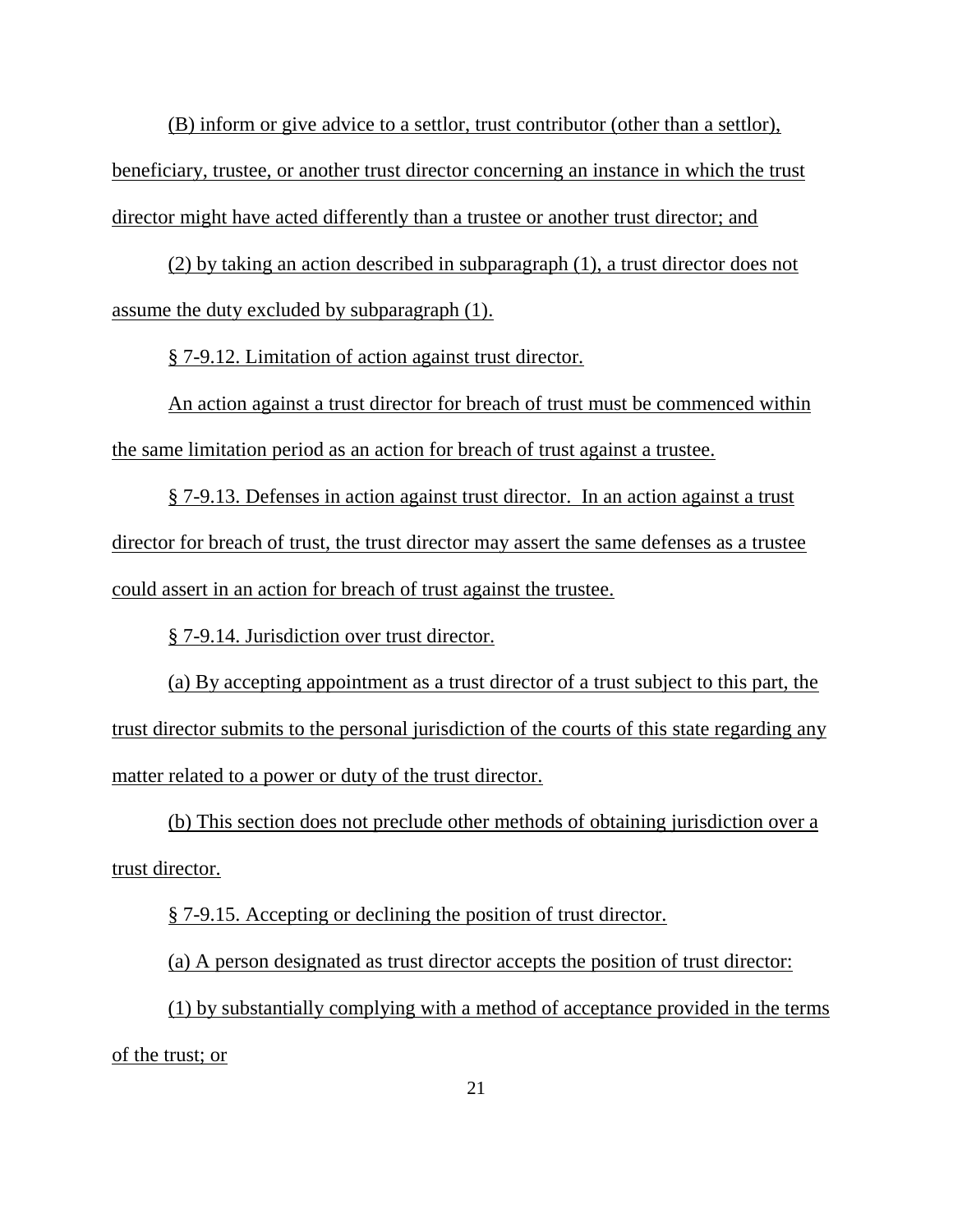(2) if the terms of the trust do not provide a method or the method provided in the terms is not expressly made exclusive, by exercising powers or performing duties as trust director, or otherwise indicating acceptance of the position of trust director.

(b) A person designated as trust director who has not yet accepted the directorship may reject the position of trust director. A designated trust director of a lifetime trust who does not accept the position of trust director within a reasonable time after knowing of the designation and knowing of the occurrence of the event that makes the designation effective is deemed to have rejected the position of trust director.

§ 7-9.16. Compensation. Unless the terms of a trust provide otherwise, the trust director, other than one described in section 7-9.8(b), and the directed trustee shall be entitled to such compensation as may be reasonable, to be paid pursuant to the provisions of SCPA 2312(5), and the court, upon application of a person interested in the trust, may review the reasonableness of such compensation. This section supersedes any other compensation provision in the SCPA.

§ 7-9.17. Trust director's bond.

(a) Except as provided by paragraph (c), a trust director shall give bond to secure performance of the trust director's duties only if the court finds that a bond is needed to protect the interests of the beneficiaries or is required by the terms of the trust and the court has not dispensed with the requirement.

(b) The court may specify the amount of a bond, its liabilities, and whether sureties are necessary. The court may modify or terminate a bond at any time.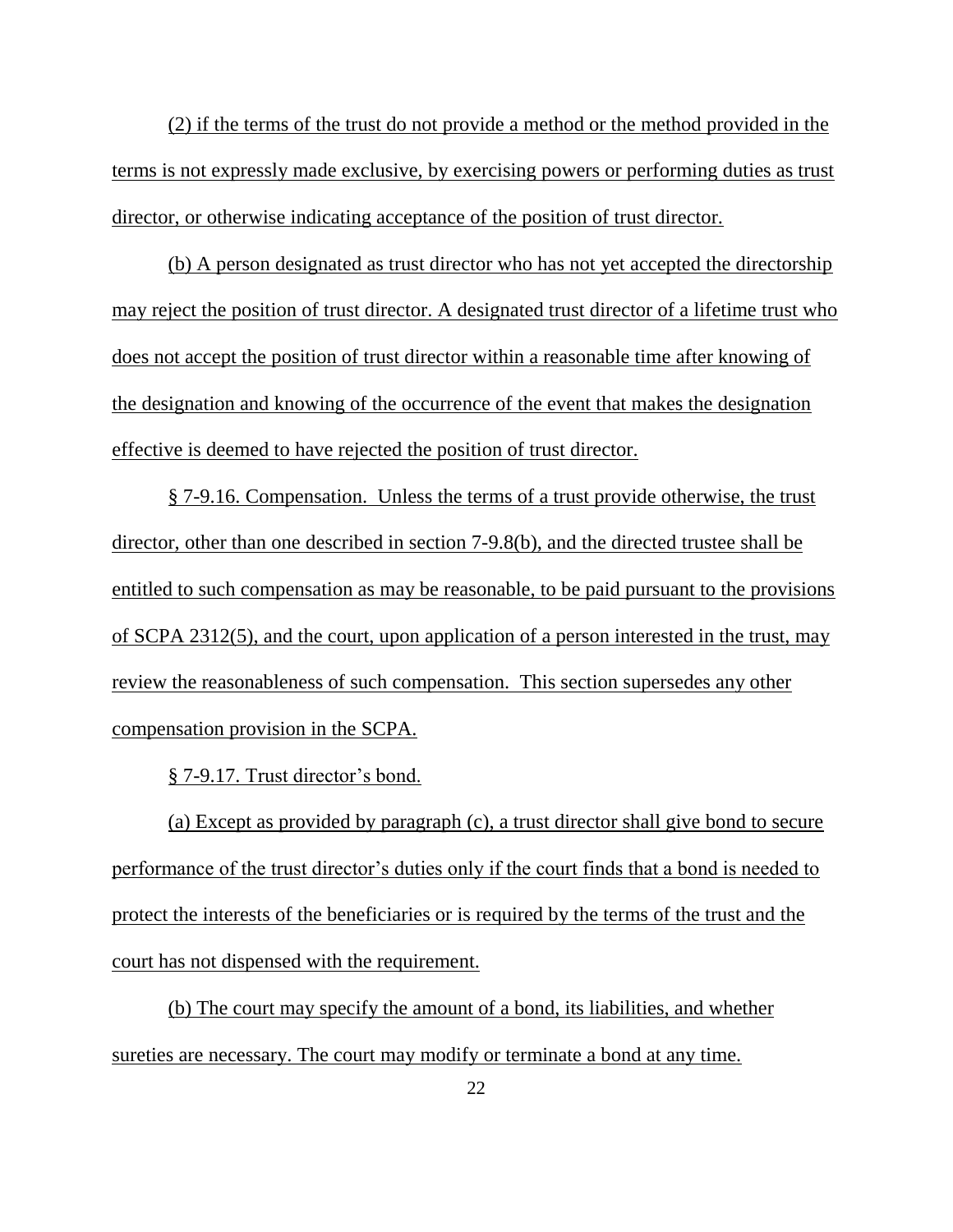(c) A trust company, as defined by banking law section 2(2), any bank authorized to exercise fiduciary powers and any national bank having a principal, branch or trust office in this state and duly authorized to exercise fiduciary powers need not give a bond unless a bond is expressly required of the trust company or bank by the terms of the trust.

§ 7-9.18. Vacancy in the position of trust director; appointment of successor.

(a) A vacancy in the position of trust director occurs if:

(1) a person designated as trust director rejects the position of trust director;

(2) a person designated as trust director cannot be identified or does not exist;

(3) a trust director resigns;

(4) a trust director is disqualified or removed;

(5) a trust director dies;

(6) a guardian is appointed for an individual serving as trust director; or

(7) the terms of the trust so provides.

(b) A vacancy in the position of trust director shall be filled only if expressly required by the terms of the trust, or if the terms of the trust expressly provide that trustees, other trust directors, or other persons may fill the vacancy in their discretion. If the terms of the trust do not expressly require that a vacancy be filled, and there is no other trust director then serving that is authorized to exercise the same power of direction as that held by the trust director that is no longer serving, the trustee or co-trustee is authorized to exercise the power or powers authorized by that power of direction.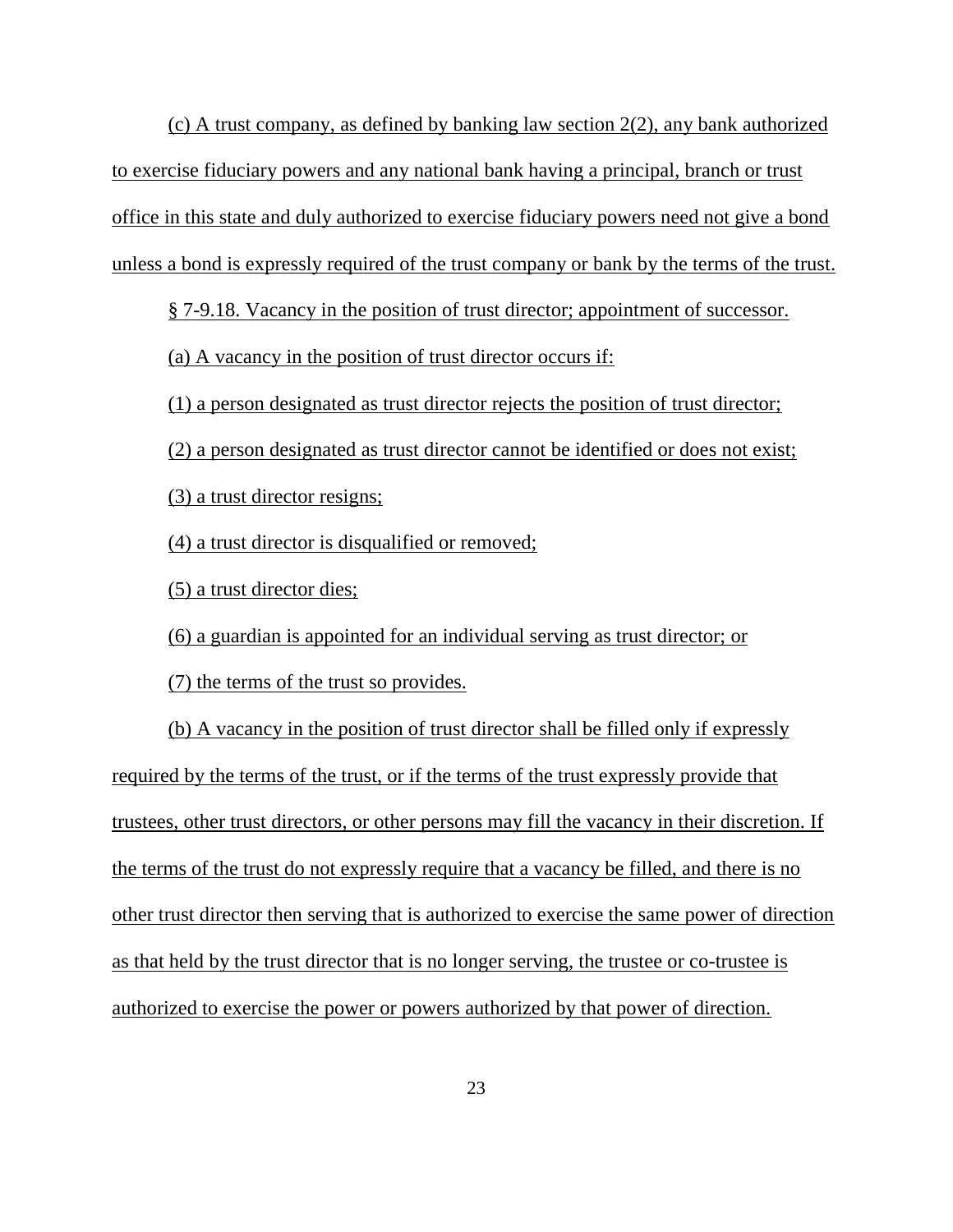(c) A vacancy in the position of trust director of a noncharitable trust that is required to be filled must be filled in the following order of priority:

(1) by a person designated in the terms of the trust to act as successor trust director;

(2) by a person appointed by unanimous agreement of the qualified beneficiaries; or

(3) by a person appointed by the court.

(d) A vacancy in the position of trust director of a charitable trust that is required to be filled must be filled in the following order of priority:

(1) by a person designated in the terms of the trust to act as successor trust director;

(2) by a person selected by the charitable organizations expressly designated to receive distributions under the terms of the trust if the attorney general concurs in the selection; or

(3) by a person appointed by the court.

§ 7-9.19. Resignation of trust director.

(a) Unless the terms of a trust provide otherwise, a trust director may resign:

(1) upon giving at least 30 days' notice to (A) the trust contributor, all co-trustees and all other trust directors in the case of a revocable trust or (B) the qualified

beneficiaries, all co-trustees and all other trust directors, in the case of any other trust; or

(2) with the approval of the court.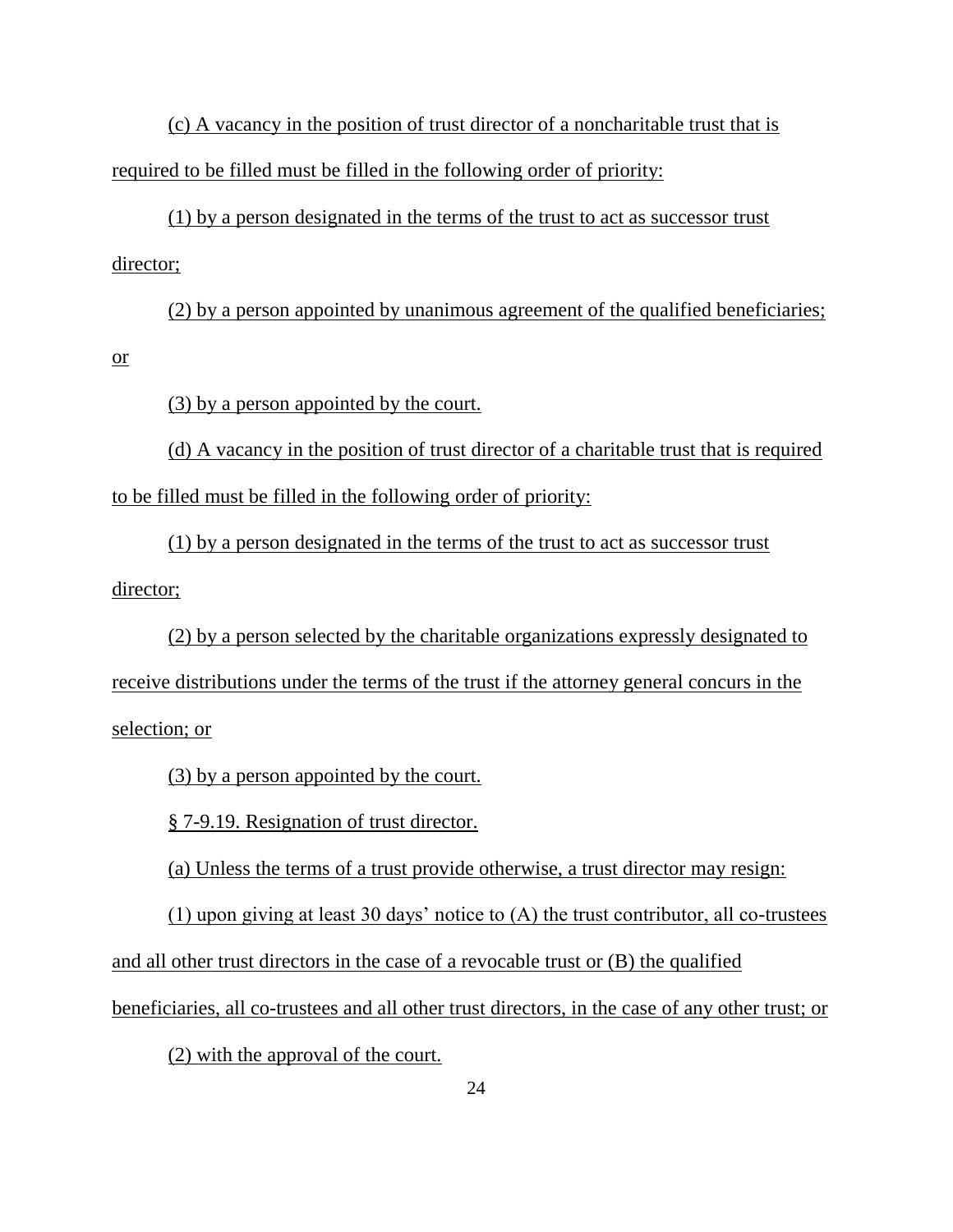(b) In approving a resignation, the court may issue orders and impose conditions reasonably necessary for the protection of the trust property.

(c) Any liability of a resigning trust director and of any sureties on the trust director's bond for acts or omissions of the trust director are not discharged or affected by the trust director's resignation.

§ 7-9.20. Removal of trust director.

(a) In addition to any provision for removal in the trust instrument, the settlor, a trustee, director or a beneficiary may request the court to remove a trust director or a trust director may be removed by the court on its own initiative.

(b) The court may remove a trust director if:

(1) the trust director has committed a serious breach of trust;

(2) lack of cooperation among co-trust directors substantially impairs the administration of the trust;

(3) because of unfitness, unwillingness, or persistent failure of the trust director to effectively exercise the power of direction held by the trust director the court determines that removal of the trust director best serves the interests of the beneficiaries; or

(4) there has been a substantial change of circumstances or removal is requested by all of the qualified beneficiaries, provided that the court finds that removal of the trust director best serves the interests of all of the beneficiaries and is not inconsistent with the purposes of the trust, and a suitable co-trust director or successor trust director is available.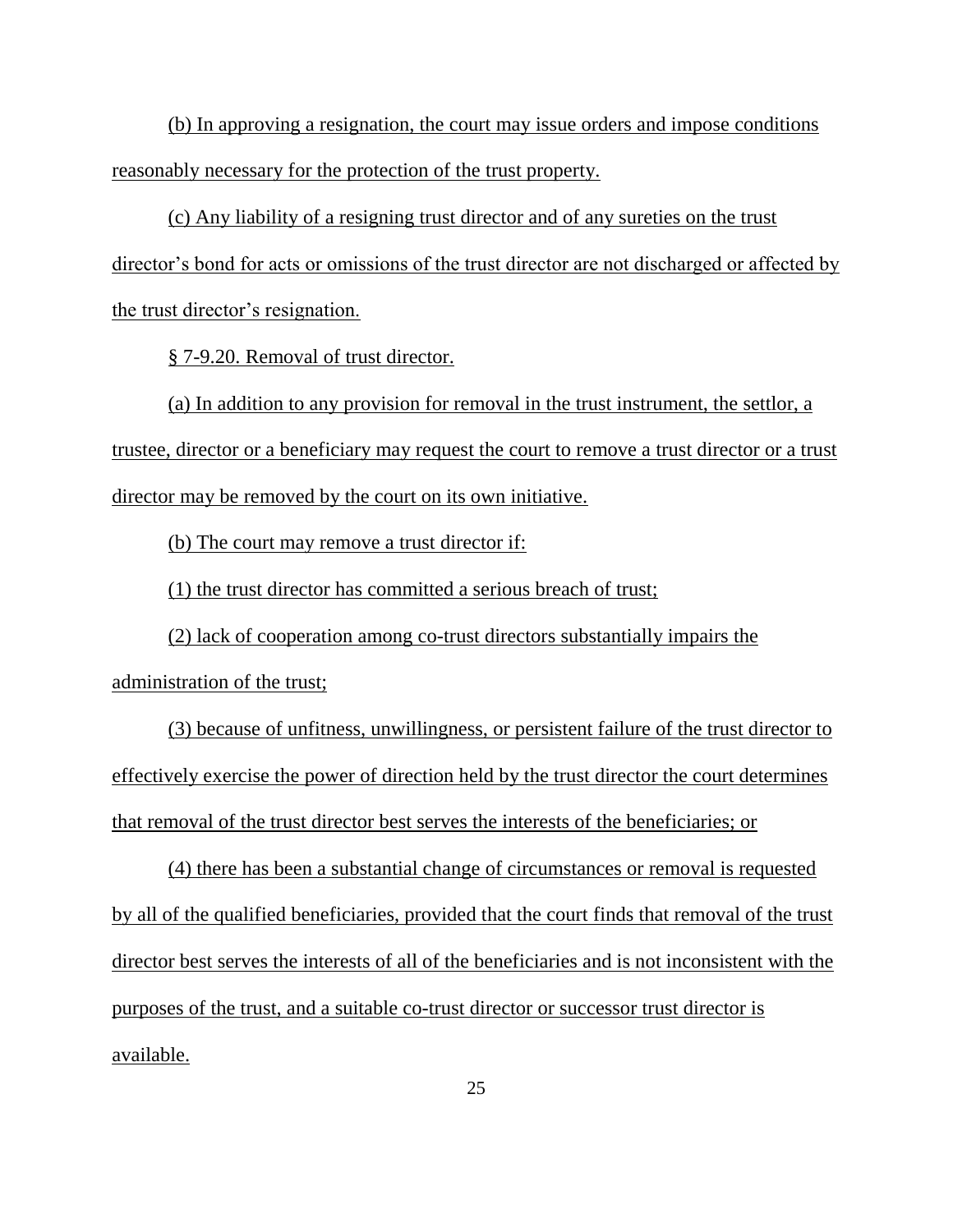(c) Pending a final decision on a request to remove a trust director, or in lieu of or in addition to removing a trust director the court may order such appropriate relief as may be necessary to protect the trust property or the interests of the beneficiaries.

§ 7-9.21. Uniformity of application and construction. In applying and construing this uniform act, consideration must be given to the need to promote uniformity of the law with respect to its subject matter among states that enact it.

§ 7-9.22. Severability clause. If any provision of this part or its application to any person or circumstance is held invalid, the invalidity does not affect other provisions or applications of this part which can be given effect without the invalid provision or application, and to this end the provisions of this part are severable.

§ 7-9.23. Effective date. This part takes effect 180 days after it becomes law and applies to all trusts created on or after that date, provided, however, that any trust created on or after the date this part becomes a law may by express reference in the terms of the trust to part 9 of the estates, powers and trusts law make the trust subject to part 9 as if the trust were created on or after the effective date of this part.

§ 2. The estates, powers and trusts Law is amended by adding a new section 7- 2.10 to read as follows:

§ 7-2.10. Excluded co-trustee. (a) Notwithstanding section 11-1.7, if the terms of the trust confer upon a co-trustee, to the exclusion of another co-trustee, the power to take certain actions with respect to the trust, including the power to direct or prevent certain actions of the trustees, the duties and liabilities of the excluded trustee are as follows: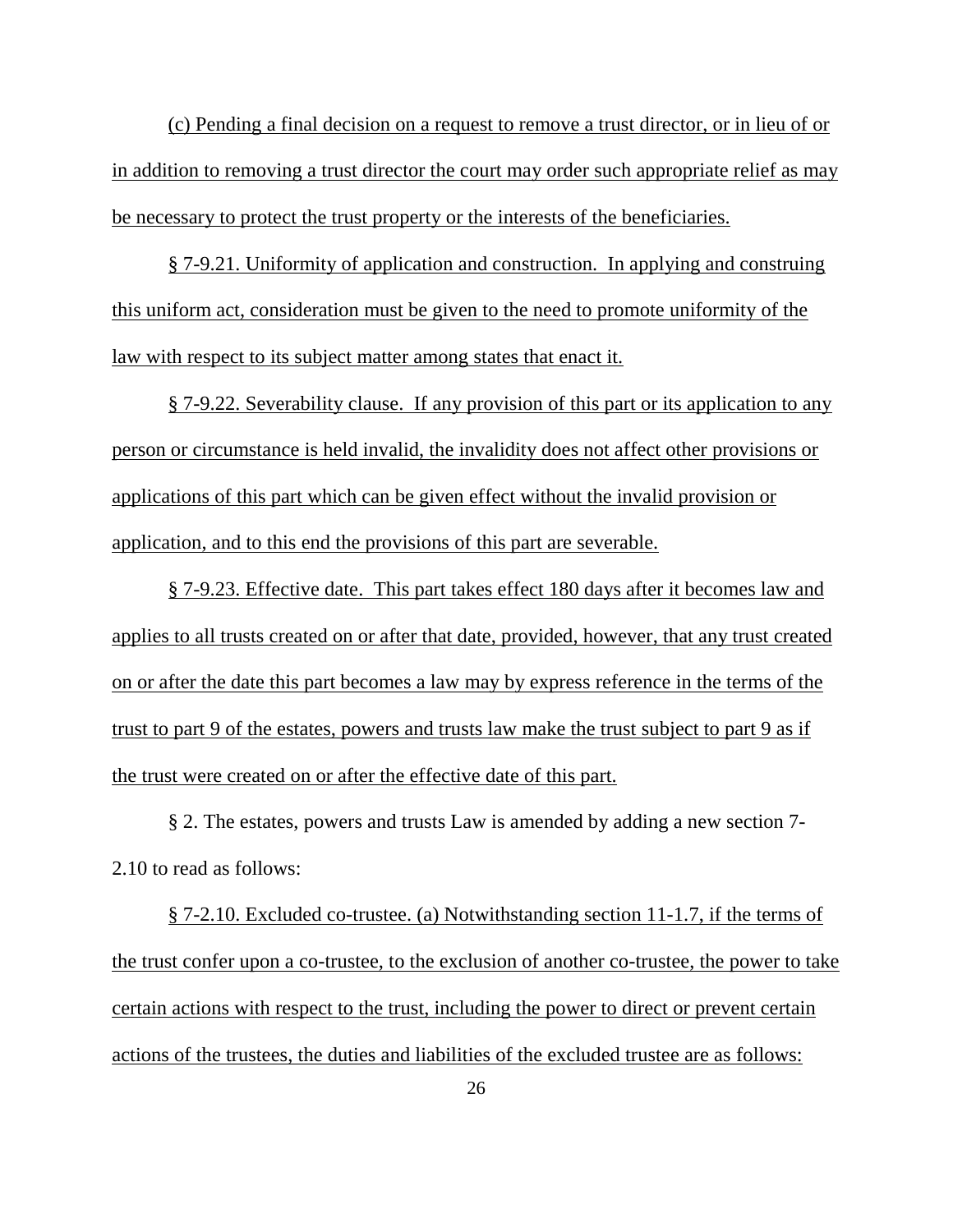(1) If the terms of the trust confer upon the co-trustee the power to direct certain actions of the excluded trustee, the excluded trustee must act in accordance with the direction shall have no duty to act in the absence of such direction and is not liable, individually or as a fiduciary, for any loss resulting directly or indirectly from compliance with the direction unless compliance with the direction constitutes willful misconduct on the part of the directed co-trustee;

(2) If the terms of the trust confer upon the co-trustee exclusive authority to exercise any power, the excluded trustee is not liable, individually or as a fiduciary, for any loss resulting directly or indirectly from the action taken by the co-trustee in the exercise of the power; and

(3) The excluded trustee has no duty to monitor the conduct of the co-trustee, provide advice to the co-trustee or consult with or request directions from the co-trustee. The excluded trustee is not required to give notice to any beneficiary of any action taken or not taken by the co-trustee whether or not the excluded trustee agrees with the result. Administrative actions taken by the excluded trustee for the purpose of implementing directions of the co-trustee, including confirming that the directions of the co-trustee have been carried out, do not constitute monitoring of the co-trustee nor do they constitute participation in decisions within the scope of the co-trustee's authority.

(b) The co-trustee holding the power to take certain actions with respect to the trust shall be liable to the beneficiaries with respect to the exercise of the power as if the excluded trustee were not in office and shall have the exclusive obligation to account to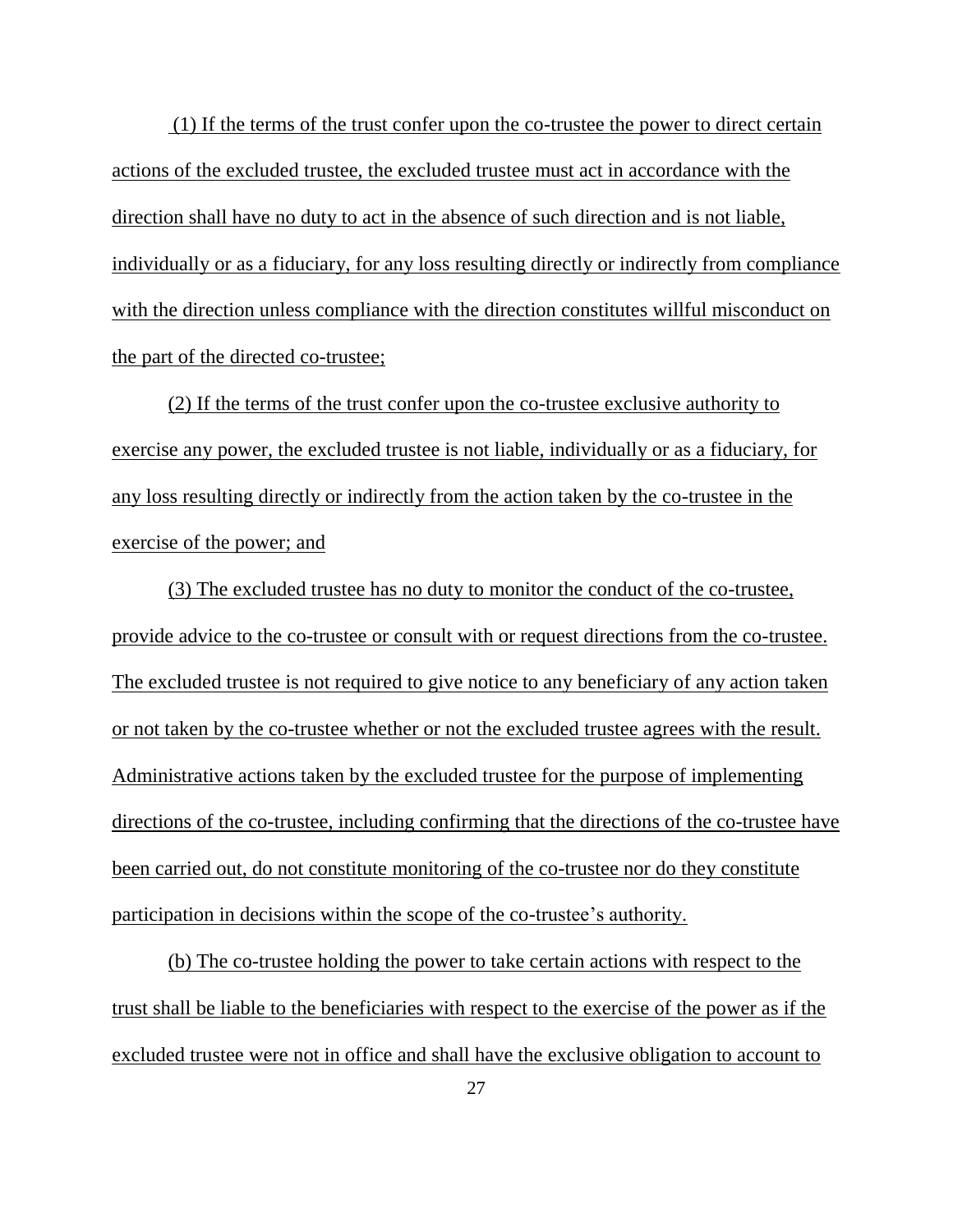the beneficiaries and defend any action brought by the beneficiaries with respect to the exercise of the power.

§ 3. Effective date. Section 2 shall take effect 180 days after it becomes a law and shall apply to all trusts created on or after that date, provided, however, that any trust created on or after Part 9 becomes a law and before the effective date of section 2 may by express reference in the terms of the trust to section 7-2.10 of the estates, powers and trusts law make the trust subject to section 7-2.10 as if the trust were created on or after the effective date of section 2.

## **B. Modified Measures**

## **1. Commissions of Donees of a Power in Trust Including Donees of a Power During Minority (SCPA 2306, 2307, 2308, 2309, 2312 and 2313)**

The Committee recommends an amendment to the SCPA to create rules governing the commissions of donees of powers in trust, including donees of powers during minority, identical to the existing rules governing commissions of trustees.

The concept of a "power in trust" is long established in New York law and were given great importance by the Revised Statutes enacted in 1829-1830. Under those statutes, trusts could be created for only limited purposes and failed attempts to create trusts created instead powers in trust in the purported trustees. Current law in EPTL 10- 3.1(b) refers to "a power during minority to manage property vested in an infant" as one of the powers which is not a power of appointment but to which the provisions of Article 10 generally apply. Such a donee is included in the definition of "fiduciary" in the EPTL (EPTL 2-1.7) and in the SCPA (103(21)) (both referring to "donee of a power during minority").

It is clear, however, that donees of a power in trust are not limited to donees holding the power during the minority of the beneficiary. Although the express statutory references to powers in trust refer only to powers to manage property vested in an infant, EPTL 10-10.1, which expressly retains as the law of New York the common law of powers except as modified by Article 10, the statement by the Bennett Commission that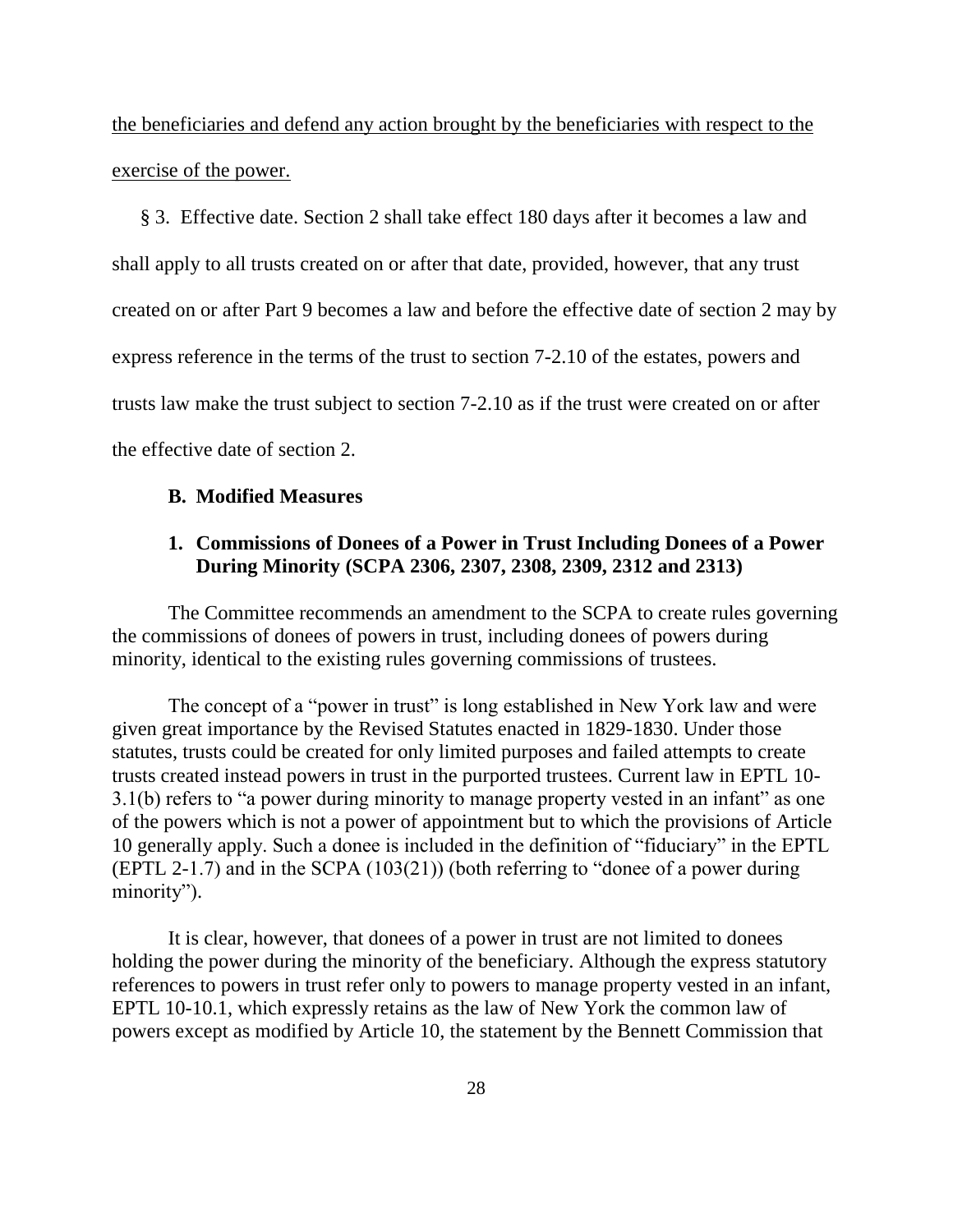this provision does not invalidate other powers not specifically mentioned<sup>1</sup>, and case law<sup>2</sup> clearly indicate that a power in trust to manage property vested in an incapacitated person does exist under New York law.

The question of compensation of such donees of the various powers to manage property belonging to others is not clearly answered by our statutes. *Matter of Chase Manhattan Bank (Golding)<sup>3</sup>* authorized advance payment of commissions under SCPA 2311 to a corporate trustee acting as donee of a power to manage property during minority under a lifetime trust. The court also ordered that the calculation of commissions was to be made under SCPA 2307 which governs payments to fiduciaries other than trustees because the donee was not a trustee. The court did suggest that commissions would more appropriately be calculated under SCPA 2308 and 2309, which govern commissions of trustees. Today SCPA 2312 governing the commissions of corporate trustees would be relevant to the compensation of corporate donees.

The amendments to the SCPA make the provisions applicable to trustees' commissions applicable to all donees of powers to manage property whether during minority or vested in an incapacitated person or of any other sort, with one exception. Under New York law, a failed attempt to appoint by will an individual to be the guardian of the property of an infant result in the nominated person being a donee of a power to manage property during minority. Under SCPA 1714, this donee "has all the rights and duties of a guardian and shall be entitled to receive the commissions allowed to a guardian." Donees governed by SCPA 1714 are excluded from the changes made by this proposal.

The specific sections of the SCPA to be amended are 2308, 2309, and 2312 governing trustees' commissions, thus codifying *Chase Manhattan Bank (Golding)* and extending its holding to other donees of a powers in trust, and 2313 dealing with multiple commissions of executors or trustees under wills and lifetime trusts established after August 31, 1993.<sup>4</sup>

 $\overline{a}$ 

<sup>&</sup>lt;sup>1</sup> 4th Report of Temporary State Comm. on Modernization, Revision and Simplification of Law of Estates, Fourth Report, N.Y. Legis. Doc., 1965, No. 19, at 24.

<sup>2</sup> See *Matter of Schaper*, 151 Misc.2d 923, 574 N.Y.S.2d 137 (Sur. Ct. New York County 1991).

<sup>3</sup> 129 Misc.2d 952, 494 N.Y.S.2d 660 (Sur. Ct. New York County 1985).

<sup>4</sup> The proposed amendments deal only with the computation of commissions and do not deal with the question of jurisdiction over donees of powers created in lifetime trusts that was at the heart of the question in *Matter of Chase Manhattan Bank (Golding)*. Codifying that part of the holding requires changing the phrase "from which his letters issued" with the phrase "the court having jurisdiction over the estate or trust" in SCPA 2011 which, as the opinion in *Matter of Chase Manhattan Bank (Golding)* points out, is the meaning of the phrase under CPLR 8005. Such an amendment is beyond the remit of this project.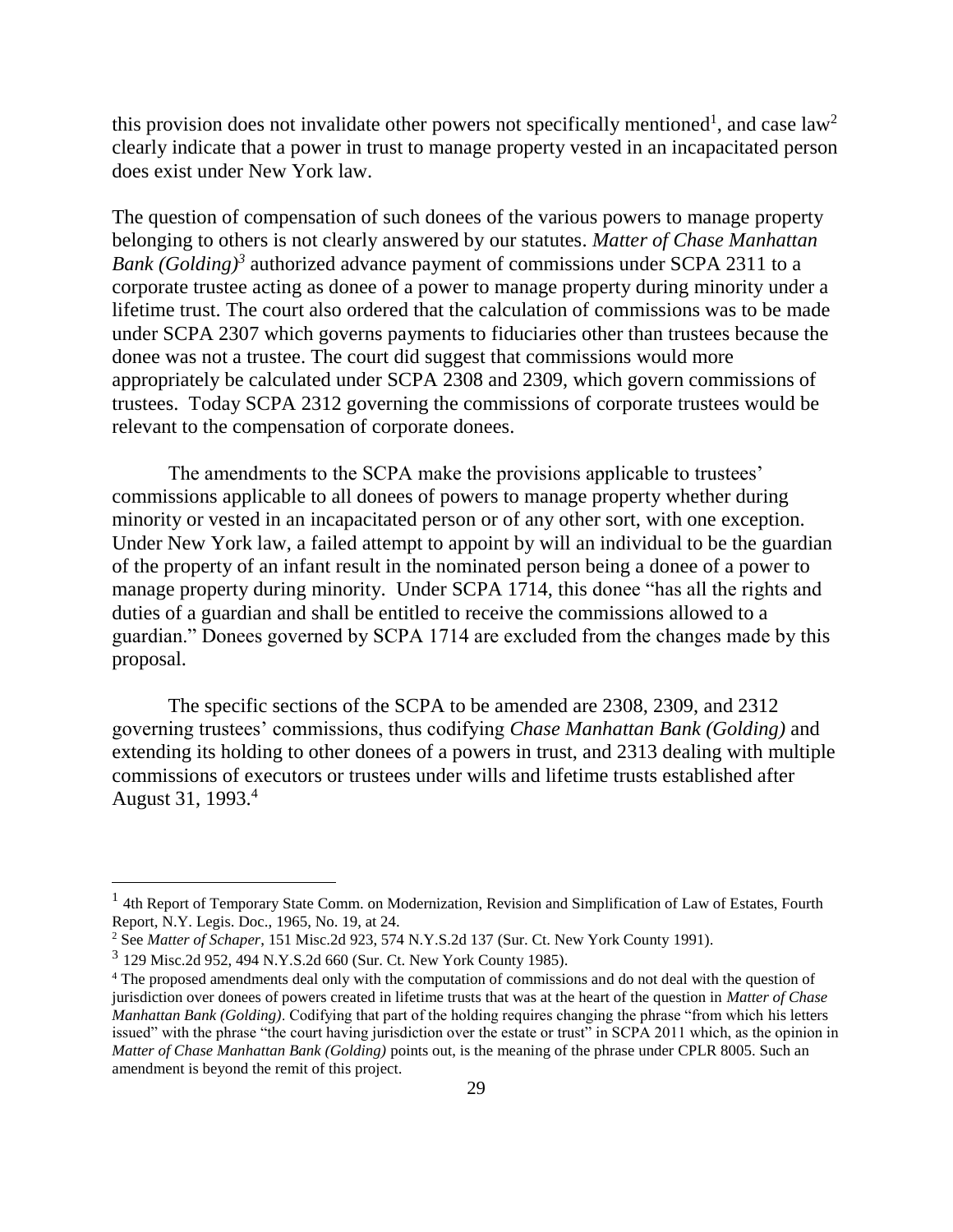The amendments to SCPA 2308, 2309, and 2312 use the language "donee of a power to in trust" in order to make sure that every sort of power in trust that could still exist under the common law is included in the new provisions. Each section has also been amended to make it clear that the new language includes donees of powers during minority. The phrase "donee of a power in trust" has been added to every reference to "trustee" except in those provisions dealing with trustees of charitable trusts and those providing for the transition from the previous rules governing commissions. Because donees of a power in trust will be entitled to trustees' commissions only from the enactment of these amendments, the transition rules are not relevant. The term "property subject to the power in trust" has been used as the equivalent of "trust property" and the term "calendar year" has been added to references to "trust year" because the property subject to the power does indeed belong to the beneficiary of the power, the items of income and deduction attributable to it would be included in the beneficiary's gross income reported on form 1040 and the tax year would indeed be the calendar year. Finally, consideration should be given to making the amendments applicable to donees of powers during minority and of other powers in trust effective on January 1 of the year following their enactment, thus making transition rules unnecessary.

#### Proposal:

AN ACT to amend the surrogate's court procedure act, in relation to the commissions of donees of a power in trust, including donees of a power during minority

### The People of the State of New York, represented in Senate and Assembly, do

#### enact as follows:

Section 1. Section 2306 of the surrogate's court procedure act is amended to read

as follows:

§ 2306. Annual statements to be furnished to beneficiaries. Any trustee, donee of

a power during minority or donee of a power in trust who is not required to furnish

annual statements under either section 2308 or 2309 because he or she has not retained

annual commissions shall nevertheless be required to furnish the annual statements

referred to in those sections to any beneficiary receiving income or any person interested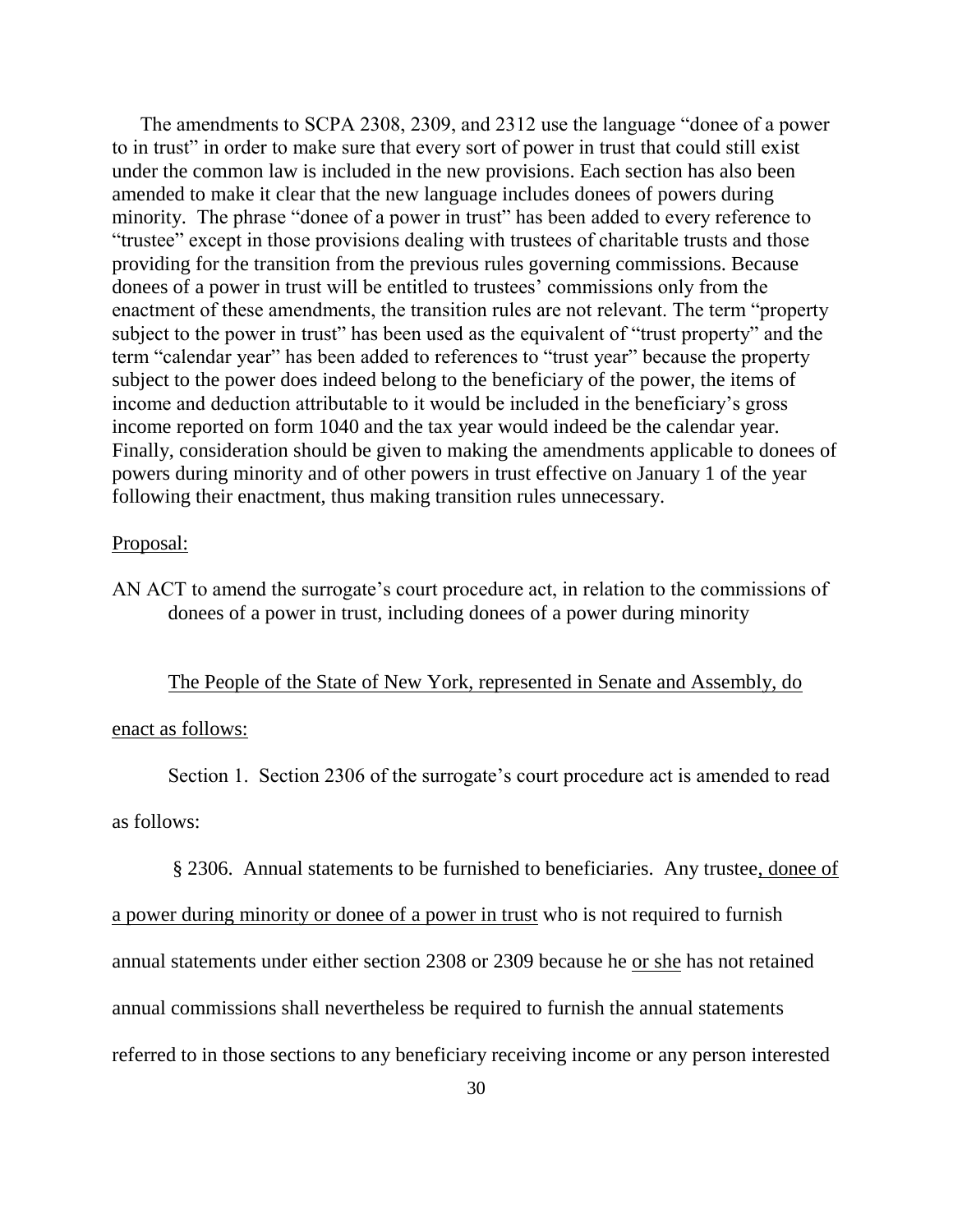in the principal of the trust who shall request such statements, or in the case of a power during minority or of a power in trust, to the beneficiary of the power in trust, or to a person to whom a payment not exceeding \$10,000 could be made under subdivision 1 of section 2220 of this chapter.

§ 2. The opening paragraph of subdivision 1 of section 2307 of the surrogate's court procedure act, as amended by chapter 474 of the laws of 1994, is amended to read as follows:

Except as otherwise provided in paragraph (f) of this subdivision on the settlement of the account of any fiduciary other than a trustee, a donee of a power during minority or a donee of a power in trust, the court must allow to him or her the reasonable and necessary expenses actually paid by him <u>or her</u> and if he <u>or she</u> be an attorney of this state and shall have rendered legal services in connection with his or her official duties, such compensation for his <u>or her</u> legal services as appear to the court to be just and reasonable and in addition thereto it must allow to the fiduciary for his or her services as fiduciary, and if there be more than one, apportion among them according to the services rendered by them respectively the following commissions:

§ 3. Section 2308 of the surrogate's court procedure act, the section heading and subdivision 1 as amended by chapter 503 of the laws of 1980, paragraph (c) of subdivision 1 as added by chapter 376 of the laws of 2001, subdivision 2 as amended by chapter 654 of the laws of 1993, subdivision 3 as amended by chapter 243 of the laws of 2001, subdivision 4, 6, 7 and paragraph (d) of subdivision 9, as amended and subdivision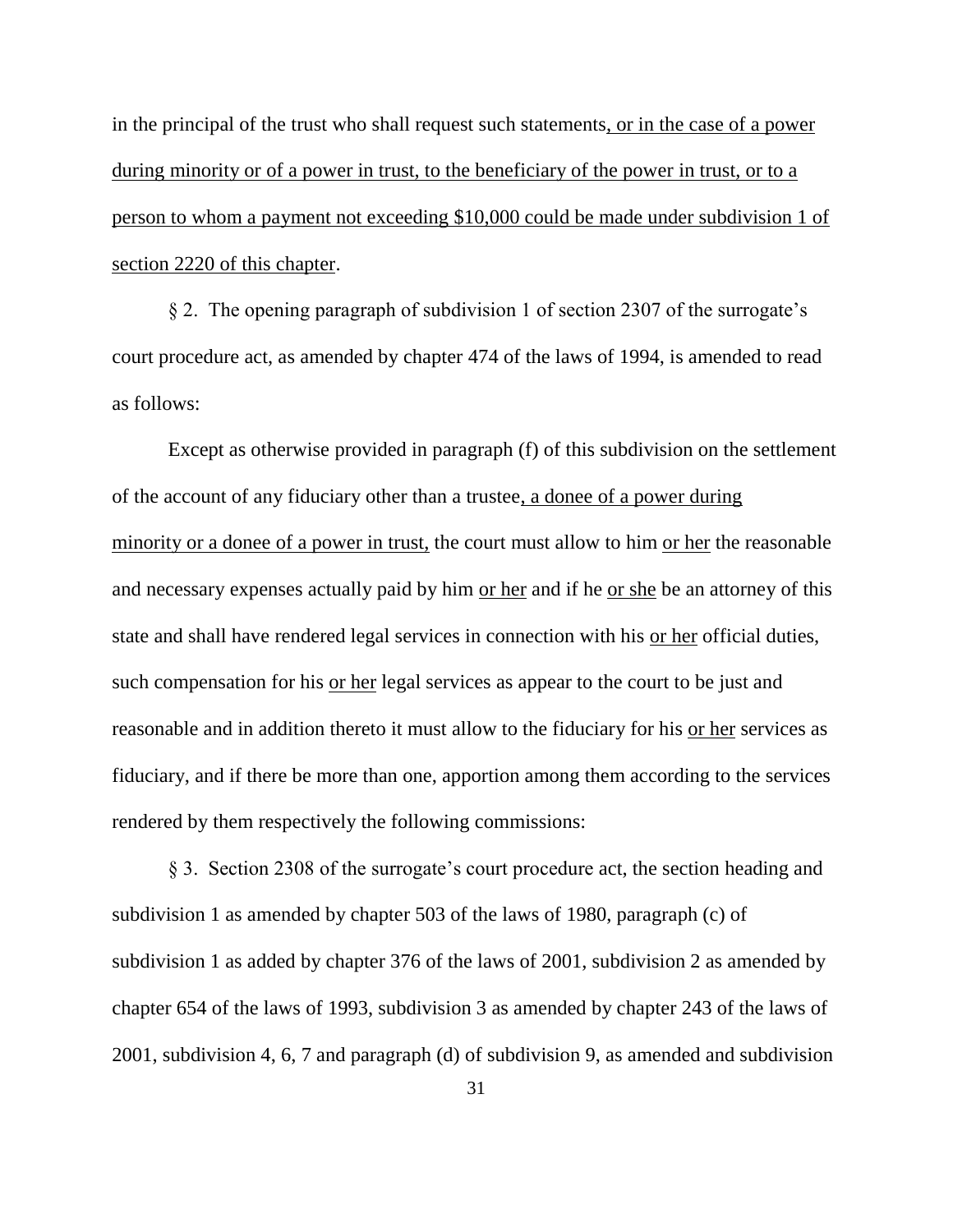12 as added by chapter 237 of the laws of 1978, paragraph (a) of subdivision 5 as amended and subdivision 13 as added by such chapter 936 of the laws of 1984, paragraphs (a) and (b) of subdivision 6, as amended by chapter 245 of the laws of 1991, and subdivision 8 as amended by chapter 685 of the laws of 1967, is amended to read as follows:

 § 2308. Commissions of trustees, donees of powers during minority and donees of powers in trust under wills of persons dying, or under lifetime trusts created, on or before August 31, 1956.

1. On the settlement of the account of any trustee or donee of a power in trust under the will of a person dying on or before August 31, 1956, or under a lifetime trust established on or before August 31, 1956, the court must allow him or her his or her reasonable and necessary expenses actually paid by him or her and if he or she be an attorney of this state and shall have rendered legal services in connection with his or her official duties, such compensation for his or her legal services as shall appear to the court to be just and reasonable and in addition thereto it must allow to the trustee or to the donee of the power in trust for his or her services as trustee or donee of the power in trust the following commissions from trust principal or property subject to the power in trust:

(a) For receiving principal or property subject to the power in trust

(1) all sums of money constituting principal or property subject to the power in trust not exceeding \$2,000 at the rate of 3 per cent;

(2) all additional sums of principal or property subject to the power in trust not

-32-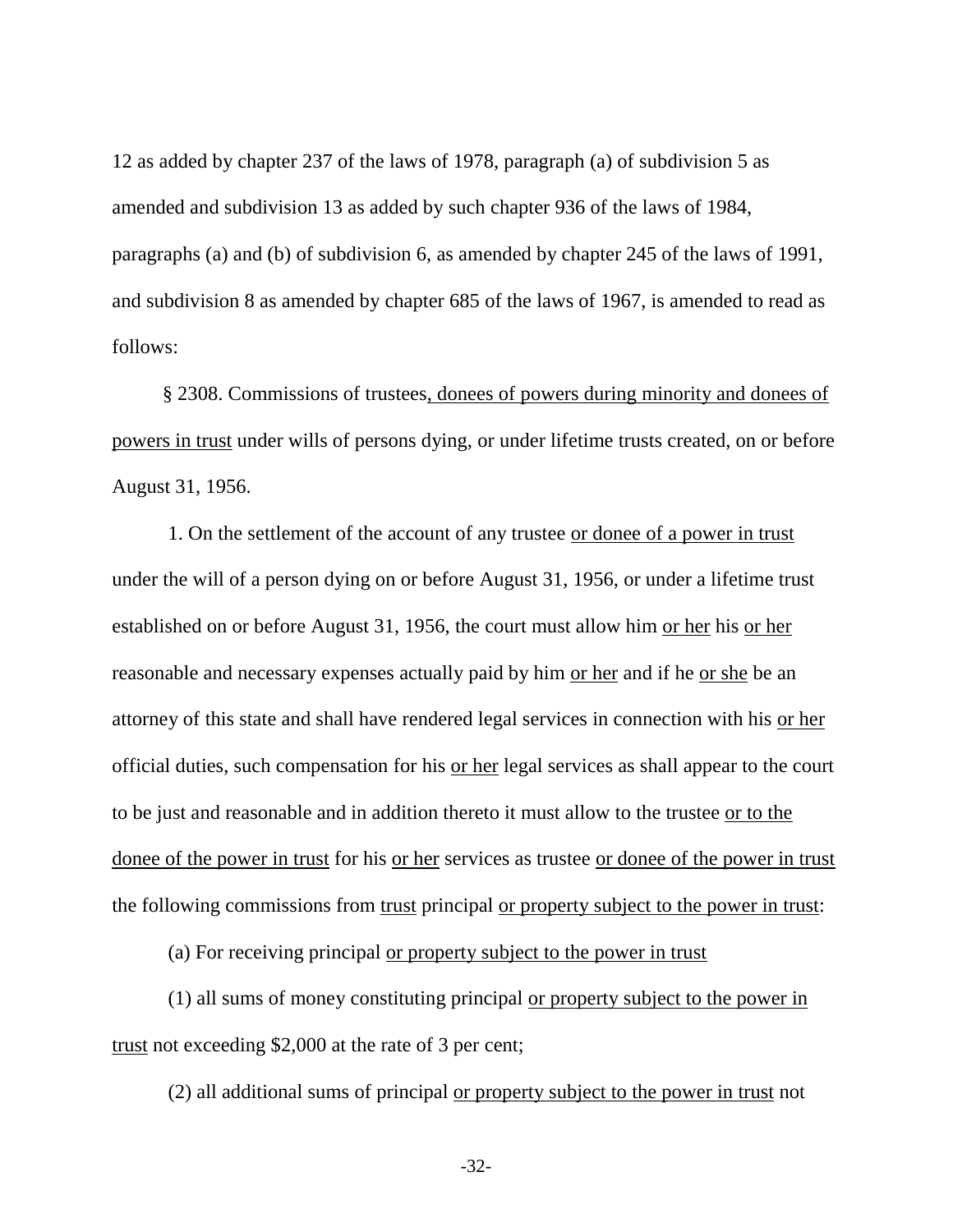exceeding \$10,000 at the rate of 1½ per cent;

(3) all sums of principal or property subject to the power in trust above \$12,000 at the rate of 1¼ per cent; and

(b) For paying out principal or property subject to the power in trust at the rate of 1 per cent.

(c) Notwithstanding the provisions of section 8 of chapter 237 of the laws of 1978, commissions provided by paragraph (a) of this subdivision for receiving principal or property subject to the power in trust shall not be allowed to a trustee or donee of a power in trust who qualifies to act as such on or after June 5, 1978, and shall not be allowed on additions of property received on or after June 5, 1978; such commissions on any increments in property that are payable by reason of any sale, exchange or liquidation of such property shall be allowed on the lesser of (1) the amount of such increments on the date of sale, exchange or liquidation of such property and (2) the amount of such increments on June 5, 1978; and such commissions on any increments in property that are payable by reason of any distribution of such property shall be allowed on the lesser of (1) the amount of such increments on the date of distribution of such property and (2) the amount of such increments on the effective date of this paragraph.

2. In addition to the commission allowed by subdivision one a trustee or a donee of a power in trust shall be entitled to annual commissions at the following rates:

(a) \$10.50 per \$1,000 or major fraction thereof on the first \$400,000 of principal or property subject to the power in trust;

-33-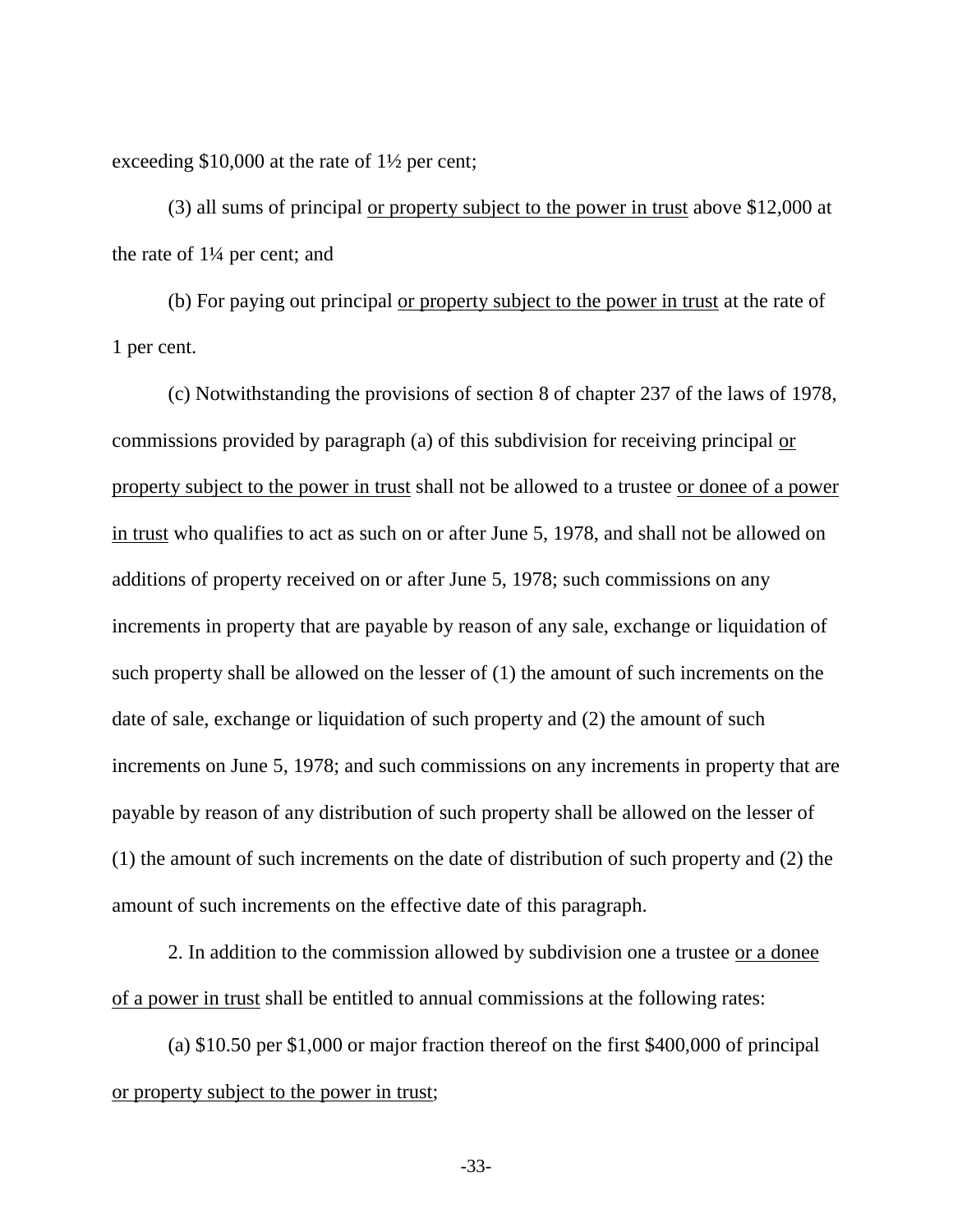(b) \$4.50 per \$1,000 or major fraction thereof on the next \$600,000 of principal <u>or</u> property subject to the power in trust; and

(c) \$3.00 per \$1,000 or major fraction thereof on all additional principal or property subject to the power in trust.

Such annual commissions shall be computed either on the value of the principal of the trust or of the property subject to the power in trust at the end of the period for which the commissions are payable or, at the option of the trustee or of the donee of the power in trust, on the value of the principal of the trust or of the property subject to the power in trust at the beginning of such period, provided that the option elected by the trustee or of the donee of the power in trust for the first period for which such commissions are payable shall be used during the continuance of the trust or of the power in trust and shall be binding on any successor or substitute trustee or trustees or successor or substitute donees of the power in trust. In the case of a trust or power in trust which prior to January 1, 1994 computed annual commissions on the basis of a 12 month period (other than a calendar year), the trustee's or donee's prior election of such 12 month period shall be binding unless, prior to January 1, 1995, the trustee or donee makes a new election to compute annual commissions on the basis of a calendar year either on the value of the principal of the trust or of the property subject to the power in trust at the end of, or at the option of the trustee or donee of the power in trust at the beginning of, the calendar year for which the commissions were payable, which new election shall be used during the remaining continuance of the trust or of the power in trust and shall be binding on any

-34-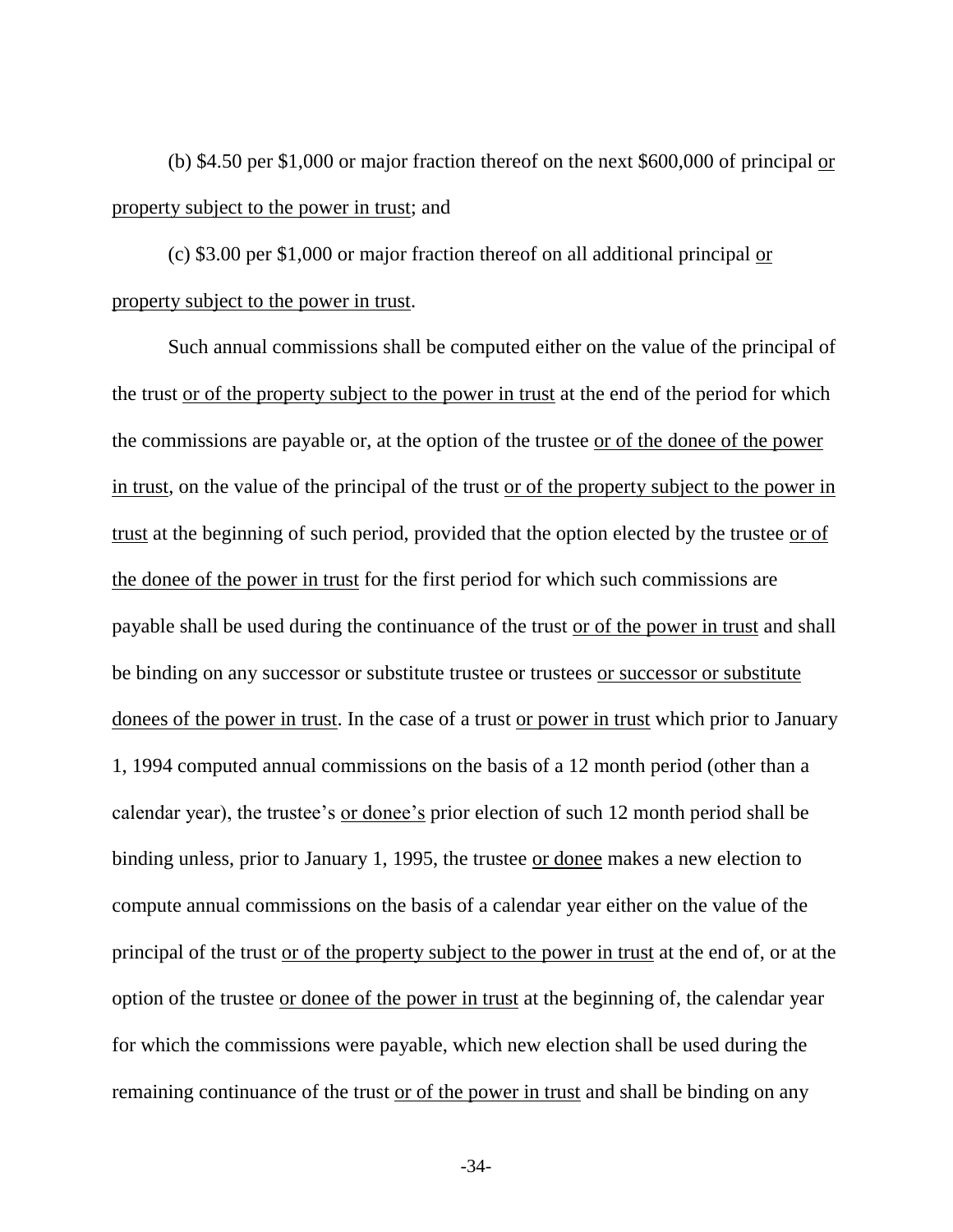successor or substitute trustee or trustees or donee or donees of the power in trust. The computation shall be made on the basis of a 12 month period but the amount so computed payable to a trustee or donee of a power in trust shall be proportionately reduced or increased for any payments made in partial distribution of the trust or of the property subject to the power in trust or receipt of any additional property into the trust or by the donee of a power in trust within such period and shall be proportionately reduced in any period for which such commissions are payable to the trustee or donee of the power in trust if the period is less than 12 months. For the purpose of computing the annual commissions the value of any principal asset when received by the trust or by the donee of a power in trust shall be the presumptive value of the asset at the beginning and end of the period for which such commissions are payable. In computing the value of the principal of the trust or of the property subject to the power in trust the trustee or the donee of the power in trust may use the presumptive value in respect of any principal asset or may use the actual value of the asset. On the settlement of the account of the trustee or of the donee of a power in trust any person interested may dispute the amount of any commission claimed or retained. The burden of proving that the actual value of any principal asset differs from its presumptive value is upon the trustee, the donee of the power in trust or other person claiming the difference.

3. Unless the will otherwise explicitly provides, the annual commissions allowed by subdivision two of this section shall be payable one-third from the income of the trust or of the property subject to the power in trust and two-thirds from the principal of the

-35-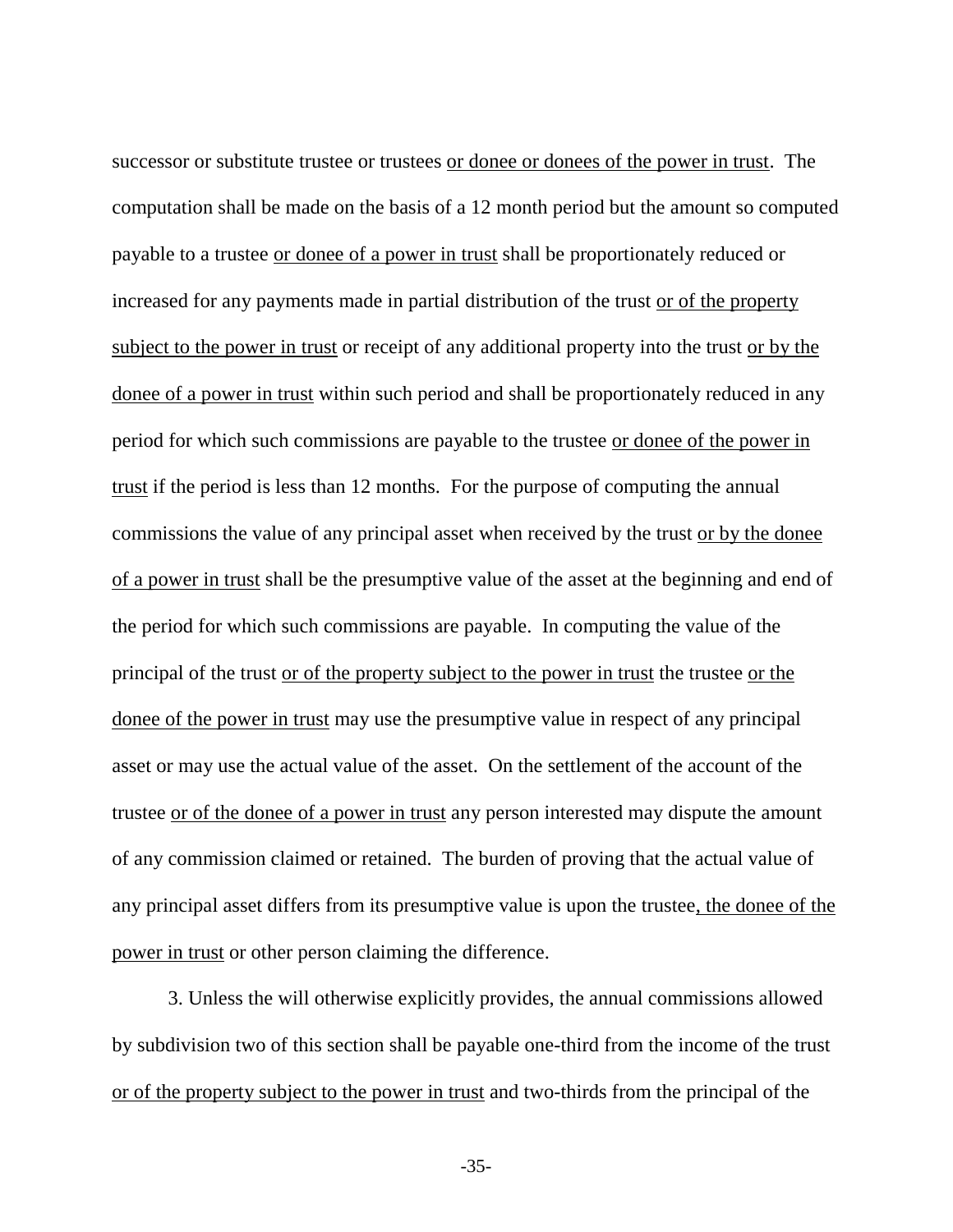trust or from the property subject to the power in trust. However, in the case of a trust whose definition of income is governed by 11-2.4 of the estates, powers and trusts law, such annual commissions shall be payable from the corpus of any such trust after allowance for the unitrust amount and shall not be payable out of such unitrust amount.

4. The commissions allowed by subdivision 2 may be retained by a trustee or donee of a power in trust provided he or she furnishes annually as of a date not more than 30 days prior to the end of the trust year selected by the trustee or the calendar year, to each beneficiary currently receiving income, and to any other beneficiary interested in the income and to any person interested in the principal of the trust who shall make a demand therefor or to the beneficiary of the power in trust who shall make a demand therefor, a statement showing the principal assets or the property subject to the power in trust on hand on that date, and at least annually or more frequently if the trustee or donee of a power in trust so elects, a statement showing all his or her, receipts of income and principal or property subject to the power in trust during the period with respect to which the statement is rendered including the amount of any commissions retained and the basis upon which the commissions were computed. A trustee or donee of a power in trust shall not be deemed to have waived any commissions by reason of his or her failure to retain them at the time when he or she becomes entitled thereto; provided however that commissions from income for any given trust or calendar year shall be allowed and retained only from income derived from the trust or from the property subject to the power in trust during that year and shall not be supplied from income on hand in respect

-36-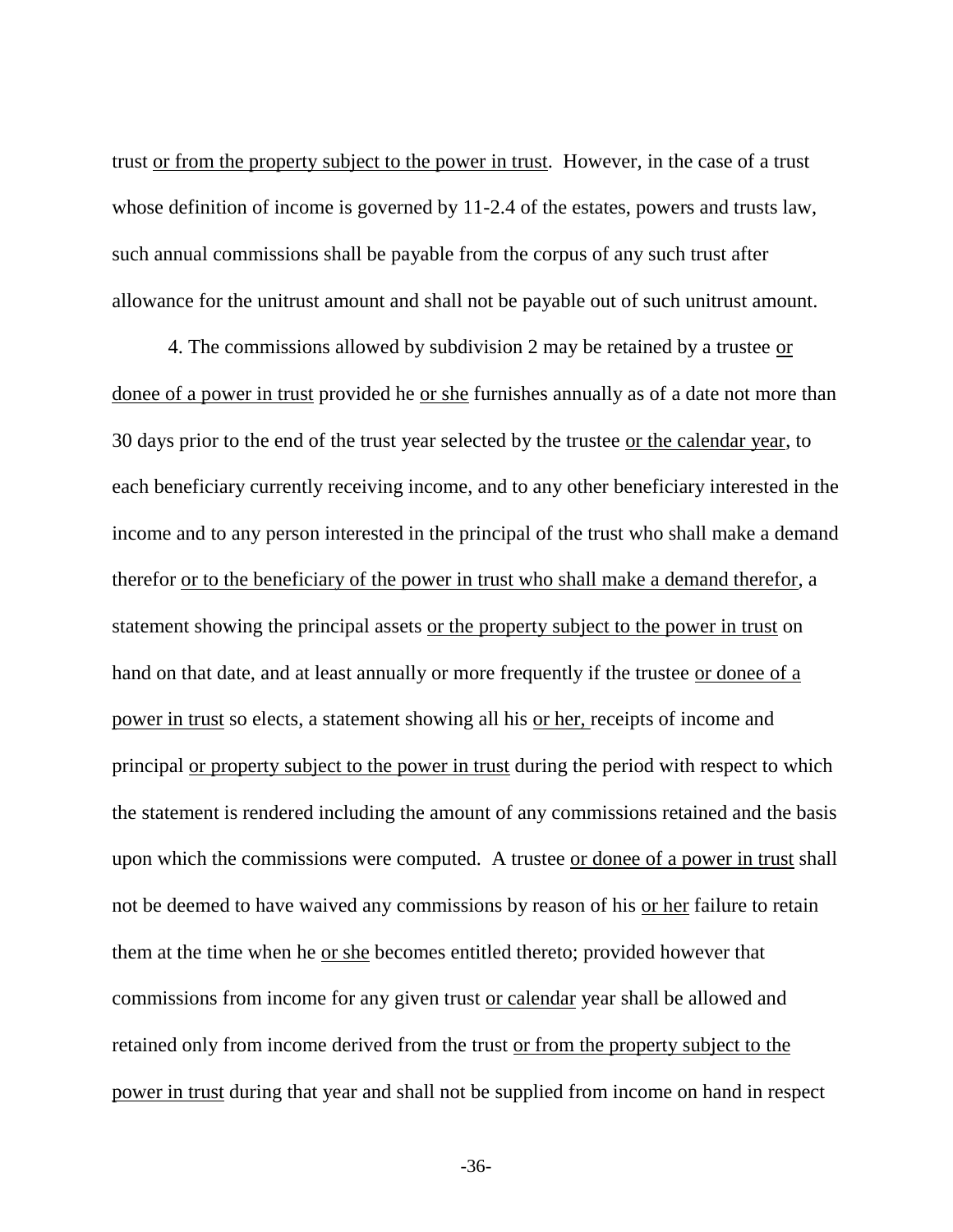of any other trust or calendar year. If a beneficiary receiving income does not desire to be furnished with any such statement his or her advice to the trustee or to the donee of the power in trust to that effect in writing shall thereafter excuse the trustee or donee of the power in trust from furnishing such statement to the beneficiary unless and until the beneficiary requests such annual statements from the trustee or donee of the power in trust.

5. (a) During the continuance of a trust created solely for public, religious, charitable, scientific, literary, educational or fraternal uses and during the period of continuance of such a trust after the termination of a life use or uses the trustee shall be entitled to and may retain commissions from income in an amount annually equal to 6 per cent of income collected in each year.

(b) In the case of a trust created solely for public, religious, charitable, scientific, literary, educational or fraternal uses the trustee shall not be entitled to any commission from principal.

(c) In the case of such a trust which continues after the termination of a life use or uses the trustee for the period of the measuring life or lives shall be entitled to commissions from income and principal at the rates and according to the terms otherwise provided in this section, except that he or she shall not be entitled to any commissions for paying out any amount of principal.

6. (a) If the gross value of the principal of the trust or of the property subject to the power in trust accounted for amounts to \$400,000 or more and there is more than 1

-37-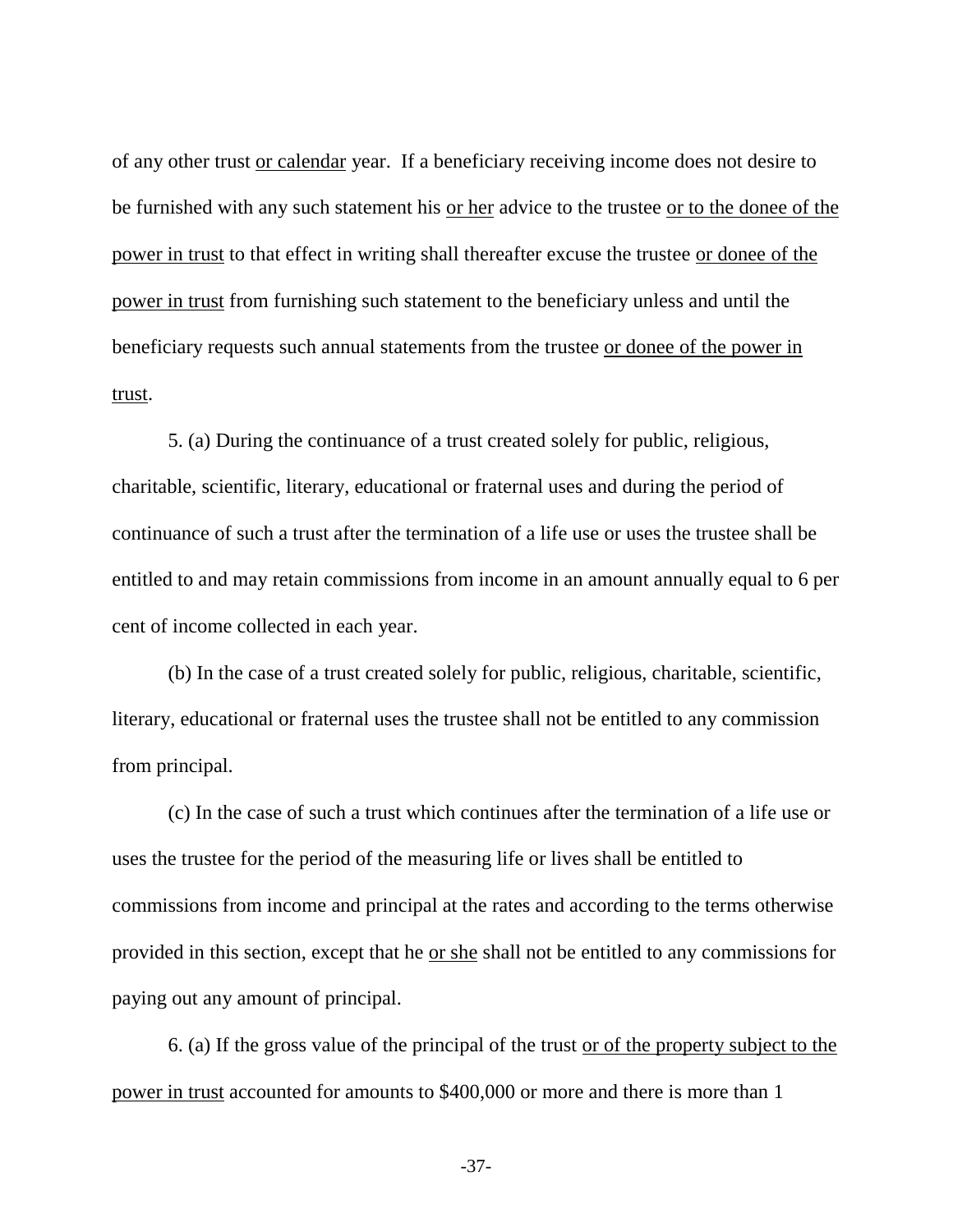trustee or donee of the power in trust, each trustee or donee of the power in trust is entitled to the full compensation for receiving and paying out principal or property subject to the power in trust allowed herein to a sole trustee or donee of a power in trust unless there are more than 3, in which case the compensation to which 3 would be entitled must be apportioned among the trustees or donees of the power in trust according to the services rendered by them respectively, unless the trustees or donees of the power in trust shall have agreed in writing among themselves to a different apportionment which, however, shall not provide for more than one full commission for any one of them. If the gross value of the principal of the trust or of the property subject to the power in trust accounted for is:

(i) less than \$100,000 and there is more than 1 trustee or donee of the power in trust the full compensation for receiving and paying out principal or property subject to the power in trust, allowed herein to a sole trustee or donee of a power in trust must be apportioned among them according to the services rendered by them respectively, or

(ii) \$100,000 or more but less than \$400,000, each trustee or donee of the power in trust is entitled to the full compensation for receiving and paying out principal or property subject to the power in trust allowed pursuant to this subdivision to a sole trustee or donee of a power in trust unless there are more than 2 trustees or donees of the power in trust in which case the full compensation for paying out principal or property subject to the power in trust allowed pursuant to this subdivision to 2 trustees or donees of a power in trust must be apportioned among them according to the services rendered by them

-38-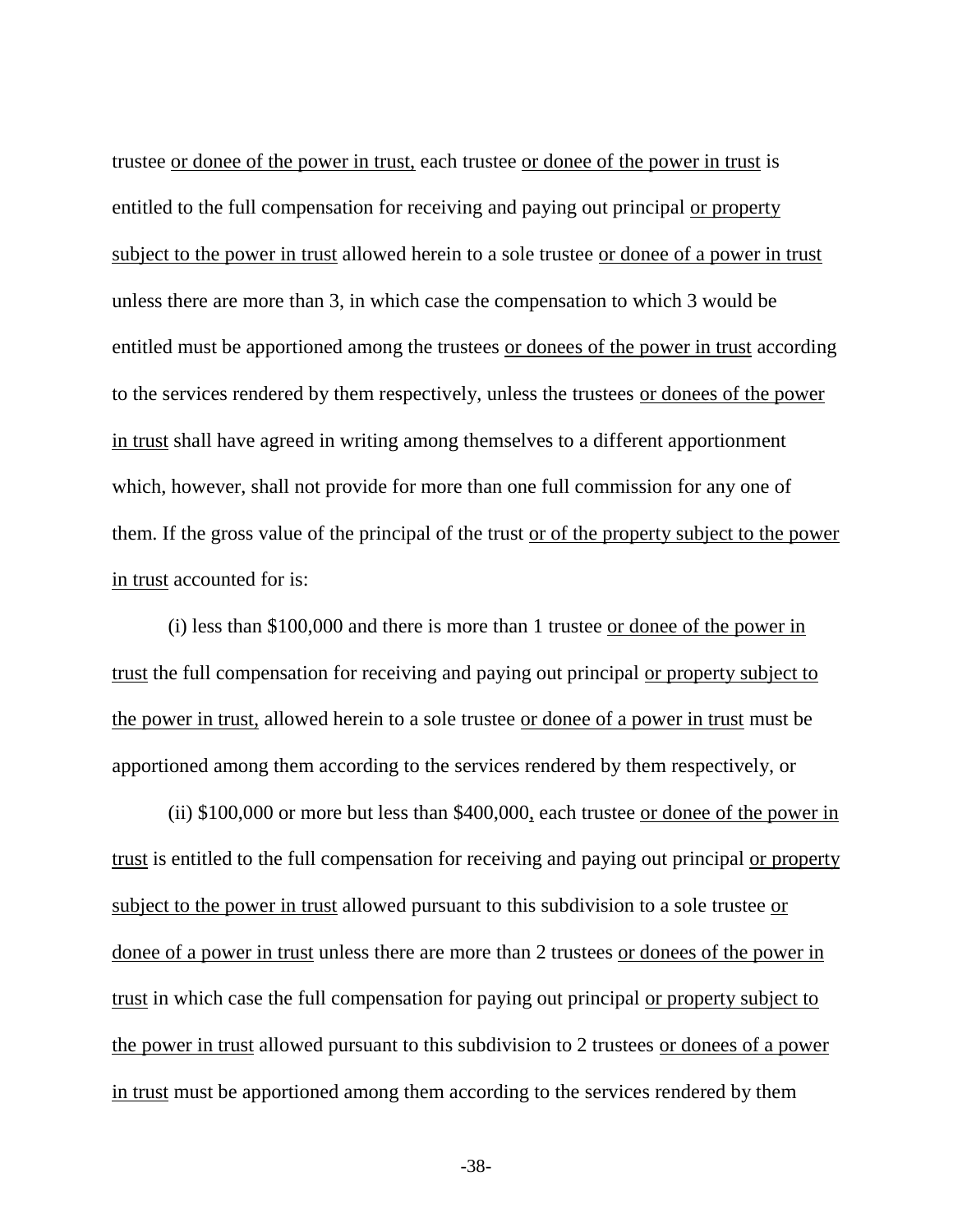respectively,

unless the trustees or donees of the power in trust shall have agreed in writing between or among themselves to a different apportionment which, however, shall not provide for more than one full commission for any one of them.

(b) If the value of the principal of the trust or of the property subject to the power in trust for the purpose of computing the annual commissions allowed by subdivision 2 amounts to \$400,000 or more and there is more than one trustee or donee of the power in trust, each trustee or donee of the power in trust is entitled to the full annual commission allowed herein to a sole trustee or donee of a power in trust unless there are more than 3, in which case the annual commissions to which 3 would be entitled must be apportioned among the trustees or donees of the power in trust according to the services rendered by them respectively, unless the trustees or donees of the power in trust shall have agreed in writing among themselves to a different apportionment which, however, shall not provide for more than one full annual commission for any one of them. If the value of the principal or of the property subject to the power in trust for the purpose of computing the annual commission allowed by subdivision 2 amounts to:

(i) less than \$100,000 and there is more than 1 trustee or donee of the power in trust, the annual commissions from income and the annual commission allowed herein to a sole trustee or donee of a power in trust must be apportioned among the trustees or donees of the power in trust according to the services rendered by them respectively, or

(ii) \$100,000 or more but less than \$400,000, each trustee or donee of the power in

-39-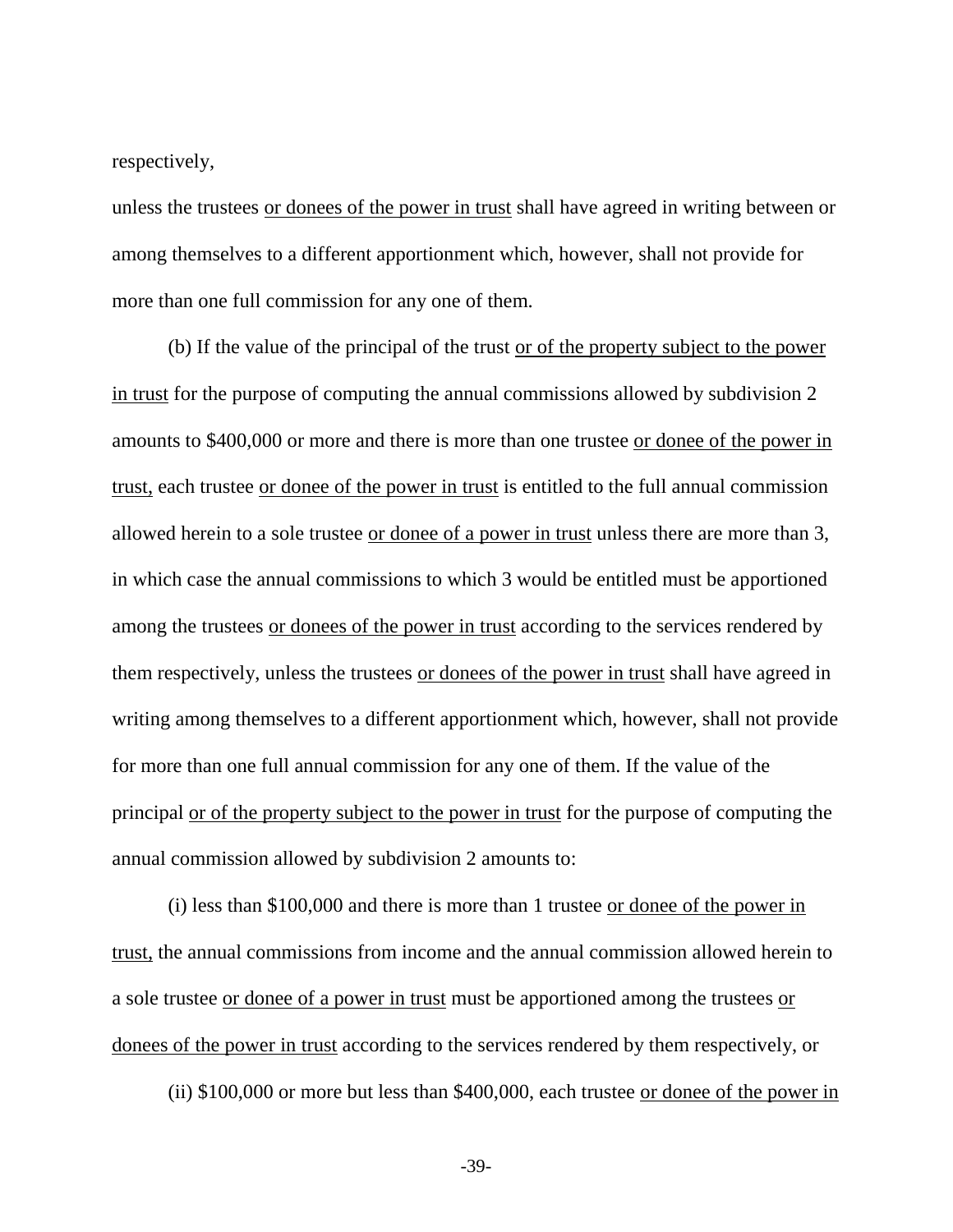trust is entitled to the full annual commission allowed pursuant to this subdivision to a sole trustee or donee of a power in trust unless there are more than 2 trustees or donees of the power in trust in which case the full annual commissions allowed pursuant to this subdivision to 2 trustees or donees of a power in trust must be apportioned among them according to the services rendered by them respectively,

unless the trustees or donees of the power in trust shall have agreed in writing between or among themselves to a different apportionment which, however, shall not provide for more than one full annual commission for any one of them. However, if from a trust or from property subject to a power in trust having a value of \$400,000 or more, or if from a trust or from property subject to a power in trust having a value of \$100,000 or more but less than \$400,000, as the case may be, at the beginning of a trust year or of the calendar year in the case of a power in trust, any payments in partial distribution of the trust or of the property subject to the power in trust shall be made during the trust or calendar year so as to reduce the trust or the property subject to the power in trust to a value of less than \$400,000 or \$100,000, as the case may be, at the end of the trust or calendar year, then the annual commission allowed herein shall, on a proportionate basis, be those allowed to a trustee of a trust or to the donees of a power in trust over property having a value of \$400,000 or more, of a trust or to the donees of a power in trust over property having a value of \$100,000 or more but less than \$400,000, as the case may be, for the period from the beginning of the trust or calendar year to the date of the distribution and shall, on a proportionate basis, be those allowed to trustees of a trust or to the donees of a power in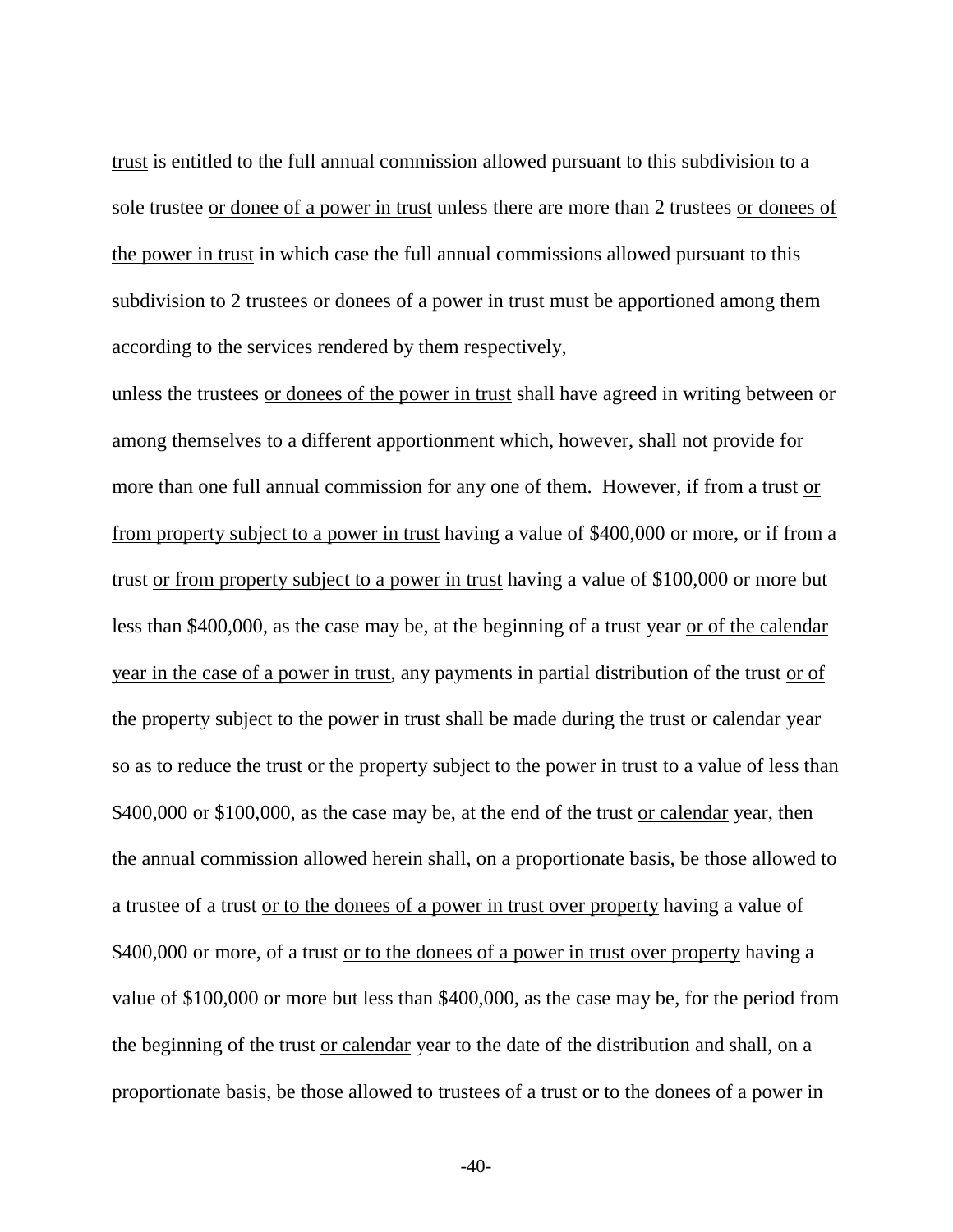trust over property having a value of either \$100,000 or more but less than \$400,000 or less than \$100,000, as the case may be, for the remainder of the trust or calendar year and the part of such commissions payable from principal and computed from the beginning of the trust or calendar year to the date of distribution shall be charged ratably to the property remaining in the trust and to the property distributed from the trust on the basis of their respective values. Further, if during a trust year or a calendar year in the case of power in trust additional property shall be received into a trust which had a value of less than \$100,000 or by a donee of a power in trust the property subject to which had a value of less than \$100,000, or into a trust which had a value of \$100,000 or more but less than \$400,000 or by a donee of a power in trust the property subject to which had a value of \$100,000 or more but less than \$400,000, as the case may be, at the beginning of the trust or calendar year so that because of the additional property the trust or the property subject to the power in trust shall have a value of \$100,000 or more or of \$400,000 or more, as the case may be, at the end of the trust or calendar year, then the annual commission allowed herein to the trustee or to the donee of the power in trust shall, on a proportionate basis, be those allowed to trustees of a trust or to donees of a power in trust over property having a value of less than \$100,000, or to trustees of a trust or to donees of a power in trust having a value of \$100,000 or more but less than \$400,000, as the case may be, for the period from the beginning of the trust or calendar year to the date of the receipt of the additional property and shall, on a proportionate basis, be those allowed to trustees of a trust or to donees of a power in trust over property having a value of \$100,000 or more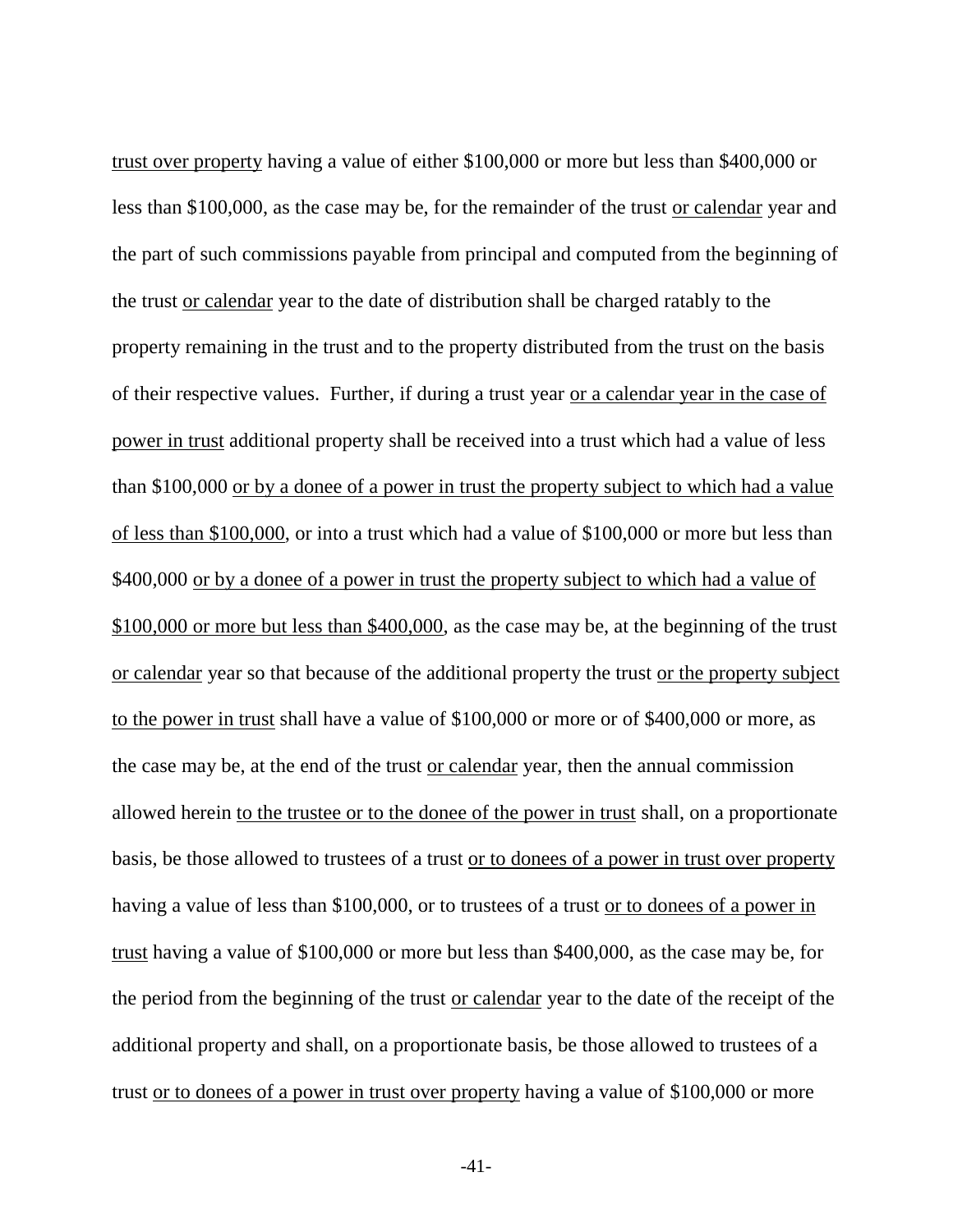but less than \$400,000, or to trustees of a trust or to donees of a power in trust over property having \$400,000 or more, as the case may be, for the remainder of the trust or calendar year.

(c) Notwithstanding any provisions of paragraphs (a) and (b) of this subdivision to the contrary, if during the continuance of a trust created solely for public, religious, charitable, scientific, literary, educational or fraternal uses or during the continuance of such a trust after the termination of a life use or uses, the annual income of the trust amounts to \$4,000 or more and there is more than 1 trustee, each trustee is entitled to the full commission allowed under subdivision 5 to a sole trustee unless there are more than 2, in which case the commissions to which 2 trustees would be entitled must be apportioned among the trustees according to the services rendered by them respectively, unless they shall have agreed in writing among themselves to a different apportionment which, however, shall not provide for more than one full commission to any one of them; provided however, if during the continuance of a trust created solely for public, religious, charitable, scientific, literary, educational or fraternal uses created prior to April 1, 1948, the annual income of the trust amounts to \$4,000 or more and there is more than 1 trustee each trustee is entitled to the full commission allowed under subdivision 5 to a sole trustee unless there are more than 3, in which case the commission to which 3 trustees would be entitled must be apportioned among the trustees according to the services rendered by them respectively, unless they shall have agreed in writing among themselves to a different apportionment which, however, shall not provide for more than

-42-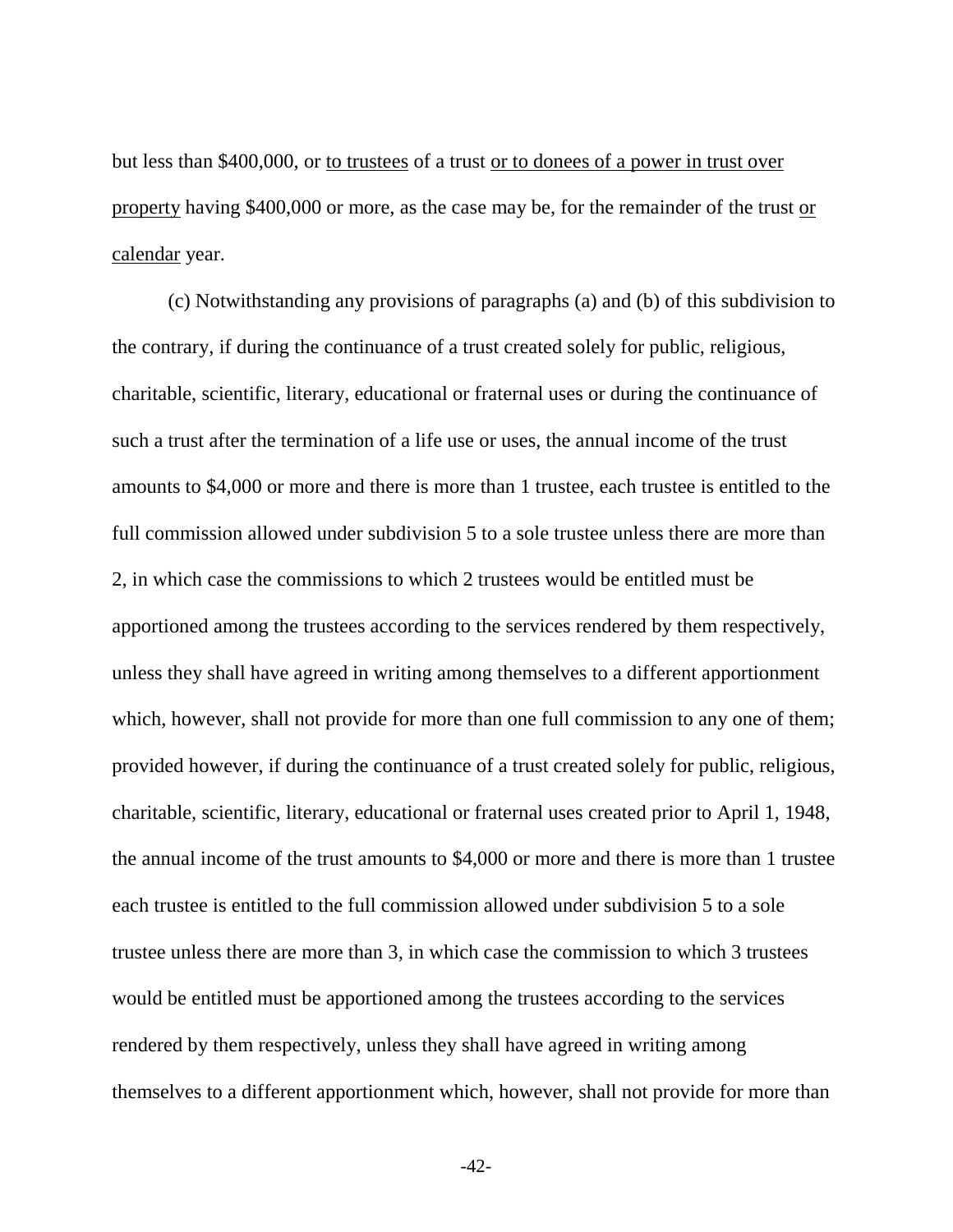one full commission to any one of them. If the annual income of the trust amounts to less than \$4,000 and there is more than 1 trustee, the commissions to which a sole trustee would be entitled under subdivision 5 must be apportioned among the trustees according to the services rendered by them respectively unless they shall have agreed in writing among themselves to a different apportionment.

7. Where a trustee or donee of a power in trust is for any reason entitled or required to collect the rents of and manage real property the net amount of rents collected and not the gross amount shall be used in making computation of commissions allowed by subdivision 5 hereof and in addition to the commissions herein provided he or she shall be allowed and may retain for such services 6 per cent of the gross rents collected, but there shall be only 1 such additional commission regardless of the number of trustees or donees of the power in trust. If there are 2 or more trustees or donees of the power in trust the additional commission herein provided must be apportioned among them according to the services rendered by them respectively unless they shall have agreed in writing among themselves to a different apportionment.

8. A trustee who prior to September 1, 1966 shall have received the maximum amount of commissions on principal permitted by subdivision 8 of section 285-a of the surrogate's court act as that subdivision existed prior to that date, shall not be entitled to annual principal commissions for the period from the date when he or she shall receive such maximum and September 1, 1966, but shall be entitled to receive commissions from and after September 1, 1966 at the rates and in the manner provided in this section. A

-43-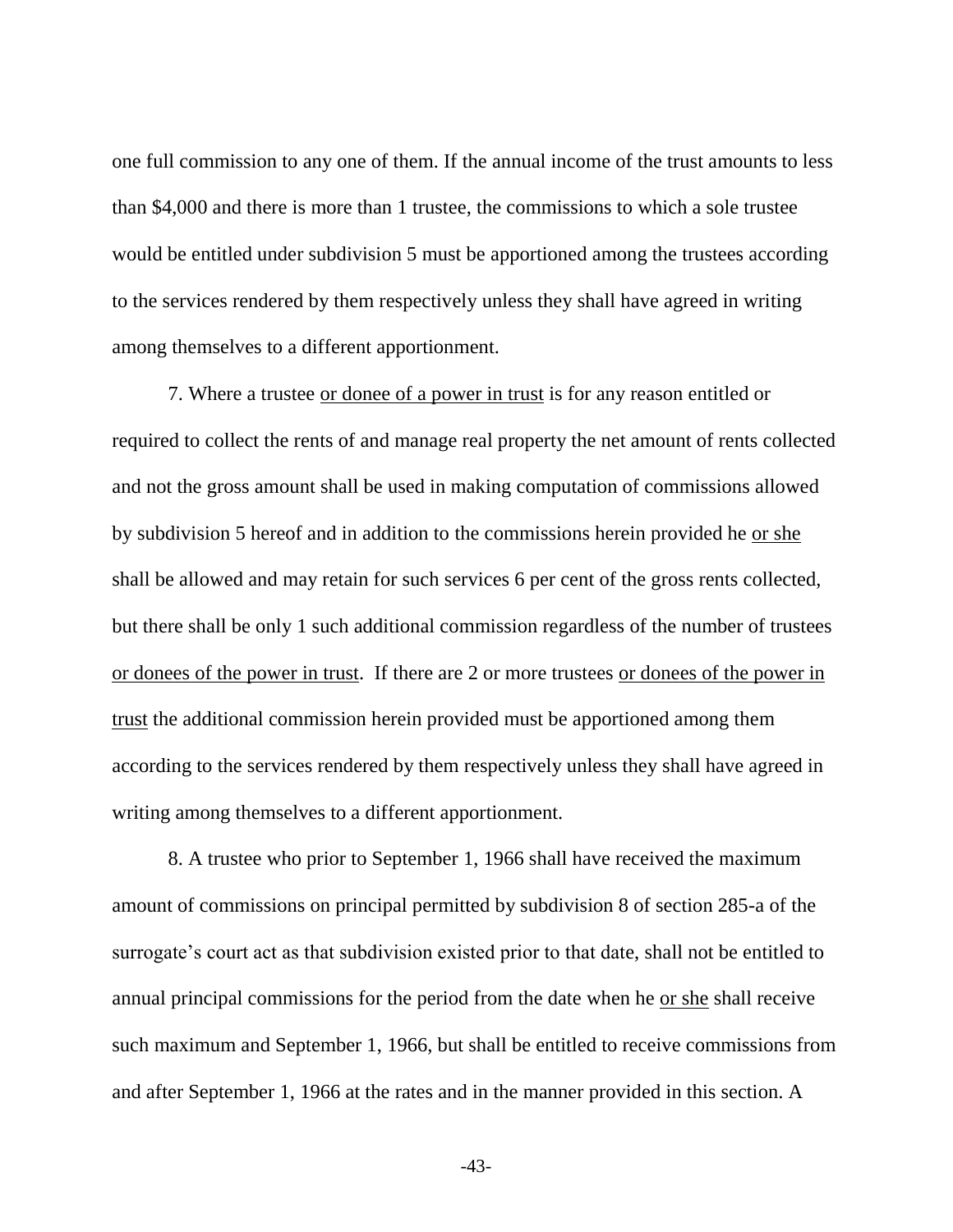trustee who has become entitled to annual principal commissions pursuant to section 285 a of the surrogate's court act as it existed prior to September 1, 1966, but has not received them, may receive an amount of commissions not in excess of the amount he or she would have been entitled to if he or she had taken such commissions, and be entitled to receive in addition commissions from and after September 1, 1966 at the rates and in the manner provided in that section.

9. A trustee who has been acting prior to July 1, 1956 shall be entitled to have commissions on principal and income theretofore received by him or her computed, allowed and paid under the methods and at the rates set forth herein, except as follows:

(a) If prior to July 1, 1956 a trustee has been allowed or has retained commissions for receiving and paying out or for distributing any item of principal he or she shall be entitled to no further commissions on the item.

(b) If prior to July 1, 1956 a trustee has been allowed or retained commissions on any item of principal received but not paid out or distributed by him or her he or she shall be entitled to no further commissions for receiving the item.

(c) Any trustee who became entitled to an annual principal commission under subdivision 1(b) of section 285-a of the surrogate's court act as it existed prior to April 1, 1948 and who has not retained such commission may retain an amount equal to one-half of such annual principal commission. A trustee who because of the provisions of subdivision 2 of section 285-a of the surrogate's court act as it existed prior to April 1, 1948 either was not entitled to retain an annual principal commission under subdivision

-44-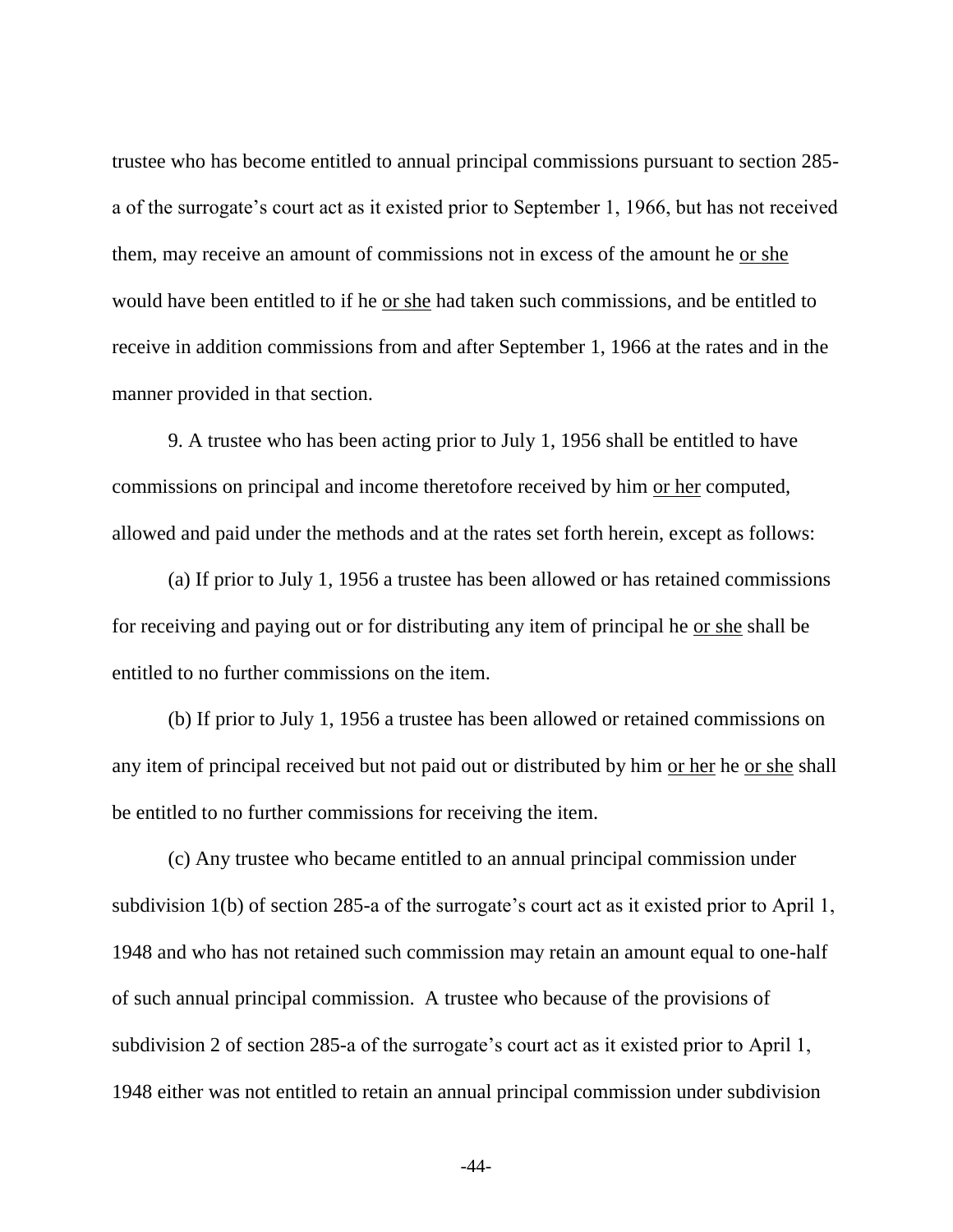1(b) thereof or was required to credit such annual principal commission against his or her commission for receiving principal, may retain an amount equal to ½ of such annual principal commission. If a trustee has been allowed by decree or has retained any such annual principal commission one-half the amount thereof shall be deducted from the amount of commissions to which the trustee would otherwise be entitled under the provisions of subdivision 1.

(d) The annual principal commissions allowed by subdivision 3 of this section as it existed on September 1, 1967 shall not be allowed or retained in respect of any trust year ending prior to April 1, 1948, but for any trust year ending on or after April 1, 1948 and prior to July 1, 1956, the annual principal commission which may be allowed or retained shall be computed at the rates in effect on the date such trust year ended.

(e) If prior to July 1, 1956 a trustee has been allowed or has retained commissions on any item of income received and paid out by him or her prior to September 1, 1943, or on any item of income collected by him or her subsequent to September 1, 1943 he or she shall be entitled to no further commission on the item.

10. The value of any property to be determined in such manner as directed by the court and the increment thereof received, distributed or delivered shall be considered as money in making computation of commissions. Whenever any portion of the dividends, interests or rents payable to a trustee or donee of a power in trust is required by any law of the United States or other governmental unit to be withheld by the person paying it for income tax purposes, the amount so withheld shall be deemed to have been collected.

-45-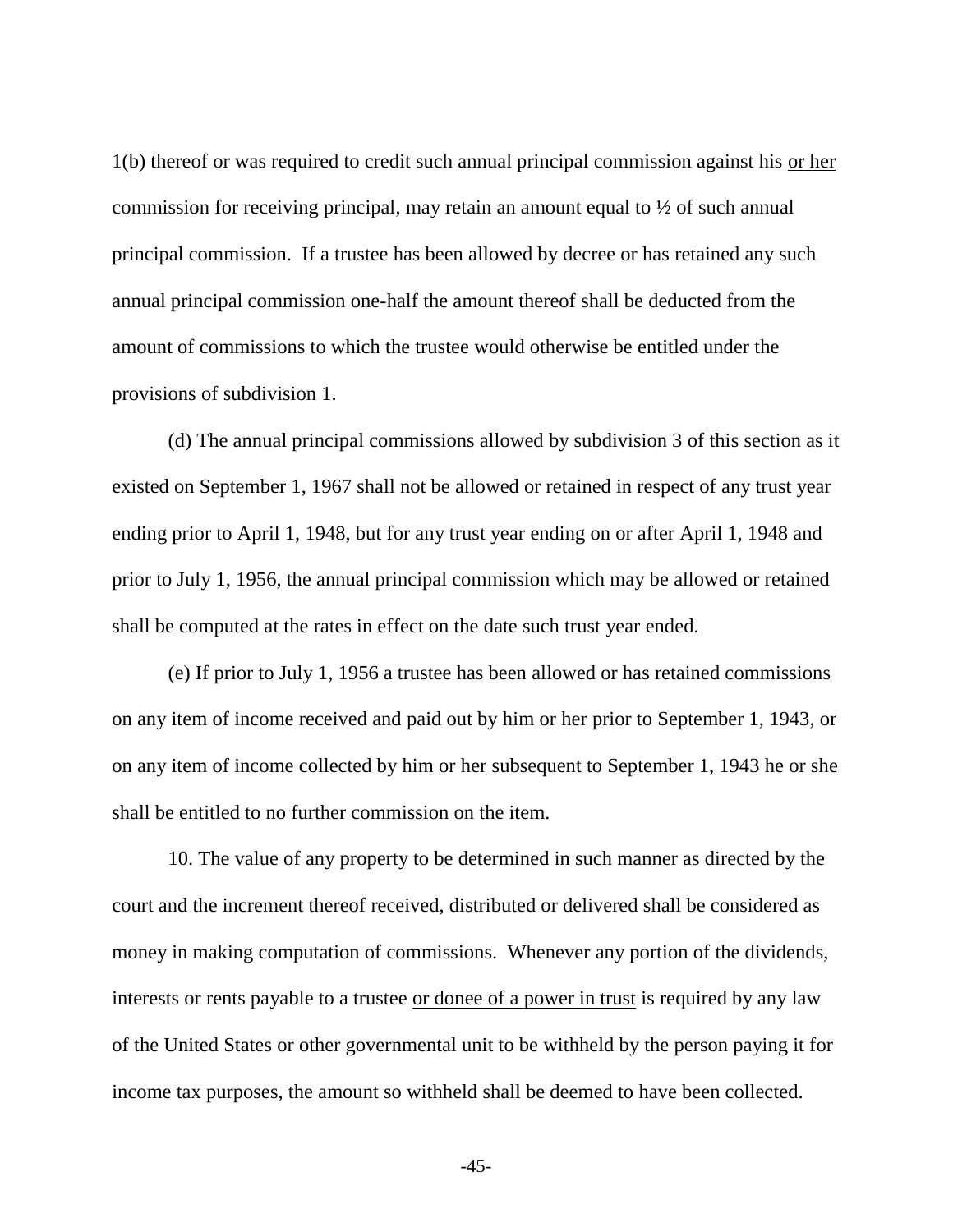11. Where the will provides a specific compensation to a trustee or donee of a power in trust he or she is not entitled to any other allowances for his or her services.

12. If a trustee of a trust or donee of a power in trust is authorized or required by the terms of the will to accumulate income for any purpose permitted by law, any income so accumulated which is not added to principal of the trust or to the principal of the property subject to the power in trust shall be deemed a separate trust or separate fund subject to the power in trust for purposes of this subdivision and the trustee or donee of the power in trust shall be entitled to commissions in respect thereof at the rates and according to the terms and provisions of subdivisions 1 and 2 of this section as though, for purposes of computing commissions of the trustee, income so accumulated was principal.

13. For the purposes of this section, the term "trustee" shall mean any trustee who is not a corporate trustee and the term "donee of a power in trust" shall mean any such donee including a donee of a power during minority who is not a corporate fiduciary or a donee of a power during minority with the rights and duties of a guardian under section 1714 of this chapter provided, however, that as used in subdivision 6 of this section, the term trustee shall include a corporate trustee.

§ 4. Section 2309 of the surrogate's court procedure act, the section heading and subdivision 1 as amended by chapter 503 of the laws of 1980, subdivision 2 as amended by chapter 64 of the laws of 1993, subdivision 3 as amended by chapter 243 of the laws of 2001, paragraph (a) of subdivision 5 as amended and subdivision 11 as added by

-46-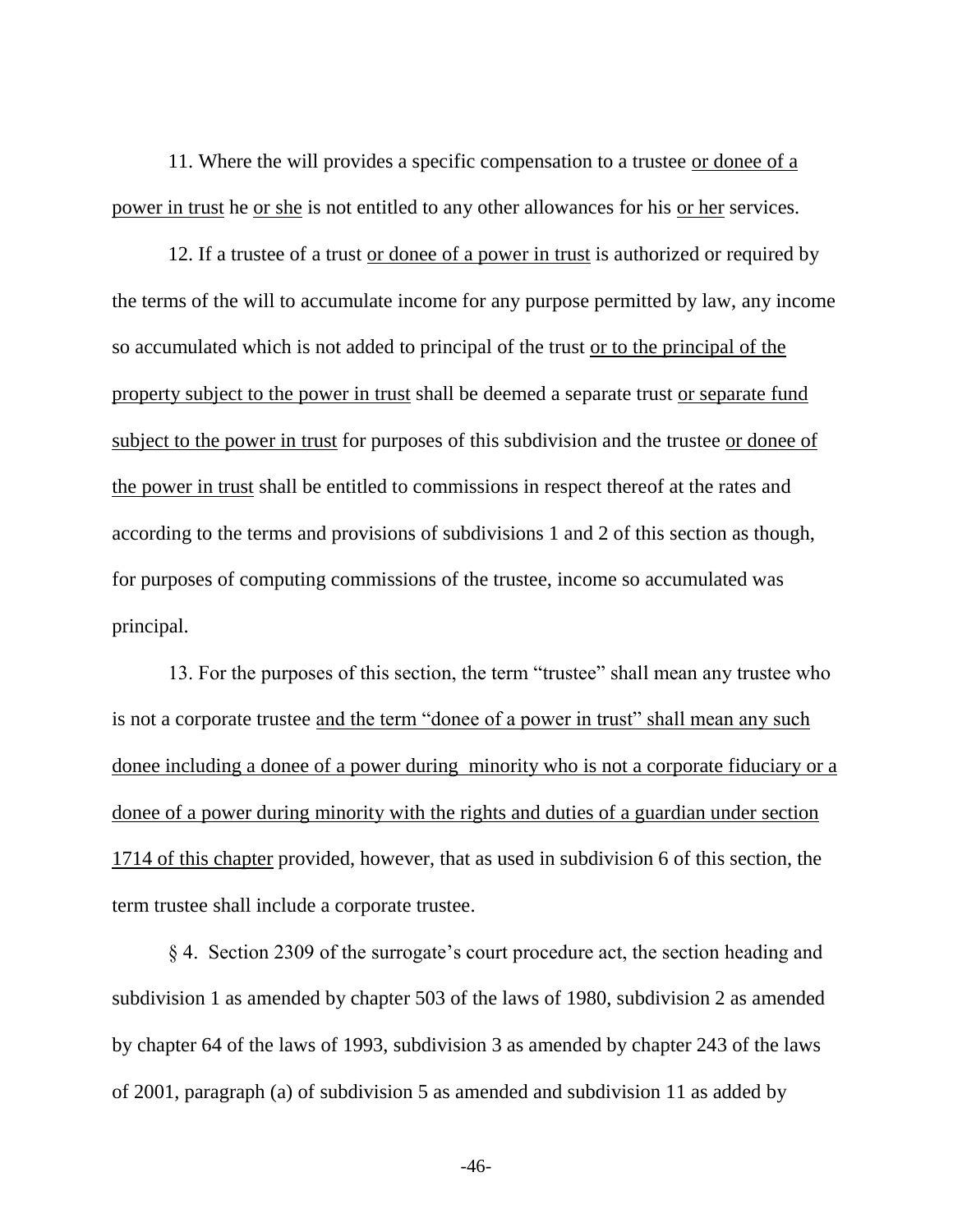chapter 936 of the laws of 1984, subdivisions 6 and 7 as amended by chapter 303 of the law of 1976, paragraphs (a) and (b) of subdivision 6 as amended by chapter 245 of the laws of 1991, and the opening paragraphs of paragraphs (a) and (b) of subdivision 6 as amended by chapter 514 of the laws of 1993, is amended to read as follows:

§ 2309. Commissions of trustees, of donees of powers during minority and of donees of powers in trust under wills of persons dying, or lifetime trusts established, after August 31, 1956.

1. On the settlement of the account of any trustee or donee of a power in trust under the will of a person dying after August 31, 1956, or under a lifetime inter trust established after August 31, 1956, the court must allow to him <u>or her</u> his <u>or her</u> reasonable and necessary expenses actually paid by him or her and if he or she be an attorney of this state and shall have rendered legal services in connection with his or her official duties, such compensation for his or her legal services as shall appear to the court to be just and reasonable and in addition thereto it must allow to the trustee or donee of a power in trust for his or her services as trustee or donee of a power in trust a commission from principal or from the property subject to the power in trust, for paying out all sums of money constituting principal or property subject to the power in trust at the rate of 1 per cent.

2. In addition to the commission allowed by subdivision 1 hereof a trustee or donee of a power in trust shall be entitled to annual commissions at the following rates:

(a) \$10.50 per \$1,000 or major fraction thereof on the first \$400,000 of principal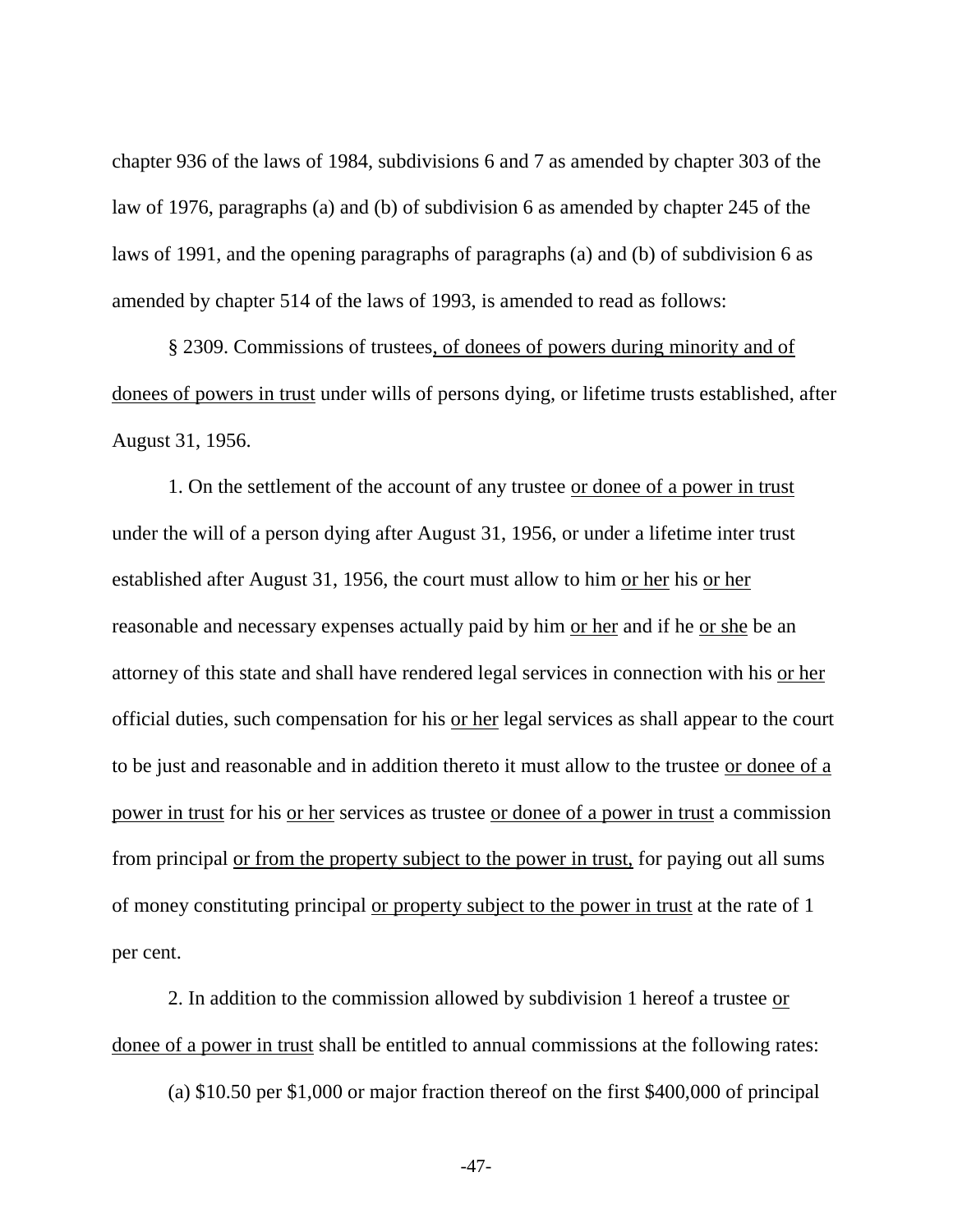## or property subject to the power in trust.

(b) \$4.50 per \$1,000 or major fraction thereof on the next \$600,000 of principal or property subject to the power in trust.

(c) \$3.00 per \$1,000 or major fraction thereof on all additional principal or property subject to the power in trust.

Such annual commissions shall be computed either on the value of the principal of the trust or of the property subject to the power in trust at the end of the period for which the commissions are payable or, at the option of the trustee or donee of the power in trust, on the value of the principal of the trust or of the property subject to the power in trust at the beginning of such period, provided that the option elected by the trustee or donee of the power in trust for the first period for which such commissions are payable shall be used during the continuance of the trust or of the power in trust and shall be binding on any successor or substitute trustee or trustees, donee or donees. In the case of a trust which prior to January 1, 1994 computed annual commissions on the basis of a 12 month period (other than a calendar year), the trustee's prior election of such 12 month period shall be binding unless, prior to January 1, 1995, the trustee makes a new election to compute annual commissions on the basis of a calendar year either on the value of the principal of the trust at the end of, or at the option of the trustee at the beginning of, the calendar year for which the commissions were payable, which new election shall be used during the remaining continuance of the trust and shall be binding on any successor or substitute trustee or trustees. The computation shall be made on the basis of a 12-month

-48-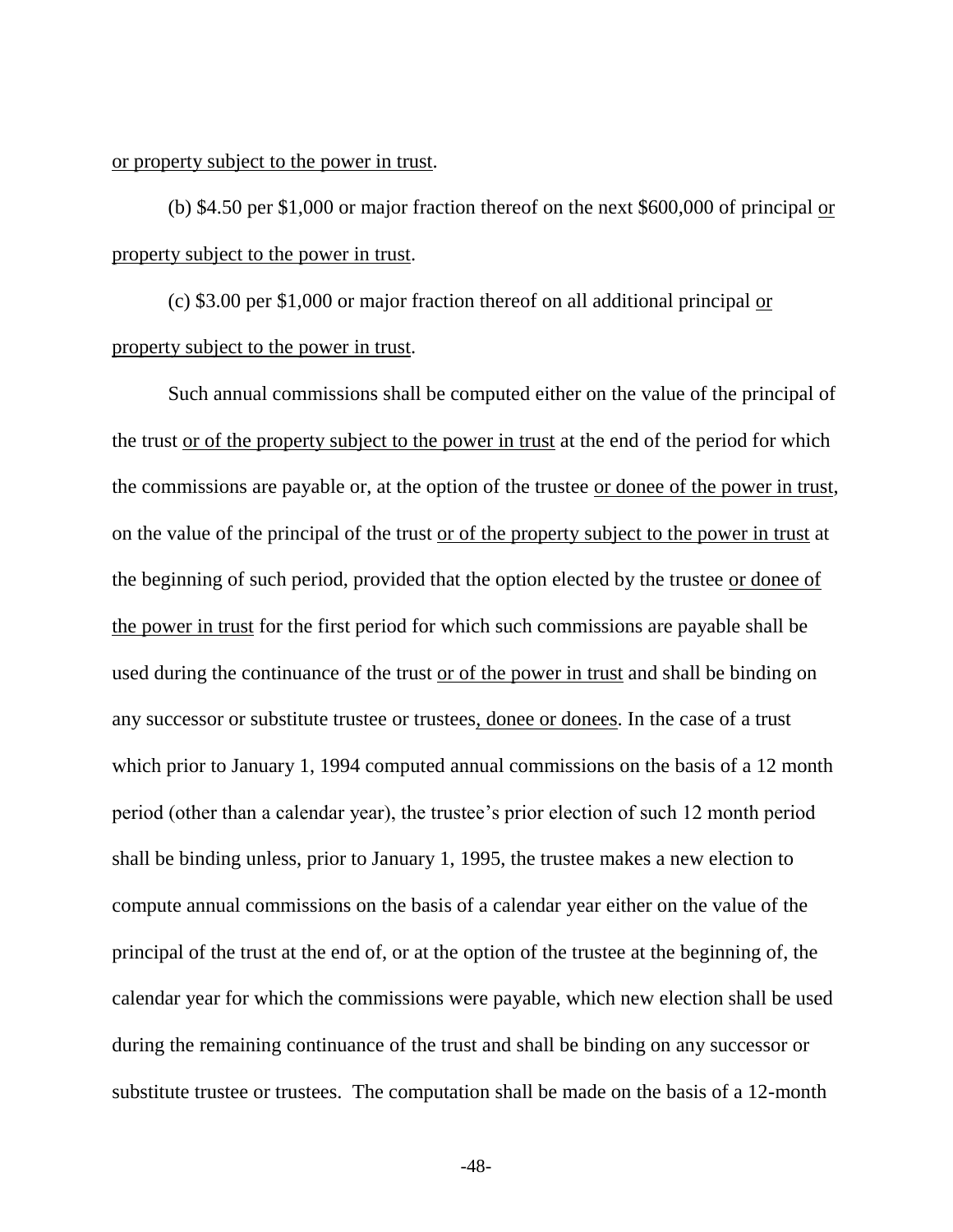period but the amount so computed payable to a trustee shall be proportionately reduced or increased for any payments made in partial distribution of the trust or the receipt of any additional property into the trust within such period and shall be proportionately reduced in any period for which such commissions are payable to the trustee if the period is less than 12 months. For the purpose of computing the annual commissions the value of any principal asset when received by the trust or donee of a power in trust shall be the presumptive value of the asset at the beginning and end of the period for which such commissions are payable. In computing the value of the principal of the trust or of the property subject to the power in trust the trustee or donee of the power in trust may use the presumptive value in respect of any principal asset or may use the actual value of the asset. On the settlement of the account of the trustee or donee of a power in trust any person interested may dispute the amount of any commission claimed or retained. The burden of proving that the actual value of any principal asset or asset subject to the power in trust differs from its presumptive value is upon the trustee or donee of a power in trust or other person claiming the difference.

3. Unless the will or lifetime trust instrument otherwise explicitly provides the annual commissions allowed by subdivision 2 shall be payable one-third from the income of the trust or property subject to the power in trust and two-thirds from the principal of the trust or property subject to the power in trust. However, in the case of a trust whose definition of income is governed by section 11-2.4 of the estates, powers and trusts law or a charitable remainder annuity trust or a charitable remainder unitrust, as defined in

-49-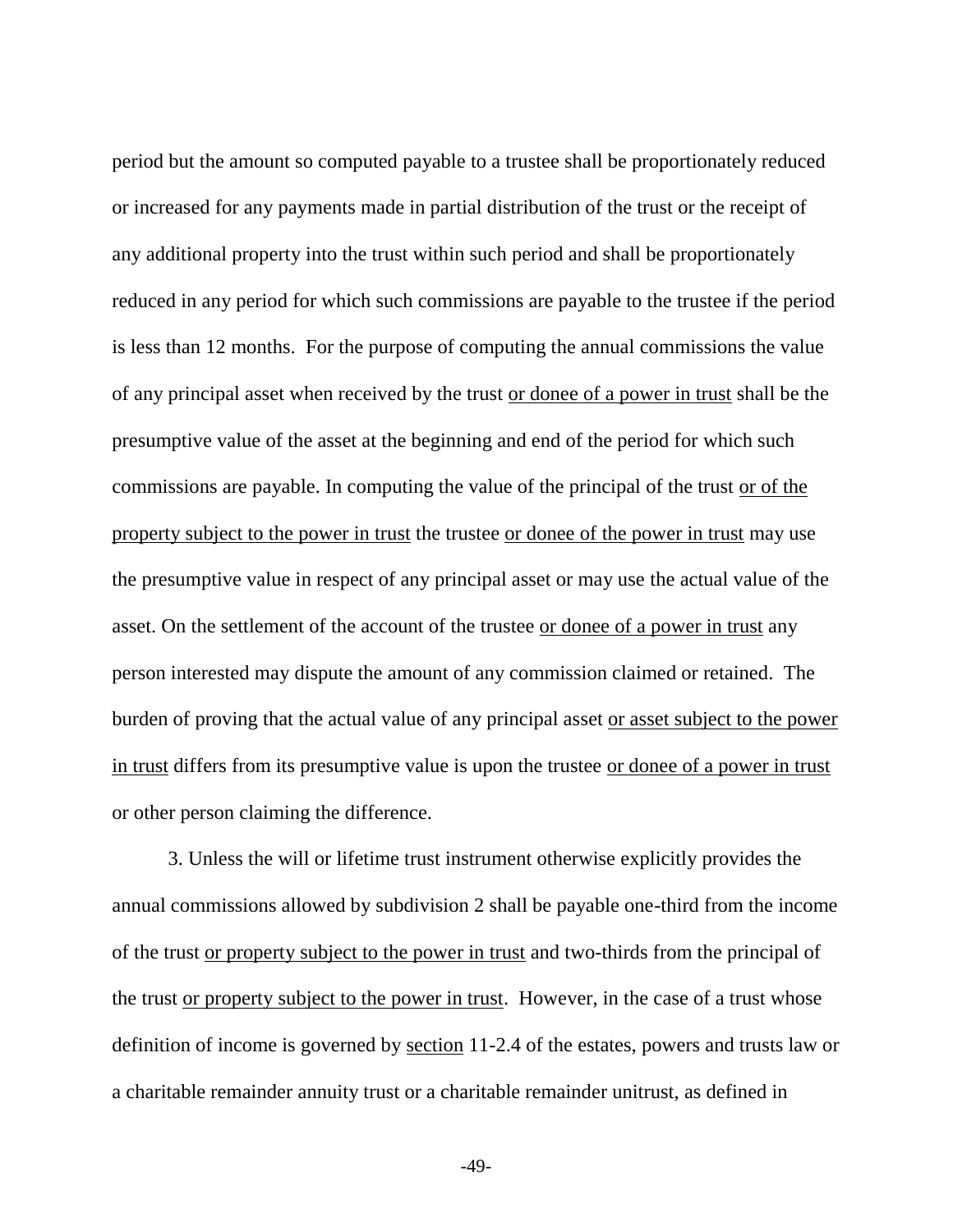section six hundred sixty-four of the Internal Revenue Code of nineteen hundred eightysix, as amended, such annual commissions shall be payable from the corpus of any such trust after allowance for the annuity or unitrust amounts and shall not be payable out of such annuity or unitrust amounts.

4. The commissions allowed by subdivision 2 may be retained by a trustee provided he or she furnishes annually as of a date no more than 30 days prior to the end of the trust year selected by the trustee, to each beneficiary currently receiving income, and to any other beneficiary interested in the income and to any person interested in the principal of the trust who shall make a demand therefor and by a donee of a power in trust if he or she furnishes annually as of a date no more than 30 days prior to the end of the calendar year to the beneficiary of the power in trust, a statement showing the principal assets on hand on that date, and at least annually or more frequently if the trustee or donee of the power in trust so elects, a statement showing all his or her receipts of income and principal or property subject to the power in trust during the period with respect to which the statement is rendered including the amount of any commissions retained and the basis upon which the commissions were computed. A trustee or donee of a power in trust, shall not be deemed to have waived any commissions by reason of his or her failure to retain them at the time when he or she becomes entitled thereto; provided however that <u>in the case of a trust</u>, commissions payable from income for any given trust year shall be allowed and retained only from income derived from the trust during that year and shall not be supplied from income on hand in respect of any other trust year and

-50-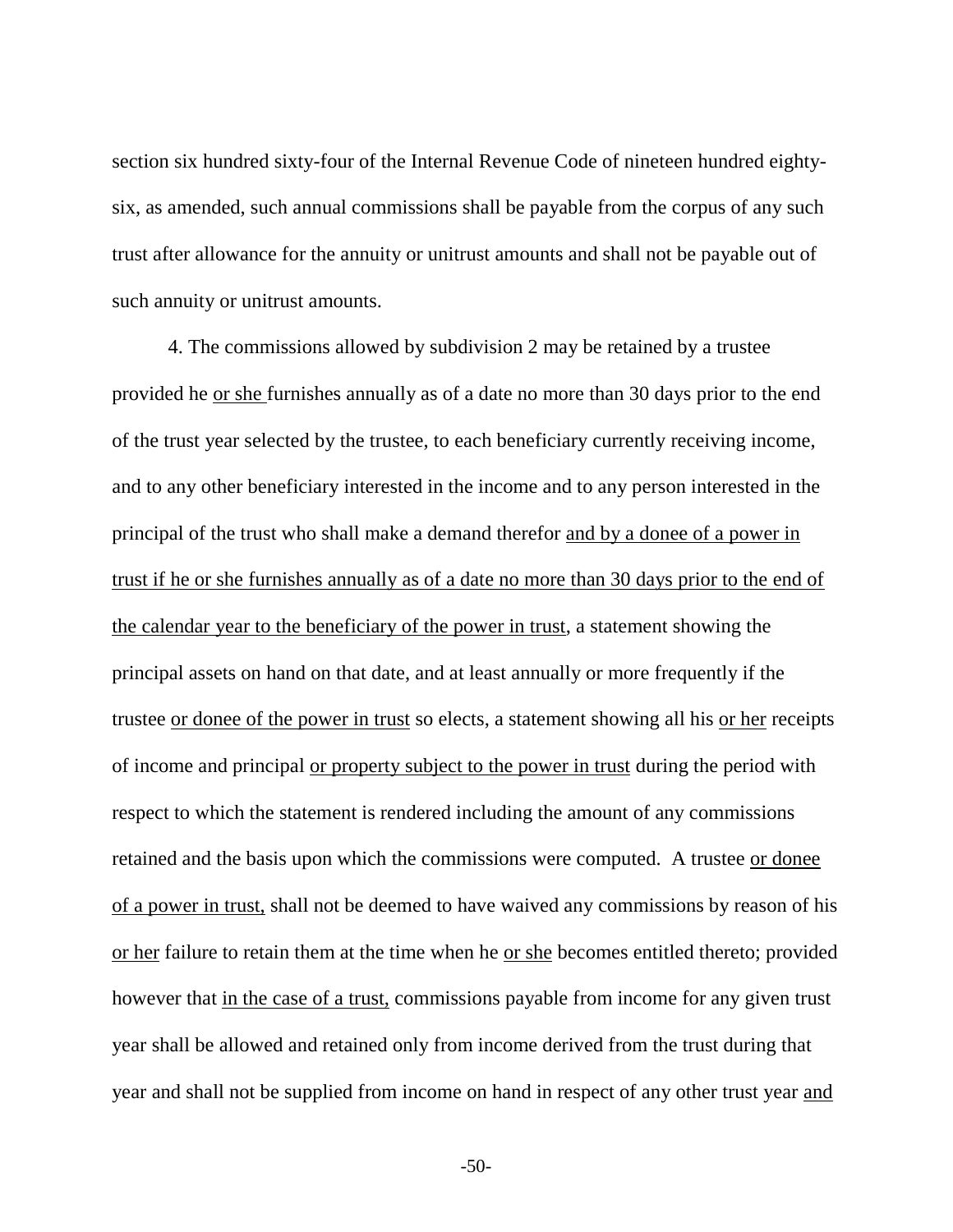in the case of property subject to a power in trust commissions payable from income for any given calendar year shall be allowed and retained only from income derived from the property during that year and shall not be supplied from income on hand in respect of any other calendar year. If a beneficiary receiving income does not desire to be furnished with any such statements his or her advice to the trustee or to the donee of the power in trust to that effect in writing shall thereafter excuse the trustee or donee of the power in trust from furnishing such statement to the beneficiary unless and until the beneficiary requests such annual statements from the trustee or donee of the power in trust.

5. (a) During the continuance of a trust created solely for public, religious, charitable, scientific, literary, educational or fraternal uses and during the period of continuance of such a trust after the termination of a life use or uses the trustee shall be entitled to and may retain commissions from income in an amount annually equal to 6 per cent of income collected in each year.

(b) In the case of a trust created solely for public, religious, charitable, scientific, literary, educational or fraternal uses the trustee shall not be entitled to any commission from principal.

(c) In the case of such a trust which continues after the termination of the measuring life use or uses the trustee for the period of the measuring life use or uses shall be entitled to commissions from income and principal at the rates and according to the terms specified in subdivision 2 and except in respect of principal paid out to a charity or for charitable uses shall be entitled to a commission for distributing all sums of principal

-51-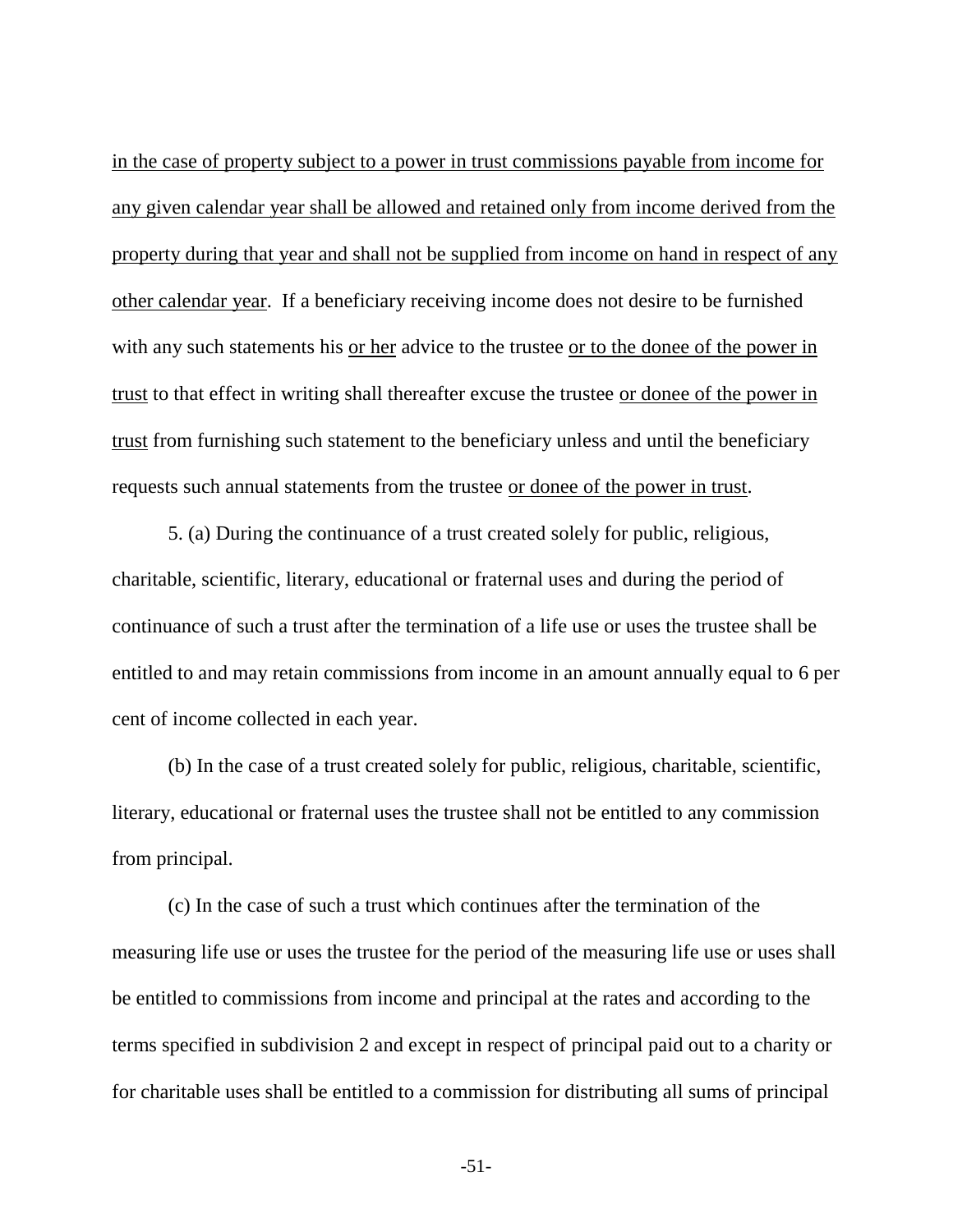at the rate specified in subdivision 1.

6. (a) Subject to section 2313 regarding multiple commissions of executors [or], trustees, or donees of a power in trust created under wills of persons dying, or lifetime trusts established, after August 31, 1993, if the gross value of the principal of the trust or of the property subject to the power in trust accounted for amounts to \$400,000 or more and there is more than 1 trustee or donee each trustee or donee is entitled to the full compensation for paying out principal allowed herein to a sole trustee or donee unless there are more than 3, in which case the compensation to which 3 would be entitled must be apportioned among the trustees or donees of the power in trust according to the services rendered by them respectively unless [the trustees] they shall have agreed in writing among themselves to a different apportionment which, however, shall not provide for more than one full commission for any one of them. If the gross value of the principal of the trust or of the property subject to the power in trust accounted for is:

(i) less than \$100,000 and there is more than 1 trustee or donee of the power in trust, the full compensation for paying out principal allowed herein to a sole trustee or donee of the power in trust must be apportioned among them according to the services rendered by them respectively, or

(ii) \$100,000 or more but less than \$400,000, each trustee or donee of the power in trust is entitled to the full compensation for paying out principal allowed herein to a sole trustee or donee of the power in trust unless there are more than 2 trustees or donees of the power in trust in which case the full compensation for paying out principal allowed

-52-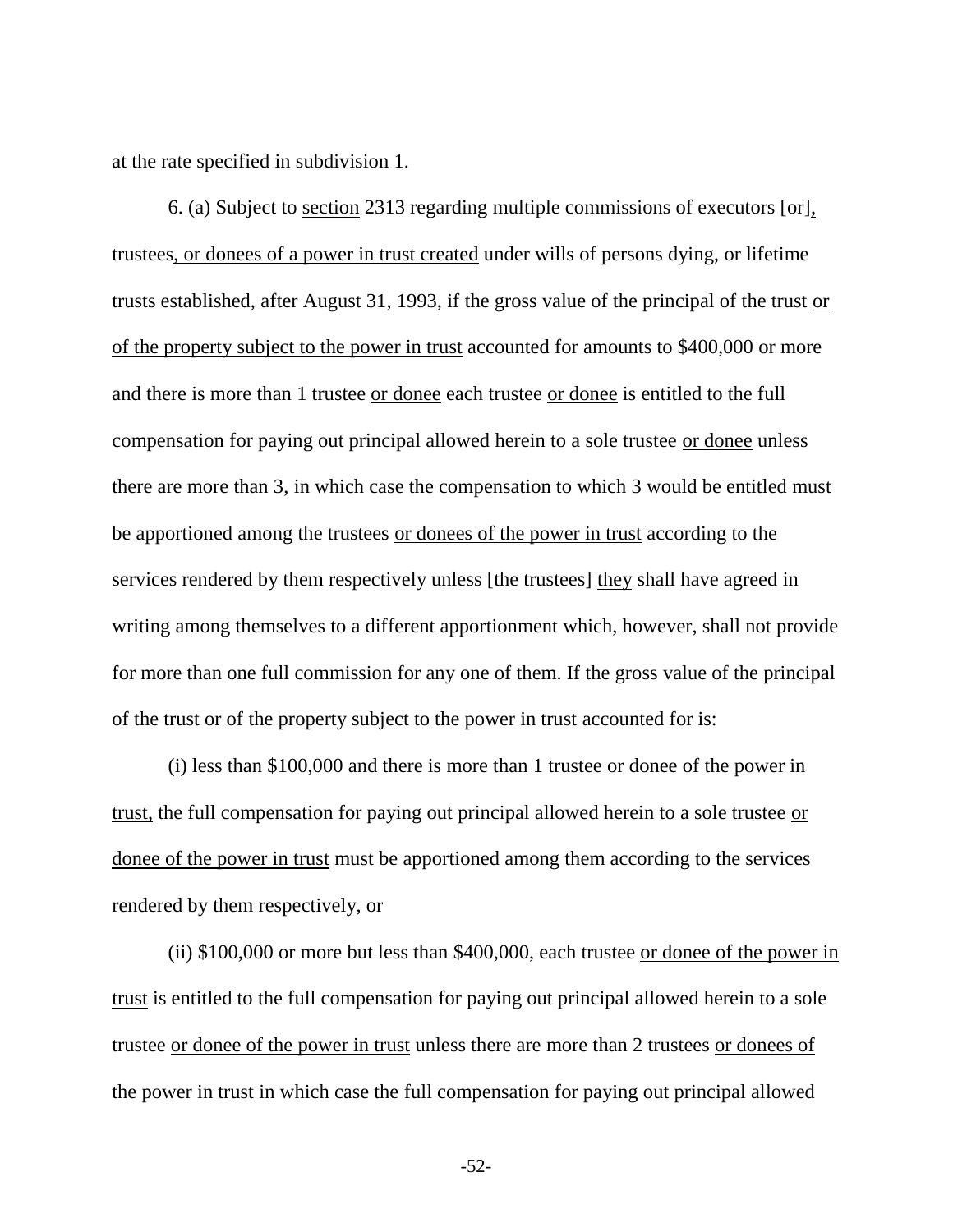herein to 2 trustees or donees of a power in trust must be apportioned among them according to the services rendered by them respectively,

unless the trustees or donees of the power in trust shall have agreed in writing between or among themselves to a different apportionment which, however, shall not provide for more than one full commission for any one of them.

(b) Subject to section 2313 regarding multiple commissions of executors [or], trustees, or donees of a power in trust created under wills of persons dying, or lifetime trusts established, after August 31, 1993, if the value of the principal of the trust or of the property subject to the power in trust for the purpose of computing the annual commissions allowed by subdivision 2 amounts to \$400,000 or more and there is more than one trustee or donee of a power in trust each trustee or donee of a power in trust is entitled to the full annual commission allowed herein to a sole trustee or donee of a power in trust unless there are more than 3, in which case the annual commissions to which 3 would be entitled must be apportioned among the trustees or donees of the power in trust according to the services rendered by them respectively unless the trustees or donees of the power in trust shall have agreed in writing among themselves to a different apportionment which, however, shall not provide for more than one full annual commission for any one of them. If the value of the principal of the trust or of the property subject to the power in trust for the purpose of computing the annual commission allowed by subdivision 2 amounts to:

(i) less than \$100,000 and there is more than 1 trustee or donee of the power in

-53-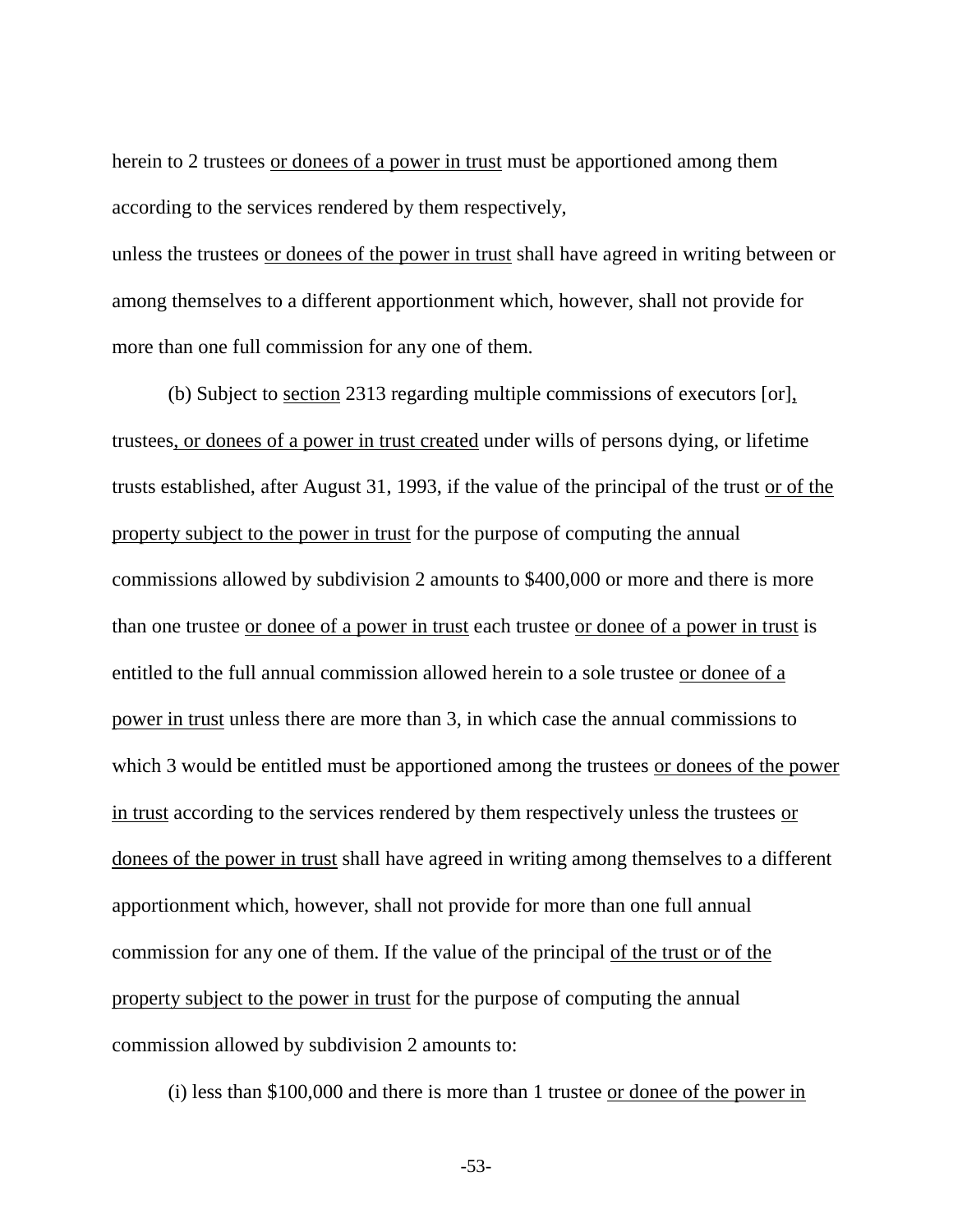trust, the annual commission allowed herein to a sole trustee or donee of a power in trust must be apportioned among the trustees or donees of the power in trust according to the services rendered by them respectively, or

(ii) \$100,000 or more but less than \$400,000, each trustee or donee of the power in trust is entitled to the full annual commission allowed herein to a sole trustee or donee of a power in trust unless there are more than 2 trustees or donees of the power in trust in which case the full annual commissions allowed herein to 2 trustees or donees of a power in trust must be apportioned among them according to the services rendered by them respectively,

unless the trustees or donees of the power in trust shall have agreed in writing between or among themselves to a different apportionment which, however, shall not provide for more than one full annual commission for any one of them. However, if from a trust or from property subject to a power in trust having a value of \$400,000 or more, or if from a trust or from property subject to a power in trust having a value of \$100,000[,] or more but less than \$400,000, as the case may be, at the beginning of a trust year or of the calendar year any payments in partial distribution of the trust or of the property subject to the power in trust shall be made during the trust or calendar year so as to reduce the trust or the property subject to the power in trust to a value of less than \$400,000 or \$100,000, as the case may be, at the end of the trust or calendar year, then the annual commissions allowed herein shall, on a proportionate basis, be those allowed to trustees of a trust or to the donees of a power in trust over property having a value of \$400,000 or more, or of a

-54-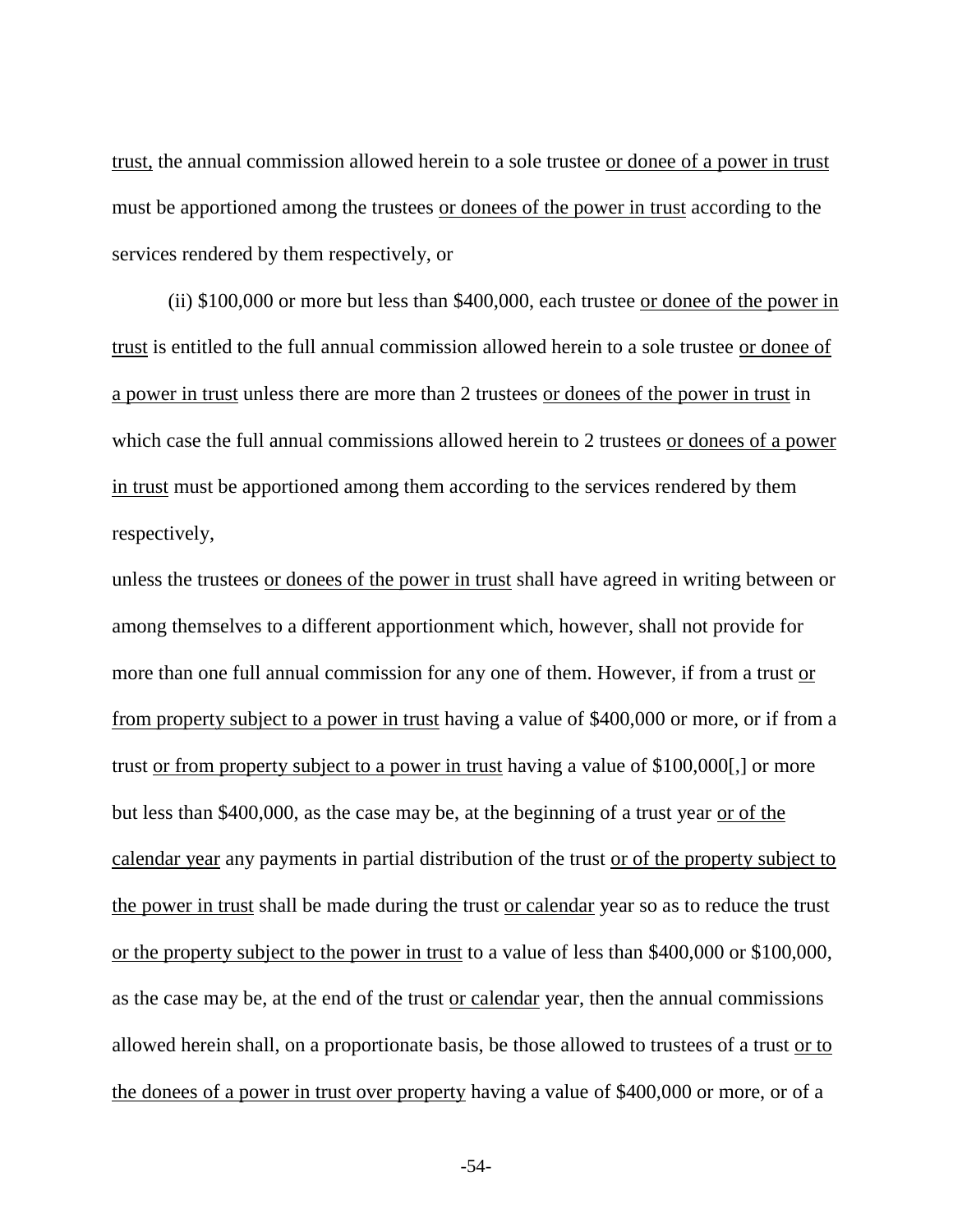trust or to the donees of a power in trust over property having a value of \$100,000 or more but less than \$400,000, as the case may be, for the period from the beginning of the trust or calendar year to the date of the distribution and shall, on a proportionate basis, be those allowed to trustees of a trust or to the donees of a power in trust over property having a value of either \$100,000 or more but less than \$400,000 or less than \$100,000, as the case may be, for the remainder of the trust or calendar year and the part of such commissions payable from principal and computed from the beginning of the trust or calendar year to the date of distribution shall be charged ratably to the property remaining in the trust or still subject to the power in trust after such distribution and to the property distributed from the trust or to the beneficiary of the power in trust on the basis of their respective values. Further, if during a trust year or calendar year additional property shall be received into a trust which had a value of less than \$100,000 or by a donee of a power in trust the property subject to which had a value of less than \$100,000, or into a trust which had a value of \$100,000 or more but less than \$400,000 or by a donee of a power in trust the property subject to which had a value of \$100,000 or more but less than \$400,000, as the case may be, at the beginning of the trust year or calendar year, so that because of the additional property the trust or the property subject to the power in trust has a value of \$100,000 or more but less than \$400,000, or of \$400,000 or more, as the case may be, at the end of the trust <u>or calendar</u> year, then the annual commissions allowed herein to the trustee or to the donee of the power in trust shall, on a proportionate basis, be allowed to trustees of a trust or to donees of a power in trust over property

-55-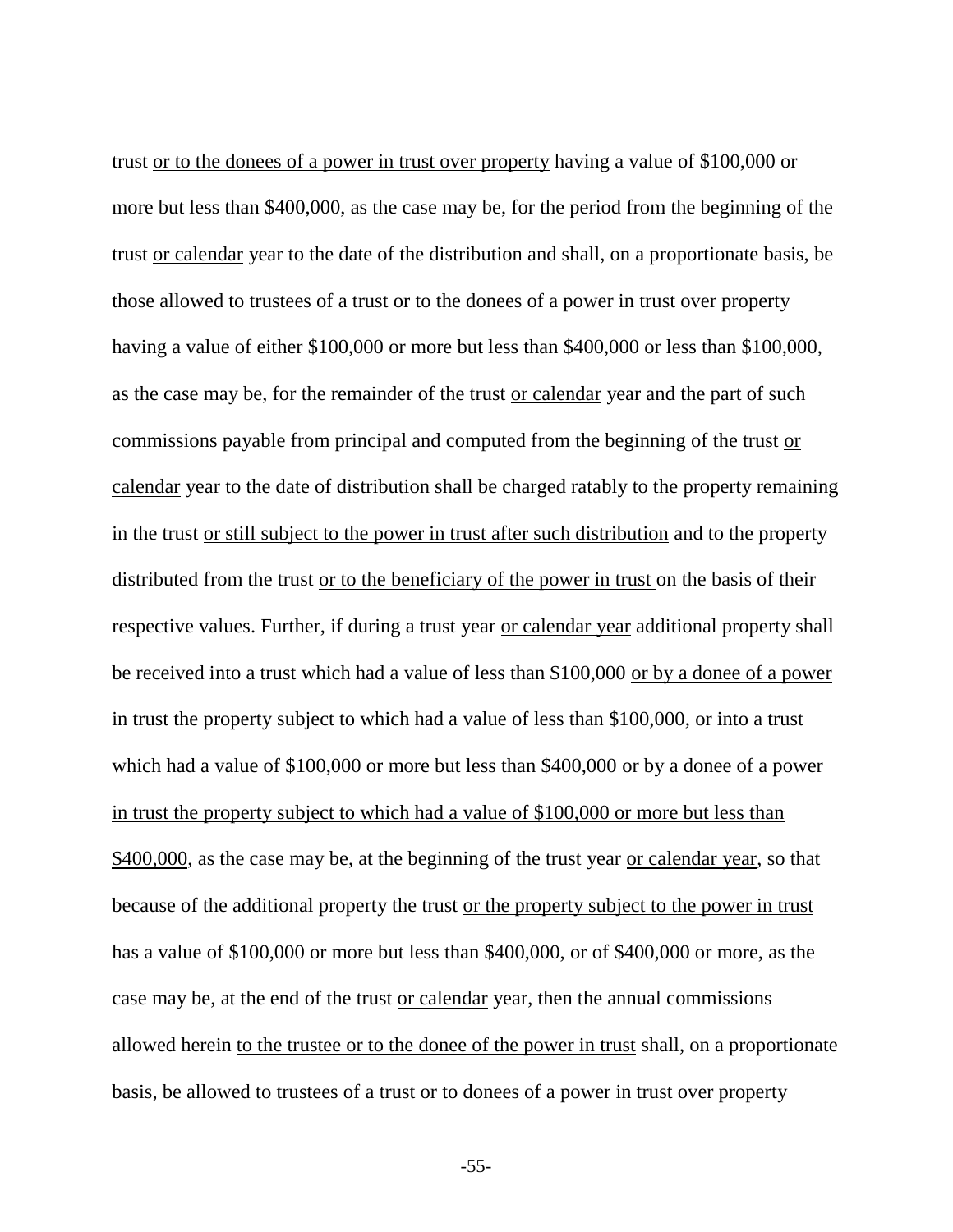having a value of less than \$100,000, or to trustees of a trust <u>or to donees of a power in</u> trust over property having a value of \$100,000 or more but less than \$400,000, as the case may be, for the period from the beginning of the trust <u>or calendar</u> year to the date of the receipt of the additional property and shall, on a proportionate basis, be those allowed to trustees of a trust or to donees of a power in trust over property having a value of \$100,000 or more but less than \$400,000, or to trustees of a trust or to donees of a power in trust over property having \$400,000 or more, as the case may be, for the remainder of the trust or calendar year.

(c) Notwithstanding any provision of paragraphs (a) and (b) of this subdivision to the contrary, if during the continuance of a trust not measured at any time directly or indirectly by a life or lives or during the continuance of a trust after the termination of the measuring life or lives, the annual income of the trust amounts to \$4,000 or more and there is more than 1 trustee, each trustee is entitled to the full commissions allowed under subdivision 5 to a sole trustee unless there are more than 2, in which case the commissions to which 2 trustees would be entitled must be apportioned among the trustees according to the services rendered by them respectively unless they shall have agreed in writing among themselves to a different apportionment which, however, shall not provide for more than one full commission to any one of them. If the annual income of the trust amounts to less than \$4,000 and there is more than 1 trustee the commissions to which a sole trustee would be entitled under subdivision 5 must be apportioned among the trustees according to the services rendered by them respectively unless they shall

-56-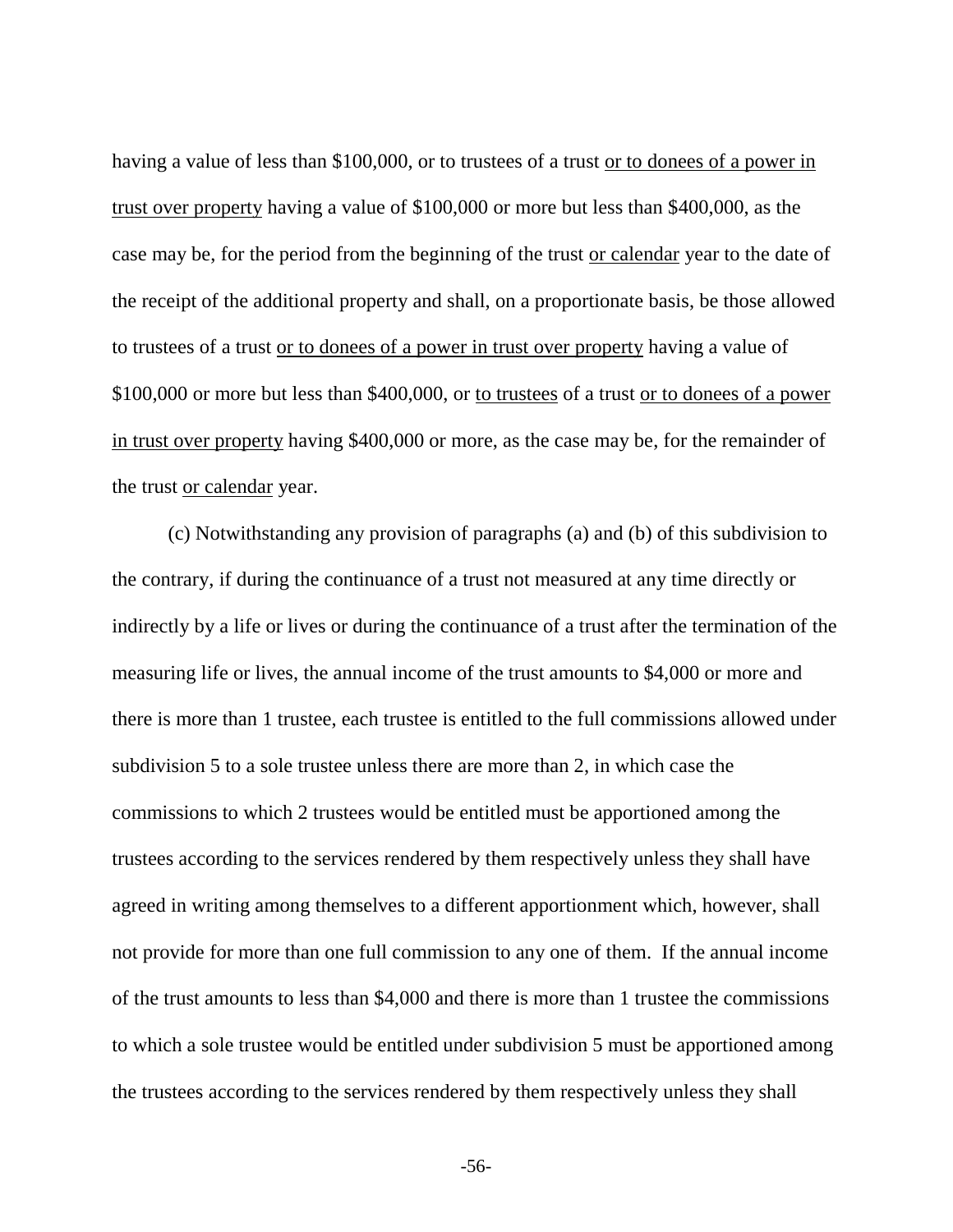have agreed in writing among themselves to a different apportionment.

7. Where a trustee or donee of a power in trust is for any reason entitled or required to collect the rents of and manage real property the net amount of rents collected and not the gross amount shall be used in making computation of commissions allowed by subdivision 5 and in addition to the commissions herein provided he or she shall be allowed and may retain for such services 6 per cent of the gross rents collected, but there shall be only one such additional commission regardless of the number of trustees or donees of the power in trust. If there are 2 or more trustees or donees of the power in trust the additional commission herein provided for must be apportioned among them according to the services rendered by them respectively unless they shall have agreed in writing among themselves to a different apportionment.

8. If a trustee or donee of a power is trust is either authorized or required by the terms of the will to accumulate income for any purpose permitted by law he or she shall be entitled to commissions from the income so accumulated, including income derived from the investment of such accumulated income, at the rate of 2 [per cent] percent of the first \$2,500 of such income distributed during the administration of the trust and 1 [per cent] percent of all such income distributed in excess of \$2,500 and he or she may retain such commissions at the time or times such income is distributed.

9. The value of any property to be determined in such manner as directed by the court and the increment thereof received, distributed or delivered, shall be considered as money in making computation of commissions. Whenever any portion of the dividends,

-57-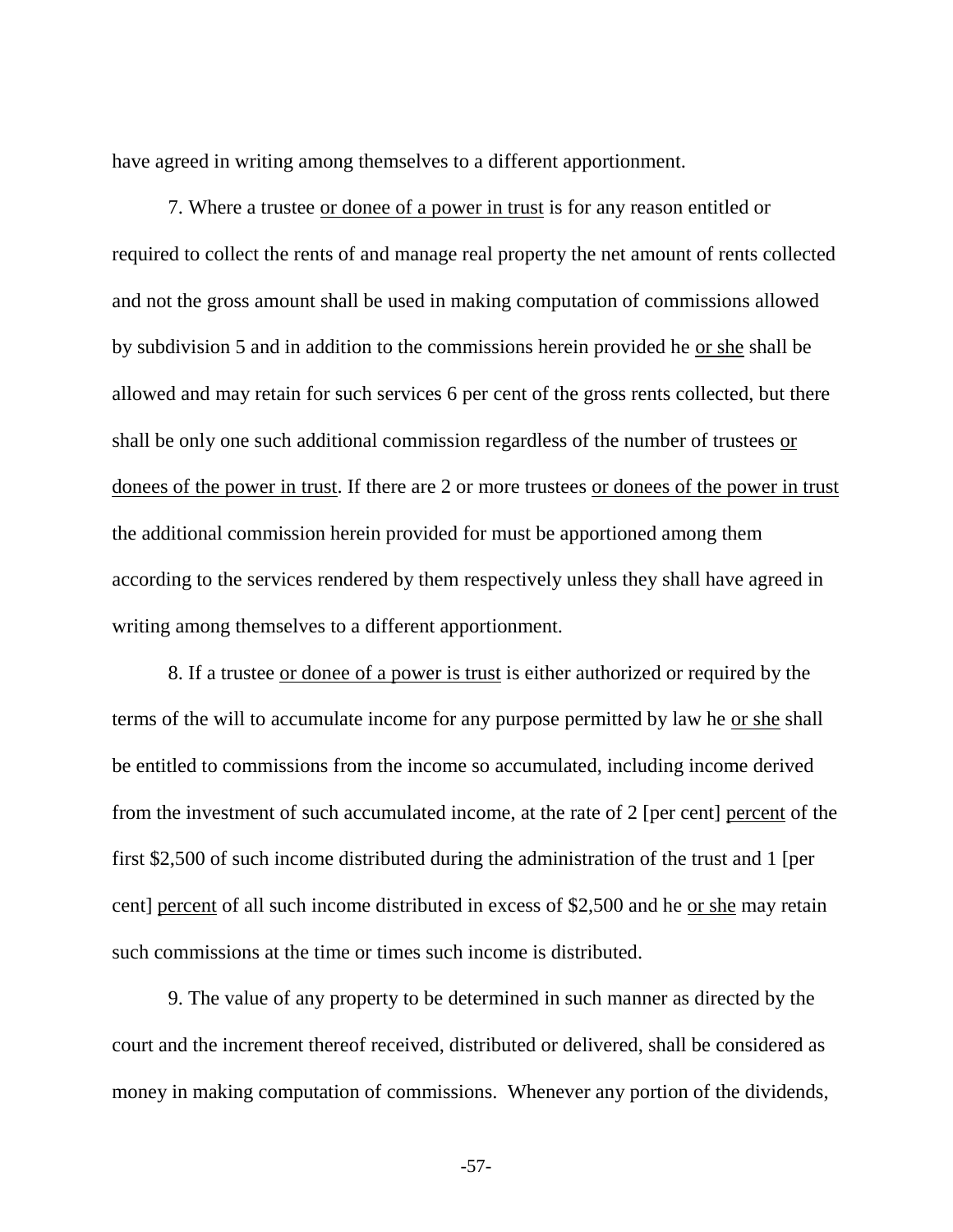interests or rents payable to a trustee <u>or to a donee of a power in trust</u> is required by any law of the United States or other governmental unit to be withheld by the person paying it for income tax purposes, the amount so withheld shall be deemed to have been collected.

10. Where the will provides a specific compensation for a trustee or for a donee of a power in trust he or she is not entitled to any other allowances for his or her services.

11. For the purposes of this section, the term "trustee" shall mean any trustee who is not a corporate trustee and the term "donee of a power in trust" shall mean any such donee including a donee of a power during minority who is not a corporate fiduciary, but does not mean a donee of a power during minority with the rights and duties of a guardian under section 1714 of this chapter, provided, however, that as used in subdivision 6 of this section, the term trustee shall include a corporate trustee.

§ 5. Section 2312 of the surrogate's court procedure act as added by chapter 936 of the laws of 1984, subdivision 2, 3, 7, 9 and paragraphs (d) and (e) of subdivision 10 as amended by chapter 511 of the laws of 1987, paragraph (b) of subdivision 4 as amended by chapter 245 of the laws of 1991, and subdivision 5 as amended by chapter 243 of the laws of 2001, is amended to read as follows:

§ 2312. Commissions of corporate trustees, including when acting as donees of powers during minority or donees of powers in trust.

1. If the will or lifetime trust instrument makes provisions for specific rates or amounts of commissions (other than a general reference to commissions allowed by law or words of like import) for a corporate trustee, or, if a corporate trustee has agreed to

-58-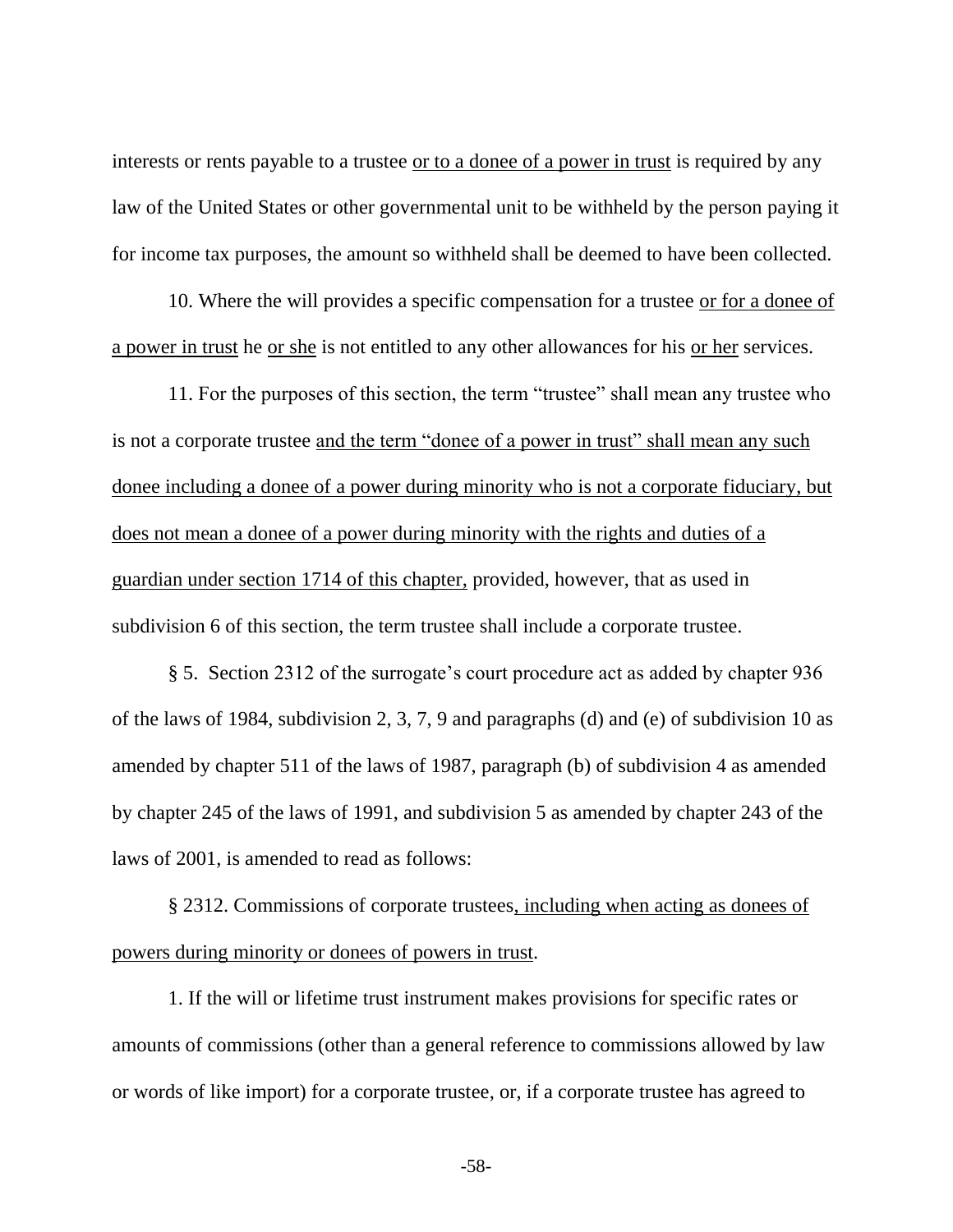accept specific rates or amounts of commissions, a corporate trustee, whether as trustee or as donee of a power in trust, including for purposes of this section as donee of a power during minority, created under the provisions of the will or lifetime trust instrument, shall be entitled to be compensated in accordance with such provisions or agreement, as the case may be.

2. For trusts having a principal value of more than four hundred thousand dollars and as donee of a power in trust where the property subject to the power, including for purposes of this section the property subject to a power during minority, has a principal value of more than four hundred thousand dollars and subject to the provisions of subdivision 4 of this section, if the will or lifetime trust instrument does not make provisions for specific rates or amounts of commissions, or, contains only a general reference to commissions allowed by law or words of like import, a corporate trustee shall be entitled to such commissions as may be reasonable, and the court, upon application of a person interested in the trust or in the fund held by the corporate trustee as donee of a power in trust, may review the reasonableness of the commission of such corporate trustee.

3. Subject to the provisions of paragraph (a) of subdivision 4 of this section and regardless of the principal value of the trust: (a) during the continuance of a trust created solely for public, religious, charitable, scientific, literary, educational or fraternal uses and during the period of continuance of such a trust after the termination of a life use or uses a corporate trustee shall be entitled to and may retain commissions from income in

-59-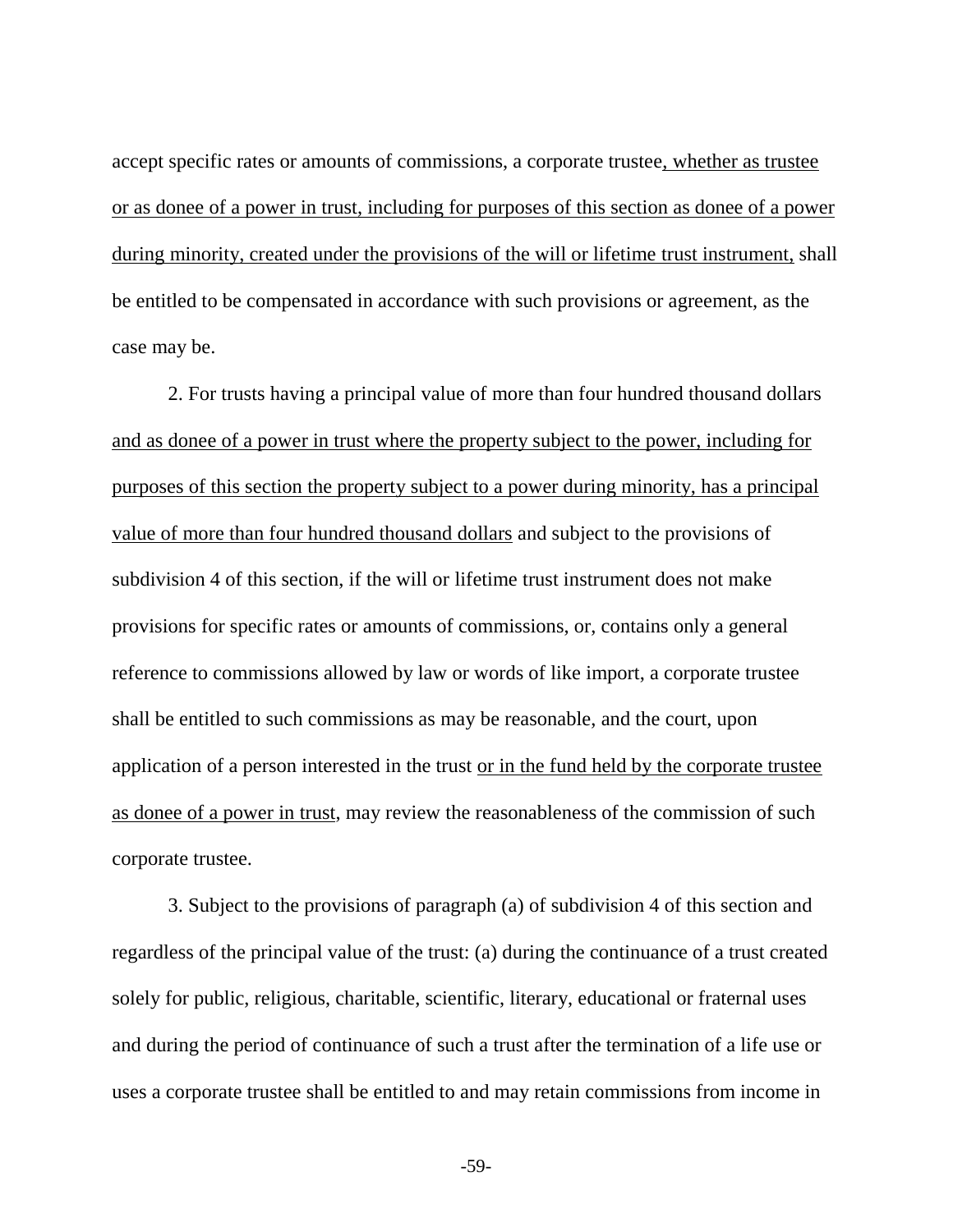accordance with the provisions of subdivision 1 or 2 hereof, as the case may be.

(b) In the case of a trust created solely for public, religious, charitable, scientific, literary, educational or fraternal uses a corporate trustee shall not be entitled to any commission from principal.

(c) In the case of such a trust which continues after the termination of the measuring life use or uses a corporate trustee for the period of the measuring life use or uses shall be entitled to commissions from income and principal according to the provisions of subdivision 1 or 2 hereof, as the case may be, and except in respect of principal paid out to a charity or for charitable uses shall be entitled to a commission for distributing all sums of principal in accordance with the provisions of subdivision 1 or 2 hereof, as the case may be.

4. Notwithstanding anything contained in this chapter, the estates, powers and trusts law or any other provision of law to the contrary,

(a) Except as otherwise provided by paragraph (b) of this subdivision and subdivision three of this section, a corporate trustee of any trust created under will or lifetime trust instrument, or as donee of a power in trust created under will or lifetime instrument, whether in existence on or after the effective date of this section, shall be entitled to receive at least the compensation provided for an individual trustee under subdivisions 1, 2, 5 (but only as trustee), 6, 7 and 12 of section 2308 and subdivisions 1, 2, 5 (but only as trustee), 6, 7 and 8 of section 2309, as the case may be, in effect after the effective date of this section, at the time and in the manner provided by such sections,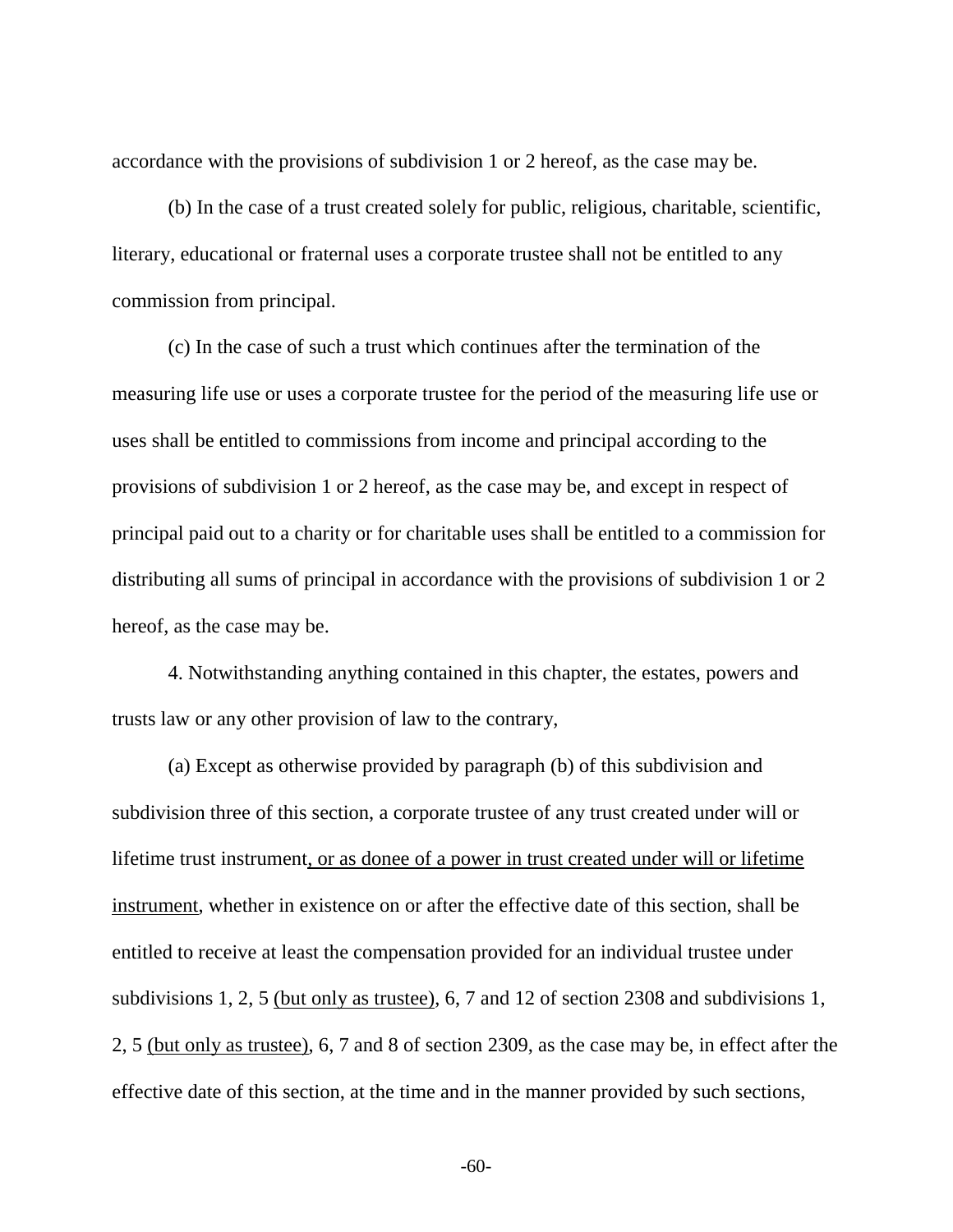unless the will or lifetime trust instrument or an agreement between the trustee and the testator or grantor or by the trustee shall provide otherwise.

(b) A corporate trustee shall, in addition to the compensation permitted by the provisions of paragraph (a) of this subdivision, be entitled to annual commissions at the rate of not more than \$12.35 per thousand or major fraction thereof, in lieu of the annual commissions provided under paragraph (a) of this subdivision, on trusts having a principal value of not more than four hundred thousand dollars and shall be entitled to annual commissions at the same rate as donee of a power in trust where the property subject to the power has a principal value of not more than four hundred thousand dollars, and such annual commissions shall be deemed reasonable compensation, unless the will or lifetime trust instrument or an agreement between the corporate trustee and the testator or grantor or by the corporate trustee shall provide otherwise. A corporate trustee shall be entitled to receive such commissions from time to time during the trust or calendar year and shall otherwise be governed by the provisions of sections 2308 and 2309, as the case may be, in effect from time to time.

5. Unless the will or lifetime trust instrument expressly provides otherwise, the commissions allowable by subdivision 1, 2 or 4 hereof, as the case may be, shall be payable one-third from the income of the trust or from the income of the property subject to the power in trust and two-thirds from the principal of the trust or from the property subject to the power in trust. However, in the case of a trust whose definition of income is governed by section 11-2.4 of the estates, powers and trusts law or a charitable remainder

-61-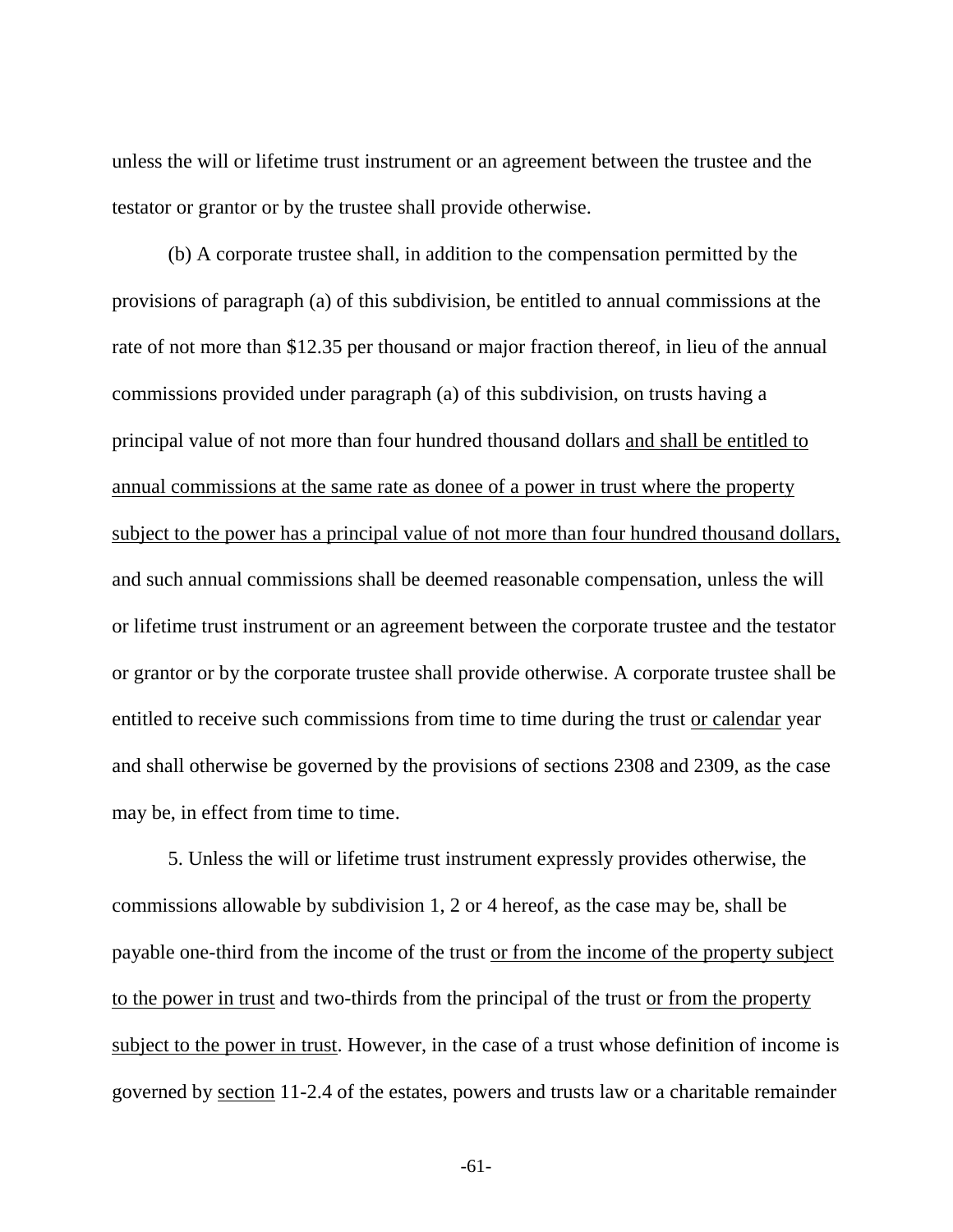annuity trust or a charitable remainder unitrust, as defined in section six hundred sixtyfour of the Internal Revenue Code of nineteen hundred eighty-six, as amended, such commissions shall be payable from the principal of any such trust after allowance for the annuity or unitrust amounts and shall not be payable out of such annuity or unitrust amounts.

6. The commissions allowed by subdivision 1, 2 or 4 thereof, as the case may be, may be retained, at any time or from time to time during the year in which such commissions are earned, by a corporate trustee, provided it furnishes annually as of a date no more than 30 days prior to the end of the year selected by the corporate trustee, to each beneficiary currently receiving income, and to any other beneficiary interested in the income and to any person interested in the principal of the trust who shall make a demand therefor, and, when acting as donee of a power in trust, to the beneficiary of the power in trust, a statement showing the principal assets or assets subject to the power in trust on hand on that date, and at least annually or more frequently if the trustee so elects, a statement showing all his or her receipts of income and principal or of property subject to the power in trust during the period with respect to which the statement is rendered including the amount of any commissions retained and the basis upon which the commissions were computed. A corporate trustee shall not be deemed to have waived any commissions by reason of its failure to retain them at the time when it becomes entitled thereto; provided however that commissions payable from income for any such year shall be allowed and retained only from income derived from the trust during such

-62-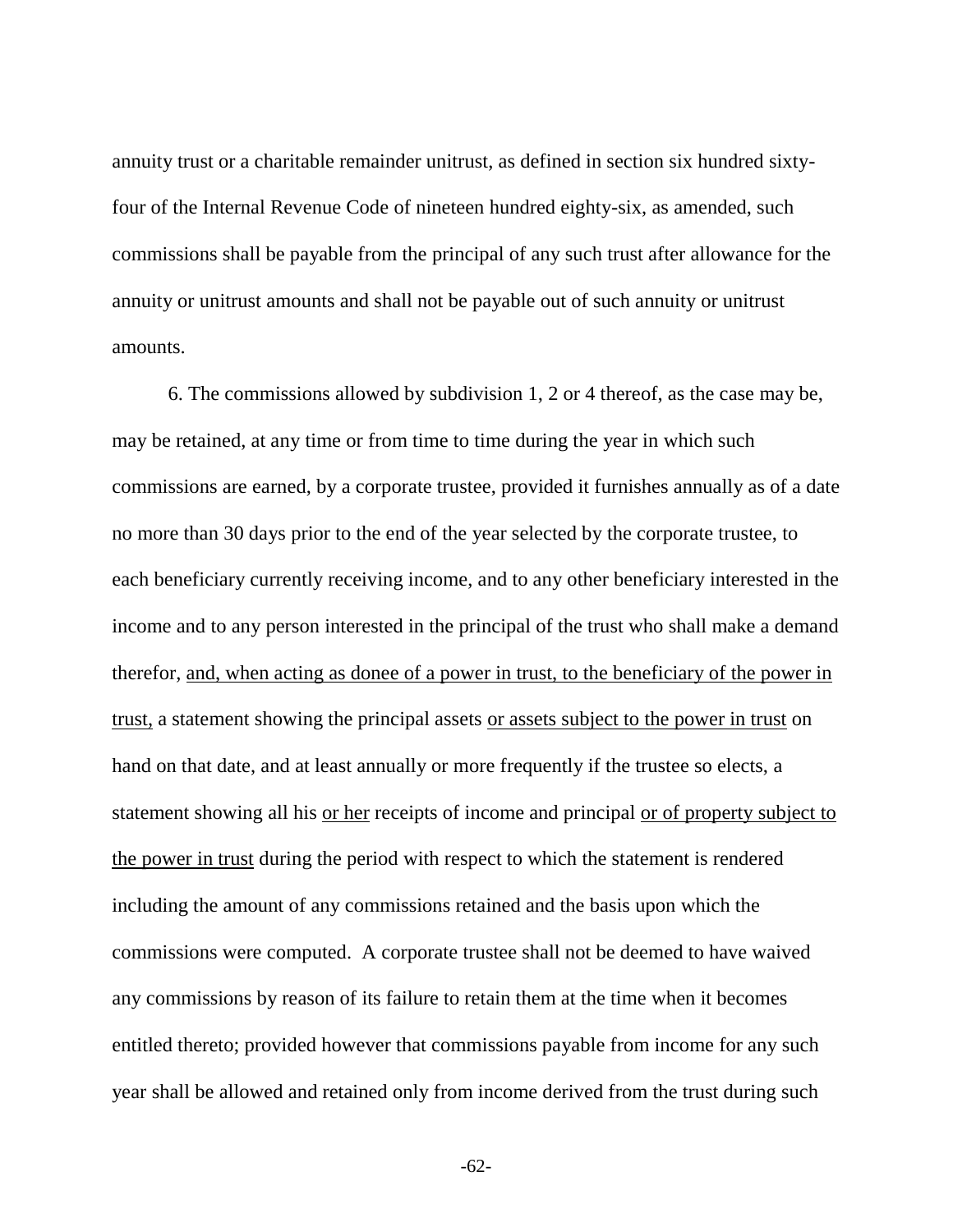year and shall not be supplied from income on hand in respect of any other year. If a beneficiary receiving income or a beneficiary of a power in trust of which the corporate trustee is donee does not desire to be furnished with any such statements his <u>or her</u> advice to the trustee to that effect in writing shall thereafter excuse the corporate trustee from furnishing such statements to the beneficiary unless and until the beneficiary requests such annual statements from the trustee. Upon enactment of, and subject to subdivision 1 of this section, a corporate trustee shall continue to receive commissions in the manner provided for a trustee or when acting as donee of a power in trust in the manner provided for a donee of a power in trust under sections 2308 and 2309, as the case may be, in effect immediately before the effective date of this section until the end of the then current trust or calendar year, and thereafter, a corporate trustee may receive commissions in accordance with the provisions of subdivision 2 or 4 of this section. A corporate trustee shall not change from the commissions provided for by subdivision 2 or 4 of this section, as the case may be, during a trust's calendar or fiscal year or the calendar year in the case of a power in trust but a corporate trustee may change from the commissions provided for by subdivision 2 to the commissions provided for by subdivision 4 of this section, or vice versa, only at the beginning of a calendar or fiscal year of a trust or a calendar year in the case of a power in trust, as the case may be.

7. On the settlement of the account of any trustee or donee of a power in trust under a will or lifetime trust instrument, in addition to the commissions provided for by this section, the court must allow to the corporate trustee including a corporate trustee

-63-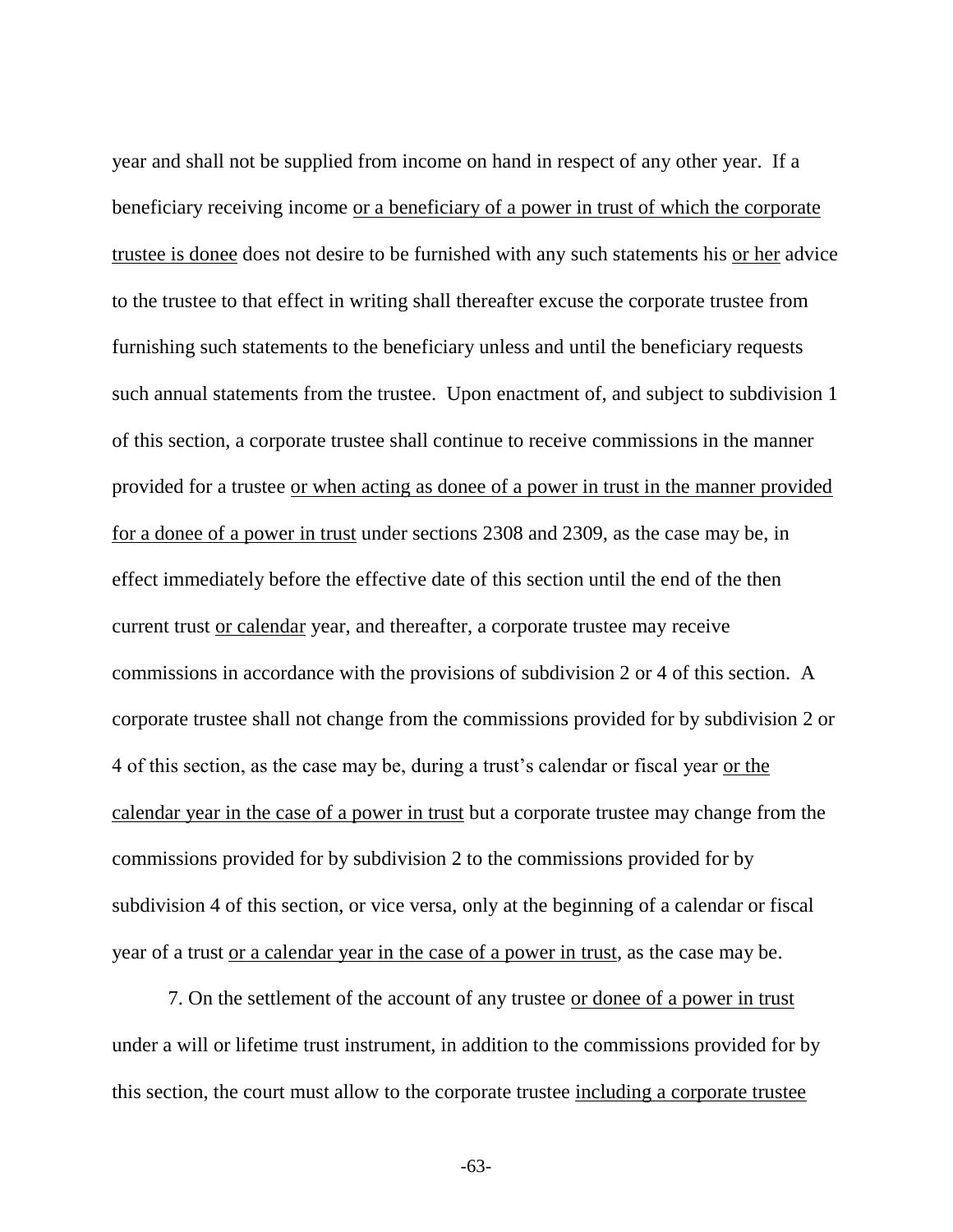acting as donee of a power in trust the corporate trustee's reasonable and necessary expenses actually paid by the trustee.

8. The value of any property to be determined in such manner as directed by the court and the increment thereof received, distributed or delivered, shall be considered as money in making computation of commissions. Whenever any portion of the dividends, interests, rents or other income payable to a trustee or donee of a power in trust is required by any law of the United States or other governmental unit to be withheld by the person paying it for income tax purposes, the amount so withheld shall be deemed to have been collected.

9. A trustee who prior to September 1, 1966 shall have received the maximum amount of commissions on principal permitted by subdivision 8 of section 285-a of the surrogate's court act as that subdivision existed prior to that date, shall not be entitled to annual principal commissions for the period from the date when he or she shall have received such maximum to September 1, 1966, but shall be entitled to receive commissions from and after September 1, 1966 at the rates and in the manner provided in section 2308 as in effect immediately before enactment of this section. A trustee who is entitled to annual principal commissions pursuant to section 285-a of the surrogate's court act as it existed prior to September 1, 1966, but has not received them, may receive an amount of commissions not in excess of the amount he or she would have been entitled to if he or she had taken such commissions, and be entitled to receive in addition commissions from and after September 1, 1966 at the rates and in the manner provided in

-64-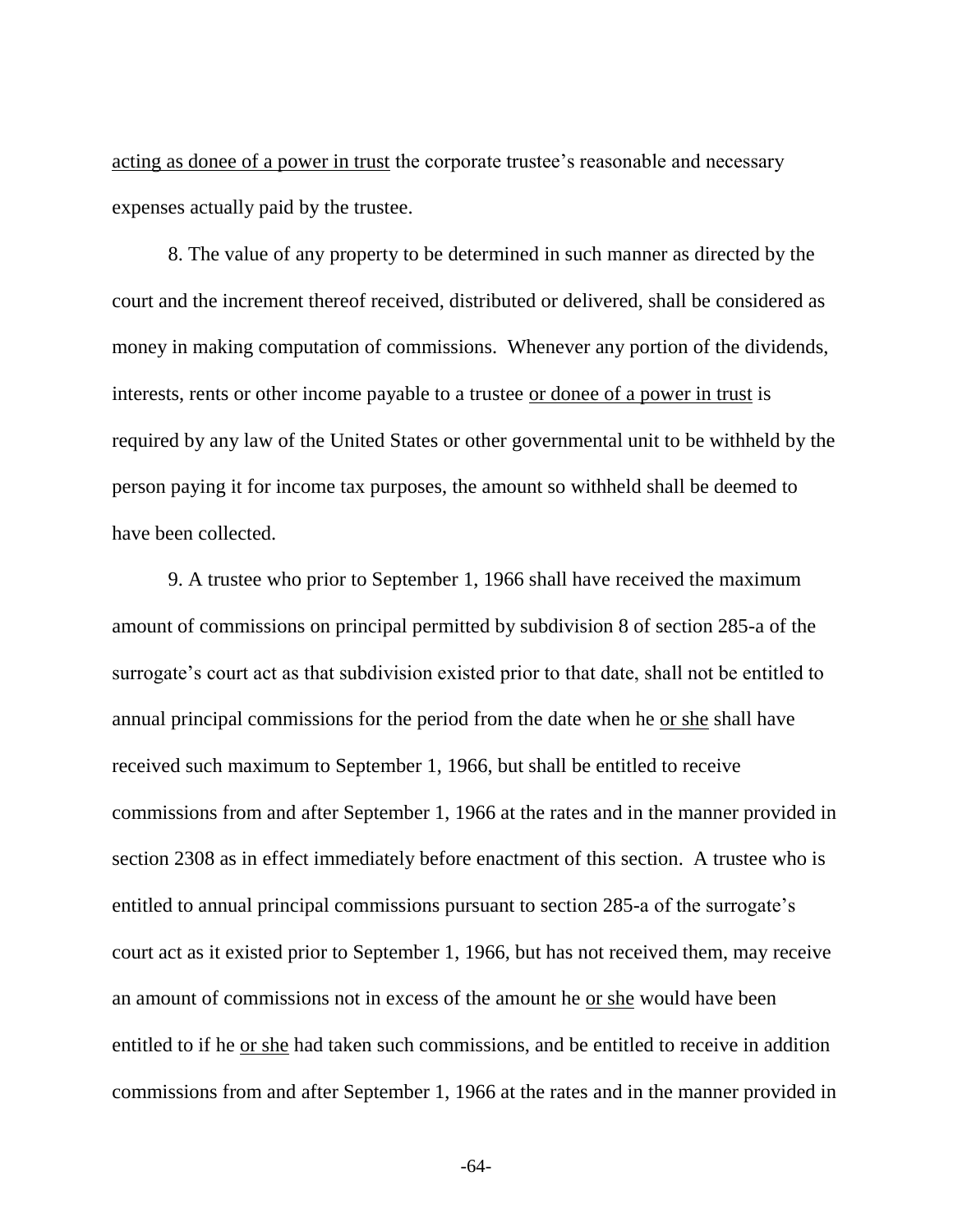section 285-a of this act.

10. A trustee who has been acting prior to July 1, 1956 shall be entitled to have commissions on principal and income theretofore received by him or her computed, allowed and paid under the methods and at the rates set forth herein, except as follows:

(a) If prior to July 1, 1956 a trustee has been allowed or has retained commissions for receiving and paying out or for distributing any item of principal he or she shall be entitled to no further commissions on the item.

(b) If prior to July 1, 1956 a trustee has been allowed or retained commissions on any item of principal received but not paid out or distributed by him or her he or she shall be entitled to no further commissions for receiving the item.

(c) Any trustee who became entitled to an annual principal commission under subdivision 1(b) of section 285-a of the surrogate's court act as it existed prior to April 1, 1948 and who has not retained such commission may retain an amount equal to one-half of such annual principal commission. A trustee who because of the provisions of subdivision 2 of section 285-a of the surrogate's court act as it existed prior to April 1, 1948 either was not entitled to retain an annual principal commission under subdivision 1(b) thereof or was required to credit such annual principal commission against his or her commission for receiving principal, may retain an amount equal to one-half of such annual principal commission. If a trustee has been allowed by decree or has retained any such annual principal commission one-half the amount thereof shall be deducted from the amount of commissions to which the trustee would otherwise be entitled under the

-65-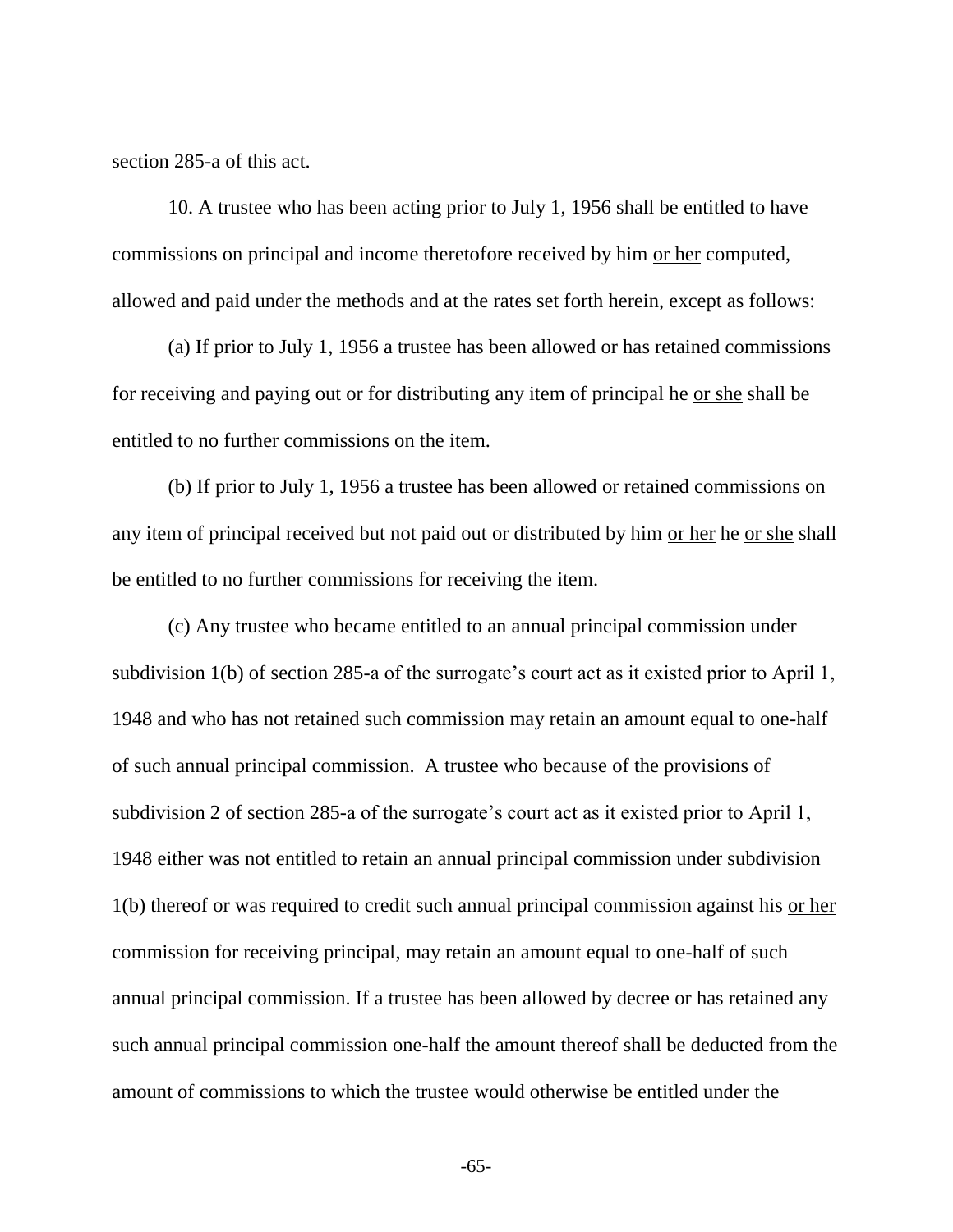provisions of subdivision 1 of surrogate's court procedure act section 2308.

(d) The annual principal commissions allowed by subdivision 3 of surrogate's court procedure act section 2308 as it existed on September 1, 1967 shall not be allowed by decree or retained in respect of any trust year ending prior to April 1, 1948, but for any trust year ending on or after April 1, 1948 and prior to July 1, 1956, the annual principal commission which may be allowed by decree or retained shall be computed at the rates in effect on the date such trust year ended.

(e) If prior to July 1, 1956 a trustee has been allowed by decree or has retained commissions on any item of income received and paid out by him or her prior to September 1, 1943 or on any item of income received by him or her subsequent to September 1, 1943 he or she shall be entitled to no further commission on the item.

(f) For purposes of this section, the term "donee of a power in trust" shall mean any such donee including a donee of a power during minority who is a corporate fiduciary but not a donee of a power during minority with the rights and duties of a guardian under section 1714 of this chapter.

§ 6. Section 2313 of the surrogate's court procedure act, as amended by chapter 471 of the laws of 1995, is amended to read as follows:

§ 2313. Multiple commissions of executors [or], trustees, donees of powers during minority, or donees of powers in trust under wills of persons dying, or lifetime trusts established, after August 31, 1993. With respect to wills of persons dying, or lifetime trusts established, after August 31, 1993, if there are more than two executors do this [or],

-66-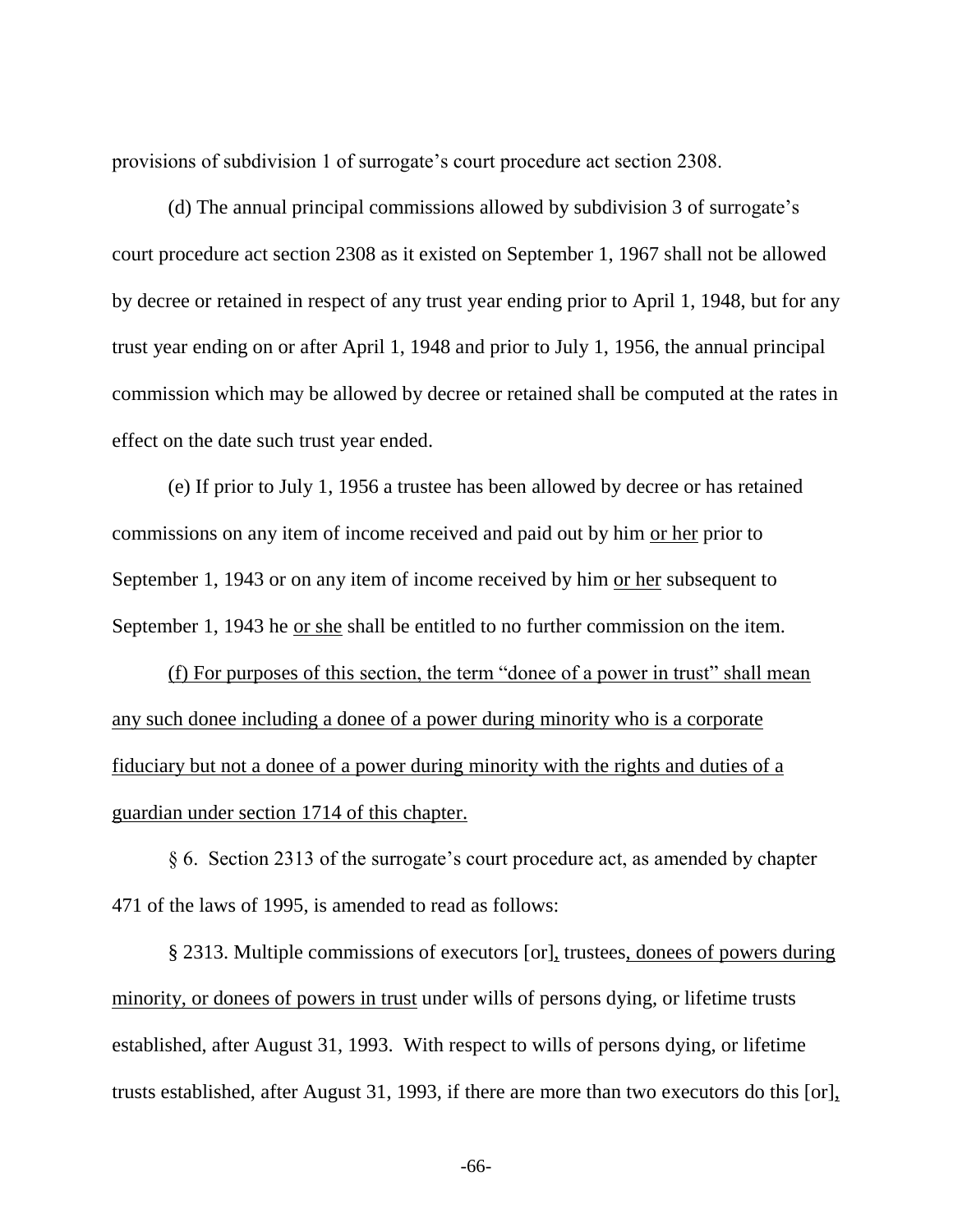trustees, donees of a power during minority, or donees of a power in trust, no more than two commissions shall be allowed unless the decedent or creator has specifically provided otherwise in a signed writing, and the compensation thus allowable must be apportioned among the fiduciaries or donees of the power in trust<sup>5</sup> according to the services rendered by them respectively unless they shall have agreed in writing among themselves to a different apportionment which, however, shall not provide for more than one full commission for any one of them, but this section does not apply to a donee of a power during minority with the rights and duties of a guardian under section 1714 of this chapter.

§ 7. This act shall take effect on the first day of January next succeeding the date on which it shall have become a law.

## **C. Previously Endorsed Measures**

 $\overline{a}$ 

## **1. Computation and Allocation of Commissions of Trustees of Charitable Trusts (SCPA 2308, 2309, 2312)**

This measure would amend sections 2308, 2309 and 2312 of the SCPA to provide that an individual trustee of a wholly charitable trust would receive commissions at the same rates as an individual trustee of a non-charitable trust, with a reduced rate of 80% of the rates for a non-charitable trust with a principal value of up to \$20,000,000, and a reduced rate of 50% on the principal value in excess of \$20,000,000, and to make other clarifications to existing law affecting wholly charitable trusts and split interest trusts as described herein.

There currently is a difference under current law in the manner in which trustees of wholly charitable trusts and trustees of non-charitable trusts are compensated. Under current law (in the SCPA, section 2309(5) and others, a trustee of a wholly charitable trust is entitled to 6% of the annual income collected as compensation, while a trustee of

<sup>5</sup> Donees of a power during minority are included in the definition of "fiduciary" in SCPA 103(21).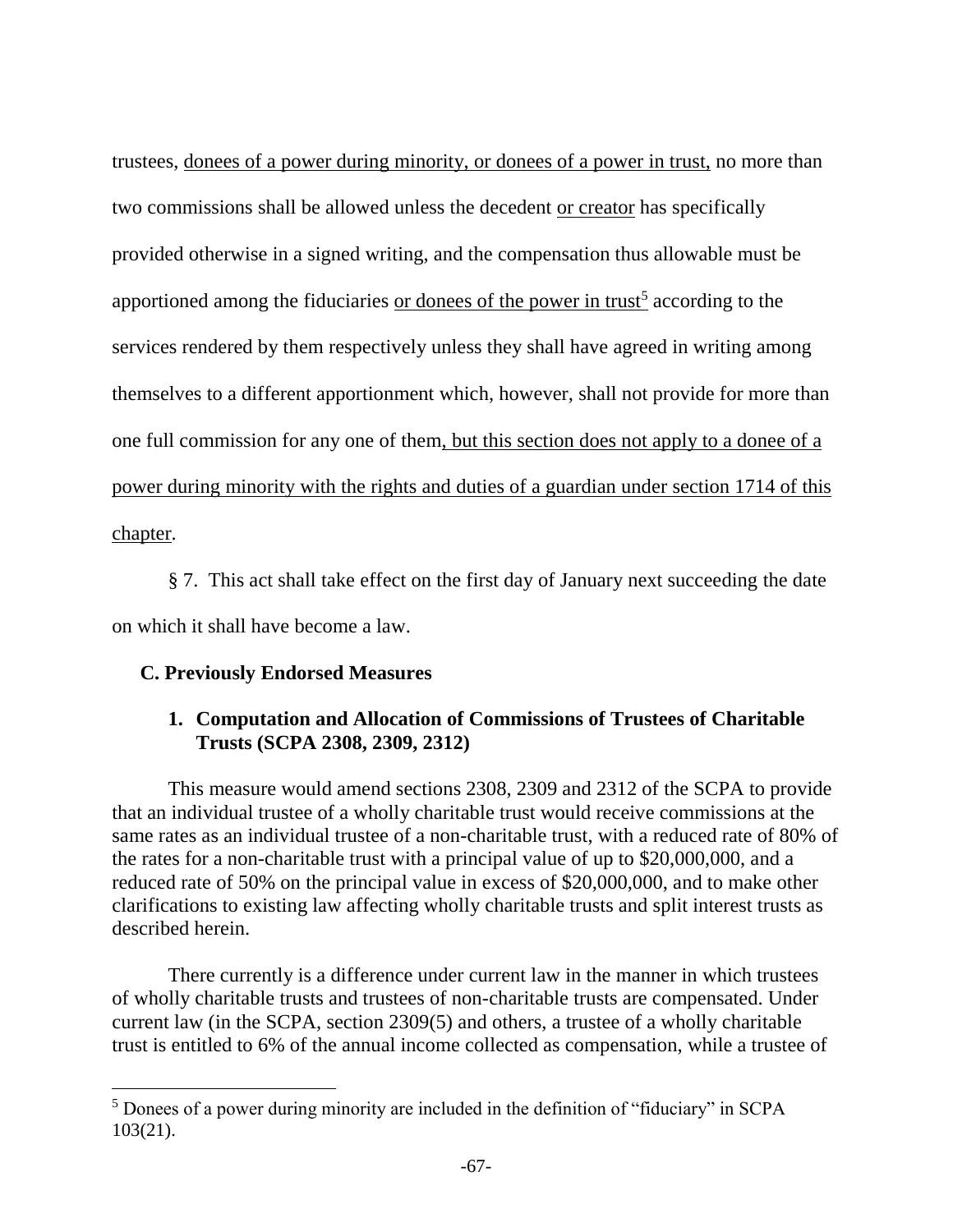a non-charitable trust is entitled to compensation at the rate of \$10.50 per \$1,000 (or major fraction thereof) on the first \$400,000 of principal, \$4.50 per \$1,000 (or major fraction thereof) on the next \$600,000 of principal and S3.00 per \$1,000 (or major fraction thereof) on all additional principal. Therefore, if a non-charitable trust has \$1,000,000 of assets, the trustee's annual commissions would amount to \$6,900, regardless of how much income was collected during the year. Meanwhile, if a wholly charitable trust has \$1,000,000 of assets that generates \$1,000 of income throughout the year, then the trustee will be entitled to only \$600 for his or her annual commissions.

Such a discrepancy in compensation is unwarranted considering that the duties of the trustee of a wholly charitable trust and those of the trustee of a non-charitable trust are comparable. A trustee of a private trust must devote time and effort in dealing with beneficiaries and analyzing their financial needs and responsibilities. Similarly, a trustee of a wholly charitable trust must devote comparable time and energy analyzing grant requests and exercising due diligence with respect to charitable grantees. In either case, the trustee has traditional fiduciary responsibility for administering the trust faithfully and competently. The private trustee is accountable to the beneficiaries while the charitable trustee is accountable to not only the charities but also the Internal Revenue Service and the Charities Bureau of the New York Attorney General 's Office.

The existing compensation structure is also at odds with modern trust administration. Under the total return concept embodied in the prudent investor rule, the existing compensation structure for a trustee of a wholly charitable trust creates a potential conflict of interest. Although investments with a significant capital gain component may be the most appropriate trust investment under the prudent investor rule, a trustee of a wholly charitable trust has personal incentive to maximize the income component of the investment return. An incentive to maximize income seems particularly inappropriate because most trusts do not base their charitable distributions on trust income, as discussed in the following paragraph. Furthermore, if a trustee of a wholly charitable trust does faithfully invest using prudent investor principles as required by applicable law, his or her trustee commissions will in most cases be substantially less than the commissions payable to a trustee of a non-charitable trust of similar value, as illustrated above.

There also is a difference in the manner in which trustee commissions are allocated against income and principal the commissions of a trustee of a wholly charitable trust are allocated entirely to income, while the commissions of a trustee of a private trust are payable one-third from income and two-thirds from principal. The allocation of the commissions of a trustee of a wholly charitable trust all to income has inadvertent consequences. By requiring the trustee of the charitable trust to take his or her commission from income, the amount of income available for distribution to the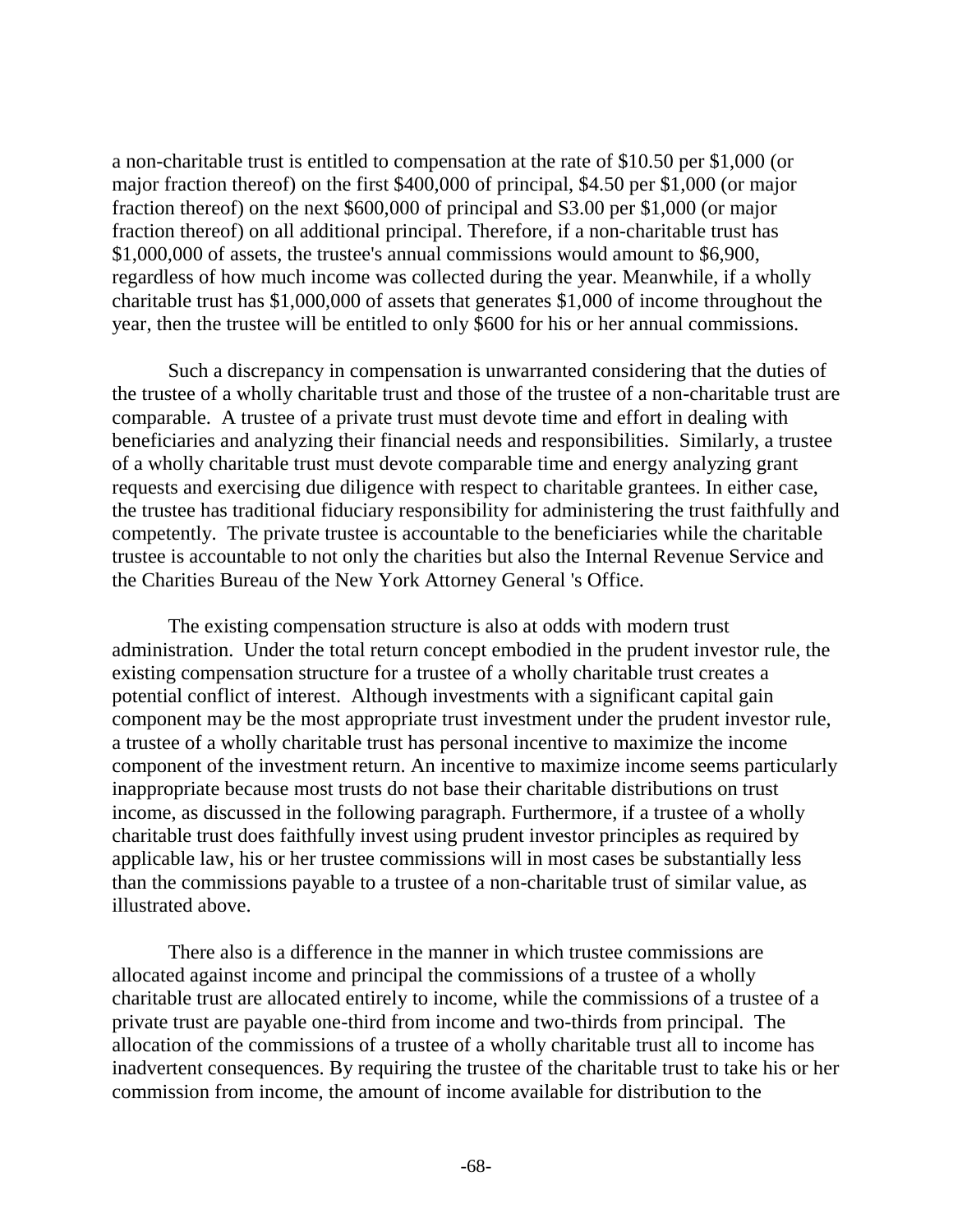charitable beneficiaries of certain pre-1969 wholly charitable trusts is substantially reduced (pre-1969 wholly charitable trusts generally provide for public charities to receive the net income of the trust — the proposed change will increase the amounts payable to charities from those trusts).

This measure addresses the need to treat trustees of private trusts and charitable trusts uniformly and to eliminate the disparate treatment of trustees of wholly charitable trusts.

Proposed Amendment: The proposed amendment would implement the following changes:

(1) Annual commissions of individual trustees of wholly charitable trusts will be computed under the same structure as the annual commissions of individual trustees of non-charitable trusts. Therefore, both sets of trustees will be compensated based upon the principal value of the trust, rather than upon income collected. However, there will be an exception that the commission for trustees of wholly charitable trusts on principal up to \$20,000,000 will be reduced by 20% and on any amount in excess of \$20,000,000 such commission would be reduced by 50% to \$1.50 per \$1,000 (or major fraction thereof). Corporate trustees will still be entitled to reasonable compensation at their published rates.

(2) Annual commissions of individual and corporate trustees for charitable trusts will be payable one-third from income and two-thirds from principal. This will increase the amounts of income payable to the charitable beneficiaries of certain wholly charitable trusts.

This measure, which would have no fiscal impact on the State, would take effect immediately and apply to all trusts in existence on or after its effective date; provided that a trustee of a trust in existence on the effective date may continue to take commissions under the prior law until the end of the year in which the act becomes effective.

## Proposal:

AN ACT to amend the surrogate's court procedure act, in relation to the computation and allocation of the commissions of trustees of charitable trusts; and to the repeal of certain provisions of such law relating thereto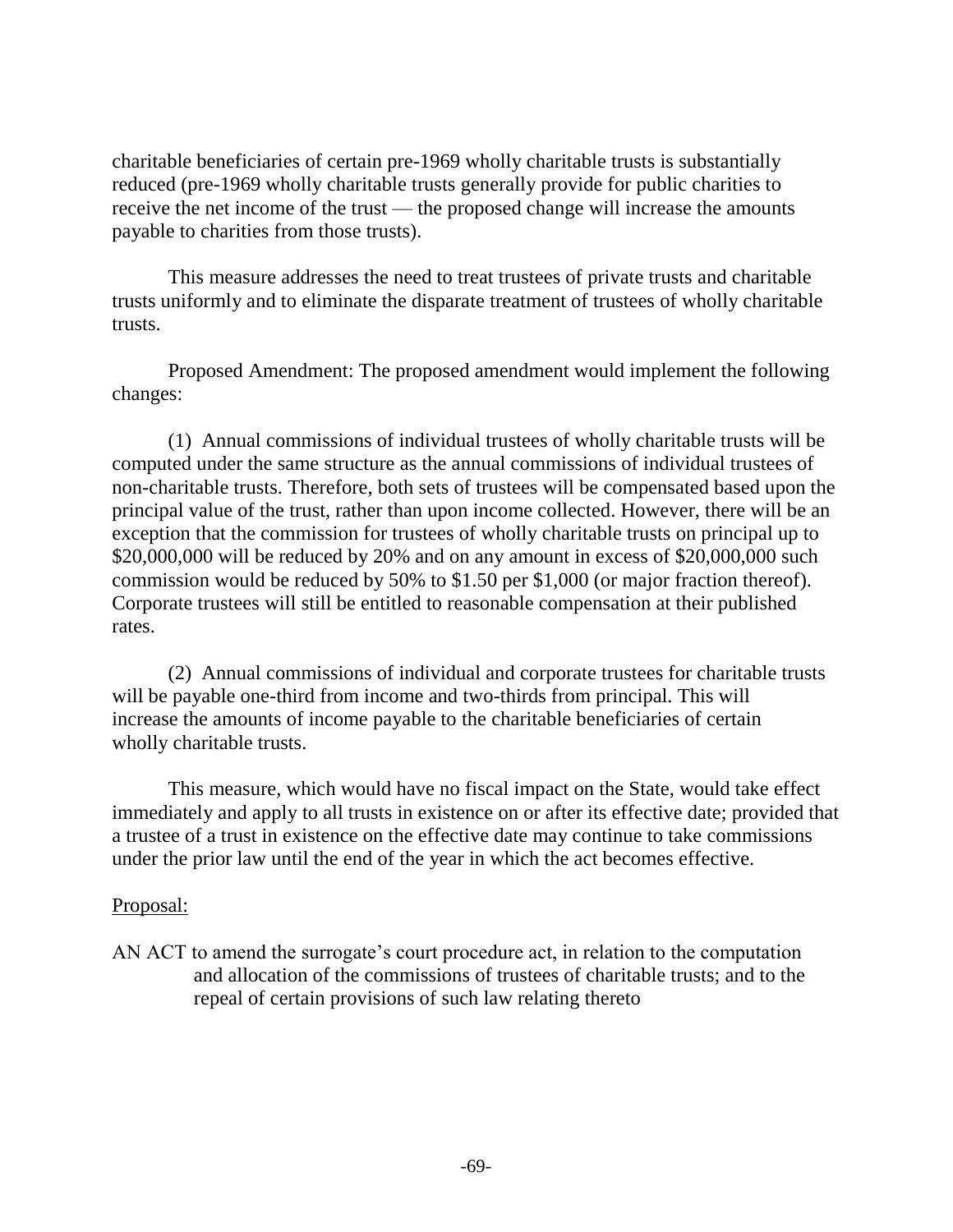The People of the State of New York, represented in Senate and Assembly, do enact as follows:

Section 1. Paragraphs (a) and (b) of subdivision 5 of section 2308 of the surrogate's court procedure act, paragraph (a) as amended by chapter 936 of the laws of 1984, are amended to read as follows:

(a) During the continuance of a trust created solely for public, religious, charitable, scientific, literary, educational or fraternal uses and during the period of continuance of such a trust established after the termination of a life use or uses the trustee shall be entitled to and may retain annual commissions [from income in an amount annually equal to 6 per cent of income collected in each year] according to the terms specified in subdivision 2, but only to the extent of 80 percent of the rates stated therein. Notwithstanding any other provision of law, with respect to any portion of such trust which exceeds a principal value of twenty million dollars, the trustee may only take annual commissions to the extent of 50 percent of the rate specified in paragraph (c) of subdivision 2.

(b) In the case of a trust [created solely for public, religious, charitable, scientific, literary, educational or fraternal uses the <u>described in paragraph</u> (a) of this subdivision, a trustee shall not be entitled to any commission from principal as specified in subdivision 1 of this section for paying out principal.

§2. Paragraph (c) of subdivision 6 of section 2308 of the surrogate's court procedure act is REPEALED.

-70-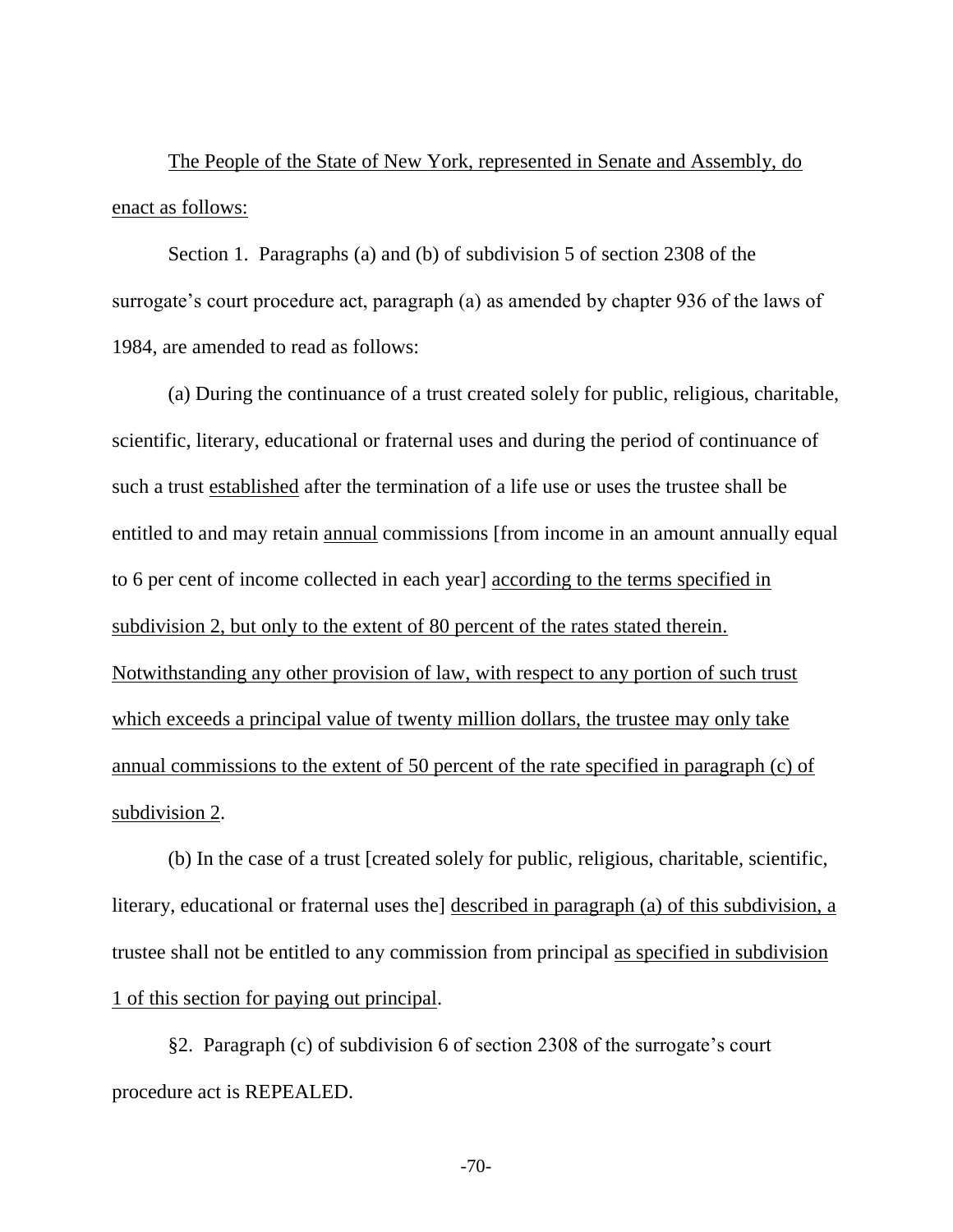§3. Subdivision 12 of section 2308 of the surrogate's court procedure act, as added by chapter 237 of the laws of 1978, is amended to read as follows:

12. If a trustee of a trust is authorized or required by the terms of the will to accumulate income for any purpose permitted by law, any income so accumulated which is not added to principal of the trust shall be deemed a separate trust for purposes of this subdivision and the trustee shall be entitled to commissions in respect thereof at the rates and according to the terms and provisions of subdivisions 1 [and], 2 and 5 of this section as though, for purposes of computing commissions of the trustee, income so accumulated was principal.

§4. Subdivision 3 of section 2309 of the surrogate's court procedure act, as amended by chapter 243 of the laws of 2001, is amended to read as follows:

3. Unless the will or lifetime trust instrument otherwise explicitly provides the annual commissions allowed by [subdivision 2] this section shall be payable one-third from the income of the trust and two-thirds from the principal of the trust. However, in the case of a trust whose definition of income is governed by 11-2.4 of the estates, powers and trusts law or a charitable remainder annuity trust or a charitable remainder unitrust, as defined in section six hundred sixty-four of the Internal Revenue Code of nineteen hundred eighty-six, as amended, such annual commissions shall be payable from the corpus of any such trust after allowance for the annuity or unitrust amounts and shall not be payable out of such annuity or unitrust amounts.

-71-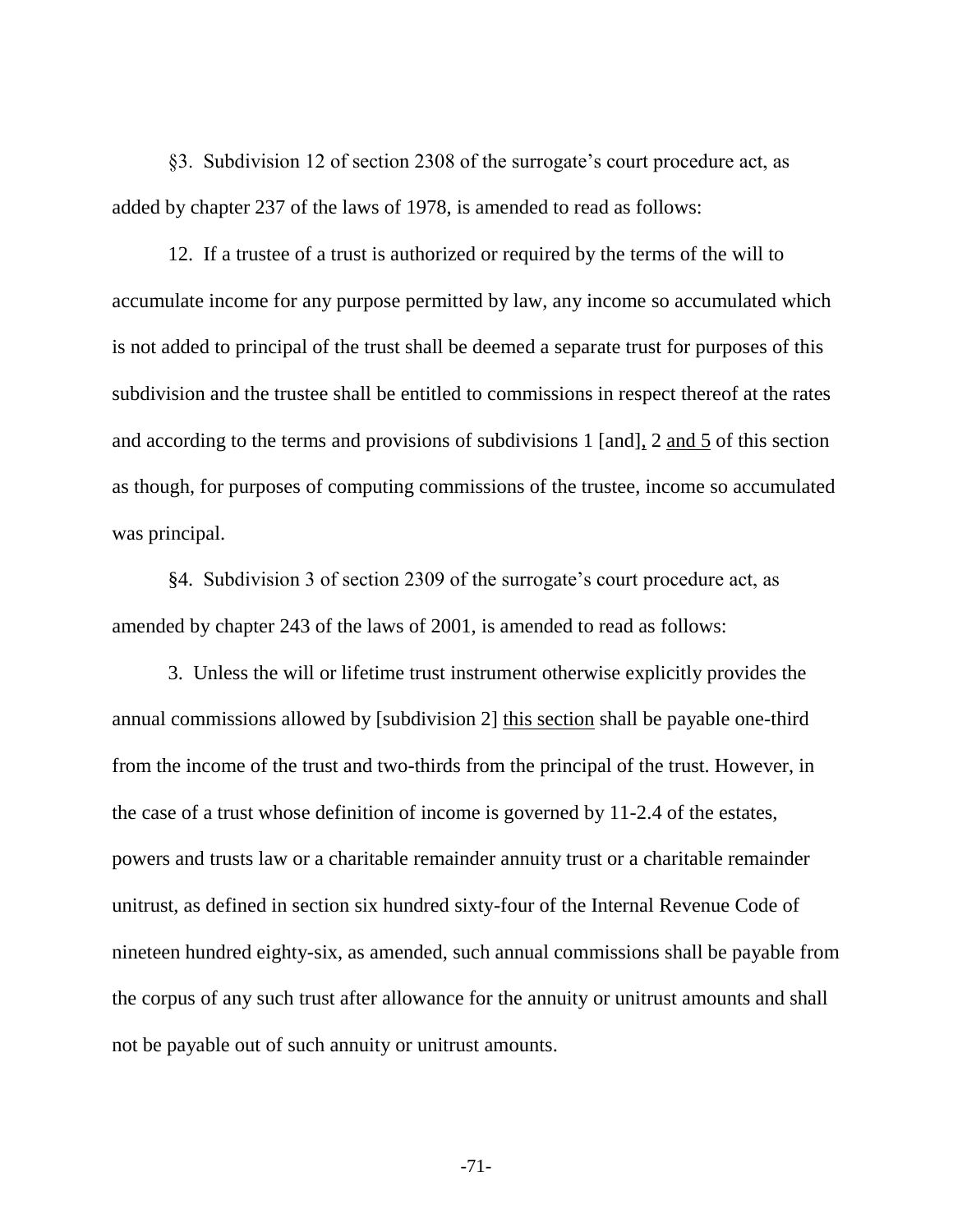§5. Paragraphs (a) and (b) of subdivision 5 of section 2309 of the surrogate's court procedure act, paragraph (a) as amended by chapter 936 of the laws of 1984, are amended to read as follows:

(a) During the continuance of a trust created solely for public, religious, charitable, scientific, literary, educational or fraternal uses and during the period of continuance of such a trust established after the termination of a life use or uses the trustee shall be entitled to and may retain annual commissions [from income in an amount annually equal to 6 per cent of income allocated in each year] according to the terms specified in subdivision 2, but only to the extent of 80 percent of the rates stated therein. Notwithstanding any other provision of law, with respect to any portion of such trust which exceeds a principal value of twenty million dollars, the trustee may only take annual commissions to the extent of 50 percent of the rate specified in paragraph (c) of subdivision 2.

(b) In the case of a trust [created solely for public, religious, charitable, scientific, literary, educational or fraternal uses the] described in paragraph (a) of this subdivision, a trustee shall not be entitled to any commission from principal as specified in subdivision 1 for paying out principal.

§6. Paragraphs (a) and (b) of subdivision 3 of section 2312 of the surrogate's court procedure act, as amended by chapter 511 of the laws of 1987, are amended to read as follows:

-72-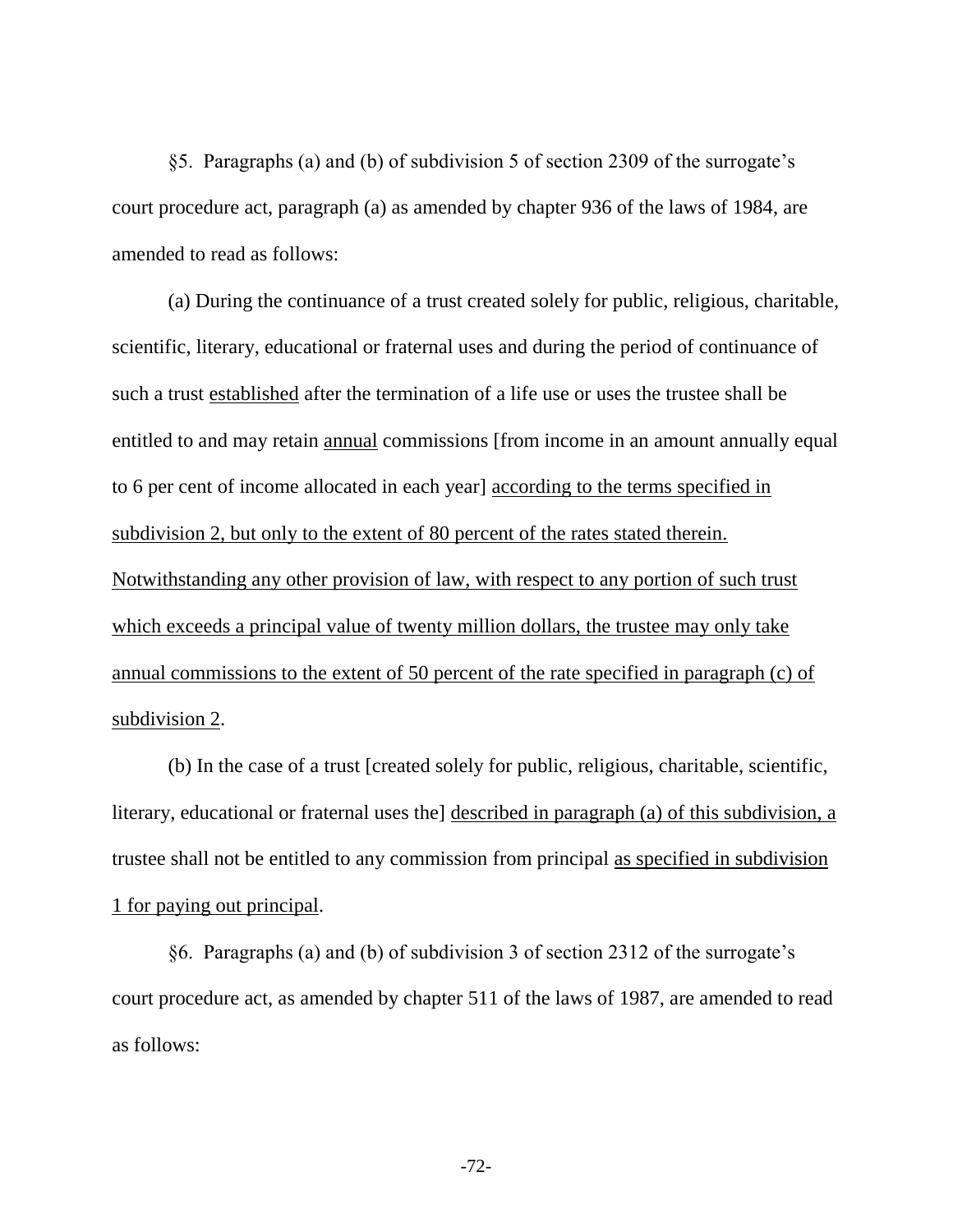(a) during the continuance of a trust created solely for public, religious, charitable, scientific, literary, educational or fraternal uses and during the period of continuance of such a trust established after the termination of a life use or uses a corporate trustee shall be entitled to and may retain annual commissions [from income] in accordance with the provisions of subdivision 1 or 2 [hereof] of this section, as the case may be, except that the trustee shall not be entitled to a commission for paying out principal.

(b) In the case of a trust created solely for public, religious, charitable, scientific, literary, educational or fraternal uses a corporate trustee shall not be entitled to any commission [from] for paying out principal.

§7. This act shall take effect immediately and shall apply to all trusts in existence on or after such effective date; provided, however that a trustee of a trust in existence on such effective date may elect to continue to take commissions under the law in effect prior to such effective date until December 31 of the year this act takes effect.

# **2. The Revocatory Effect of Divorce and Relatives of a Former Spouse (EPTL 5-1.4(g))**

Present §5-1.4 of the EPTL was added in 2008, on the basis of a study and recommendation of the Surrogate's Court Advisory Committee and the T&E Section of the NYSBA. The primary purpose of that 2008 legislation was to extend the application of former §5-1.4 to non-probate transfers.

The form of the 2008 legislation was adopted substantially verbatim from §2-804 of the 1990 Uniform Probate Code ("UPC"). However, one of the aspects of UPC §2-804 which was not adopted in 2008 (by either this Committee or the T&E Section) was the provision that expanded the revocatory effect of the divorce beyond the divorced spouse of the decedent to include the "relatives" of the divorced spouse of the decedent.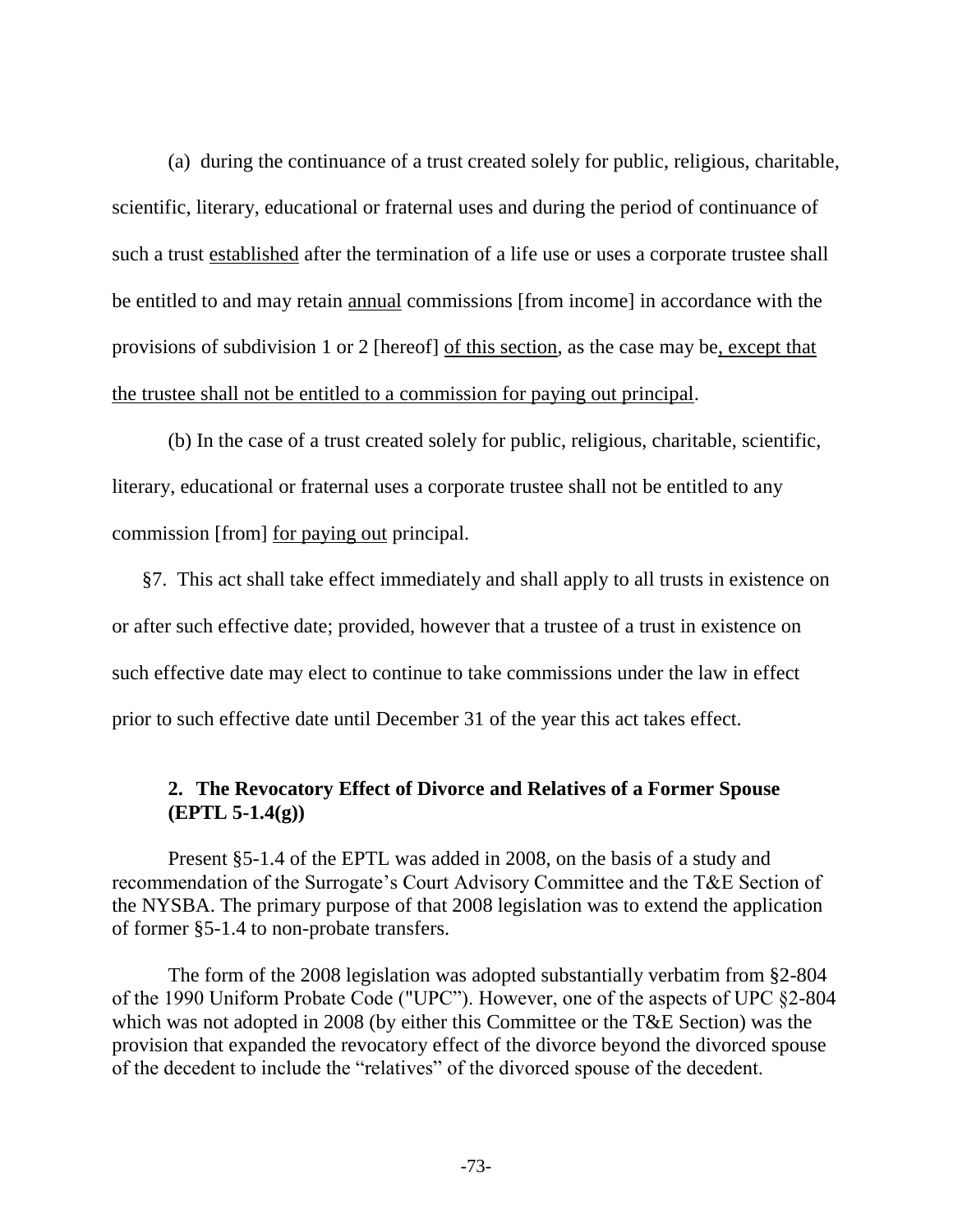As a result of the recent Fourth Dept. decision in *Estate of Lewis*, 114 A.D.3d 203, 978 N.Y.S.2d 527 (2014), the Committee has considered the issue *de novo*, and recommends the adoption of a rebuttable presumption extending the revocatory effect of divorce to "relatives" of the decedent's former spouse, unless there is substantial evidence of contrary intent. (The proposal would allow CPLR 4519 evidence but would provide that such evidence would have to be supported by other evidence.)

The Committee considered and rejected the adoption of UPC §2-804 for the following reasons. Under UPC §2-804, divorce revokes dispositions to both former spouses and relatives of former spouses "[e]xcept as provided by the express terms of a governing instrument, a court order, or a contract relating to the division of the marital estate made between the divorced individuals before or after the marriage, divorce, or annulment, the divorce or annulment of a marriage." Under our recommendation, this approach would be retained for revocation of dispositions to divorced spouses but the presumed revocatory effect on dispositions to relatives, on the other hand, could be rebutted by any substantial evidence, including evidence which would be inadmissible by virtue of CPLR 4519, provided that such evidence is supported by other proof.

It is the Committee's judgment that this approach reflects the probable intent of most decedents in connection with dispositions to "relatives" of divorced spouses, but leaves room for the varieties of human experience which might include a contrary intention which was not memorialized in the decedent's will executed prior to the divorce, such as, for example, a continuing relationship with a step child. The Committee believes that such probable intent is more problematic than the probable intention of such decedents with respect to dispositions to divorced spouses themselves.

It should be noted that the Committee discussed at some length whether evidence admissible on the issue of revocatory intent should include evidence otherwise disqualified under CPLR 4519. Its recommendation to permit such evidence is based on its judgment that (a) the issue of dispositions to relatives of former spouses arises infrequently, (b) that in such infrequent instances excluding CPLR 4519 evidence would, more likely than not, result in a disposition not in harmony with the decedent's probable intent, and (c) there is a sufficient safeguard against fraud in providing that otherwise excludible CPLR 4519 evidence must be supported by other evidence before there can be "substantial evidence" of contrary intent.

The Committee therefore recommends that a new paragraph (g) be added to EPTL 5-1.4, to provide as follows:

"(g) The revocatory effect of paragraph (a) shall be presumed to apply to a person in any relationship to the divorced individual that was based upon said marriage,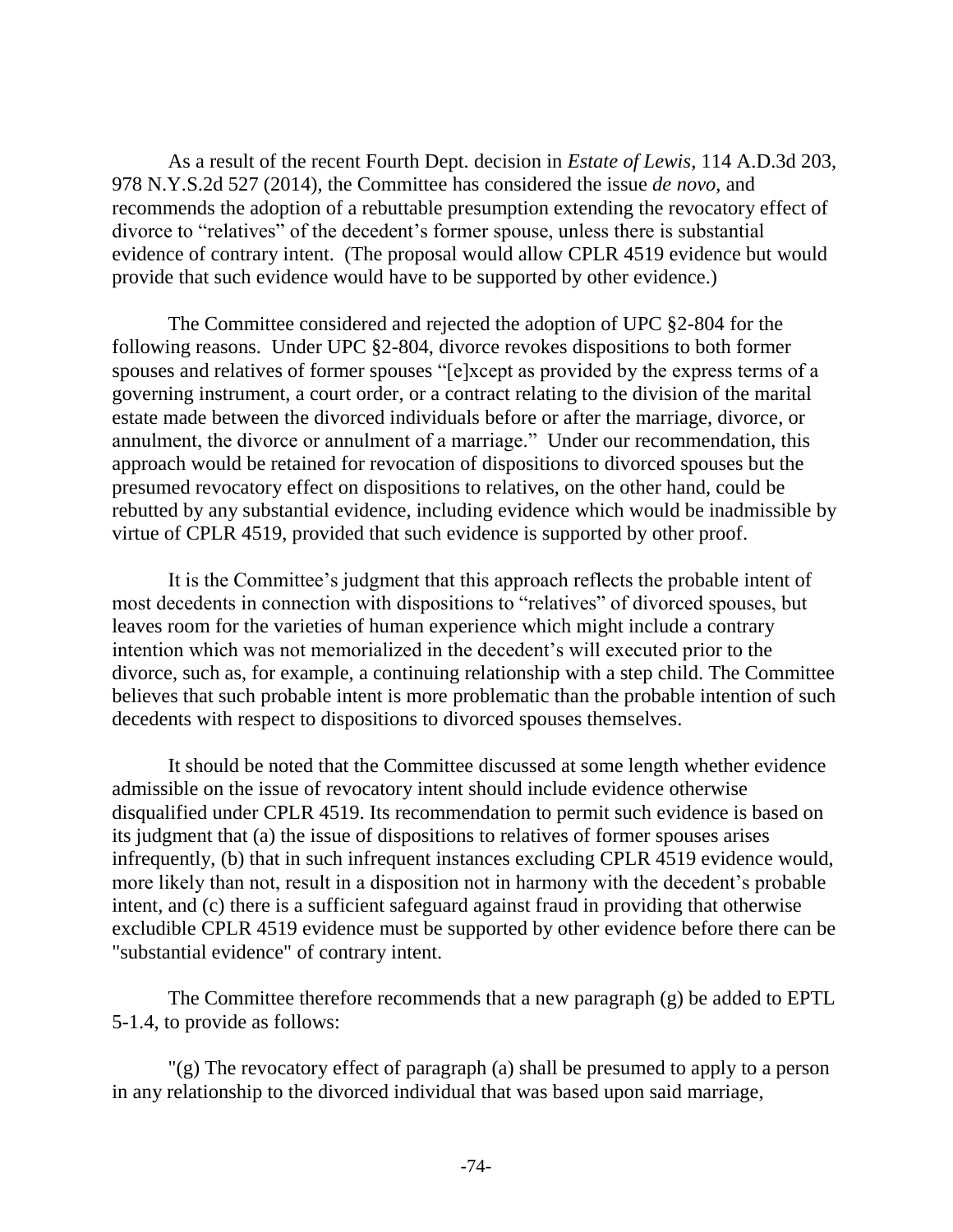including but not limited to step children, step grandchildren and parents in law, unless there is substantial evidence of the divorced individual's contrary intention. Testimony with regard to such intention shall not be disqualified under CPLR 4519 provided that such testimony is supported by other evidence."

## Proposal:

AN ACT to amend the estates, powers and trusts law, in relation to the revocatory effect of divorce and relatives of a former spouse

The People of the State of New York, represented in Senate and Assembly, do

enact as follows:

Section 1. Section 5-1.4 of the estates, powers and trusts law is amended by

adding a new paragraph (g) to read as follows:

(g) The revocatory effect of paragraph (a) shall be presumed to apply to a person

in any relationship to the divorced individual that was based upon said marriage,

including but not limited to stepchildren, stepgrandchildren and parents-in-law, unless

there is substantial evidence of the divorced individual's contrary intention. Testimony

with regard to such intention shall not be disqualified under CPLR 4519 provided that

such testimony is supported by other evidence.

§2. This act shall take effect immediately.

# **3. Pour-Over Wills and Trusts (EPTL 3-3.7(a))**

I. Funding and the "Pour Over" Trust

EPTL 3-3.7, which permits a decedent's will to "pour over" probate assets to a revocable amendable trust, was enacted in 1965 as section 47-g of the Decedent Estate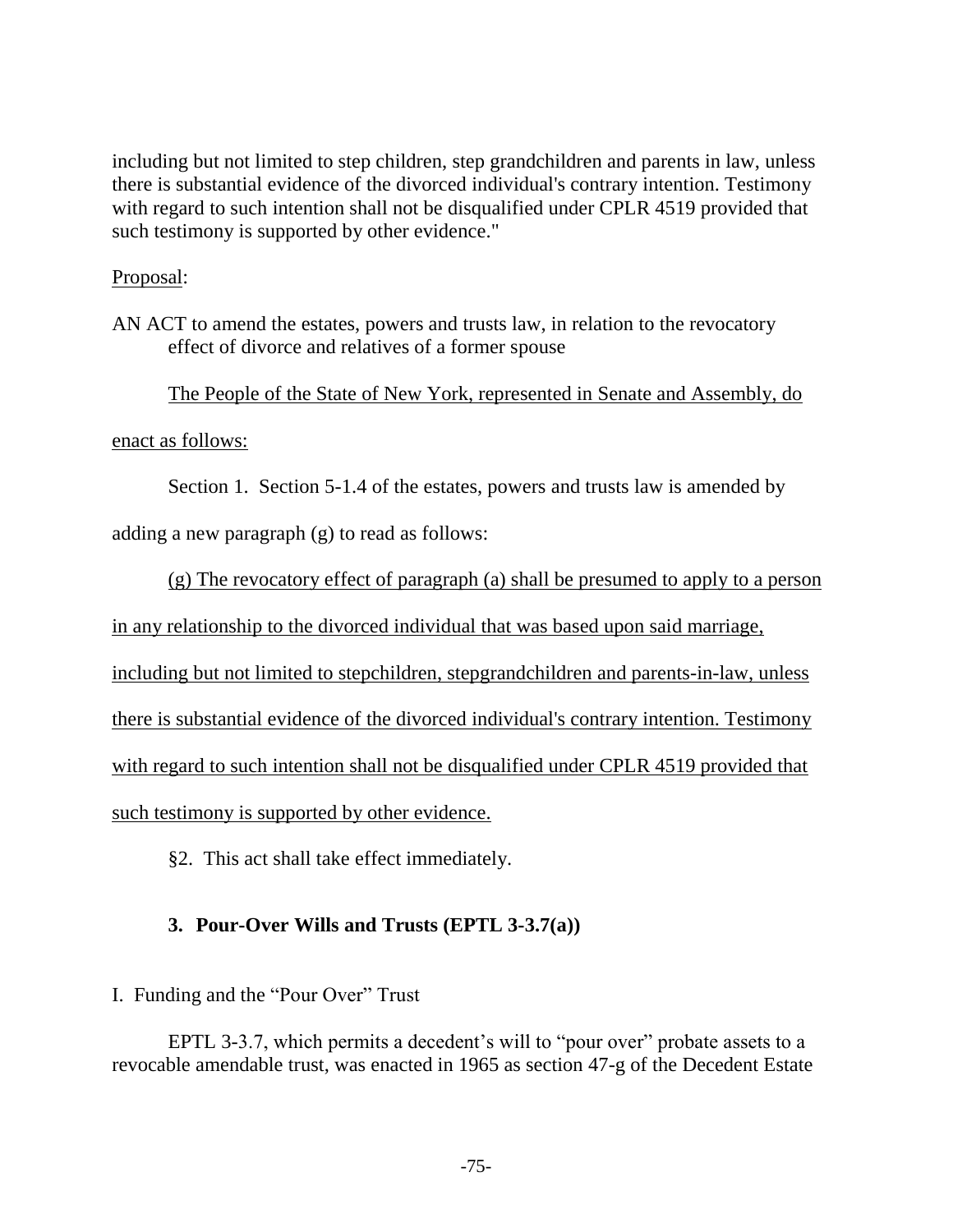Law upon the recommendation of the New York Temporary Commission on Estates (the Bennett Commission).

In making its recommendation (which adopted, basically verbatim, the 1960 version of the Uniform Testamentary Additions to Trust Act), the Bennett Commission made it clear that it had (1) specifically considered whether the trust to which the will would pour over had to be funded during lifetime, (2) decided against requiring such funding, and (3) expressed that decision by adopting the language of the Uniform Act that the pour over is valid "regardless of the existence, size or character of the corpus" of the trust. $6$ 

In 1997, on the recommendation of the EPTL-SCPA Legislative Advisory Committee, the Legislature enacted EPTL 7-1.18, which provides that a lifetime trust is valid only to the extent of the assets successfully transferred to the trust during the lifetime of the settlor. However, in the Fourth Report of the Advisory Committee, recommending the enactment of EPTL 7-1.18, there is nothing to indicate any intention to disturb the Bennett Commission's decision to permit a pour over to a trust under 3-3.7 even though no assets have been transferred to the trust during the decedent's lifetime. Indeed, the same chapter of the session laws which enacted 7-1.18 also enacted EPTL 7- 1.17 (which sets forth new execution formalities required of a lifetime trust) and amended 3-3.7 to specifically require that these new formalities of 7-1.17 be met, but at the same time omitted any reference whatsoever to the funding requirements of 7-1.18.

All of the above of makes sense when it is recognized that the purpose of 7-1.18 is to make clear that assets are made subject to a lifetime trust only if they have been successfully transferred to the trust during the settlor's testator's life, whereas 3-3.7 is concerned, not with the existence of a lifetime trust but rather with the validity of a testamentary transfer of probate assets.

Nevertheless, given that EPTL 7-1.18 was enacted after EPTL 3-3.7 and that 3-3.7 does not specifically reference the transfer requirements of 7-1.18, some have raised a question with respect to the relationship of 3-3.7 and 7-1.18. It is, therefore,

 $\overline{a}$ 

<sup>&</sup>lt;sup>1</sup> Second Report of the Temporary Commission on Estates (1963)("Because of the doubts which have been raised by decisions in other states as to whether an unfunded insurance trust is a nontestamentary act and whether a trust with merely nominal assets meets the requirement that one of the elements of a valid trust is a trust res, the Uniform Act in many of the other statutes so provide and it is desirable that such doubts be removed by a specific provision that neither of such facts shall affect the validity of the pour-over  $[p.312]$ .....It is suggested that a statute validating 'pour-overs' to inter vivos trusts should…state that (a) such trust shall include a funded or unfunded life insurance trust although the testator has reserved any part or all of the right of ownership in the insurance contracts, and (b) that the existence, size or character of the corpus of the trust shall not affect its validity".)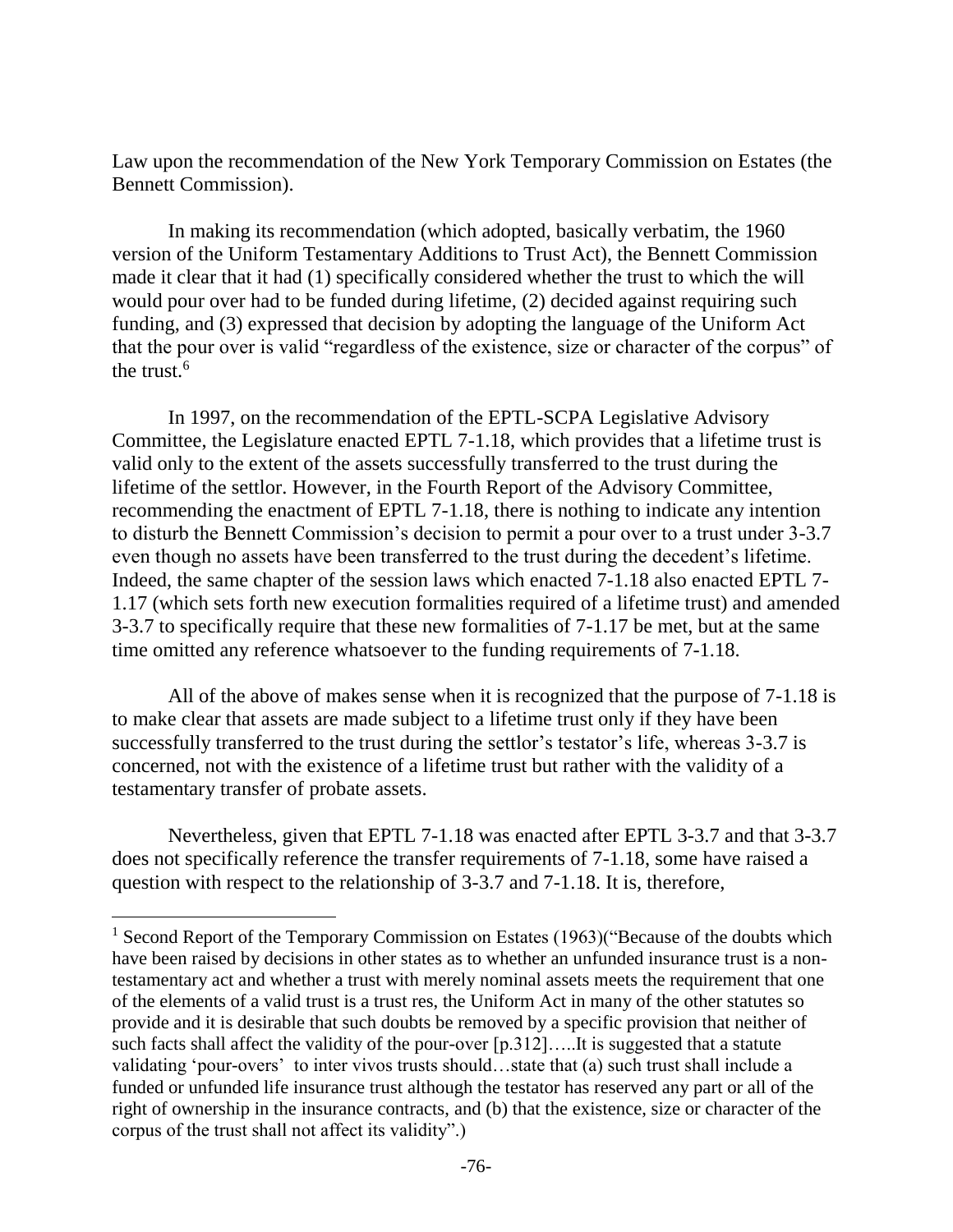recommended that clarifying legislation be enacted. Specifically, it is proposed that 3-3.7 be clarified by removing the phrase "regardless of the existence, size or character of the corpus", and inserting, in its place, the phrase "regardless of whether any assets have been transferred to such insurance trust or other trust prior to the death of the testator or testatrix."

## II. Trust Formalities

A second, somewhat related, issue under 3-3.7 was involved in the recent decision of *Matter of D'Elia*, 40 Misc.3d 355, 964 N.Y.S.2d 877 (Surrogate's Court, Nassau County 2013).

In *D'Elia*, the testator's will left his residuary estate to a trust of which he was the grantor and his son was the trustee. The testator signed the trust at the same time he signed his will, but his son did not sign the trust until seven days later. The Surrogate held that the pour over failed because the trust had not been executed in compliance with 7-1.17, stating:

"EPTL 3-3.7 permits a testator to make a pour-over bequest to a trust in a will provided that such trust instrument is executed in the manner provided for in 7- 1.17, prior to or contemporaneously with the execution of the will, and such trust instrument is identified in such will. … Here, the trust was signed by the decedent as settlor on March 22, 2011 contemporaneously with or prior to the execution of his purported will. The trustee, however, did not sign the trust agreement until March 29, 2011. Thus, the trust was not in existence at the time the will was signed."

The result in *D'Elia*, although correct under the letter of 3-3.7 and 7-1.17 as presently written, seems an unduly harsh frustration of the testator's intent, especially when it is seen that the testator, in simultaneously signing both the will and the trust instrument, had fully performed his own personal role in the required execution formalities.

Moreover, under 3-3.7, both as originally enacted in 1965, as well as at present (*i.e.*, as amended in 1997 to include the requirement of complying with 7-1.17), if (as is often the case) the pour over trust is one in which the testator is both the grantor and the sole trustee, the trust instrument does not have to be signed by anybody other than the testator/grantor/trustee (although it has to be notarized). Thus, if the grantor in *D'Elia* had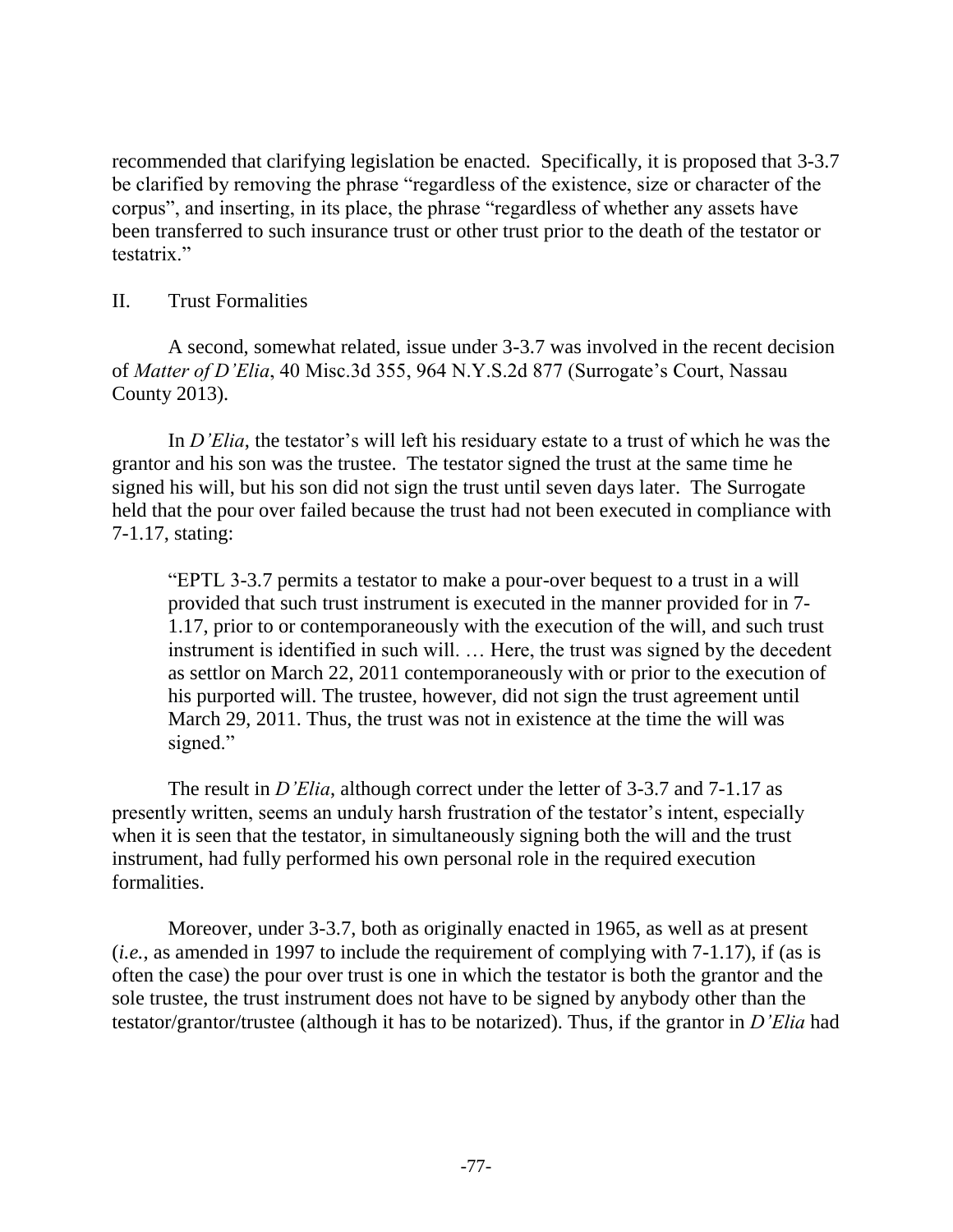been the sole trustee to begin with, the statutes would have been satisfied without his son ever having to sign the trust instrument as trustee. $7$ 

On the other hand, if, as in *D'Elia*, the testator chooses to name another person as trustee (or co-trustee) of the pour over trust, it is not unreasonable to require that such person also execute the trust instrument, at least prior to the testator's death when the pour over bequest becomes effective.

The Committee, therefore, recommends that 3-3.7 continue to require that in all cases the settlor execute the trust instrument prior to, or contemporaneously with, the execution of the will, but that if a person other than the settlor is named as a trustee, such person must also execute the trust instrument at some point prior to the testator's death.

### Proposal:

AN ACT to amend the estates, powers and trusts law, in relation to testamentary disposition to trustee under, or in accordance with, terms of existing inter vivos trust

The People of the State of New York, represented in Senate and Assembly, do

enact as follows:

 $\overline{a}$ 

Section 1. Section 3-3.7 of the estates, powers and trusts law, paragraph (a) as

amended by chapter 139 of the laws of 1997 and such section as renumbered by chapter

472 of the laws of 1967, is amended to read as follows:

§3-3.7. Testamentary disposition to trustee under, or in accordance with, terms of existing inter vivos trust. (a) A testator [or testatrix] may by will dispose of or appoint all or any part of [his or her] such testator's estate to a trustee of a trust, the terms of which are evidenced by a written instrument executed by the testator [or testatrix], the testator [or testatrix] and some other person, or some other person, including a trust

 $<sup>7</sup>$  It can also be pointed out that if this had been a testamentary trust rather than a 3-3.7, only the</sup> testator's signature would be required.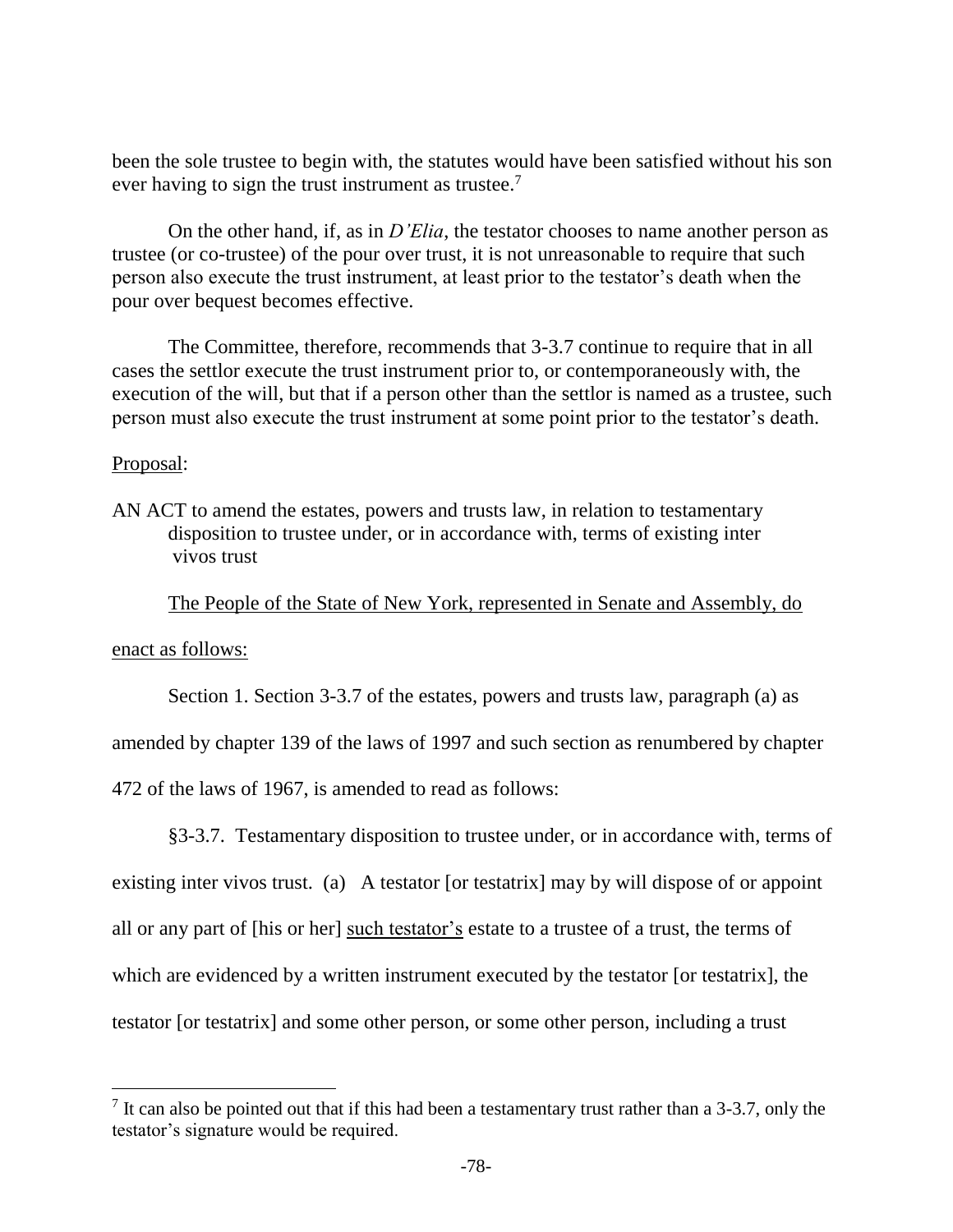established for the receipt of the proceeds of an annuity or pure endowment contract, or of a thrift, savings, pension, retirement, death benefit, stock bonus, or profit-sharing plan or system or a funded or unfunded life, group life, industrial life or accident and health insurance trust (although the [settlor] person establishing such trust has reserved any or all rights of ownership of the insurance contracts), regardless of [the existence, size or character of the corpus of such insurance trust or other trust] whether any assets have been transferred to the trust prior to the death of the testator; provided that [such] the trust instrument is identified in the will and is executed by the person establishing the trust prior to or contemporaneously with the execution of the will and, unless such person is the sole trustee, by at least one trustee thereof prior to the death of the testator, in the manner [provided for in 7-1.17, prior to or contemporaneously with the execution of the will, and such trust instrument is identified in such will required by the laws of this state for the recording of a conveyance of real property or, in lieu thereof, in the presence of two witnesses who shall affix their signatures to the trust instrument.

(b) The testamentary disposition or appointment is valid, even though:

(1) The trust instrument is amendable or revocable, or both, provided, however, that the disposition or appointment shall be given effect in accordance with the terms of the trust instrument, including an amendment thereto, as they appear in writing on the date of the testator's death and, where the testator so directs, including amendments to the trust instrument after his or her death, if the instrument evidencing such amendment is

-79-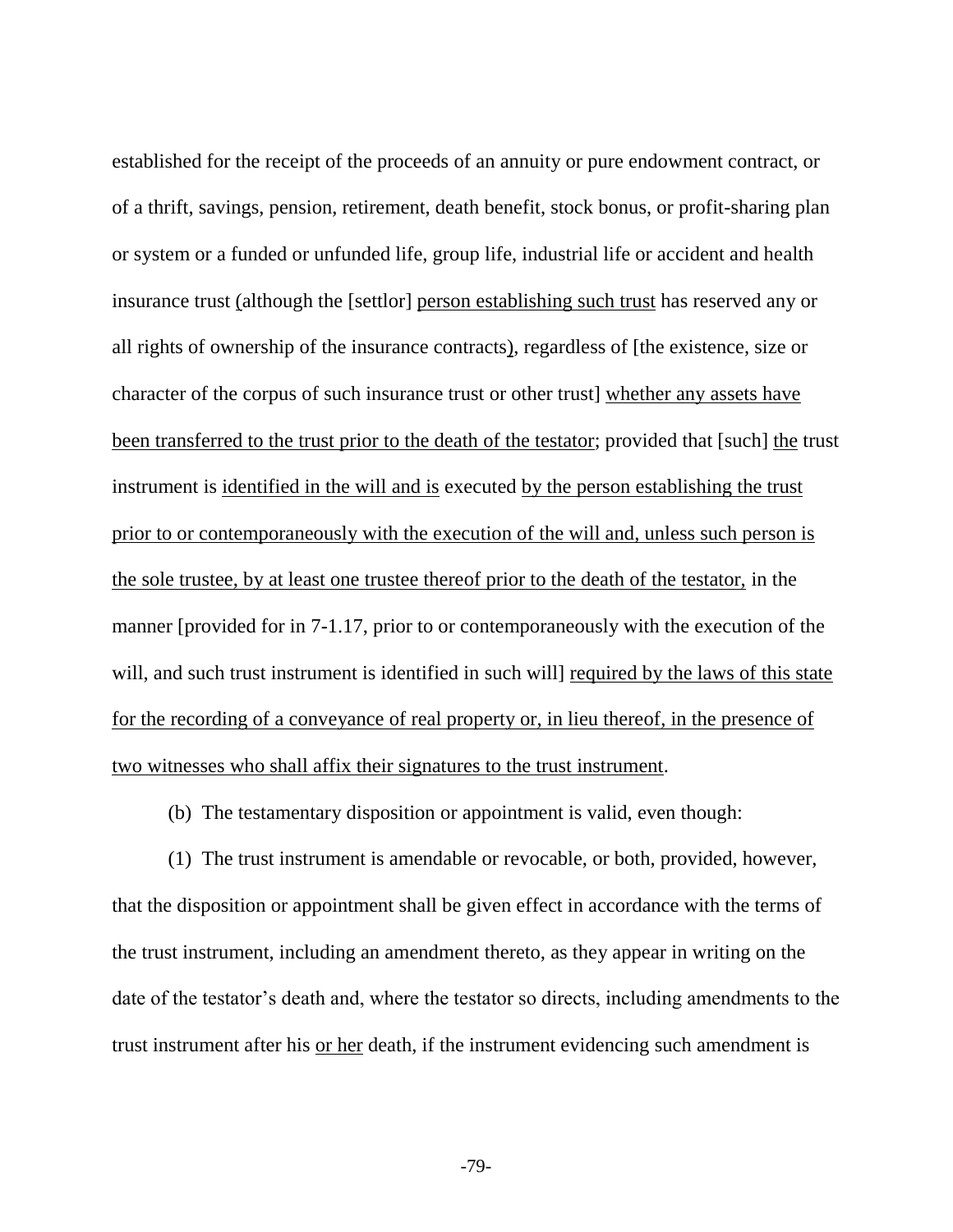executed and acknowledged in the manner [herein] provided for [executing and acknowledging the instrument which it amends] in paragraph (b) of 7-1.17.

(2) The right is reserved in such trust instrument (A) to exercise any power over any property transferred to or held in the trust or (B) to direct during the lifetime of the [settlor] person establishing the trust or any other person, the persons and organizations to whom or in whose behalf the income shall be paid or the principal distributed.

(3) The trust instrument or any amendment thereto was not executed and attested in accordance with the formalities prescribed by 3-2.1.

(c) The property so disposed of or appointed by will becomes a part of the trust to which it is given, and title thereto vests in the trustee to be administered and disposed of in accordance with the terms of the trust instrument.

(d) Any disposition or appointment to the trustee made by a testator who died prior to the effective date of this section, which would be invalid under the applicable law of this state pre-existing the effective date of this section, shall be construed to create a testamentary trust under and in accordance with the terms of the trust instrument which the testator originally intended should embrace the property disposed of or appointed, as such terms appear in such trust instrument at the date of the testator's death.

(e) A revocation or termination of the trust before the death of the testator shall cause the disposition or appointment to fail unless the testator has made an alternative disposition.

-80-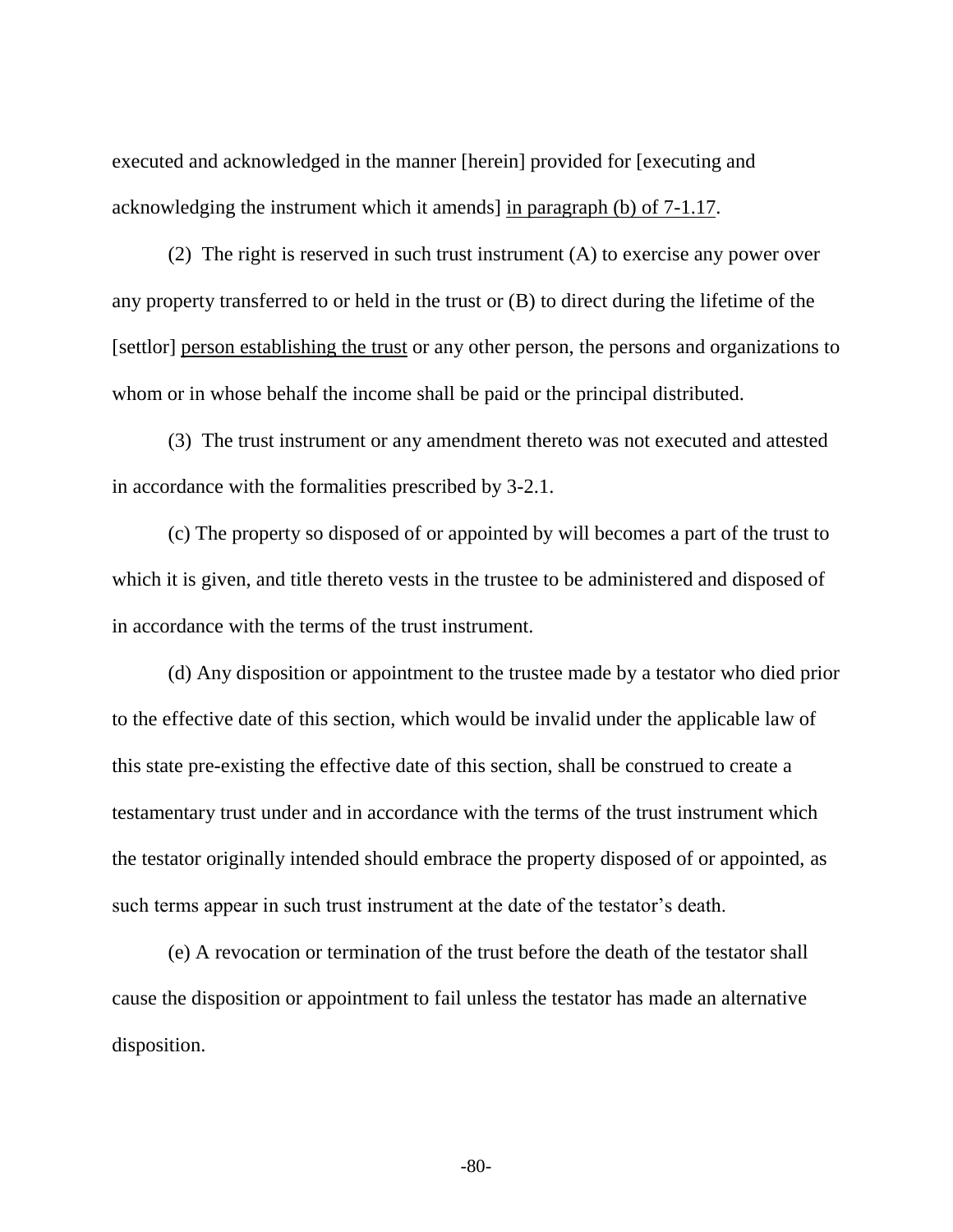# §2. This act shall take effect immediately and apply to all testamentary

dispositions to a trustee occurring on or after such effective date.

# **4. The Power to Adjust and Capital Gains Taxes (EPTL 11-A-4.4)**

Recent increases in the tax rates applicable to realized capital gains and the enactment of the new 3.8% tax on undistributed net investment income (which includes realized capital gains) have made it increasingly important that, in order to achieve results which are reasonable and impartial to all beneficiaries, a trustee be able to effectively determine whether the realized capital gains of a trust are taxed to the current beneficiaries or to the trust (*i.e.*, in essence to the remainder beneficiaries).

The short of the matter is that whether the trust or the current beneficiaries are taxed on the capital gains turns on whether such gains are "excluded" vs. "included" in what is called "distributable net income" (DNI) under IRC §643(a). If they are excluded from DNI, they will be taxed to the trust. If they are included in DNI, then amounts distributed (or required to be distributed) to the current beneficiaries will be considered, partially or fully, to "carry out" such gains and cause them to be taxed to such beneficiaries.

The relevant statutory provisions and regulations are as follows:

(a) The statute (unamended since the 1954 Code): §643(a)(3)

# **(a) Distributable net income**

*For purposes of this part, the term "distributable net income" means, with respect to any taxable year, the taxable income of the estate or trust computed with the following modifications—*

# **Capital gains and losses**

*Gains from the sale or exchange of capital assets shall be excluded to the extent that such gains are allocated to corpus and are not (A) paid, credited, or required to be distributed to any beneficiary during the taxable year…., or*

(b) The regulations (last amended in 2004):  $\S1.643(a) - 3$ 

*(b) Capital gains …are included in distributable net income to the extent they are, pursuant to the terms of the governing instrument and applicable local law, or pursuant to a reasonable and impartial exercise of discretion by the fiduciary (in accordance with a power granted to the fiduciary by applicable local law or by the governing instrument if not prohibited by applicable local law)—*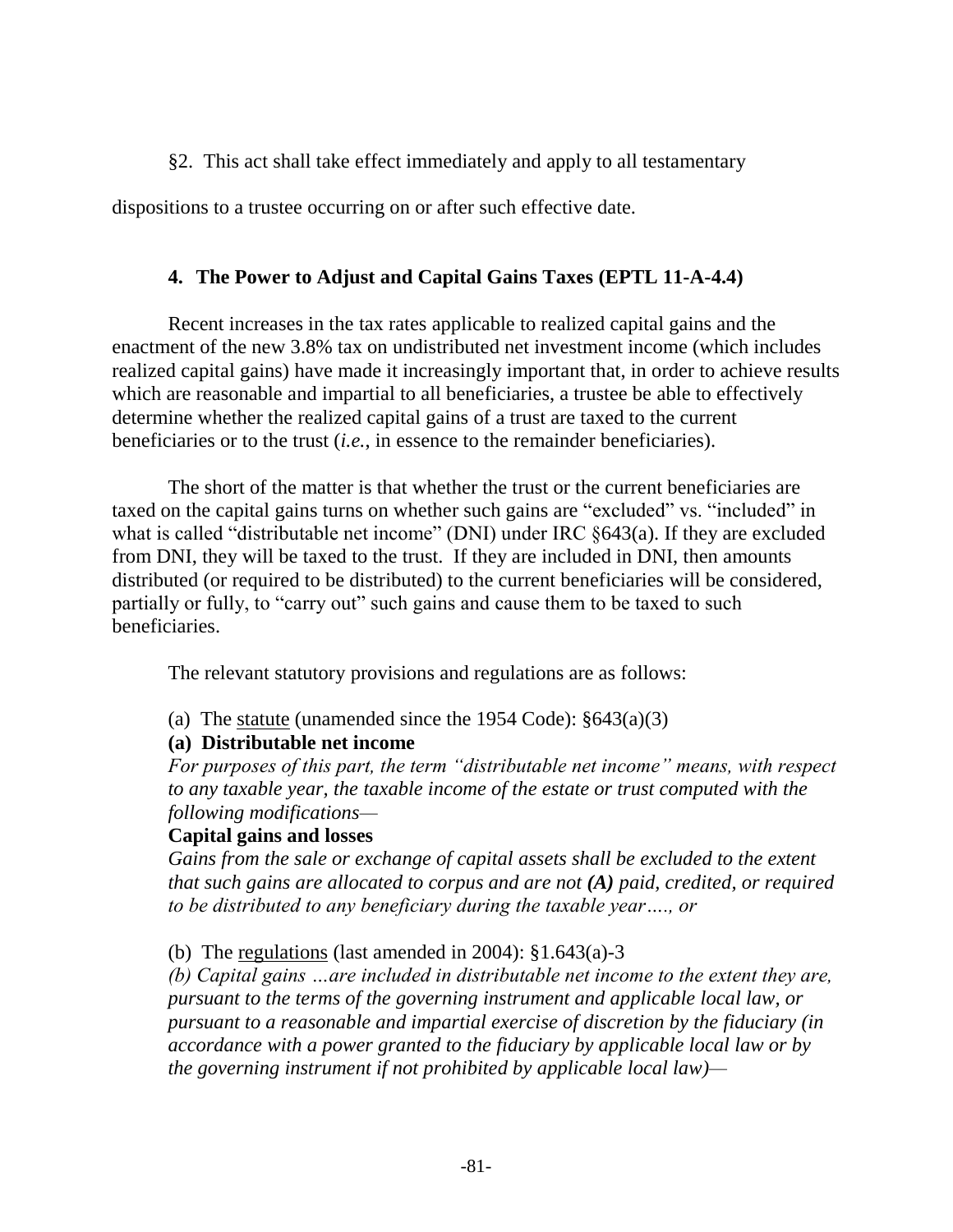- (1) *Allocated to income (but if income under the state statute is defined as, or consists of, a unitrust amount, a discretionary power to allocate gains to income must also be exercised consistently and the amount so allocated may not be greater than the excess of the unitrust amount over the amount of distributable net income determined without regard to this subparagraph §1.643(a)-3(b))*;
- *(2) Allocated to corpus but treated consistently by the fiduciary on the trust's books, records, and tax returns as part of a distribution to a beneficiary; or*
- *(3) Allocated to corpus but actually distributed to the beneficiary or utilized by the fiduciary in determining the amount that is distributed or required to be distributed to a beneficiary.*

The above regulations, proposed in 2001 and finalized in 2004, were the result of the Treasury's decision to accommodate changes in state laws (spearheaded by New York) designed to facilitate total return investing by trustees.

As stated in the introduction to the proposed and final regulations:

## (Proposed)

*The prudent investor standard for managing trust assets has been enacted by many states and encourages fiduciaries to adopt an investment strategy designed to maximize the total return on trust assets. Under this investment strategy, trust assets should be invested for total positive return, that is, ordinary income plus appreciation, in order to maximize the value of the trust. Thus, under certain economic circumstances, equities, rather than bonds, would constitute a greater portion of the trust assets than they would under traditional investment standards…To ensure that the income beneficiary is not penalized if a trustee adopts a total return investment strategy, many states have made, or are considering making, revisions to the definitions of income and principal. Some state statutes permit the trustee to make an equitable adjustment between income and principal if necessary to ensure that both the income beneficiary and the remainder beneficiary are treated impartially, based on what is fair and reasonable to all of the beneficiaries. Thus, a receipt of capital gains that previously would have been allocated to principal may be allocated by the trustee to income if necessary to treat both parties impartially. Conversely, a receipt of dividends or interest that previously would have been allocated to income may be allocated by the trustee to principal if necessary to treat both parties impartially. Other states are proposing legislation that would allow the trustee to pay a unitrust amount to the income beneficiary in satisfaction of that beneficiary's right to the income from the trust. This unitrust amount will be a fixed percentage, sometimes*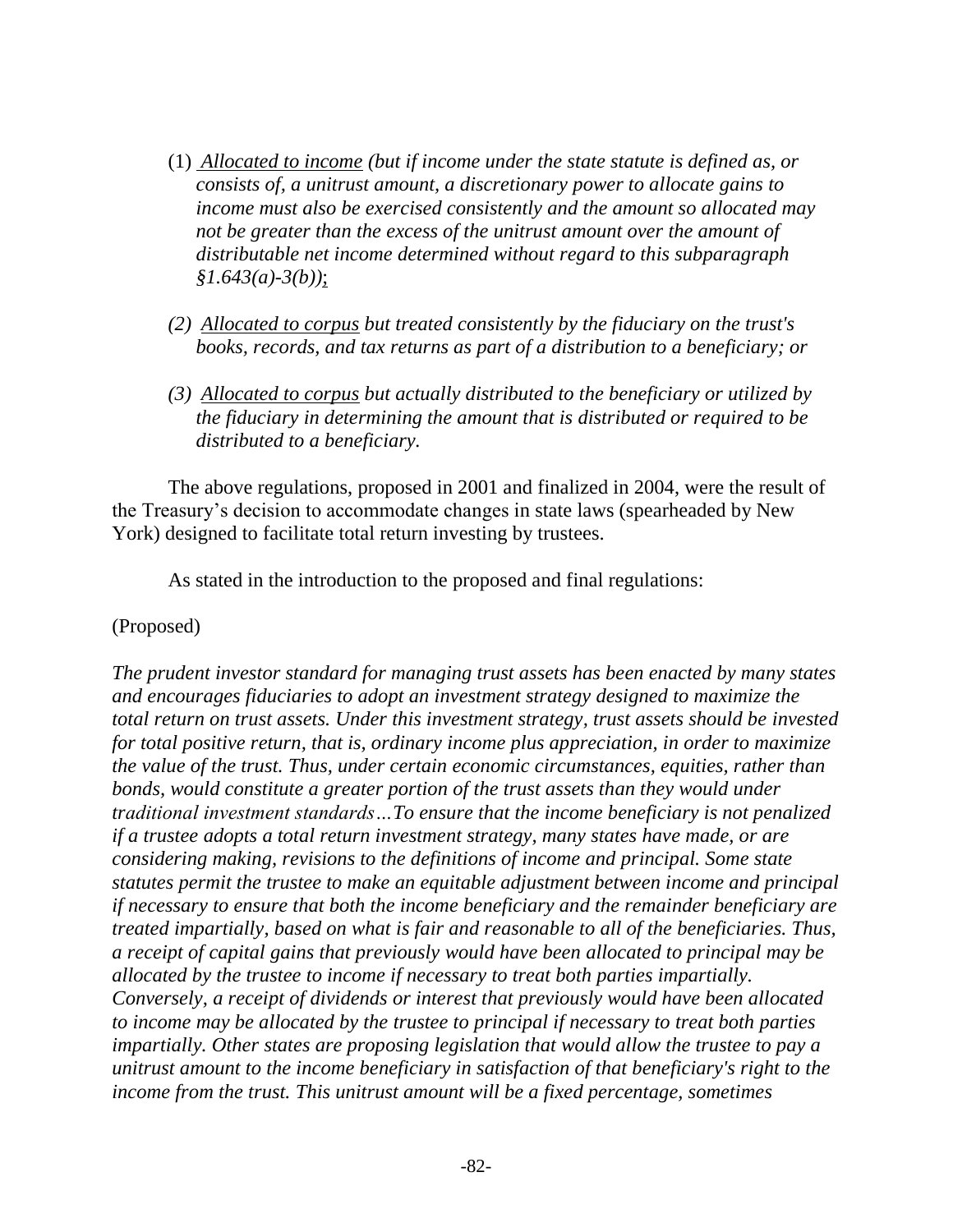*required to be within a range set by state statute, of the fair market value of the trust assets determined annually.*

(Final)

 $\overline{a}$ 

*The IRS and the Treasury Department recognize that state statutes are in the process of changing traditional concepts of income and principal in response to investment strategies that seek total positive return on trust assets. These statutes are designed to ensure that, when a trust invests in assets that may generate little traditional income (including dividends, interest, and rents), the income and remainder beneficiaries are allocated reasonable amounts of the total return of the trust (including both traditional income and capital appreciation of trust assets) so that both classes of beneficiaries are treated impartially. Some statutes permit the trustee to pay to the person entitled to the income a unitrust amount based on a fixed percentage of the fair market value of the trust assets. Other statutes permit the trustee the discretion to make adjustments between income and principal to treat the beneficiaries impartially. Under the proposed regulations, a trust's definition of income in conformance with applicable state statutes will be respected for federal tax purposes when the state statutes provide for a reasonable apportionment of the total return of the trust.*

In New York, total return investing by trustees is facilitated statutorily by the power to adjust provisions of EPTL 11-2.3(b)(5) and the optional unitrust provisions of EPTL 11-2.4.<sup>8</sup>

In addition to these statutes, the provisions of the trust itself may permit total return investing. *E.g.*, a trustee who has unlimited discretion to distribute principal to a beneficiary to whom income must or may be paid is substantially free to invest without regard to the form of return because the power to distribute principal can be used in much the same manner as the power to adjust.

In light of all the above, it is recommended that the New York Principal and Income Act (EPTL Article 11-A) be amended to make clear that, unless the instrument provides otherwise, a trustee has the powers set forth in the regulations which would permit a reasonable and impartial allocation of realized capital gains

<sup>8</sup> As stated by the Court of Appeals in *In Re Heller*, 6 NY3d 649 (2006), "The Prudent Investor Act encourages investing for total return on a portfolio…The 2001 legislation allows trustees to pursue this strategy uninhibited by a constrained concept of trust accounting income…A trustee investing for a portfolio's total return under the Prudent Investor Act may now adjust principal and income to compensate for the effects of the investment decisions on distribution to income beneficiaries…. Alternatively, the optional unitrust provision lets trustees elect unitrust status for a trust (EPTL 11–2.4), by which income is calculated according to a fixed formula.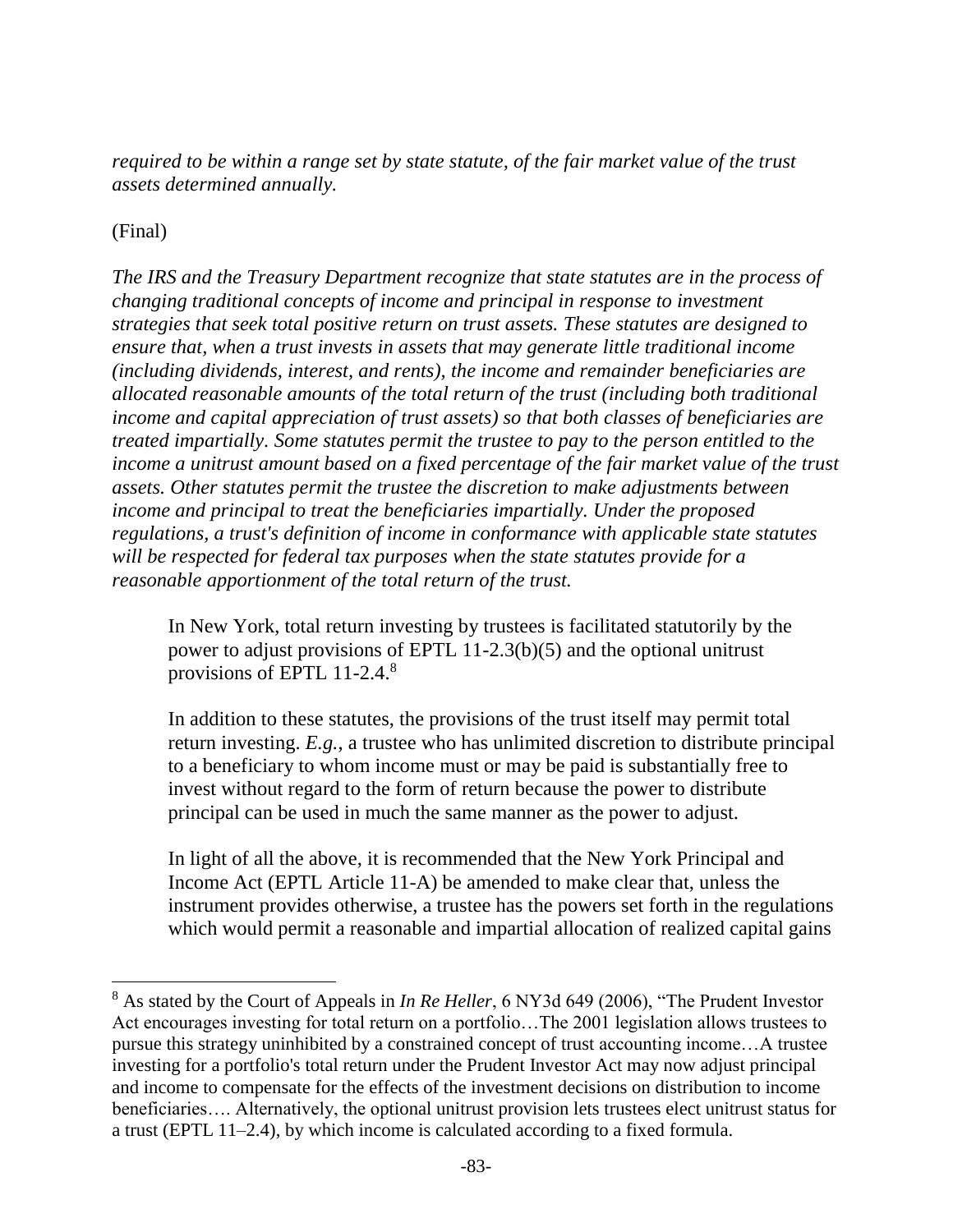to income and thereby permit the trustee to determine the incidence of such gains in a reasonable and impartial manner.

It is therefore proposed that EPTL 11-A-4.4 be amended to read as follows:

# §11-A-4.4 Principal receipts

A trustee shall allocate to principal:

(2) money or other property received from the sale, exchange, liquidation, or change in form of a principal asset, including realized profit, subject to this part; provided, however, that a trustee may, in a reasonable and impartial exercise of discretion, allocate to income gains from the sale or exchange of a capital asset (as defined in section 1221 of the Internal Revenue Code of 1986, as amended) to the extent that principal is re-characterized as income by the exercise of the power to adjust under 11-2.3(b)(5), and provided further, however, that a trustee who has an unlimited discretionary power to distribute principal may, in a reasonable and impartial exercise of discretion, allocate to income any or all gains from the sale or exchange of a capital asset (as defined in section 1221 of the Internal Revenue Code of 1986, as amended);

## Proposal:

AN ACT to amend the estates, powers and trusts law, in relation to trust accounting income and principal

The People of the State of New York, represented in Senate and Assembly, do

enact as follows:

Section 1. Paragraph (2) of section 11-A-4.4 of the estates, powers and trusts law,

as added by chapter 243 of the laws of 2001, is amended to read as follows:

(2) money or other property received from the sale, exchange, liquidation, or

change in form of a principal asset, including realized profit, subject to this part;

provided, however, that a trustee may, in a reasonable and impartial exercise of

discretion, allocate to income gains from the sale or exchange of a capital asset (as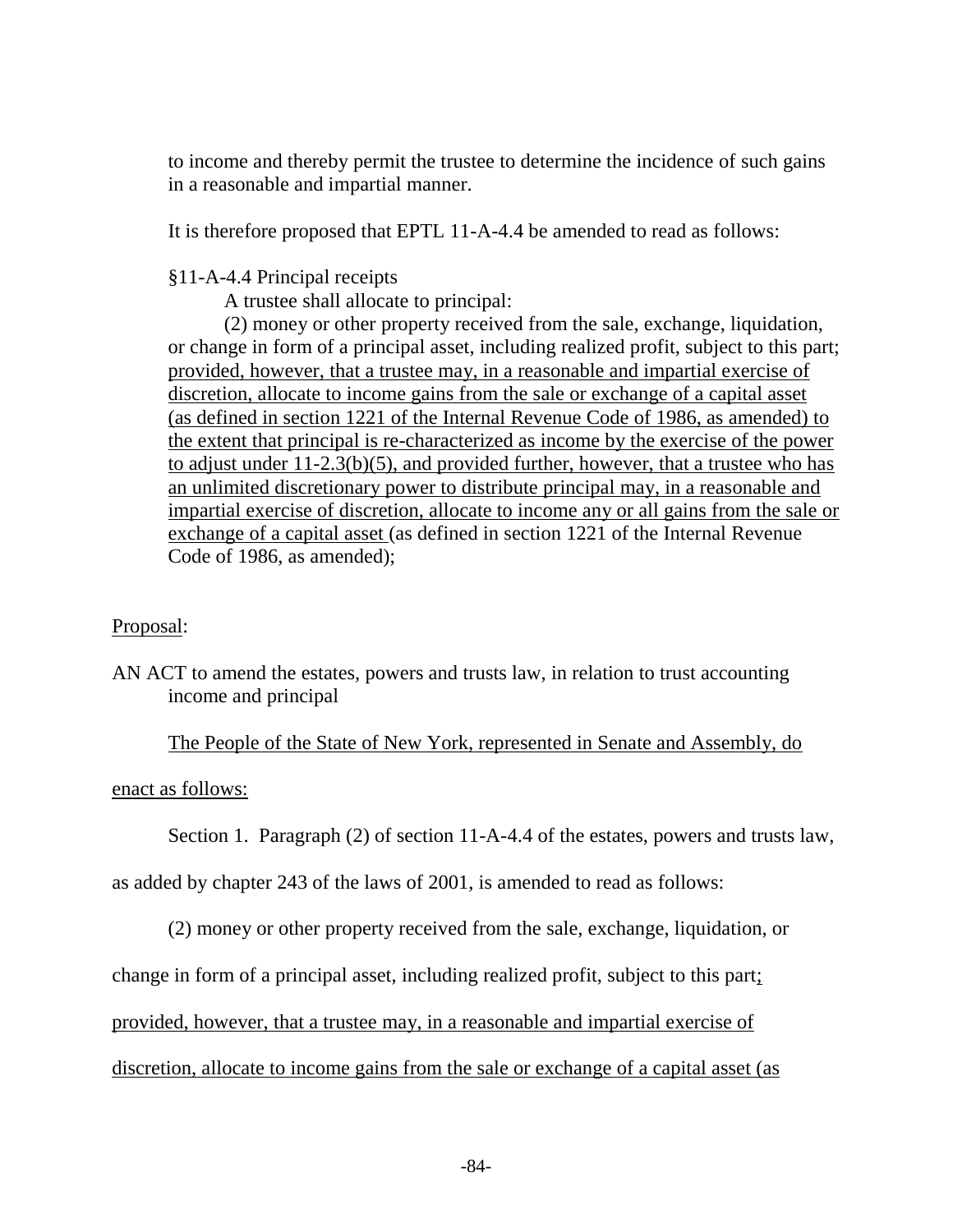defined in section 1221 of the Internal Revenue Code of 1986, as amended) to the extent that principal is re-characterized as income by the exercise of the power to adjust under subparagraph 11-2.3(b)(5), and provided further, however, that a trustee who has an unlimited discretionary power to distribute principal may, in a reasonable and impartial exercise of discretion, allocate to income any or all gains from the sale or exchange of a capital asset (as defined in section 1221 of the Internal Revenue Code of 1986, as amended);

§2. This act shall take effect immediately and shall apply to all trusts, whenever established.

# **5. The Attorney-Client Privilege Extended to a Lifetime Trustee (CPLR 4503(a))**

CPLR 4503 (a) does not presently extend the attorney-client privilege to lifetime trustees. The omission was an oversight which the Committee's proposed amendment corrects.

In August 2002, CPLR 4503(a) was amended to protect from disclosure confidential communications between a fiduciary and his or her attorney. The purpose of the amendment was to overturn a line of cases that had carved out a "fiduciary" exception to the attorney-client privilege. The amendment codified three changes to the attorneyclient privilege: (1) that confidential communications between a fiduciary and his or her attorney are protected; (2) that no waiver may be found by virtue of the relationship between the fiduciary and beneficiary(ies); and (3) that absent a retainer, a beneficiary shall not be treated as the client of the fiduciary's attorney. The amendment references personal representatives as the persons protected, even where preliminary or temporary letters issue, and extends to a guardian appointed for an incapacitated person under MHL Article 81 where the appointing judge has so provided.

Due to an omission, lifetime trustees were not included within the definition of "personal representative." There was and is no reason to exclude a lifetime trustee from the protection of the attorney-client privilege. Given the increasing use of lifetime trusts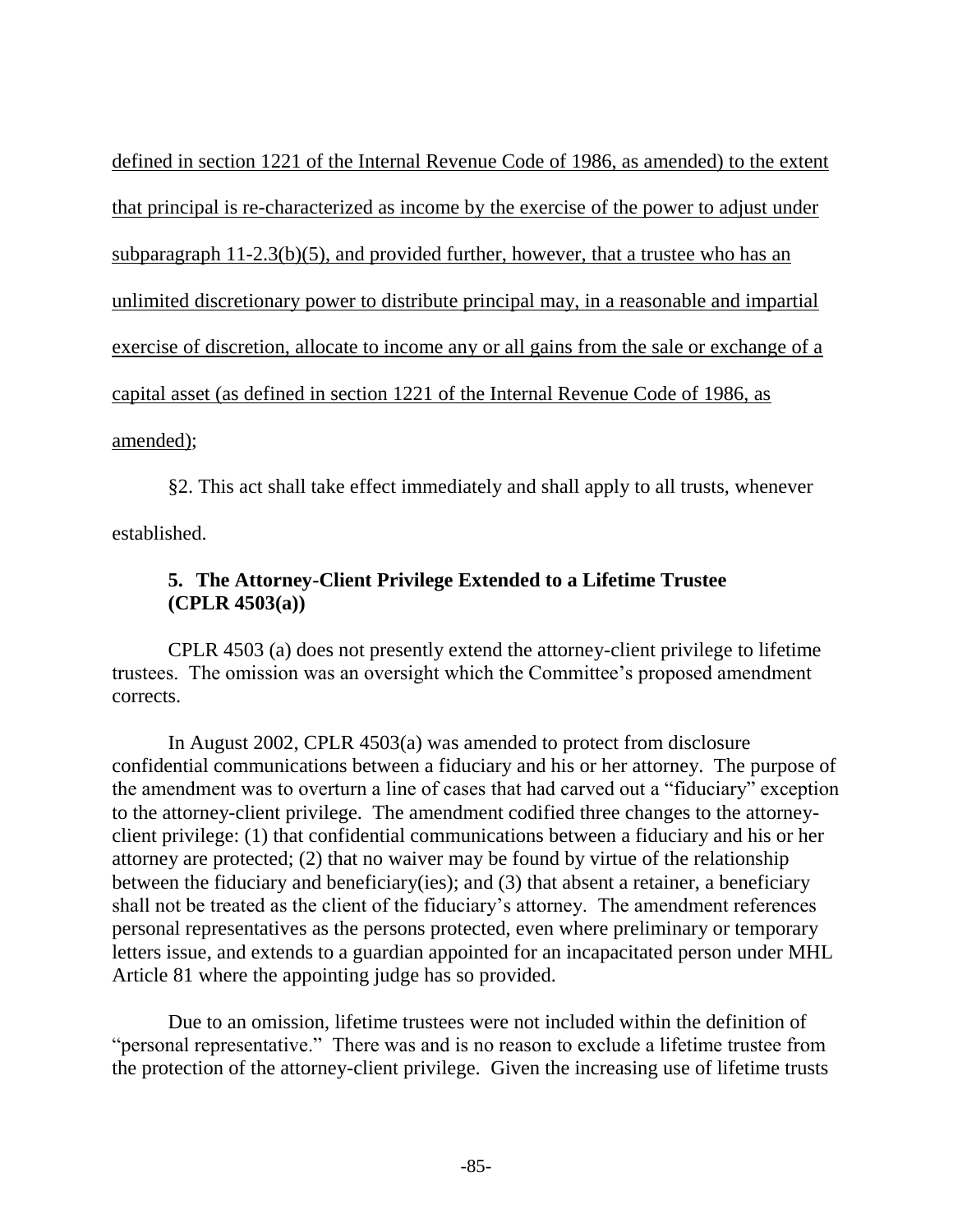by New Yorkers, the need to amend the statute is compelling. The proposal simply includes "lifetime trustees" in the definition of fiduciaries to whom the privilege applies.

Additionally, the proposed measure makes clear that a fiduciary does not waive the privilege by merely asserting he or she relied upon the advice of counsel when acting in such capacity. The effect of asserting the privilege is best left to a court's determination in light of the facts and circumstances before it.

The measure would amend CPLR  $4503(a)(2)(A)$  and  $4503(a)(2)(B)$  to include lifetime trustees in the definition of fiduciaries to whom the attorney-client privilege applies and to provide that a fiduciary's assertion of the privilege by itself shall not constitute a waiver.

#### Proposal:

AN ACT to amend the civil practice law and rules, in relation to the privilege between a personal representative and the attorney to lifetime trustees

The People of the State of New York, represented in Senate and Assembly, do

enact as follows:

Section 1. Paragraph 2 of subdivision (a) of section 4503 of the civil practice law

and rules, as added by chapter 430 of the laws of 2002, is amended to read as follows:

2. Personal representatives. (A) For purposes of the attorney-client privilege, if the

client is a personal representative and the attorney represents the personal representative

in that capacity, in the absence of an agreement between the attorney and the personal

representative to the contrary:

(i) No beneficiary of the estate is, or shall be treated as, the client of the attorney solely by reason of his or her status as beneficiary; [and]

(ii) The existence of a fiduciary relationship between the personal representative and a beneficiary of the estate does not by itself constitute or give rise to any waiver of the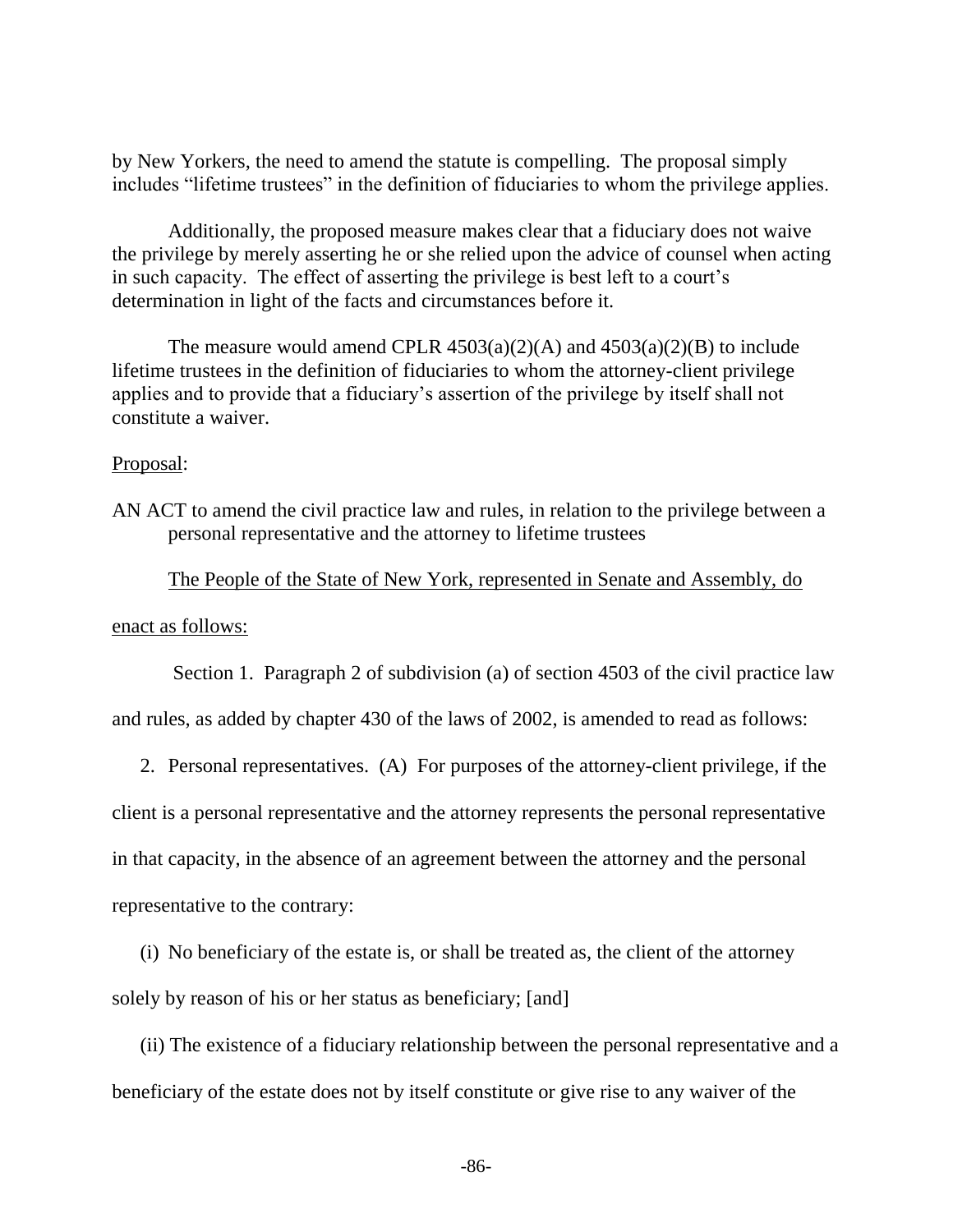privilege for confidential communications made in the course of professional employment between the attorney or his or her employee and the personal representative who is the client; and

(iii) The fiduciary's testimony that he or she has relied on the attorney's advice shall not by itself constitute such a waiver.

(B) For purposes of this paragraph, "personal representative" shall mean (i) the administrator, administrator c.t.a., ancillary administrator, executor, preliminary executor, temporary administrator, lifetime trustee or trustee to whom letters have been issued within the meaning of subdivision thirty-four of section one hundred three of the surrogate's court procedure act, and (ii) the guardian of an incapacitated communicant if and to the extent that the order appointing such guardian under subdivision (c) of section 81.16 of the mental hygiene law or any subsequent order of any court expressly provides that the guardian is to be the personal representative of the incapacitated communicant for purposes of this section; "beneficiary" shall have the meaning set forth in subdivision eight of section one hundred three of the surrogate's court procedure act and "estate" shall have the meaning set forth in subdivision nineteen of section one hundred three of the surrogate's court procedure act.

§2. This act shall take effect immediately.

## **6. Surrogate's Discretion to Appoint a Guardian Under Articles 17 and 17-A (SCPA §707(1)(d))**

The Committee recommends this measure to grant discretion to the Surrogate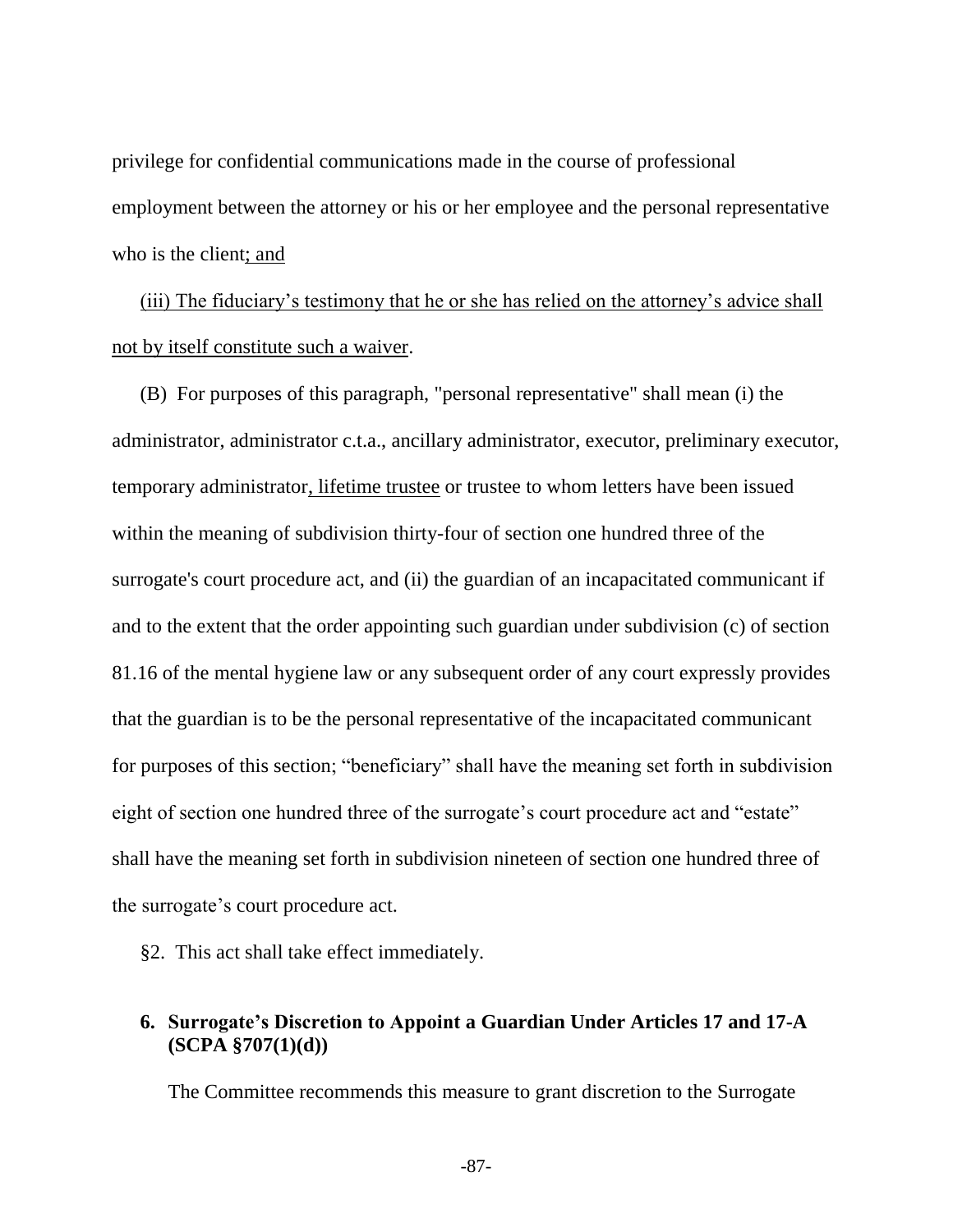regarding the issuance of letters to be a fiduciary. Under existing law, a person who has been convicted of a felony may not be appointed as a guardian for the person or property of an infant under Article 17 or of a person under a disability under Article 17-A even though the infant or disabled person resides with that person and there is no other person who is willing to undertake the duties of a guardian. This legislation grants discretion to the court to appoint a felon as the guardian of an infant or disabled person where the court finds that it is in the best interest of that infant or a disabled person.

### Proposal:

AN ACT to amend the surrogate's court procedure act, in relation to the issuance of letters to be a fiduciary

The People of the State of New York, represented in Senate and Assembly do

## enact as follows:

Section 1. Paragraph (d) of subdivision (1) of section 707 of the surrogate's court

procedure act is amended to read as follows:

(d) a felon; except, in the court's discretion, a felon may be appointed a guardian

or co-guardian in any proceeding under either article 17 or 17-A of this act

§2. This act shall take effect immediately; provided, however, that it shall apply

only to the estates of decedents who shall have died on or after such effective date.

# **7. Incorporation by Reference, as a Testamentary Trust (EPTL 3-3.7(e))**

The Committee recommends this measure to permit a testator to incorporate into a will, as a testamentary trust, the provisions of a preexisting *inter vivos* trust that has terminated or been revoked prior to the testator's death by someone other than the testator. This measure would allow the disposition of probate property according to the terms of the trust without having to repeat the terms of the trust in the will.

EPTL 3-3.7, the "pour-over" statute, permits a testator to dispose of or appoint by will all or part of his or her estate ("pour-over assets") to the trustee of an existing trust,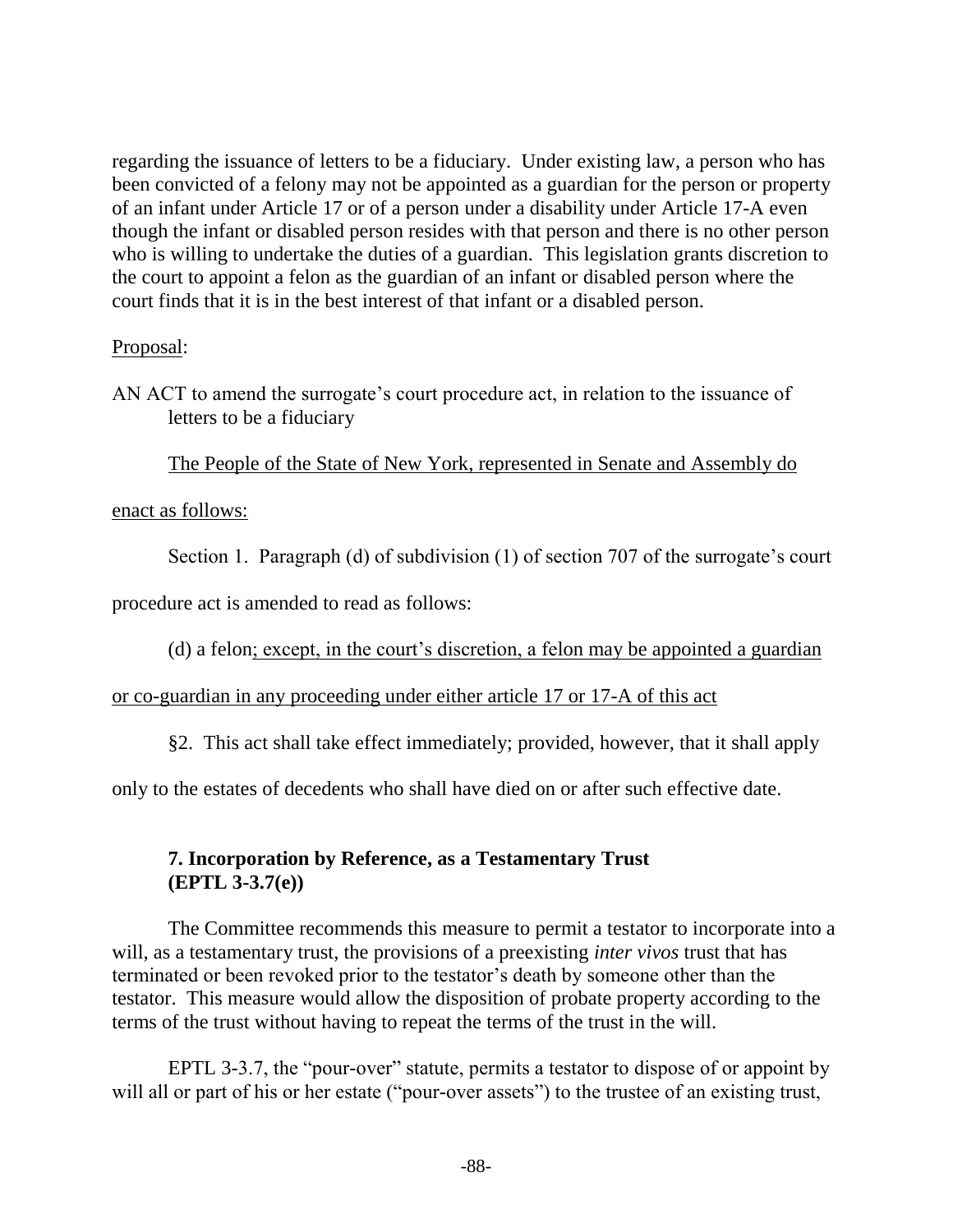including one that is amendable or revocable or both ("receptacle trust"). However, paragraph (e) provides that the revocation or termination of the receptacle trust before the testator's death will cause the disposition or appointment "to fail, unless the testator has made an alternative disposition." Because pour-over wills customarily provide for the disposition of the testator's entire probate estate or residuary estate to the trustee of an *inter vivos* trust created by himself or herself or by another person (*see*, *e.g.*, *Matter of Sackler*, 145 Misc.2d 950 [Nassau Co. 1989]; *Matter of Pozarny*, 177 Misc.2d752 [Kings Co.2002]), it is imperative that the testator provide for an alternative disposition in the event that the pour-over fails because the receptacle trust is not in existence at the testator's death. The alternative is distribution in intestacy (EPTL 4-1.1) of the pour-over assets.

Many different circumstances may cause a receptacle trust to terminate or be revoked, the situation governed by paragraph (e). A trust for the testator's grandchildren may terminate and be distributed outright when they become 30 years of age. Or the trust for the testator's aunt, created by the testator's spouse, may be revoked without the testator's knowledge. Or a discretionary *inter vivos* trust may be exhausted for the support or benefit of the beneficiaries. Or the trust may have been terminated for tax or other reasons, inadvertently or unknowingly, jeopardizing the original estate plan.

To deal with these possibilities, attorneys often provide for an alternative testamentary trust with dispositions identical to those of the revoked receptacle trust. However, without the benefit of the proposed amendment, it is necessary to recite in the will all of the dispositive and other essential terms of the revoked trust in order to foreclose an argument by intestate takers or contingent beneficiaries that the provisions of the revoked trust cannot be "incorporated by reference." The rule prohibiting incorporations by reference was stated succinctly in *Booth v. the Baptist Church of Christ* (126 NY 215, 247-248 [1891]): "It is unquestionably the law of this state that an unattested paper which is of a testamentary nature cannot be taken as a part of the will even though referred to by that instrument."

However, the rule prohibiting incorporation by reference "will not be carried to 'a dryly logical extreme.'" In *Matter of Rausch* (258 NY 327, 331 [1932]), decided long before the enactment of EPTL 3-3.7, the testator gave one-fifth of his residuary estate to the corporate trustee of an *inter vivos* trust to be disposed of under the trust agreement "which agreement is hereby made part of this my will." The Appellate Division had determined that the rule forbidding the incorporation of unattested documents had been violated and that the testator had died intestate as to that one-fifth of the residue. Finding that the disposition to the trustee was simply an enlargement of the subject matter of an existing trust, Judge Cardozo rejected the reasoning of the court below that this could not be done unless the terms of the deed of trust were repeated in the will.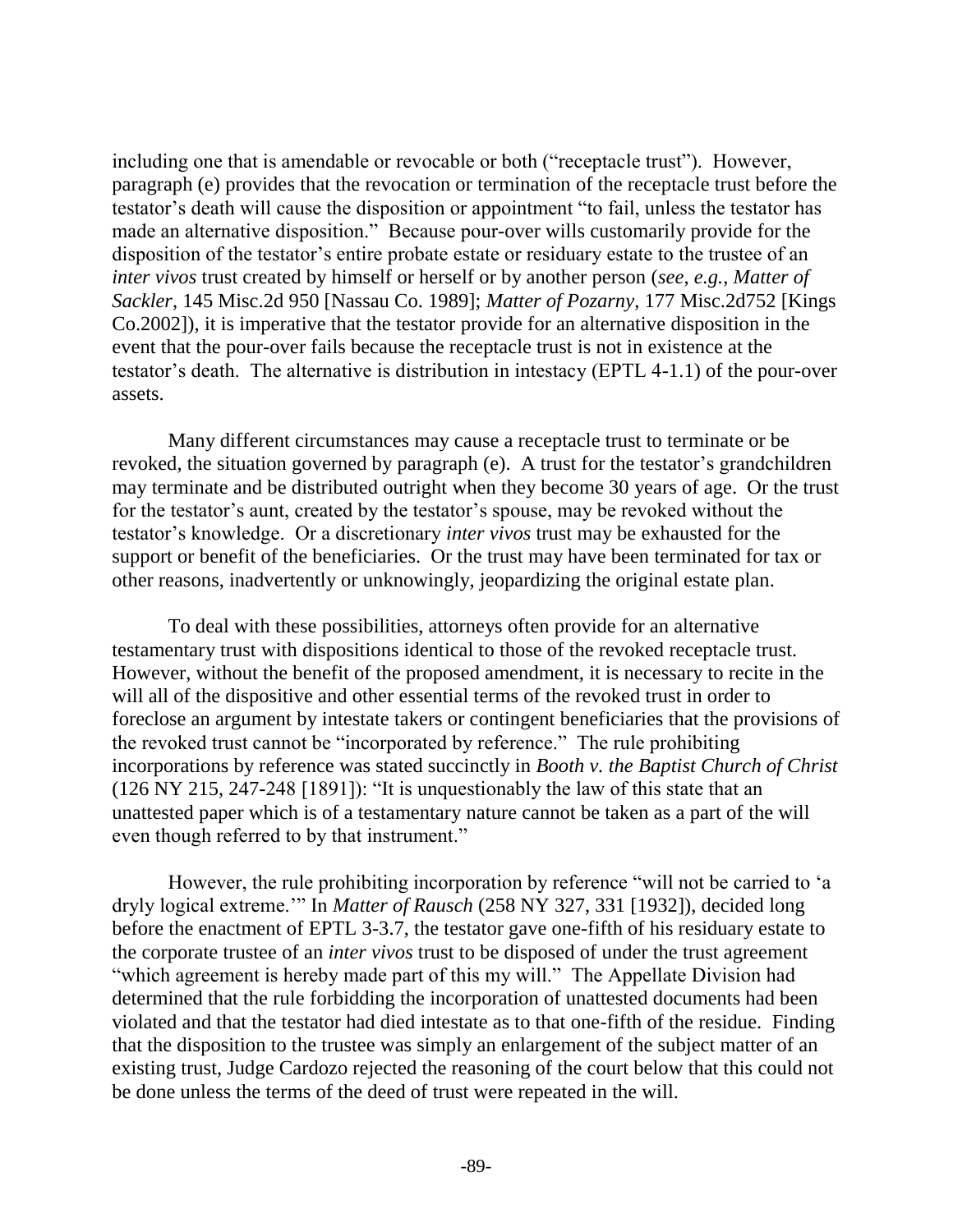In spite of the reasoning and holding in *Rausch*, whether the terms of a receptacle trust that has terminated or been revoked before the death of the testator can be incorporated by reference to create a testamentary trust may raise issues of first impression. For this reason, as noted above, careful attorneys drafting pour-over wills for their clients repeat in the will all of the terms of the receptacle trust. The result is often an instrument of discouraging length and complexity. The proposed amendment to paragraph (e) would enable the testator to create a testamentary trust as an alternative disposition without undue repetition and prolixity.

The proposed measure accomplishes that end by amending paragraph (e) of EPTL 3-3.7 to allow the testator, by an express direction, to create a testamentary trust to hold or dispose of the pour-over assets by simply incorporating by reference the terms of the revoked or terminated receptacle trust. Because revocation of the receptacle trust by the testator himself or herself is most likely an indication that the disposition in the will to the trust is intended to fail, the amendment's application is limited to termination of the trust and revocation by someone other than the testator. Specifically, the amendment allows the testator to expressly direct in the will that should the receptacle trust terminate or be revoked under EPTL 7-1.17(b) by someone other than the testator, the disposition in the will to the trust does not fail but is a disposition to a testamentary trust with terms identical to the revoked trust. The provision is not applicable to a receptacle trust that has been amended rather than revoked; EPTL 7-1.17(b) applies to "any amendment or revocation," clearly showing that the two are different concepts and that one is not the other.

Under the proposed amendment, the possibility of fraud is not a concern. EPTL 3- 3.7 requires that the receptacle trust be in writing, executed in accordance with EPTL 7- 1.17 and be in existence and identified by the will at its execution. Amendment or revocation of the trust would also be subject to EPTL 7-1.17. Thus, the terms of the trust instrument that are incorporated by reference in the will would be capable of validation, thereby eliminating the opportunity for fraud as to the terms of the testamentary trust.

This measure, which would have no fiscal impact upon the State, would apply to pending or future proceedings involving the interpretation of wills or instruments exercising a power of appointment made by a testator who died on or after the effective date of EPTL 3-3.7.

### Proposal:

AN ACT to amend the estates, powers and trusts law, in relation to pour-over trusts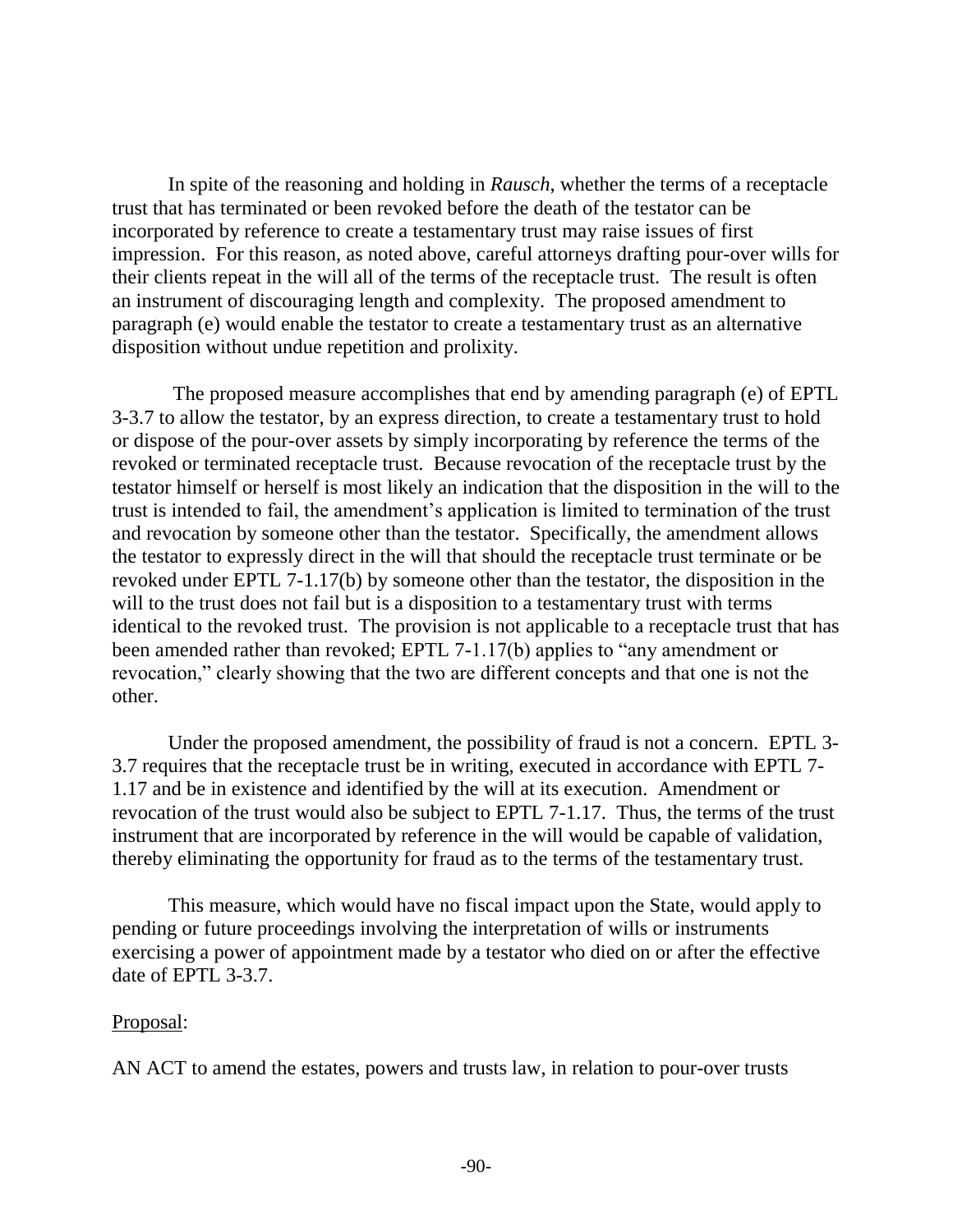The People of the State of New York, represented in Senate and Assembly, do enact as follows:

Section 1. Paragraph (e) of section 3-3.7 of the estates, powers and trusts law, as added by chapter 952 of the laws of 1966, is amended to read as follows:

(e) A revocation or termination of the trust before the death of the testator shall cause the disposition or appointment to fail, unless the testator has made an alternative disposition; provided, however, that the testator may, by express direction, provide that, should the trust terminate or be revoked other than by the testator or testatrix under section 7-1.17(b) or by provision of the testator or testatrix's will under section 7-1.16, the disposition or appointment of all or part of his or her estate to such terminated or revoked trust shall be deemed to create a testamentary trust under and in accordance with the terms of such terminated or revoked trust at the time of the execution of the will or, if the testator so directs, including amendments made thereto prior to such termination or revocation, and such testamentary trust and the dispositions of income and principal thereunder shall be valid even though the terms of such terminated or revoked trust are not recited in the will.

§2. This act shall take effect immediately; provided, however, that it shall apply only to the estates of decedents who shall have died on or after such effective date.

#### **8. Payment of Attorney's Fees in Wrongful Death Actions (EPTL 5-4.6(a)(2))**

The Committee recommends this measure to amend EPTL 5-4.6 in relation to payment of attorney's fees in the Supreme Court in wrongful death actions. This measure would help ensure that distributees expeditiously receive settlement proceeds.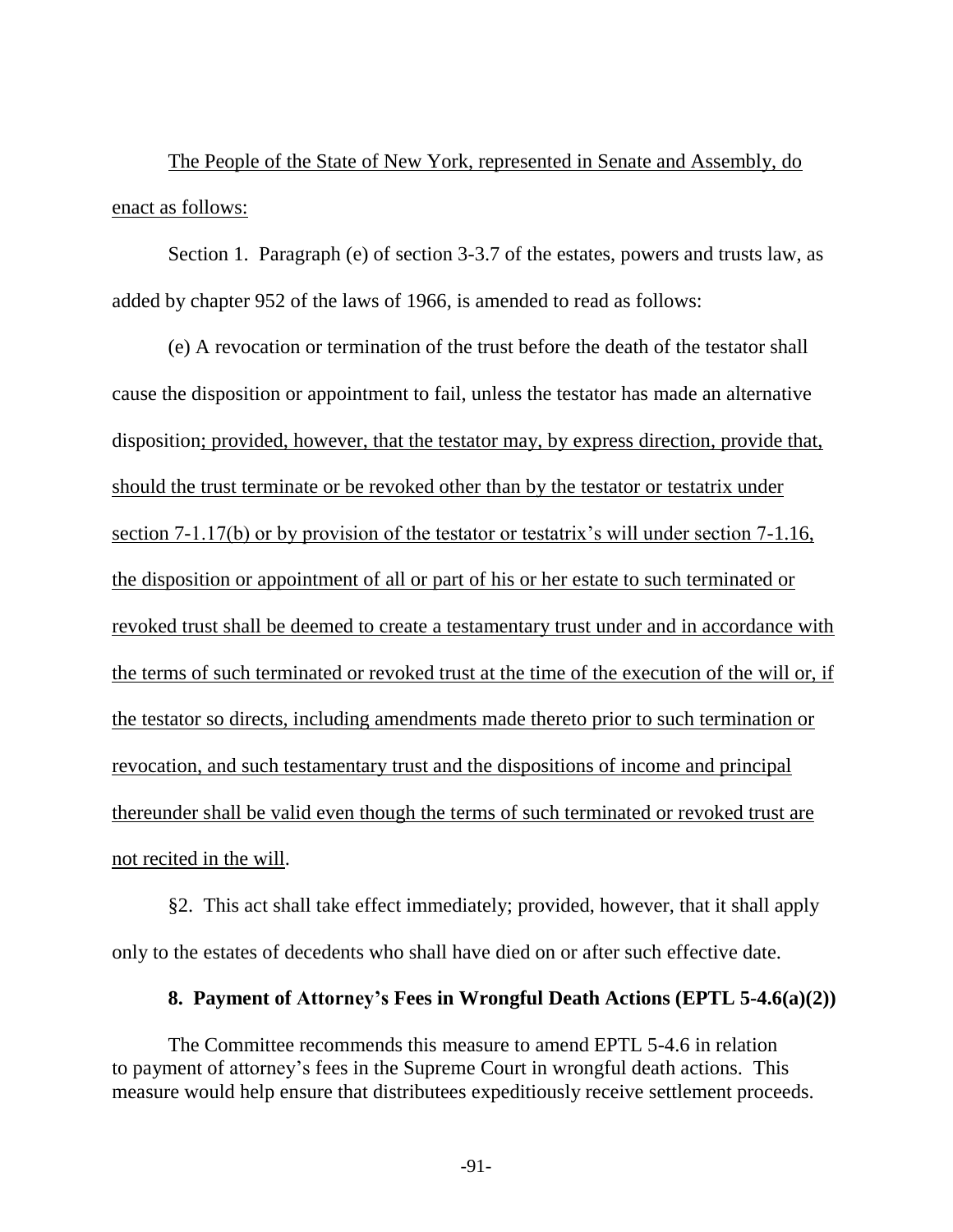EPTL Article 5, Part 4 provides for the rights of a decedent's family members when a wrongful act, neglect or default causes the decedent's death. Insofar as the right to recover damages for wrongful death is statutory, the Part sets forth the procedural and substantive guidelines for such an action. It specifically provides that either the court in which the wrongful death action is brought or the Surrogate's Court which issued letters to the estate fiduciary may determine how any damages recovered, either after trial or by settlement, are to be distributed; and the reasonable expenses, including attorney's fees, incurred in bringing the action.

Prior to October 2005, after approving an application by the estate representative to compromise a wrongful death action, the court in which the action was brought typically deferred to Surrogate's Court in determining how the settlement should be distributed. In those circumstances, Surrogate's Court also fixed the reasonable expenses, including attorney's fees, of the action or settlement. Payment of settlement proceeds awaited approval of the compromise by the Surrogate's Court.

Effective November 1, 2005, EPTL 5-4.6 was amended to provide for settling defendant(s) to more expeditiously pay settlement proceeds into an interest-bearing escrow account, and to require an estate fiduciary to immediately pay certain courtapproved expenses. *See* L. 2005, c. 719. Court-approved attorney's fees and disbursements incurred in prosecuting the wrongful death action may be paid only upon an attorney's submission to the trial court of proof that a petition for allocation and distribution of the settlement proceeds has been filed in Surrogate's Court.

One goal of the legislation was to reduce the hardships incurred by professionals and businesses resulting from the delay in receiving payment for their services to the estate. Requiring the attorney to prove that a petition for allocation and distribution has been filed in Surrogate's Court before he or she could receive payment of attorney's fees and disbursements ensures that the attorney will diligently represent the estate.

The filing of a petition for allocation and distribution in Surrogate's Court, however, does not necessarily ensure that the estate distributees will expeditiously receive settlement proceeds. Counsel's failure to obtain jurisdiction over the necessary parties in a timely fashion or to prosecute the proceeding diligently often significantly delays payment of those proceeds.

The proposed amendment addresses this concern by providing for an additional precondition to the payment of attorney's fees and disbursements incurred in prosecuting the wrongful death action. The amendment would require the attorney to submit an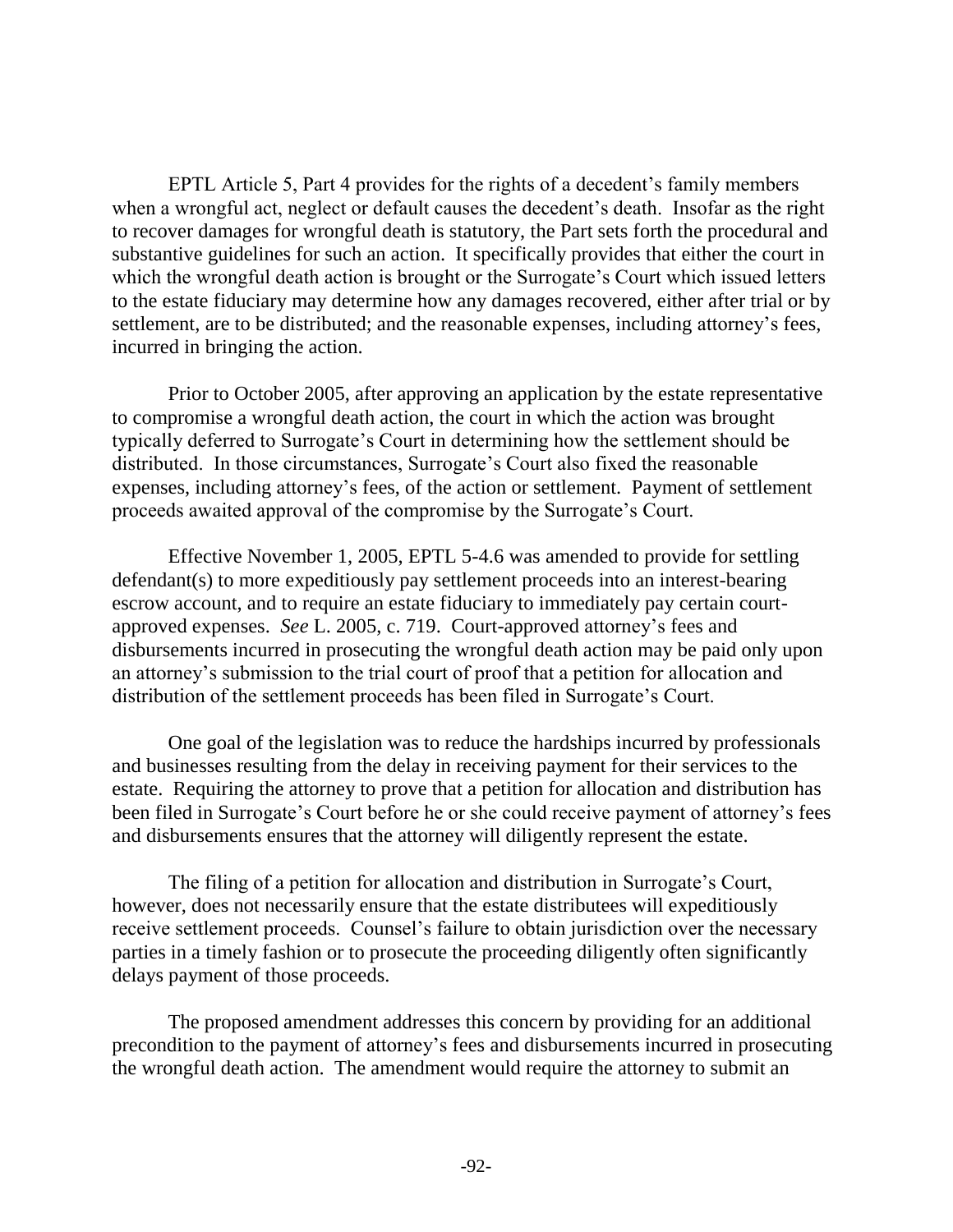affirmation to the trial court stating that jurisdiction has been obtained over all necessary parties in the Surrogate's Court proceeding.

## Proposal:

AN ACT to amend the estates, powers and trusts law, in relation to the payment of attorney's fees in a proceeding to compromise an action for wrongful act, neglect or default causing the death of a decedent

The People of the State of New York, represented in Senate and Assembly, do

### enact as follows:

Section 1. Subparagraph (2) of paragraph (a) of section 5-4.6 of the estates,

powers and trusts law is amended to read as follows:

(2) All attorney's fees approved by the court for the prosecution of the action for wrongful act, neglect or default, inclusive of all disbursements, shall be immediately payable from the escrow account upon submission to the trial court of proof of filing of a petition for allocation and distribution in the surrogate's court on behalf of the decedent's estate and an affirmation by the attorney seeking immediate payment of such attorney's fees that jurisdiction has been obtained over all necessary parties in the proceeding for allocation and distribution filed in the surrogate's court.

§2. This act shall take effect immediately.

# **9. Renunciation of Specific Compensation in Favor of Statutory Commissions (SCPA 2307(5)(b), 2308(11) and 2309(10))**

The Committee recommends this measure to prevent a fiduciary from avoiding a will's directive that he or she receive specific compensation in lieu of statutory commissions. The measure would require that where a will provides for specific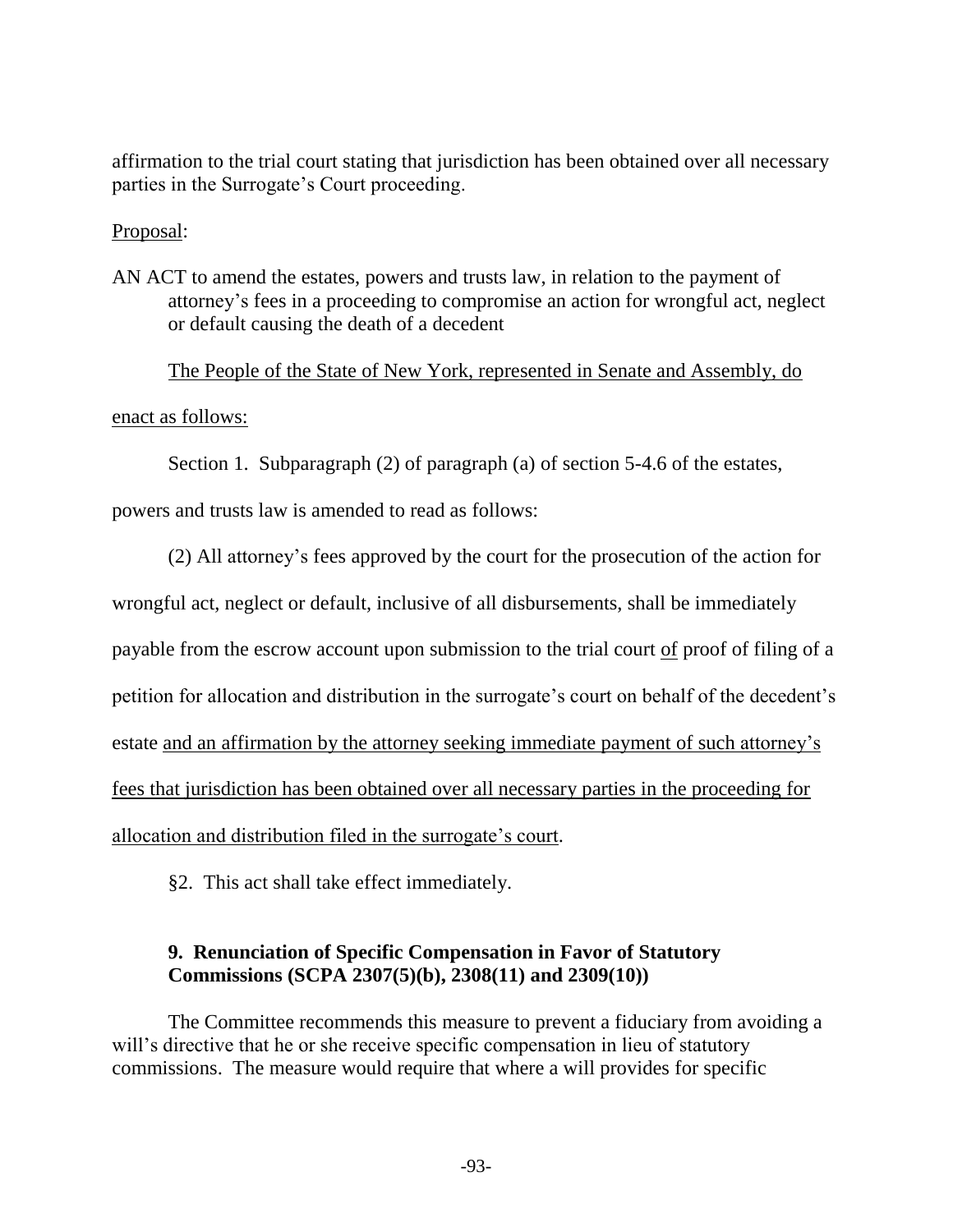compensation, the fiduciary who elects to serve is not entitled to any other allowances for his or her services as fiduciary.

Under present law there is an unwarranted discrepancy between the provisions of the Surrogate's Court Procedure Act governing the compensation of executors and those governing the compensation of trustees.

On the one hand, with respect to executors, section 2307 provides that "Where the will provides a specific compensation to a fiduciary other than a trustee he is not entitled to any allowances for his services unless by an instrument filed with the court within four months from the date of his letters he renounces the specific compensations."

On the other hand, with respect to individual trustees (both testamentary trustees and trustees of lifetime trusts) sections 2308 and 2309 both provide that "Where the will provides a specific compensation to a trustee he is not entitled to any other allowances for his services." Similarly, with respect to corporate trustees, section 2312 provides that "If the will or lifetime trust instrument makes provisions for specific rates or amounts of commissions (other than a general reference to commissions allowed by law or words of like import) for a corporate trustee, or, if a corporate trustee has agreed to accept specific rates or amounts of commissions, a corporate trustee shall be entitled to be compensated in accordance with such provisions or agreement, as the case may be."

As a result of this discrepancy, executors have been held to have the right to renounce "specific compensation" and take statutory commission, even where the statutory commissions were larger than the "specific compensation" (*see Matter of Carlisle*, 142 Misc 2d 657, 659-660 [NY Co. 1989], aff'd sub nom *Butler v Mander*, 159 AD2d 379 [1st Dept 1990]). Trustees, on the other hand, are prohibited from exercising such right (*see Estate of Hillman*, 2/28/96 NYLJ at 29).

The proposed measure would eliminate the discrepancy between section 2307 and sections 2308, 2309 and 2312.

On the basis of the legislative history, it appears that the discrepancy is the result of an oversight that occurred in 1948 when the predecessors of sections 2308 and 2309 were amended to remove the right of a trustee to renounce "specific compensation." This 1948 amendment was a minor part of a bill which (1) substantially revised the treatment of trustees' commissions but (2) was not at all concerned with executors (*see* L. 1948, c. 694). The legislative history was set forth by Surrogate Bloom in *Hillman*, supra, as follows:

"... [U]nlike SCPA §2307, SCPA §2309 does not provide for the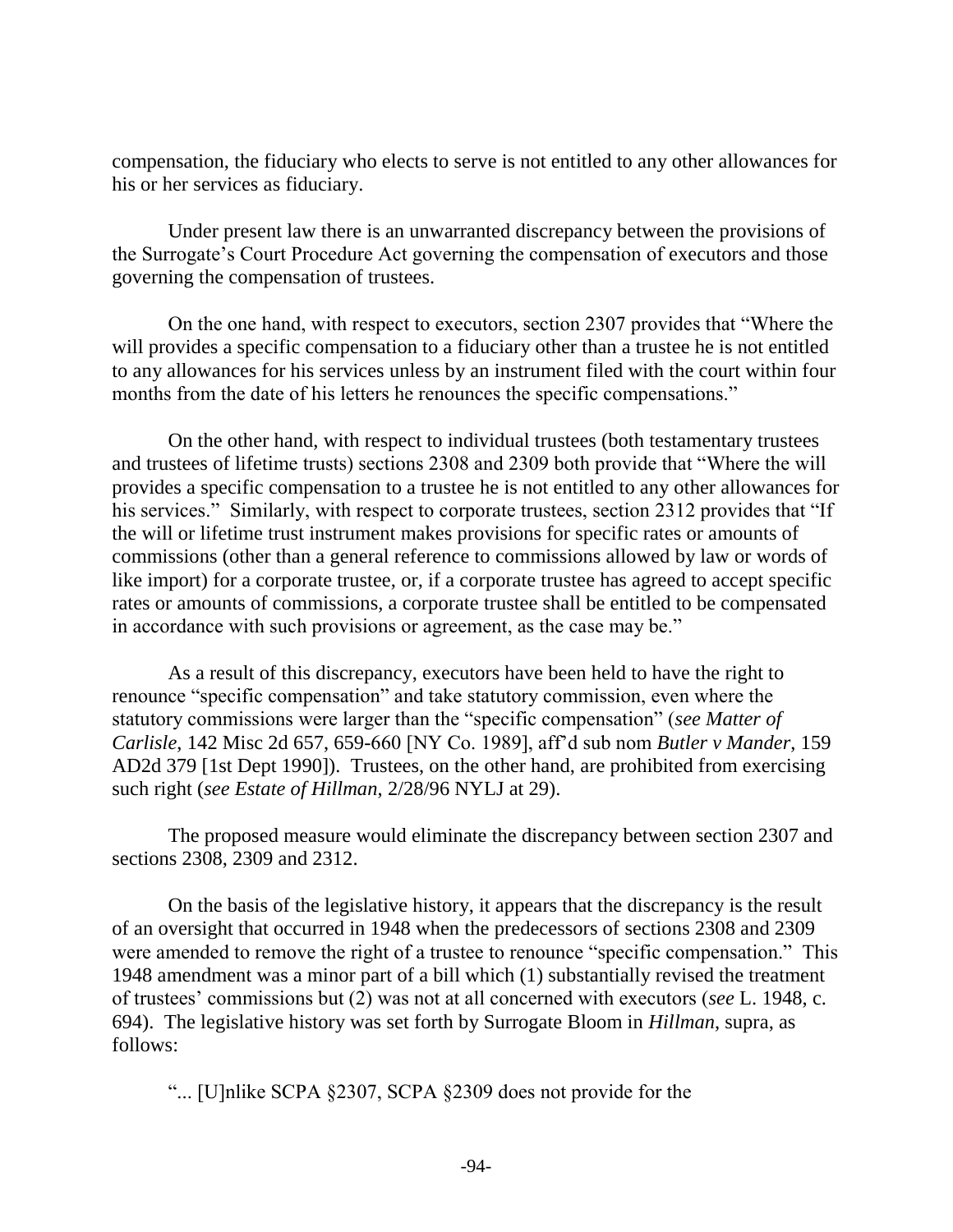renunciation of a specific bequest in favor of the statutory commission where trustees are concerned.

"This was not always the case. Prior to 1948, testamentary trustees could renounce specific compensation in a will and take instead the statutory commission, just as executors, administrators and guardians could (*see, e.g.*, SCA §285, Commissions of executor, administrator, guardian or testamentary trustee [L. 1923, c. 649]; *see also*, *Matter of Larney*, 148 Misc 871, 872; *Matter of Bolton*, 143 Misc 769, 771). Even when the SCA was amended in 1943 and §285-a was added [L. 1943, c. 694], thus separating the provisions for the commissions of the other fiduciaries (executors, administrators and guardians [§285]) from those of the testamentary trustee, subsection (7) of §285-a still permitted a trustee to timely renounce (within four months) a specific bequest in favor of the statutory commission.

"In 1948, however, the original SCA §285-a was repealed and a new §285-a was added [L. 1948, c. 582]. For the first time, subsection (11) of the statute treated trustees differently from other fiduciaries in that it prohibited them from renouncing specific compensation in favor of the statutory commission. It stated in full that '[w]here the will provides a specific compensation to a trustee, he is not entitled to any other allowances for his services.' In its Report No. 280 included in the bill jacket for L. 1948, c. 582, the Committee on the Surrogate's Court of the New York County Lawyers Association commented that although subdivision (11) of the proposed law was among those "requiring further serious consideration by the legislature," it was approving the new law anyway because it "over[came] so many of the objections of the existing law" (at p. 8). The Committee on State Legislation for the New York State Bar Association merely pointed out the "material difference" between subdivision 7 of the old SCA §285-a and subdivision (11) of the proposed law, *i.e.*, the extinction of the right of renunciation of specific compensation, without offering further comment (at p. 48).

"The language employed in 1948 was repeated in 1956 in both SCA §285-a (11), pertinent to trustees' commissions under wills of persons dying, or under lifetime trusts created, on or before August 31, 1956, and in §SCA 285-b (10), added by L. 1956, c. 931, and pertinent to trustees' commissions under wills of persons dying, etc., after August 31, 1956. Finally, the same language was repeated in 1966 when the comparable sections of the current statute, SCPA §§2308 and 2309, were enacted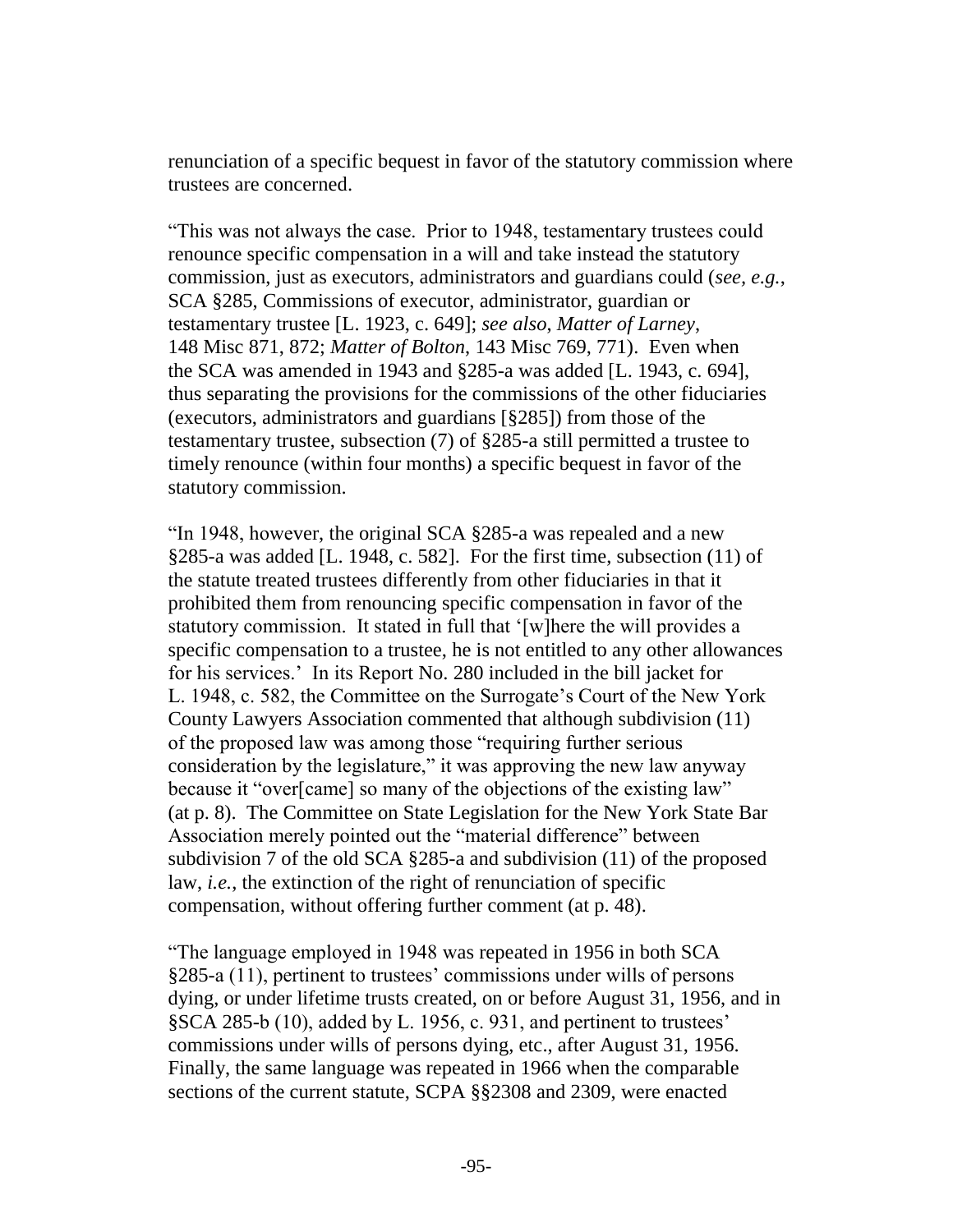(L. 1966, c. 953, effective September 1, 1967). Thus, in its present form, a trustee nominated after August 31, 1956, as here, must accept the specific compensation provided by the will or renounce his appointment entirely  $(SCPA \, \S2309 \, (10))$ ."

Also, there appears to be no reason that the rule applied to trustees in sections 2308, 2309 and 2312 should not also apply to executors under section 2307. The rule applied to trustees is essentially a default rule. Like other default rules, it is ultimately subject to the principle that specific provisions of the will or trust instrument are determinative. Thus, for example, if the will said that "My executor shall receive no compensation under this will or under section 2307," the executor would have to serve without compensation or not serve at all (*see* cases discussed in *Carlisle*, supra).

In amending the predecessors of sections 2308 and 2309 in 1948, the Legislature was adopting the view that most testators who provided "specific compensation" to a trustee would not want such trustee to get any more compensation for serving as trustee. Thus, as with other default statutes (*see e.g*. EPTL 3-3.3 or 5-1.4), a will that provides "specific compensation" to a trustee was being legislatively construed — in this case as saying "and no more, no matter what." There does not appear to be any reason that the Legislature would interpret a provision for specific compensation to an executor any differently.

It is therefore proposed that section 2307 be amended to conform it with sections 2308, 2309 and 2312. (The proposal also incorporates a technical amendment to sections 2308 and 2309 to clarify that those statutes apply where the provision for "specific compensation" is contained in a lifetime trust instrument.)

Under this measure, if a testator or a grantor of a lifetime trust provides "specific compensation" to a fiduciary (including an executor, testamentary trustee or trustee of a lifetime trust):

(1) The fiduciary would not receive both the "specific compensation" and statutory commissions; and

(2) The fiduciary would not receive statutory commissions, even if the fiduciary renounces the "specific compensation."

This measure also recognizes that since a fiduciary may renounce (in whole or in part) the "specific compensation" provided for in a will or trust, the fiduciary may effectively (although not formally) take the lesser of the specific compensation or the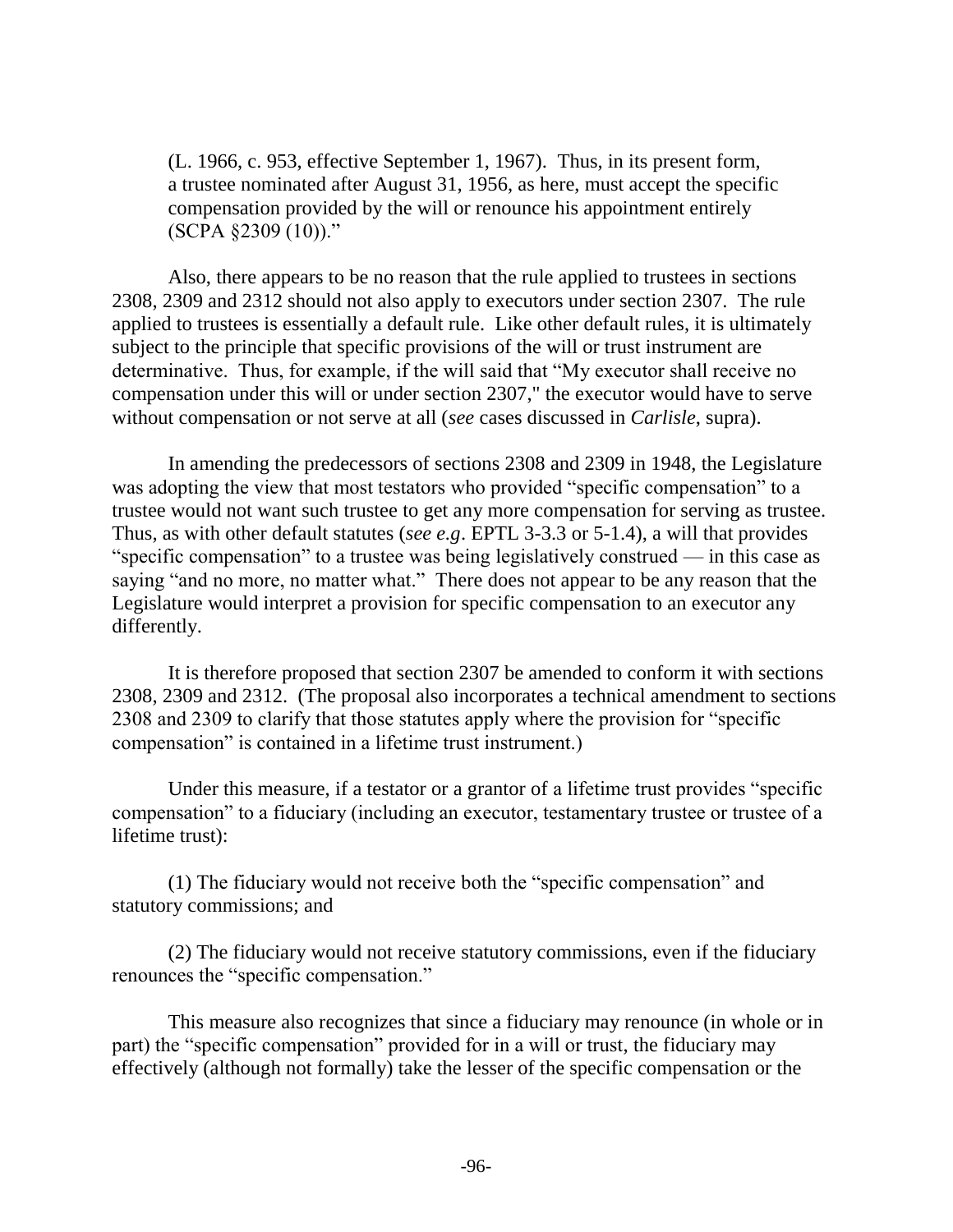statutory commissions where the statutory commissions are less than the specific compensation.

Proposal:

AN ACT to amend the surrogate's court procedure act, in relation to compensation of certain fiduciaries

The People of the State of New York, represented in Senate and Assembly, do enact as follows:

Section 1. Paragraph (b) of subdivision 5 of section 2307 of the surrogate's court procedure act, such subdivision as amended by section 56 of chapter 514 of the laws of 1993, is amended to read as follows:

(b) \$100,000 or more but less than \$300,000 each fiduciary is entitled to the full compensation for receiving and paying out principal and income allowed herein to a sole fiduciary unless there are more than 2 fiduciaries in which case the full compensation for receiving and paying out principal and income allowed herein to 2 fiduciaries must be apportioned among them according to the services rendered by them respectively, unless the fiduciaries shall have agreed in writing between or among themselves to a different apportionment which, however, shall not provide for more than one full commission for any one of them. Where the will provides a specific compensation to a fiduciary other than a trustee, he <u>or she</u>, is not entitled to any other allowance for his <u>or her</u> services [unless by an instrument filed with the court within 4 months from the date of his letters he renounces the specific compensation]. Where successive or different letters are issued to the same person on the estate of the same decedent, including a case where letters of

-97-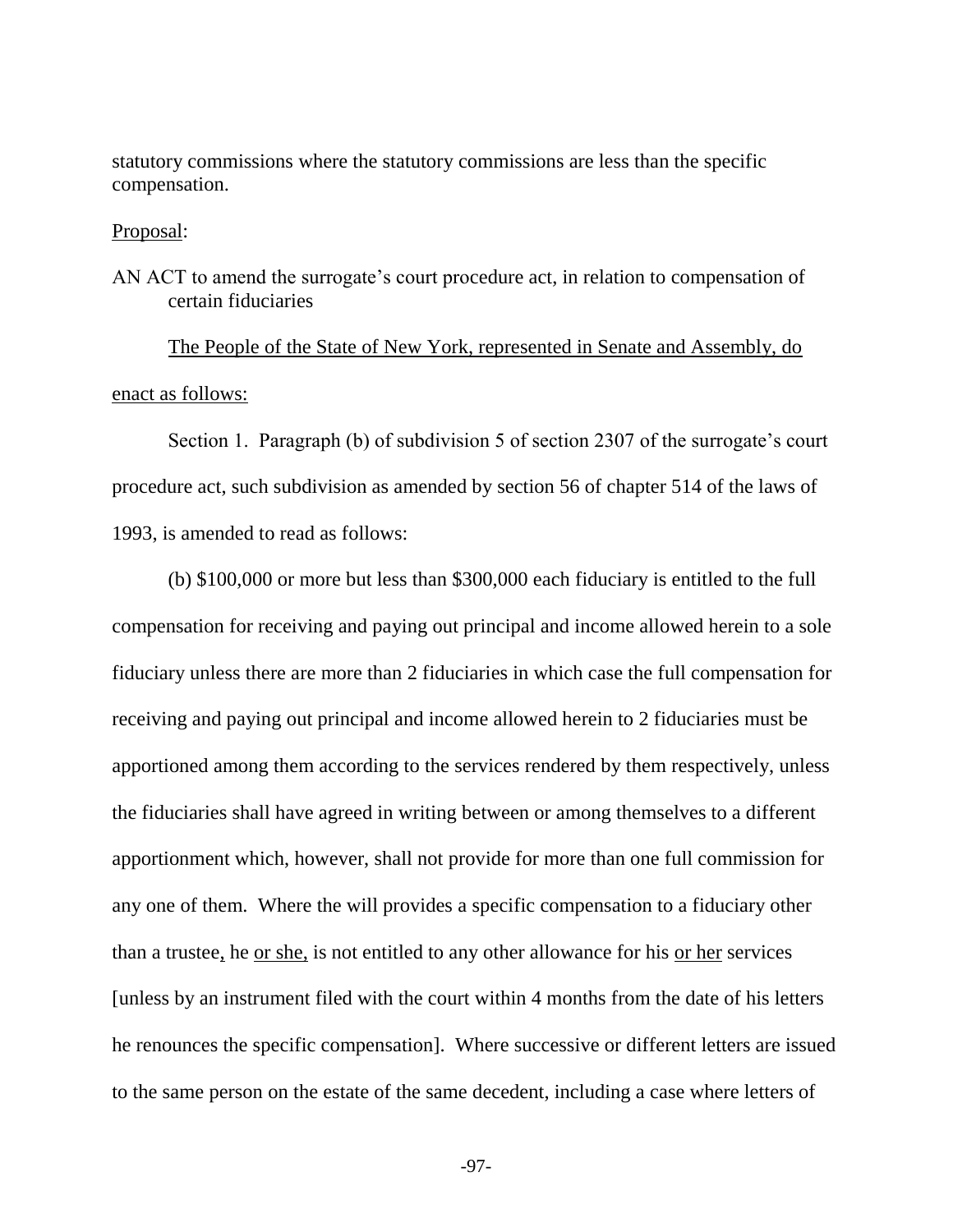administration are issued to a person who has previously been appointed a temporary administrator, he or she is entitled to a total compensation equal to the compensation allowed for the full administration of the estate by a fiduciary acting in a single capacity only. Such total compensation shall be payable in such proportions and upon such accounting as shall be fixed by the court settling the account of the person holding successive or different letters but no paying out commissions shall be allowed except upon such sums as shall actually have been paid out at the time of the respective decrees for debts, expenses of administration or to beneficiaries.

§2. Subdivision 11 of section 2308 of the surrogate's court procedure act, as added by chapter 953 of the laws of 1966, is amended to read as follows:

11. Where the will or lifetime trust provides a specific compensation to a trustee, he or she is not entitled to any other [allowances] allowance for his or her services.

§3. Subdivision 10 of section 2309 of the surrogate's court procedure act, as added by chapter 953 of the laws of 1966, is amended to read as follows:

10. Where the will or lifetime trust provides a specific compensation for a trustee, he <u>or she</u> is not entitled to any other [allowances] allowance for his <u>or her</u> services.

§4. This act shall take effect immediately; provided, however, that section 1 of this act shall apply only to the estates of persons dying on or after such effective date.

## **10. Notice of Proceedings to Determine Validity and Enforceability of Claims (SCPA 1809)**

The Committee recommends this measure to reduce unduly burdensome notice requirements in proceedings to determine the validity and enforceability of claims. By

-98-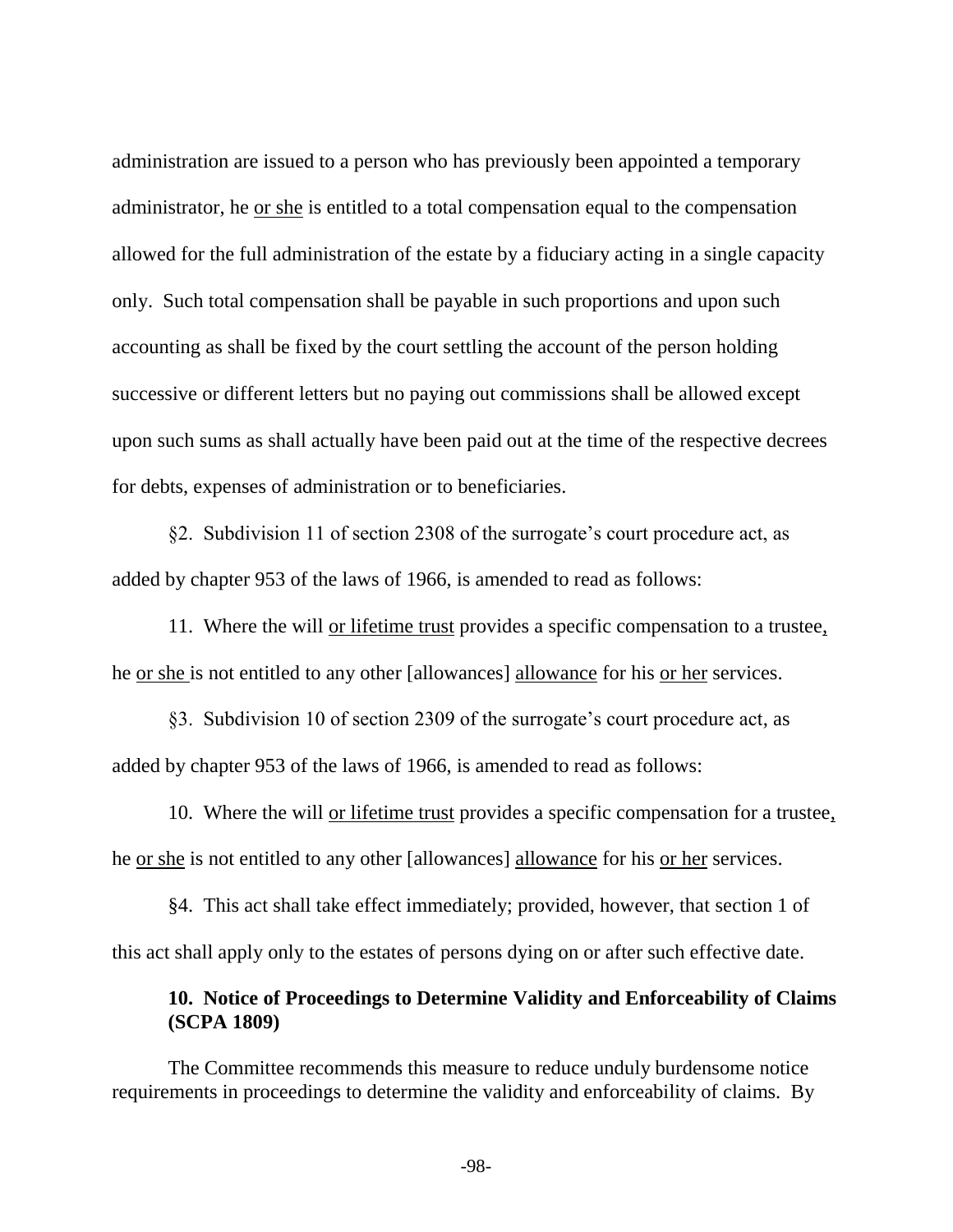limiting the necessary parties to the claimant and the fiduciary, unless the court directs otherwise, the expense of serving process on all beneficiaries can be eliminated, to the benefit of the estate.

By far, the vast majority of creditor claims are resolved without judicial intervention. Executors and administrators routinely settle such claims as part of their day-to-day responsibilities of administering an estate. They do so without court approval and often without the consent or knowledge of the estate's beneficiaries. It is anomalous, then, that the procedure for adjudicating claims should include the estate's beneficiaries as interested and necessary parties. SCPA 1809(2) requires that notice be given to such beneficiaries if the contested claim exceeds the lesser of \$10,000.00 or 25% of the estate.

The notice provisions of SCPA 1809(2) serve to compound the expense of litigation without providing a corresponding benefit to the estate. Beneficiaries often have little or no knowledge of the claim and their presence can be counterproductive should one or more seek to substitute their judgment for that of the fiduciary.

This proposal would limit the necessary parties in a proceeding to determine the validity or enforceability of a claim to the claimant and the fiduciary unless the court, in its discretion, directs otherwise. In doing so, this proposal would conform the notice provisions of SCPA 1809 with the notice provisions of SCPA 2101(3) applicable to the corollary proceedings for adjudicating administration expenses set forth in SCPA 2102(4).

Finally, this proposal eliminates the grace period of eight days from the return day to serve and file an answer. The practice has few corollaries in the Surrogate's Court Procedure Act and is contrary to the general practice of filing responsive pleadings on the return day of process or on such subsequent day as directed by the court.

### Proposal:

AN ACT to amend the surrogate's court procedure act, in relation to the notice requirements in a proceeding to determine the validity and enforceability of claims

The People of the State of New York, represented in Senate and Assembly, do

#### enact as follows:

Section 1. Subdivision 2 of section 1809 of the surrogate's court procedure act, as

amended by chapter 514 of the laws of 1993, is amended to read as follows: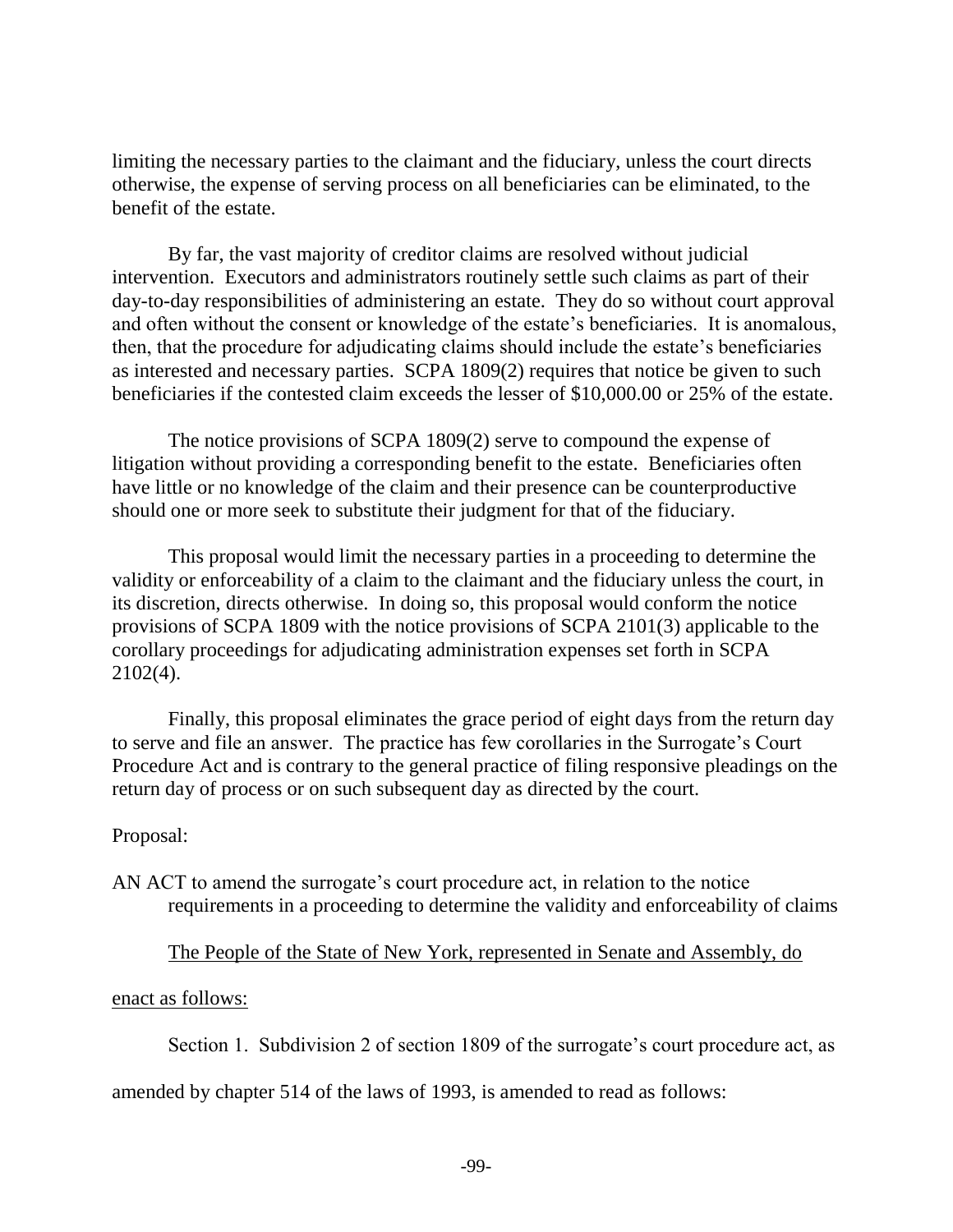2. If the petition be entertained process shall issue only to the claimant or possible claimant or fiduciary, as the case may be, [and, whenever the claim sought is in excess of ten thousand dollars or constitutes twenty-five percent or more of the estimated gross probate estate, whichever is the lesser, to any person whose rights or interests will be affected by allowance of the claim and the person cited may within 8 days from the return day, serve and file an answer] unless the court directs otherwise. The answer[, if] shall be filed on or before the return day of process or on such subsequent day as directed by the court. If filed by the claimant, the answer shall be accompanied by a copy of any notice of claim, supporting affidavit or other evidence of the claim, if any, filed with the fiduciary. If the fiduciary deems it necessary he or she may, within 5 days from the service upon him or her of a copy of the answer, serve and file a reply thereto. The claimant may also file a reply to an answer served by the fiduciary.

§2. This act shall take effect immediately and shall apply to all proceedings to determine the validity and enforceability of claims commenced on or after such effective date.

#### **11. Disqualification of a Tenant by the Entirety (EPTL 4-1.7)**

Modified slightly to clarify the nature of the excluded property, this measure would add a new section 4-1.7 to the Estates, Powers and Trusts Law (EPTL) to disqualify a person who holds property as a tenant by the entirety with his or her spouse from receiving any share in such property or monies derived therefrom where he or she is convicted of murder in the first or second degree, or manslaughter in the first or second degree, of his or her spouse. He or she may, however, receive any fractional portion of property contributed by him or her from his or her separate property, except that such convicted spouse shall not be entitled to more than the value of a life estate in one-half of such property held as tenant by the entirety.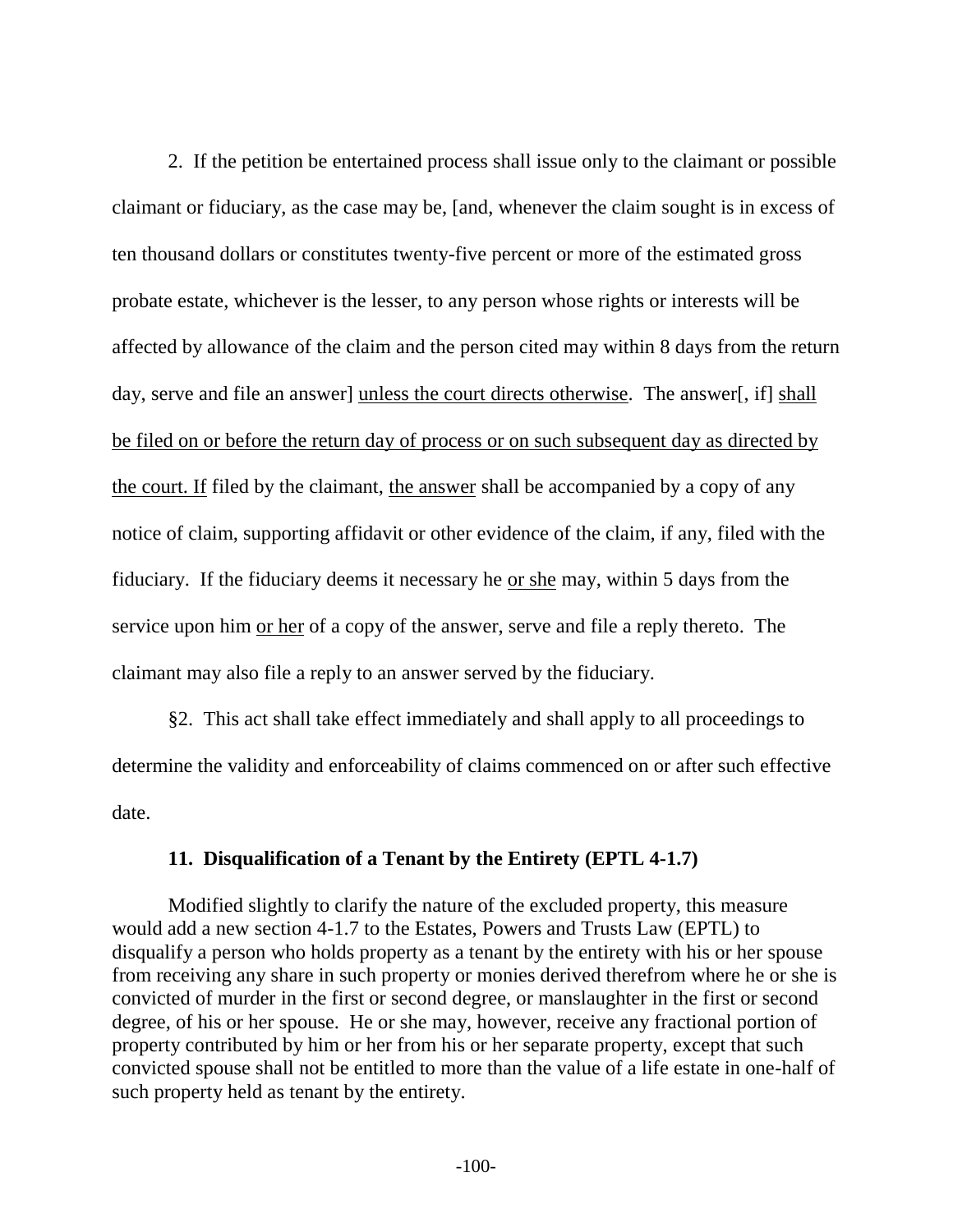In New York, it has been long held that one who wrongfully takes the life of another is not permitted to profit thereby (*see Riggs v. Palmer*, 115 NY 506, 511 [1889]). A conviction of a person for any crime, however, does not work a forfeiture of any property, real or personal, or any right or interest therein (*see* Civil Rights Law §79-b).

In *Matter of Hawkin's Estate* (213 NYS2d 188 [Queens Co. 1961]), the court recognized that a surviving tenant who murdered her spouse may not enlarge her interest in the property held as tenants by the entirety as a result of the homicide. However, it further decided that the surviving spouse was entitled to the commuted value of the net income of one-half of the property for her life-expectancy, based upon former section 512 of the Penal Law, which was the forfeiture statute. This holding was continued in *Matter of Pinnock* (83 Misc.2d 233 [Bronx Co. 1975]), *Matter of Busacca* (102 Misc.2d 567 [Nassau Co. 1980]) and *Matter of Nicpon's Estate* (102 Misc.2d 619 [Erie Co. 1980]).

This holding was held to be a "legal fiction" and was rejected by the court in *Citibank v. Goldberg* (178 Misc.2d 287 [Sup. Ct. Nassau Co. 1998]). That court held that the intentional slaying of a spouse by the other acts as a voluntary repudiation of the essence of an ownership by the entirety, thereby alienating the surviving spouse from any interest in the property. The court further held that section 79-b of the Civil Rights Law never addressed shared interests in property, or the creation of new and different interests from those that existed at the time of the crime (accord *Matter of the Estate of Mary Mathew*, NYLJ, April 26, 1999, p. 32 [Rockland Co.], rev'd 270 AD2d 416 [2nd Dept 2000]).

This proposed addition to the EPTL would not allow anyone to inherit or succeed to property as the result of his or her own wrongful act, but would entitle the convicted spouse to his or her fractional portion of separate property contributed by him or her. Furthermore, this is consistent with present section 4-1.6 of the EPTL, which provides that if one joint tenant of a bank account is convicted of murder of the other joint tenant, the murderer forfeits all rights in the account except those monies he or she contributed to the account.

### Proposal:

AN ACT to amend the estates, powers and trusts law, in relation to the disqualification of tenants by the entirety in certain instances

The People of the State of New York, represented in Senate and Assembly, do

### enact as follows: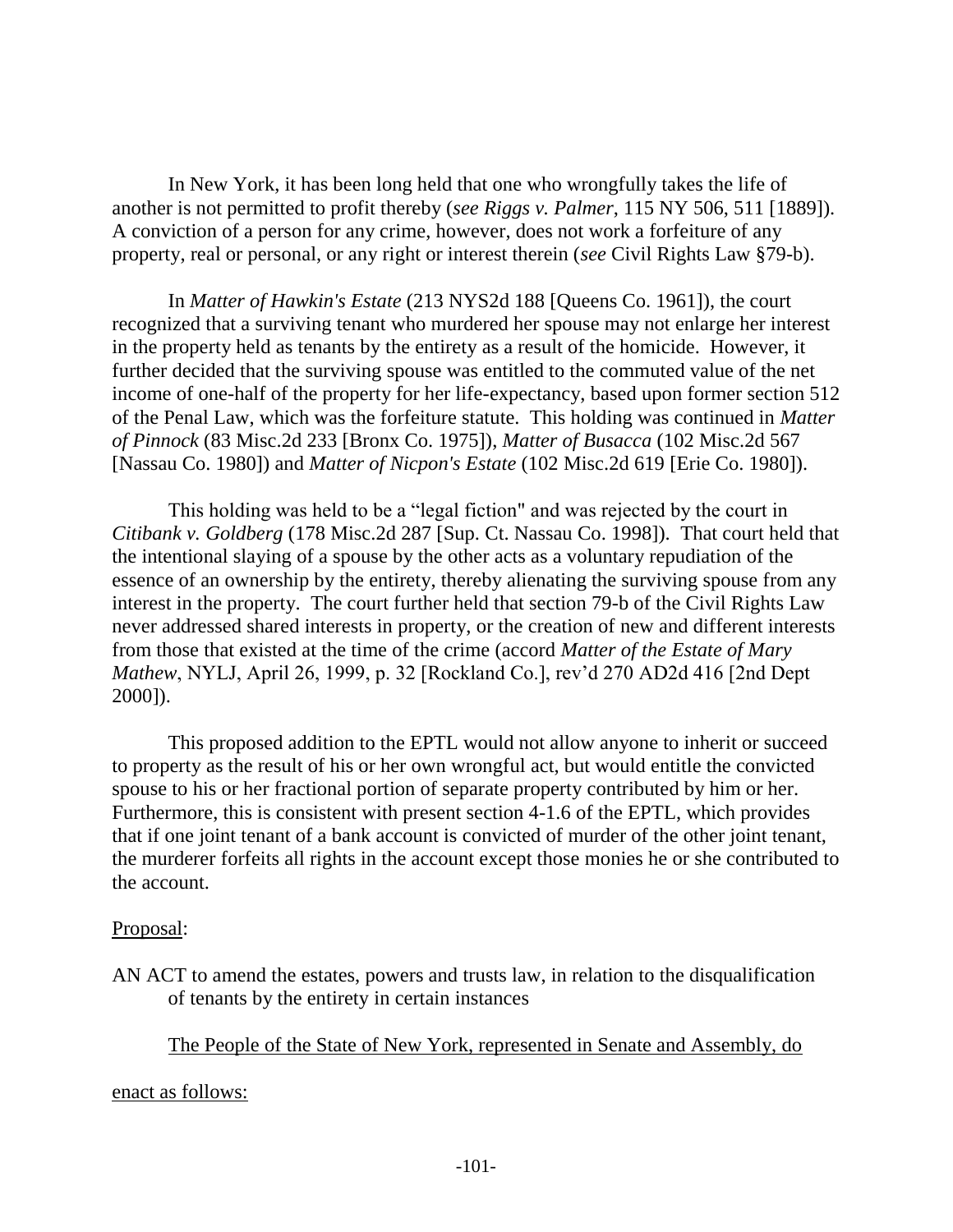Section 1. The estates, powers and trusts law is amended by adding a new section 4-1.7 to read as follows:

§4-1.7. Disqualification of tenant by the entirety in certain instances. Notwithstanding any other provision of law to the contrary, a tenant by the entirety in real property or in a cooperative apartment as defined in paragraph (c) of section 6-2.2 of this chapter where the spouses resided or any residences of the spouses, who is convicted of murder in the second degree as defined in section 125.25 of the penal law, or murder in the first degree as defined in section 125.27 of the penal law, or manslaughter in the first degree as defined in subdivision one or two of section 125.20 of the penal law or manslaughter in the second degree as defined in subdivision one of section 125.15 of the penal law of the other spouse, shall not be entitled to any share in such real property or monies derived therefrom, except for any fractional portion thereof contributed by the convicted spouse from his or her separate property as defined by paragraph d of subdivision one of part B of section two hundred thirty-six of the domestic relations law, except that such convicted spouse shall not be entitled to more than the value of a life estate in one-half of such property held as tenant by the entirety or monies derived therefrom.

§2. This act shall take effect immediately.

### **12. Disqualification of a Surviving Spouse (EPTL 5-1.2(a))**

The Committee recommends that section 5-1.2(a) of the EPTL be amended to disqualify as surviving spouse's persons who for a prolonged period prior to a decedent's death were married to the decedent in name only.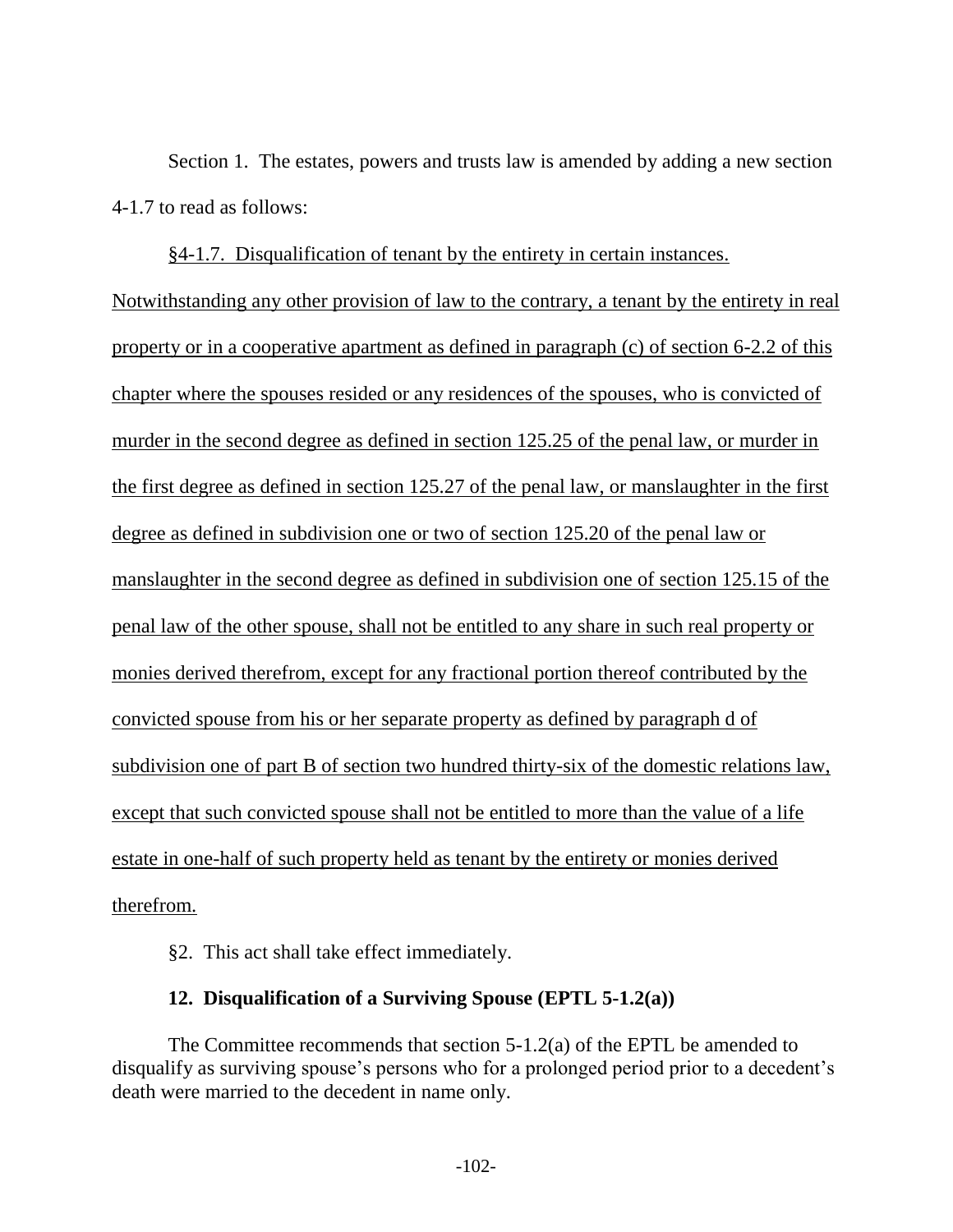This measure would amend section 5-1.2(a) by adding a subparagraph seven to provide for the disqualification of a person as the decedent's surviving spouse if the decedent and the survivor had lived separate and apart for a period of at least one year prior to the decedent's death and the total time that they lived separate and apart exceeded the total time that they cohabited as spouses. Disqualification under such circumstances will not occur, however, if the survivor can show any one of the following: the reason that the couple lived separate and apart was due to an illness or injury which required that one or both spouses be cared for in a facility; that the survivor departed from the marital abode because the decedent had abused the survivor or another member of the marital household; or that, as a result of voluntary, contractual or court-ordered support, an economic relationship continued between the spouses notwithstanding their separation. The survivor will be allowed to testify about communications or transactions with the decedent even though such testimony would otherwise be barred by CPLR 4519 because the survivor might be the only person who can establish that the separation was caused by abuse or that the decedent voluntarily provided support.

This measure is intended to preclude "laughing" surviving spouses, *i.e*., those who for a prolonged period of time prior to the decedent's death were married to the decedent in name only, from being unjustly enriched by having the right to take an intestate share of the decedent's estate under section 4-1.1 of the EPTL or an elective share under sections 5-1.1 or 5-1.1-A of the EPTL. As is the case with all other disqualifications under section 5-1.2, these "laughing" spouses would also be disqualified under sections 5-1.3, 5-3.1 and 5-4.4.

Under present law, a spouse would not be disqualified under EPTL 5-1.2 if both spouses had consented to their separation one week after their marriage and they continued to live separate and apart until the decedent died 70 years after they had separated. The reason that this would not constitute a disqualification on the grounds of abandonment under subdivision five is because there can be no abandonment if the departure was with the consent of the other spouse (*see Schine v. Schine*, 31 NY2d 113 [1972]; *Solomon v. Solomon*, 290 NY 337 [1943]; *Matter of Maiden*, 284 NY 429 [1940]). Furthermore, it is very difficult for the estate to prove that the departure was other than consensual because death has sealed the decedent's lips and there frequently is no one else who witnessed the events leading to the departure.

The public policy supporting the amendment is that, if the surviving spouse was willing to live for a prolonged period of time prior to the decedent's death without having had anything whatsoever to do with the decedent, the survivor should also be willing to do without any rights to the decedent's property after the decedent's death. The disqualification only applies to spouses who voluntarily had nothing to do with the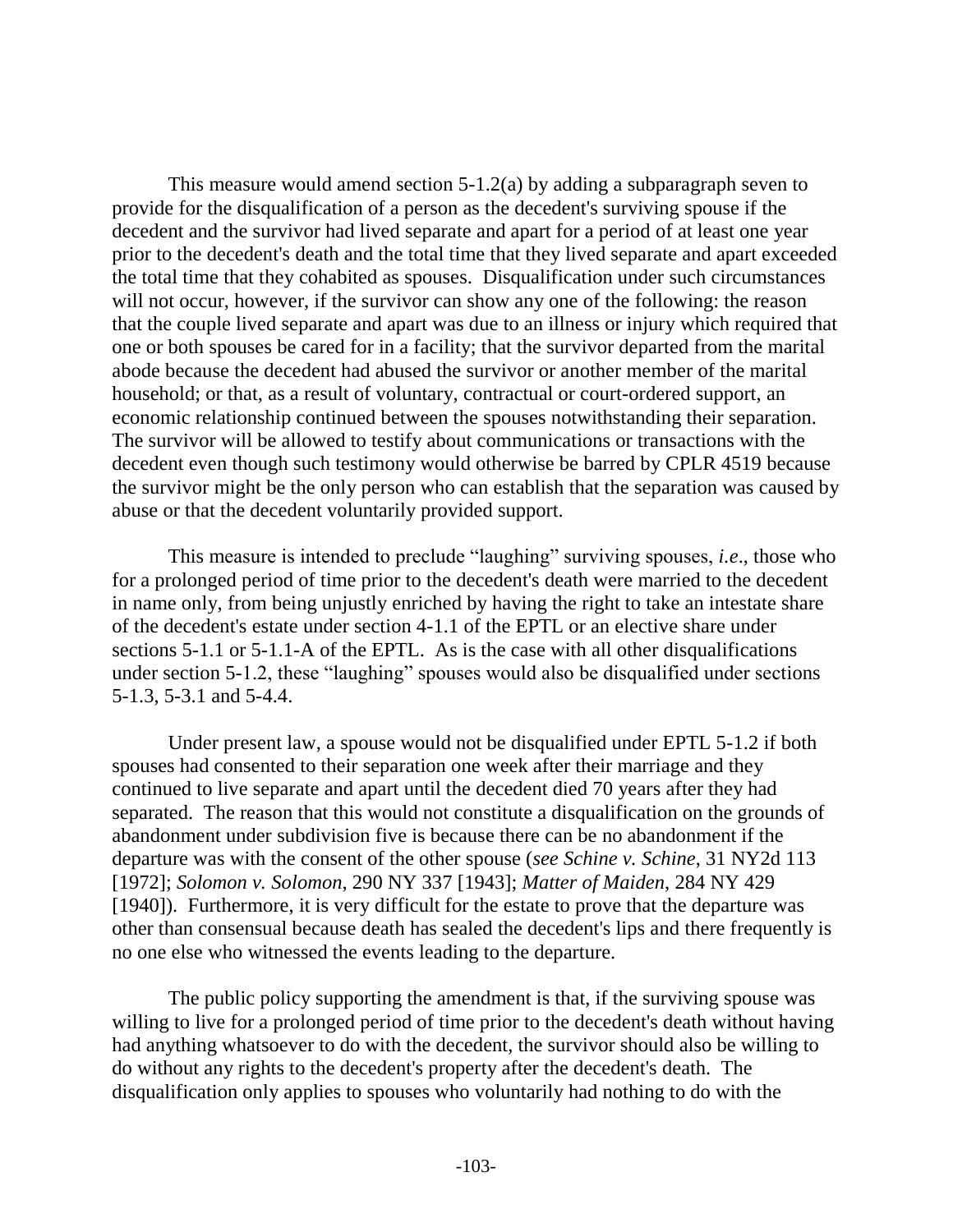decedent for a prolonged period of time. There is no disqualification if the separation was caused by abuse, or the need of at least one of the spouses to be cared for in a facility due to injury or illness. There is also no disqualification where, after the separation, there was voluntary, contractual or court-ordered support. This measure will result in reduced litigation because, in numerous cases where there is presently a question of whether an abandonment can be established under EPTL 5-1.2(a)(5), it will now be clear that the spouse is disqualified under the new subparagraph seven of section 5-1.2(a).

#### Proposal:

AN ACT to amend the estates, powers and trusts law, in relation to disqualification as a surviving spouse

The People of the State of New York, represented in Senate and Assembly, do

#### enact as follows:

Section 1. Paragraph (a) of section 5-1.2 of the estates, powers and trusts law is amended by adding a new subparagraph (7) to read as follows:

(7) The survivor and the decedent have continuously lived separate and apart for a period of at least one year prior to the date of the decedent's death and the total time that they have lived separate and apart exceeds the total time that they cohabited as a married couple, unless the survivor can establish any one of the following: the reason that the parties lived separate and apart was due to illness or injury which required one or both of the spouses to need the care of a facility; or the survivor was actually receiving support from, or paying support to, the decedent or was entitled to receive support from the decedent pursuant to court order or agreement; or that the abuse of the decedent towards the survivor or another member of the household was the reason that the survivor stopped cohabiting with the decedent. For the purpose of this subparagraph, the court may accept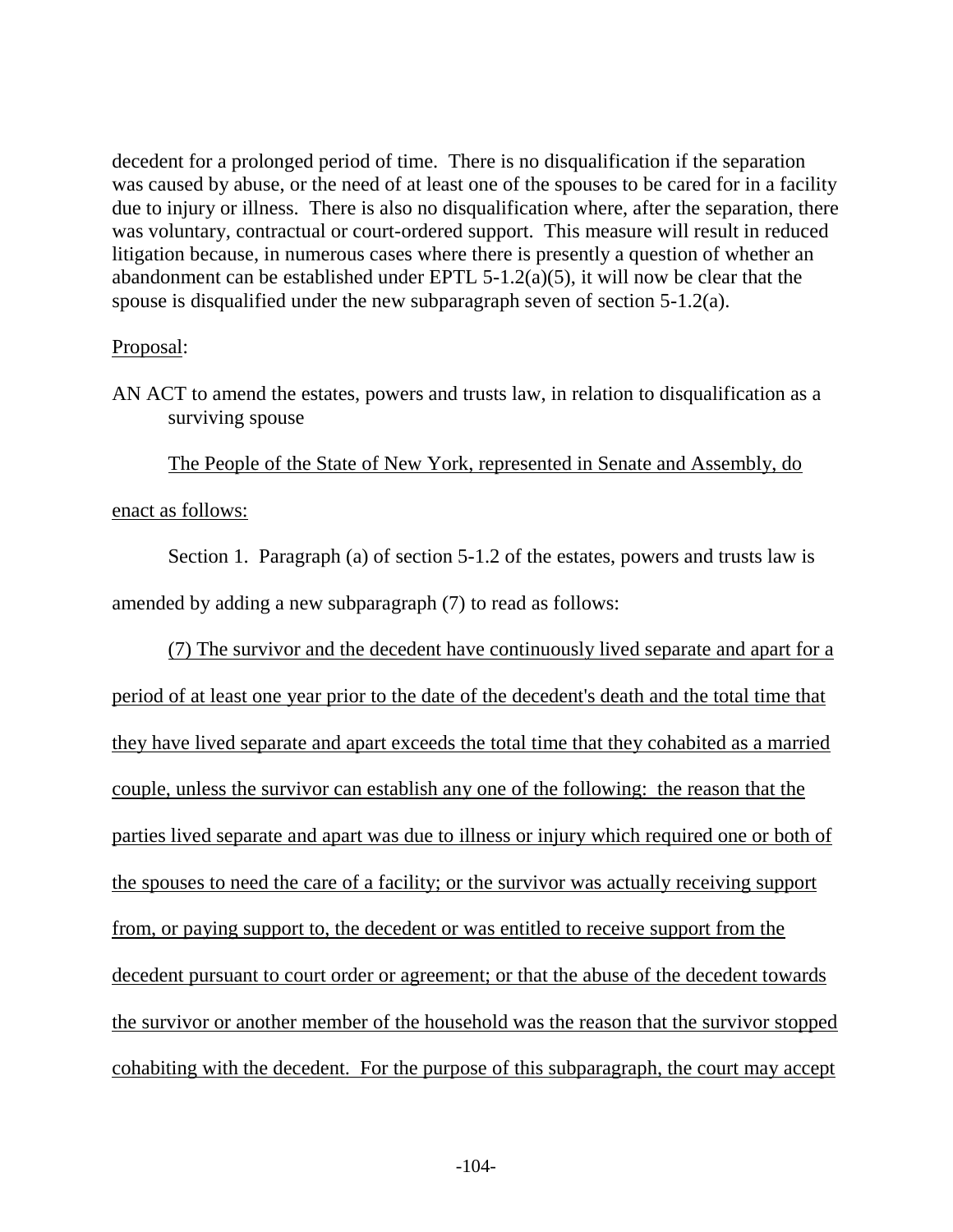such evidence as is relevant and competent, whether or not the person offering such

## evidence would otherwise be competent to testify.

§2. This act shall take effect immediately and shall apply to the estates of

decedents dying on or after such effective date.

# **13.Legitimacy of Children Born to a Married Couple Using Assisted-Reproduction Techniques (DRL 73)**

Section 73 of the Domestic Relations Law recognizes the legitimacy of children born to married couples by means of artificial insemination. The Committee recommends that section 73 be amended to extend such recognition to children who are born to married couples by more advanced means of assisted reproduction, such as *in vitro* fertilization.

Section 73 of the Domestic Relations Law now provides that "[a]ny child born to a married woman by means of artificial insemination . . . [by a licensed physician] . . . with the consent in writing of the woman and her husband, shall be deemed the legitimate, natural child of the husband and his wife for all purposes." Thus, a child conceived by a married woman with the sperm of a person other than her husband would nevertheless be the husband's legitimate, natural child if the procedures required by section 73 were followed.

Recent advances in medical technology, however, have expanded the methods and opportunities for married infertile couples to have children by new techniques of assisted reproduction, including *in vitro* fertilization (IVF) and gamete intrafallopian transfer (GIFT) that may involve donated gametes (sperm, eggs) or embryos (fertilized eggs). Use of donated semen and eggs could raise issues of the rights, duties and responsibilities of the donor (biological parent) under our present laws. Moreover, cryopreservation allows frozen gametes or frozen embryos to be implanted in a married woman for this purpose even after the death of the donors. Accordingly, it is imperative that DRL 73 include children born by any method of assisted reproduction now in use or developed in the future, so that these children will be deemed the legitimate, natural children of the wife and her consenting husband, regardless of whether their own or donated gametes or embryos are used.

After an intensive, comprehensive examination of assisted reproduction, the New York State Task Force on Life and the Law, appointed by executive order in 1985, issued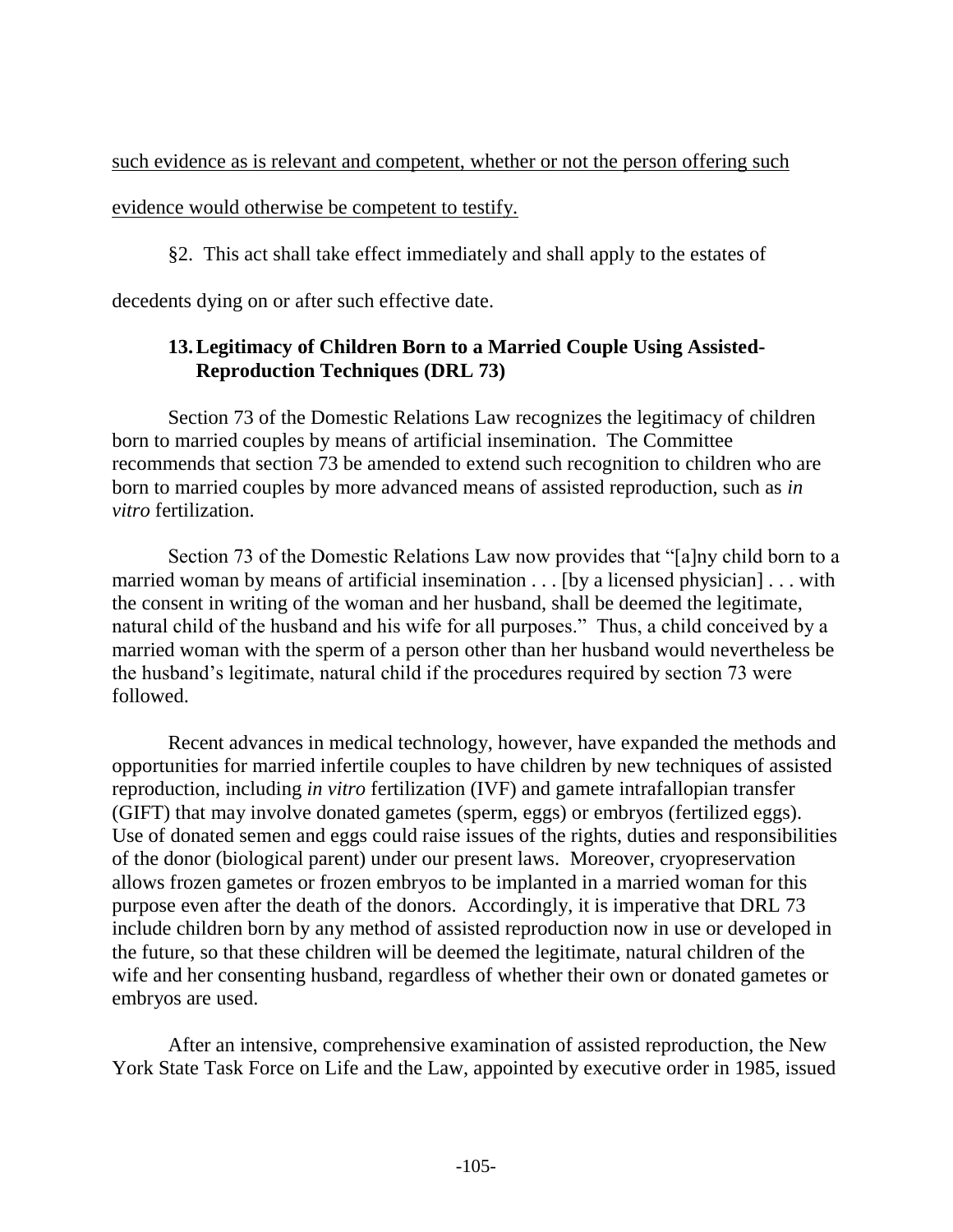its report, Assisted Reproductive Technologies, Analysis and Recommendations for Public Policy in April 1998, recommending, inter alia, at p. xxvi that:

"New York's Domestic Relations Law should be amended to provide that when a married woman undergoes any assisted reproductive procedure using donor semen, the woman's husband is the legal father of any child who results, provided the procedure was performed by a licensed physician with the husband's consent.

\* \* \*

"New York law should provide that a woman who gives birth to a child is the child's legal mother, even if the child was not conceived with the woman's egg."

The proposed amendment to DRL 73 would provide that a married woman and her consenting husband would be deemed the natural parents of the child for all purposes, whether the child resulted from semen, egg or embryo donated by persons then living or who have died. Such child and his or her issue would also be deemed the legitimate, natural issue of the husband and his wife and the legitimate, natural issue of the respective ancestors of the husband or his wife for purposes of intestacy and class designations in wills or other instruments.

The proposal would also clarify that the donor or donors of the genetic material (and their families) would be relieved of all parental duties and responsibilities and would have no rights over the child or to receive property from or through such child by intestacy or class designations in wills or other instruments.

The term "class designations in wills or other instruments" will be broadly defined to include, unless otherwise provided in the disposing instrument, a class designation under a will, trust indenture, deed, an instrument exercising a power of appointment, a beneficiary designation or contractual arrangement with respect to the disposition of a bank or brokerage account, insurance, pension, retirement plan, stock bonus or profitsharing plan or any other instrument disposing of real or personal property.

The Committee believes that the public policy of the State of New York strongly supports the desire of infertile married couples to have children, using any available technique of assisted reproduction, and recognizing these children as the natural children of the married woman and her husband by operation of law. Conversely, the donor or donors of genetic materials and their families would be divested of any rights, duties or responsibilities with respect to such children.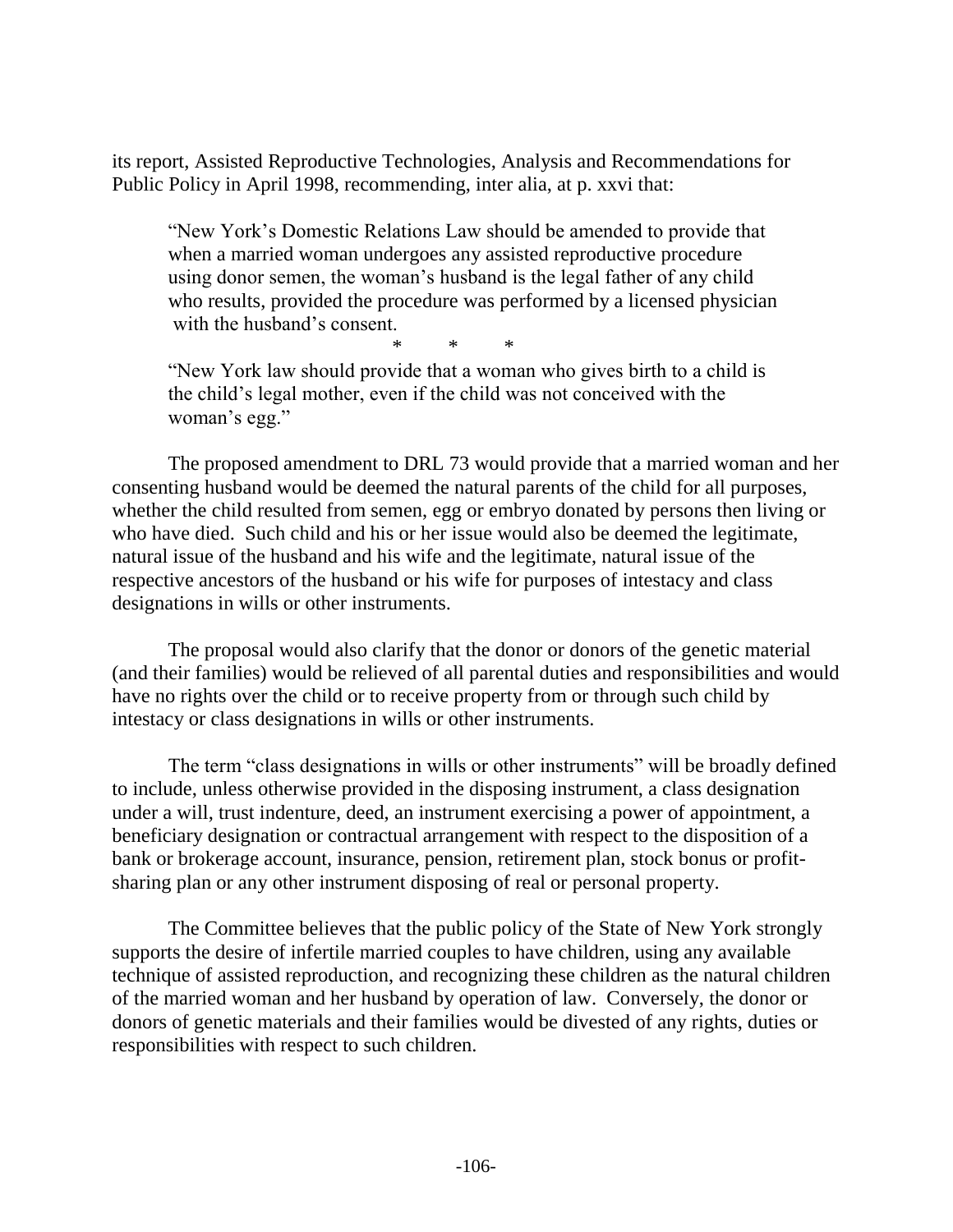The proposal would apply to children described in section 73 of the Domestic Relations Law whether born by artificial insemination, *in vitro* fertilization or any other technique of assisted reproduction before, on or after the effective date of the act.

#### Proposal:

AN ACT to amend the domestic relations law, in relation to children born to a married couple by any means of assisted reproduction

The People of the State of New York, represented in Senate and Assembly, do enact as follows:

Section 1. Section 73 of the domestic relations law, as amended by chapter 303 of the laws of 1974, subdivision 1 as amended by chapter 305 of the laws of 2008, is amended to read as follows:

73. Legitimacy of children born by [artificial insemination] assisted reproduction.

1. Any child born to a married woman by means of artificial insemination, in vitro fertilization or any other technique of assisted reproduction, whether with the genetic material of the woman and her husband or with genetic material donated by others, performed in accordance with the laws of the jurisdiction where such assisted reproduction occurs by persons duly authorized to practice medicine or by any other person or persons under the supervision of a person duly authorized to practice medicine, and with the consent in writing of the woman and her husband, shall be deemed the legitimate, birth child of the husband and his wife for all purposes. Such child and his or her issue shall be deemed the legitimate, natural issue of the husband and his wife and the legitimate, natural issue of the respective ancestors of the husband or his wife for all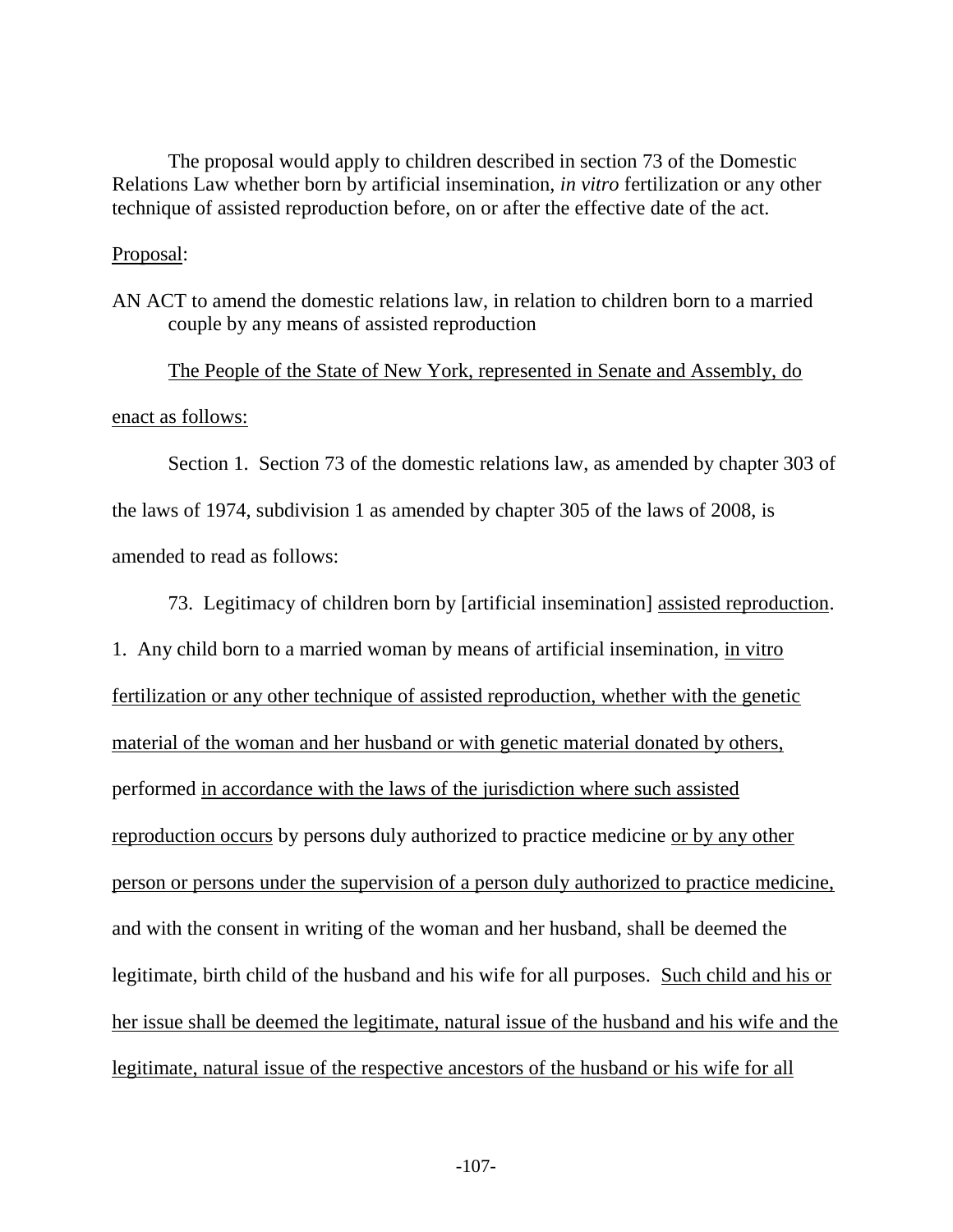purposes, including without limitation the right to receive real and personal property by intestacy and class designations in wills or other instruments, and such child and his or her issue shall have no rights to receive real and personal property from and through the donor or donors of genetic material and their respective kindred by any means, including without limitation intestacy and class designations in wills or other instruments.

2. The donor or donors of genetic material shall be relieved of all parental duties toward and of all responsibilities for such child, and the donor or donors and their respective kindred shall have no rights to receive real and personal property from and through such child by any means, including without limitation by intestacy and class designations in wills or other instruments.

3. The phrase "class designations in wills or other instruments" shall include without limitation unless otherwise provided in the disposing instrument, a class designation under a will, trust instrument, deed, an instrument exercising a power of appointment, a beneficiary designation or contractual arrangement with respect to the disposition of a bank or brokerage account, insurance, pension, retirement plan, stock bonus or profit-sharing plan, or any other instrument disposing of real or personal property.

4. The [aforesaid] written consent required by subdivision one shall be executed and acknowledged before or at any time after the birth of the child by both the husband and the wife and the physician who performs the technique (or if the physician has died or is unavailable, any person who assisted the physician) or the person who performed

-108-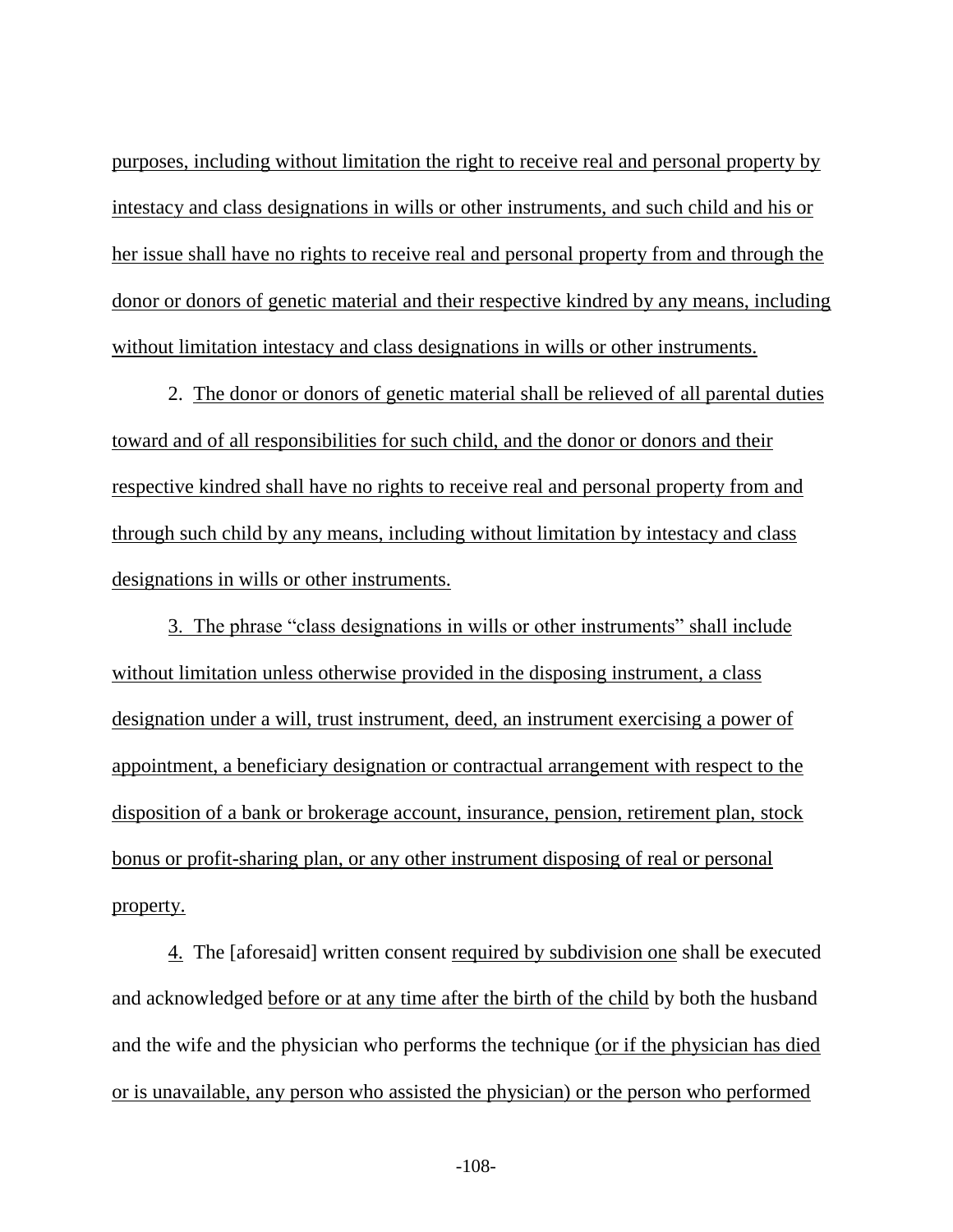the technique under the supervision of the physician, who shall certify in writing that he

or she had rendered the service at the time, date and place set forth in the certification.

§2. This act shall take effect immediately and shall apply to any child, whenever he or she is born.

## **14. The Effect on Inheritance Rights of Adoption by an Unrelated Person (DRL 117; EPTL 2-1.3(a)(1))**

This measure would amend section 117 of the Domestic Relations Law and section 2-1.3(a)(1) of the EPTL to ensure that, where an adoptive child continues to reside with the natural parent, as is the case in step-parent adoptions and adoptions pursuant to *Matter of Jacob* and *Matter of Dana* (86 N.Y.2d 651 [1995]), such adoptive child is not penalized by losing inheritance rights either from his or her natural parent(s) under EPTL 4-1.1 or from a lifetime or testamentary disposition from his or her natural family as a member of a class under EPTL 2-1.3. This amendment takes no position on the policy issues discussed in the above-cited cases.

## Proposal:

AN ACT to amend the domestic relations law and the estates, powers and trusts law, in relation to the effect of an adoption by an unrelated person

# The People of the State of New York, represented in Senate and Assembly, do

## enact as follows:

Section 1. Section 117 of the domestic relations law is amended by adding a new

subdivision 4 to read as follows:

4. Notwithstanding subdivisions one and two of this section, if a parent having

custody of a child consents that the child be adopted by an unrelated adult who resides

with such parent, after the making of an order of adoption the consenting parent shall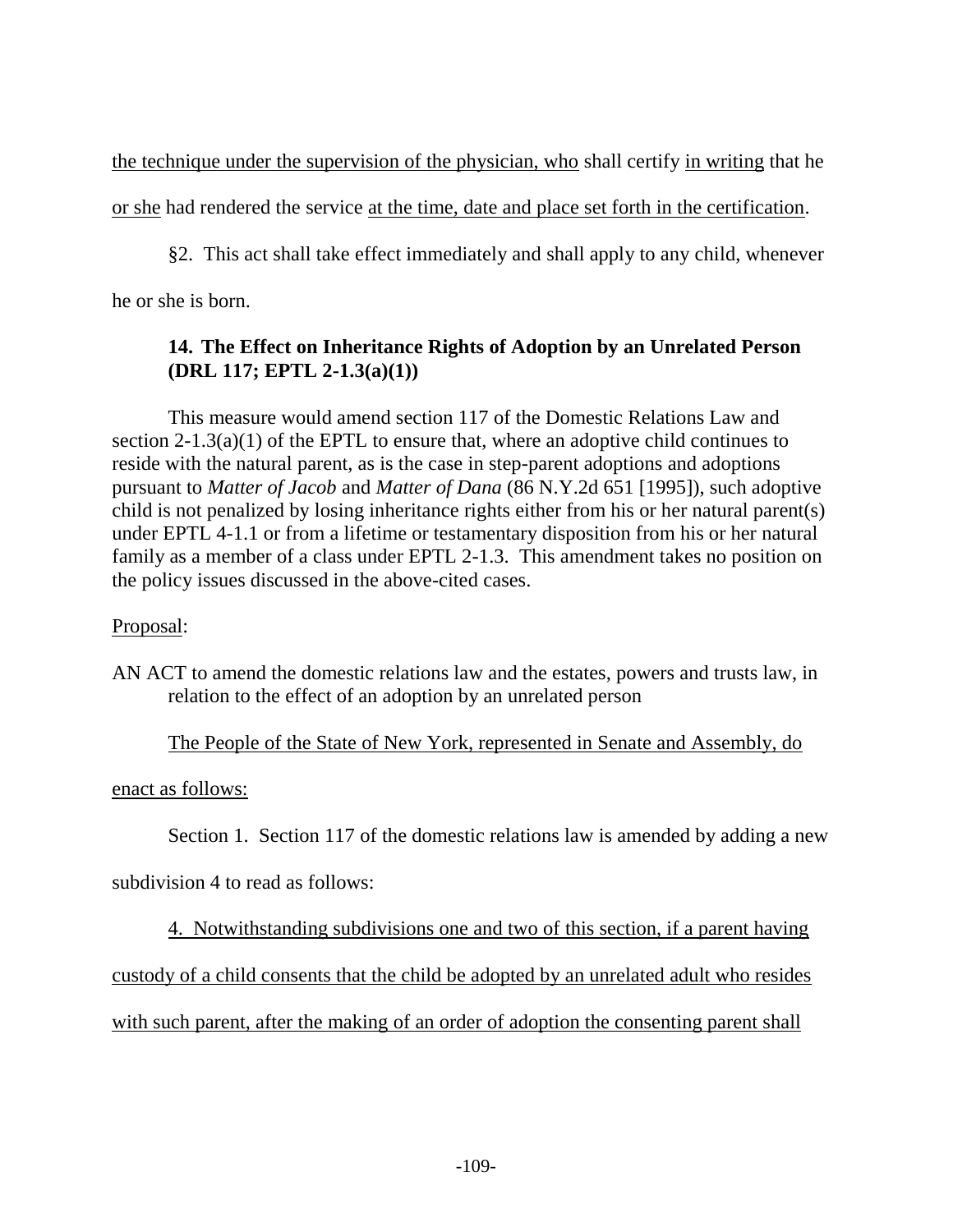retain all parental duties and responsibilities and all rights with respect to such child, and neither such consent nor the order of adoption shall affect:

(a) the rights of such child to inheritance and succession from and through either natural parent; or

(b) the right of the child and his or her issue to take under any wills or lifetime instruments executed by either natural parent or natural relatives of either natural parent.

§2. Subparagraph (1) of paragraph (a) of section 2-1.3 of the estates, powers and trusts law, as amended by chapter 248 of the laws of 1990, is amended to read as follows:

(1) Adopted children and their issue in their adoptive relationship. The rights of adopted children and their issue to receive a disposition under wills and lifetime instruments as a member of such class of persons based upon their birth relationship shall be governed by the provisions of [subdivision] subdivisions two and four of section one hundred seventeen of the domestic relations law.

§3. This act shall take effect immediately and shall apply to adoptions on or after such effective date, to estates of decedents dying on or after such effective date and to wills and lifetime instruments whenever executed.

#### **III. Future Matters**

The Committee is drafting legislation in a number of areas. Among the matters being addressed are:

1. EPTL 8-1.1; SCPA 2107(2) Competing Charitable Interests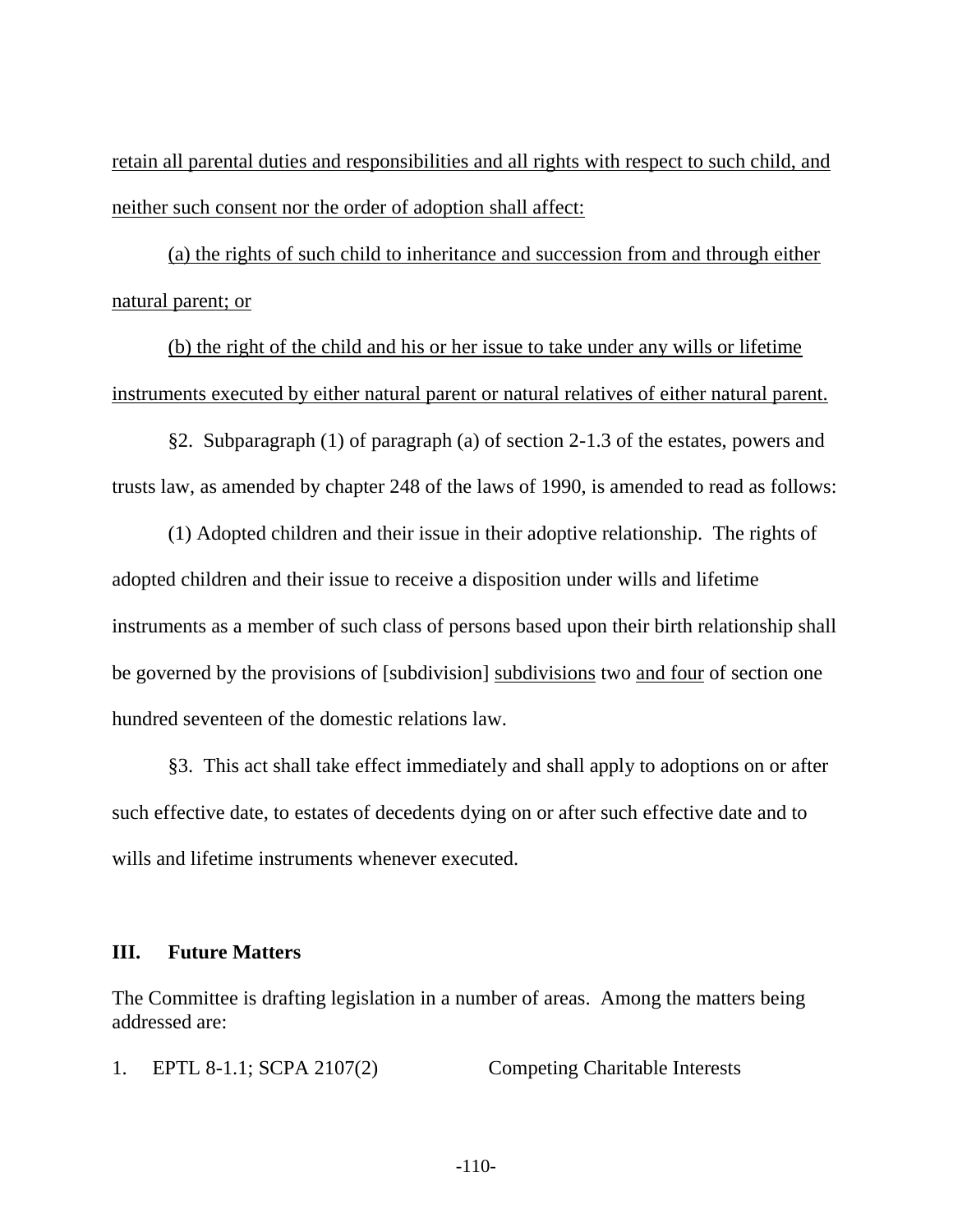This measure would amend EPTL 8-1.1 and SCPA 2107(2) in regard to informing charities of a potential conflict when the Court is presented with multiple conflicting positions among competing charitable interests.

2. EPTL 11-1.7 Exoneration Clauses

This measure would amend EPTL 11-1.7 to extend the prohibition on general exoneration clauses in wills and testamentary trusts to *inter vivos* trusts and powers of attorney.

3. Uniform Rule 207.13 Guardian Ad Litem Expenses

This amendment to the Uniform Rules would permit reimbursement of a guardian *ad litem's* expenses on an interim basis, so that zealous representation of a ward need not be compromised by financial hardship.

|  |  | <b>SCPA 209(8)</b> | <b>Failure to Prosecute</b> |
|--|--|--------------------|-----------------------------|
|--|--|--------------------|-----------------------------|

This measure would amend SCPA 209(8) to specifically authorize the court to dismiss proceedings for failure to prosecute where parties other than the petitioner are responsible for the non-prosecution of the matter. While the present statute permits such dismissals based on a petitioner's inaction, the measure would recognize the use of the same remedy where any other party, such as an objectant, fails to proceed diligently.

| Uniform Rule 207.29 | Attorney's Authority to Settle |
|---------------------|--------------------------------|
|                     |                                |

This amendment to the Uniform Rules would require at a court conference the presence of an attorney or other person authorized to enter into a binding settlement. Under this rule, similar to one that presently exists in the Supreme Court, a party would be foreclosed from reneging upon a settlement agreement.

| 6. | <b>SCPA 2110</b> | Charging Attorney's Fees Against a |
|----|------------------|------------------------------------|
|    |                  | <b>Frivolous Objectant</b>         |

This measure would amend SCPA 2110 to allow attorney's fees incurred in defending against a frivolous objection to be charged against a beneficiary's share.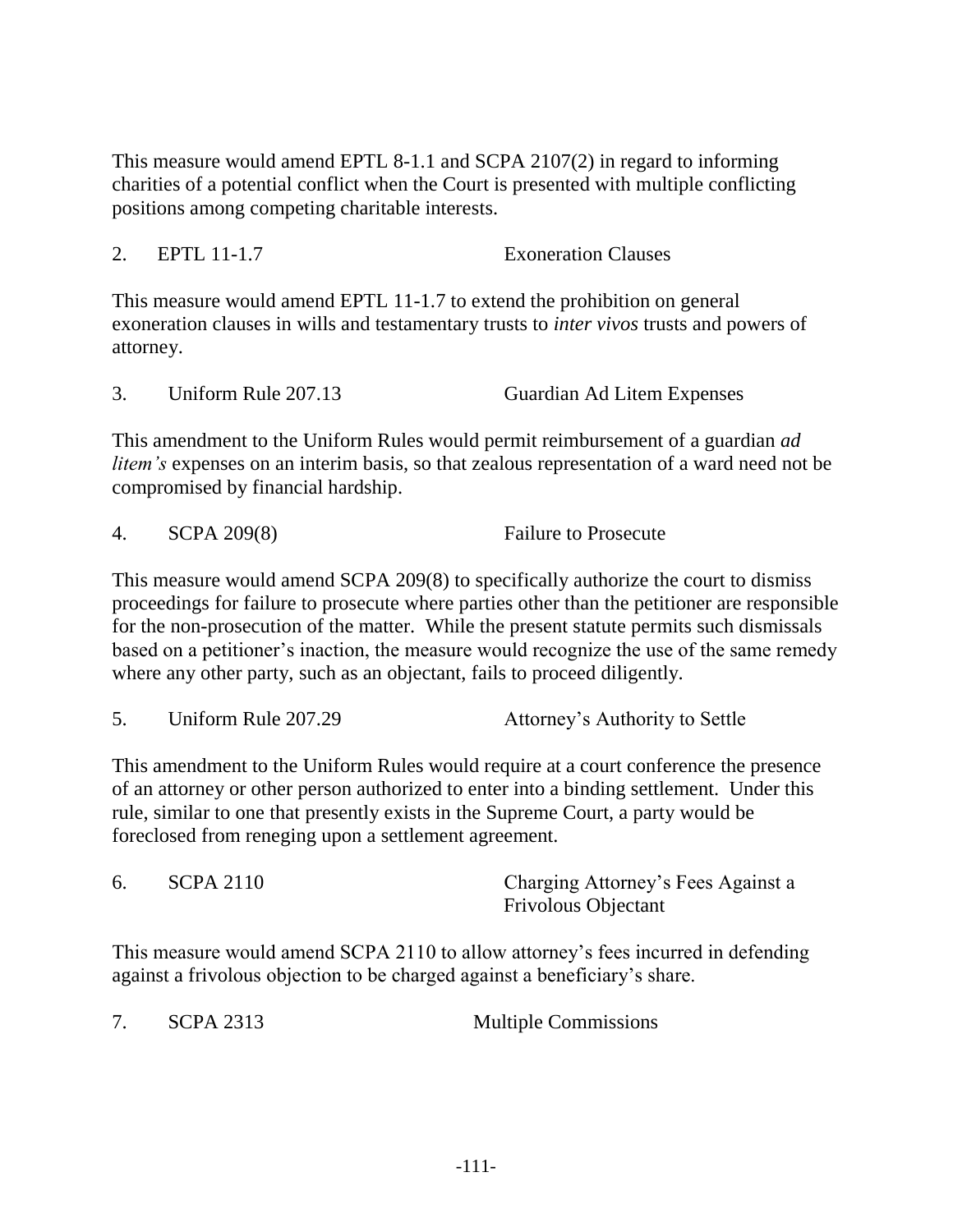This measure would remove the present restriction on the number of commissions (two) that can be allowed for executors or trustees. The measure would eliminate statutory inconsistencies and benefit the estate planning process.

8. SCPA 2108 Answers in Proceedings by Fiduciary for Continuation of a Business

This measure would amend SCPA 2108 to require that an answer in a proceeding by a fiduciary for continuation of a business be filed by the return date of the petition, or at such subsequent time as the court may direct. This measure would bring the procedure in this type of proceeding into conformity within general Surrogate's Court practice.

In addition to the above legislation, the Committee is also studying proposals related to:

- 1. The Proposed New York Uniform Trust Code (UTC).
- 2. The computation of trustee commissions.
- 3. A trustee's power to appoint under a special needs trust as to quality of life or professional healthcare advisor.
- 4. The need for court approval to move assets out of state, especially with respect to intangible assets that exist only in cyberspace.
- 5. The temporary assignment of Surrogate' Court judges outside New York City to other Surrogate's Courts outside New York City.
- 6. Creation of a statutory living will.
- 7. Authorizing appointment of attorneys to carry out duties of public administrator in counties where chief fiscal officers are presently required to carry out such duties.
- 8. Extension of the time frame for exercising the right of election.
- 9. Voluntary administration of small estates by designees or personal representatives of distributees.
- 10. Protecting the elderly from the undue influence of unscrupulous persons who have insinuated themselves into relationships of a confidential nature.
- 11. Fiduciaries who become cognitively impaired.
- 12. Protection of beneficiaries of bank-run mutual funds, via periodic accountings and other possible procedures.
- 13. Revision of the time frame under Uniform Rule 207.25 for completion of proof by a party seeking to establish kinship in an accounting proceeding.
- 14. Gift-giving powers of attorney.
- 15. Awarding interest on pecuniary legacies when not paid by a reasonable date.
- 16. The elimination of obsolete Uniform Rules.
- 17. The tax treatment of capital gains in trustee distributions.